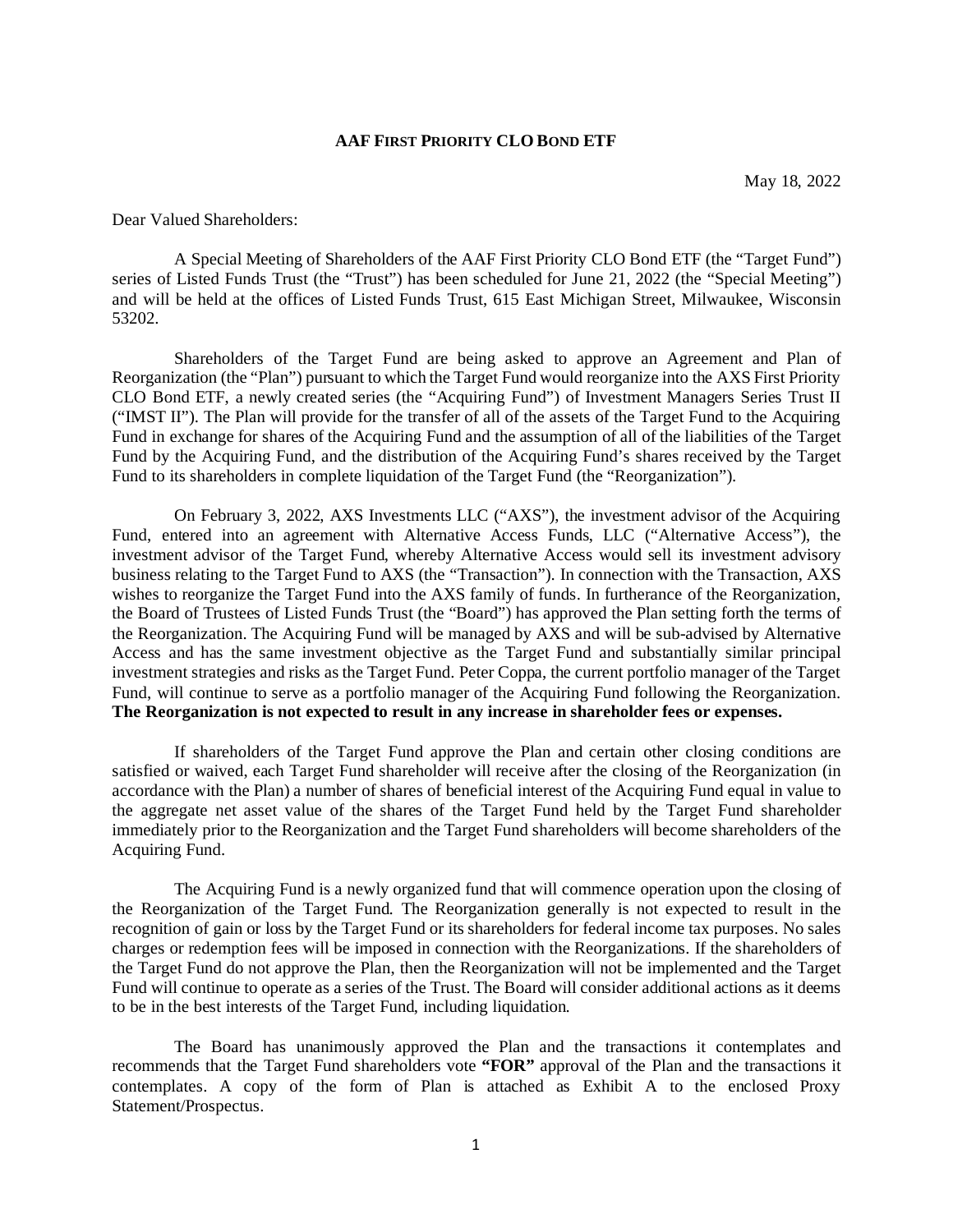The attached Proxy Statement/Prospectus is designed to give you more information about the proposal. If you have any questions regarding the proposal, please do not hesitate to call us. If you were a shareholder of record of the Target Fund as of the close of business on April 22, 2022, the record date for the Special Meeting, you are entitled to vote on the proposal at the Special Meeting and at any adjournment thereof.

While you are, of course, welcome to join us at the Meeting, most shareholders cast their vote by filling out and signing the enclosed proxy card or by voting by touch-tone telephone or via the Internet. We urge you to review the enclosed materials thoroughly. Once you've determined how you would like your interests to be represented, please promptly complete, sign, date and return the enclosed proxy card or vote by touch-tone telephone or via the Internet. A postage-paid envelope is enclosed for mailing, and touchtone telephone and Internet voting instructions are listed at the top of your proxy card.

Although we intend to hold the Meeting in person, we are sensitive to the public health and travel concerns our shareholders may have and recommendations that public health officials may issue in light of the evolving COVID-19 pandemic. Accordingly, we may impose additional procedures or limitations on Meeting attendees or decide to hold the Meeting in a different location or solely by means of remote communication. We plan to announce any such updates on the Target Fund's website www.AAFETFs.com, and we encourage you to check this website prior to the Meeting if you plan to attend. We also encourage you to consider your options to vote by internet, telephone, or mail, as discussed above, in advance of the Meeting in the event that, as of June 21, 2022, in-person attendance at the Meeting is either prohibited under a federal, state, or local order or contrary to the advice of public health care officials.

**Your vote is very important**. As a shareholder, you are entitled to cast one vote for each share of the Target Fund that you own. Please take a few moments to read the enclosed materials and then cast your vote. Our proxy solicitor, Broadridge Financial Solutions, Inc., may contact you to encourage you to exercise your right to vote. We appreciate your participation in this important Meeting. Thank you.

Sincerely yours,

Gregory Bakken President Listed Funds Trust on behalf of AAF First Priority CLO Bond ETF

IF YOU NEED ANY ASSISTANCE, OR HAVE ANY QUESTIONS REGARDING THE PROPOSAL OR HOW TO VOTE YOUR SHARES, CALL THE TARGET FUND AT 1-800-617-0004.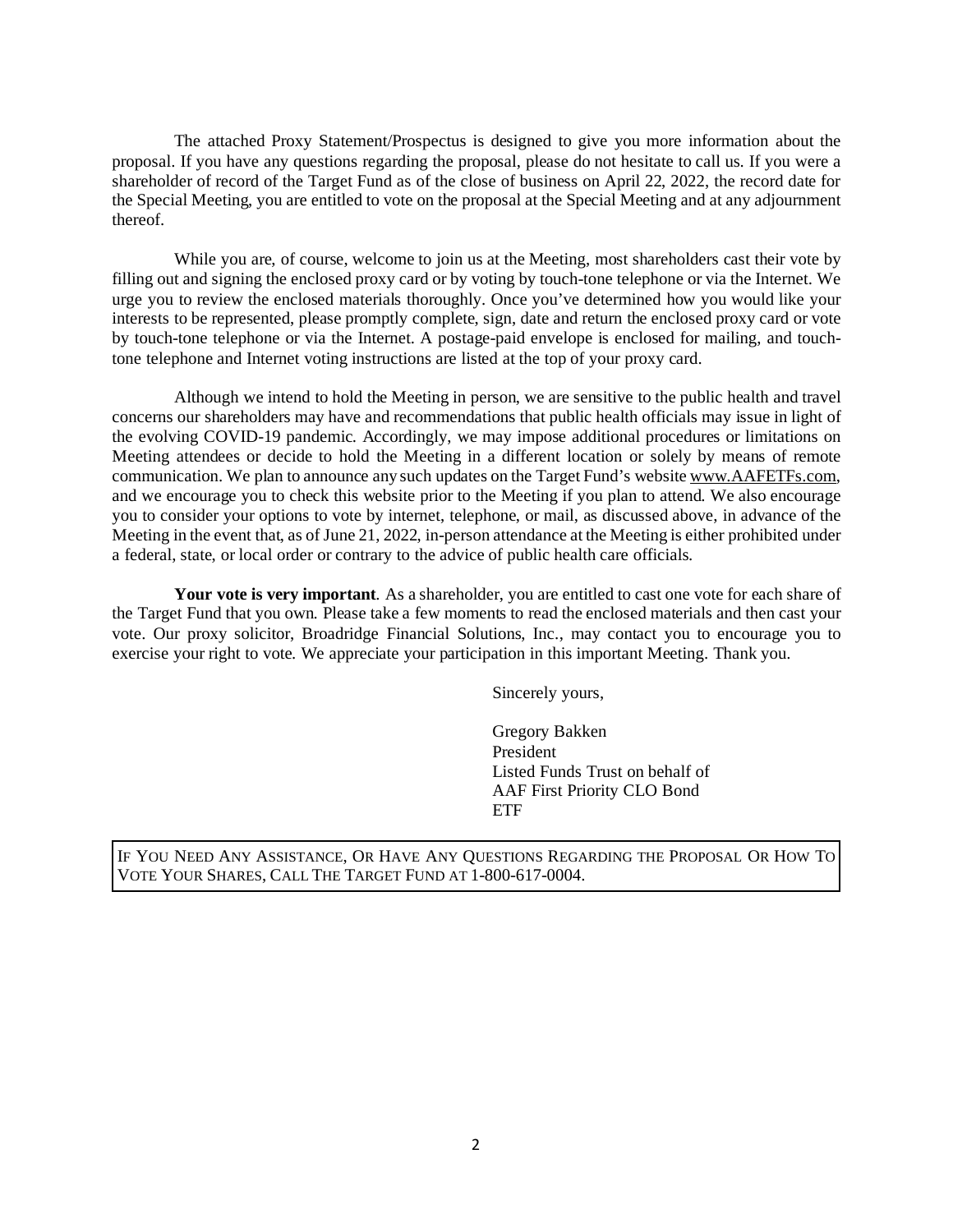#### **LISTED FUNDS TRUST**

#### **AAF FIRST PRIORITY CLO BOND ETF**

#### **615 EAST MICHIGAN STREET MILWAUKEE, WISCONSIN 53202**

#### **NOTICE OF SPECIAL MEETING OF SHAREHOLDERS TO BE HELD ON JUNE 21, 2022**

May 18, 2022

To the Shareholders of AAF First Priority CLO Bond ETF:

Notice is hereby given that a Special Meeting of Shareholders (the "Meeting") of AAF First Priority CLO Bond ETF (the "Target Fund"), a series of Listed Funds Trust, will be held at the offices of Listed Funds Trust, 615 East Michigan Street, Milwaukee, Wisconsin 53202, on June 21, 2022, at 1:00p.m. Central time, to consider the following (the "Proposal"):

- 1. To approve an Agreement and Plan of Reorganization by and between Listed Funds Trust, on behalf of the Target Fund, and Investment Managers Series Trust II, on behalf of AXS First Priority CLO Bond ETF (the "Acquiring Fund"), pursuant to which the Target Fund would (i) transfer all of its assets to the Acquiring Fund in exchange solely for newly issued shares of the Acquiring Fund and the Acquiring Fund's assumption of all of the liabilities of the Target Fund and (ii) immediately distribute such newly issued shares of the Acquiring Fund to the Target Fund shareholders (collectively, the "Reorganization"), and.
- 2. Any other business as may properly come before the Meeting or any continuations after an adjournment thereof.

Although we intend to hold the Meeting in person, we are sensitive to the public health and travel concerns our shareholders may have and recommendations that public health officials may issue in light of the evolving COVID-19 pandemic. Accordingly, we may impose additional procedures or limitations on Meeting attendees or decide to hold the Meeting in a different location or solely by means of remote communication. We plan to announce any such updates on our website www.AAFETFs.com, and we encourage you to check this website prior to the Meeting if you plan to attend. We also encourage you to consider your options to vote by internet, telephone, or mail in advance of the Meeting in the event that, as of June 21, 2022, in-person attendance at the Meeting is either prohibited under a federal, state, or local order or contrary to the advice of public health care officials.

The persons named as proxies may use their discretionary authority to vote as instructed by management of the Target Fund on any other business that may properly come before the Meeting, and any adjournments or postponements thereof, to the extent permitted by the proxy rules of the U.S. Securities and Exchange Commission. Those present and the appointed proxies also will transact such other business, if any, as may properly come before the Meeting or any adjournments or postponements thereof.

Holders of record of shares of the Target Fund at the close of business on April 22, 2022 are entitled to notice of and to vote at the Meeting and at any adjournments or postponements thereof.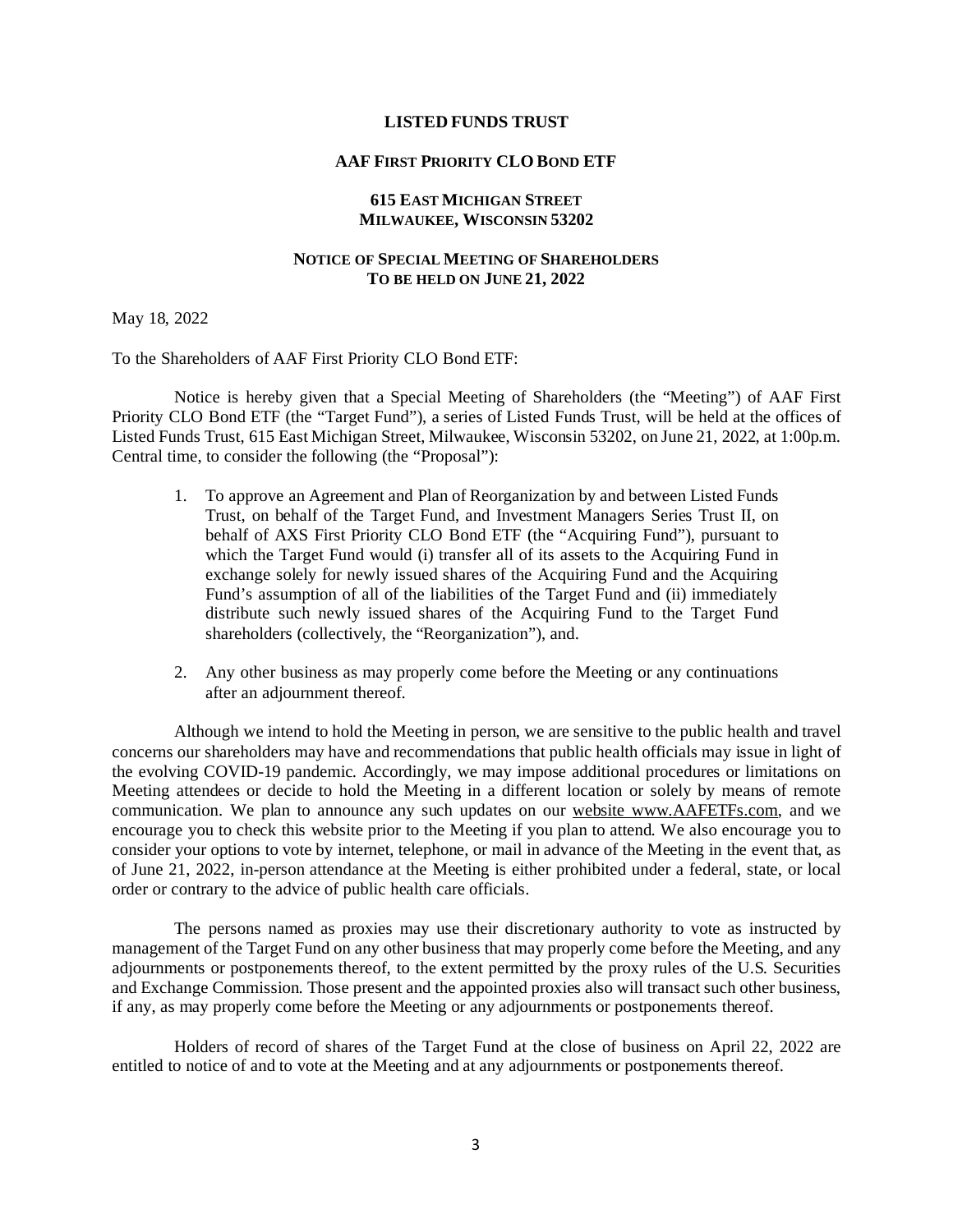If the necessary quorum to transact business or the vote required to approve any proposal is not obtained at the Meeting, or if a quorum is obtained but sufficient votes required to approve the Plan are not obtained, the chairman of the Meeting may adjourn the Meeting one or more times to permit, in accordance with applicable law, further solicitation of proxies with respect to the proposal.

This Notice of Special Meeting of Shareholders and the Proxy Statement/Prospectus are available on the internet at www.AAFETFs.com. On this webpage, you also will be able to access the Target Fund's Prospectus, the Acquiring Fund's Prospectus, and any amendments or supplements to the foregoing material that are required to be furnished to shareholders. We encourage you to access and review all of the important information contained in the proxy materials before voting.

> By order of the Board of Trustees of Listed Funds Trust,

Kent Barnes Secretary

SHAREHOLDERS WHO DO NOT EXPECT TO ATTEND THE MEETING ARE REQUESTED TO PROMPTLY COMPLETE, SIGN, DATE AND RETURN THE PROXY CARD IN THE ENCLOSED ENVELOPE WHICH DOES NOT REQUIRE POSTAGE IF MAILED IN THE CONTINENTAL UNITED STATES. IF YOU NEED ANY ASSISTANCE, OR HAVE ANY QUESTIONS REGARDING THE PROPOSAL OR HOW TO VOTE YOUR SHARES, CALL THE TARGET FUND AT 1-800-617-0004.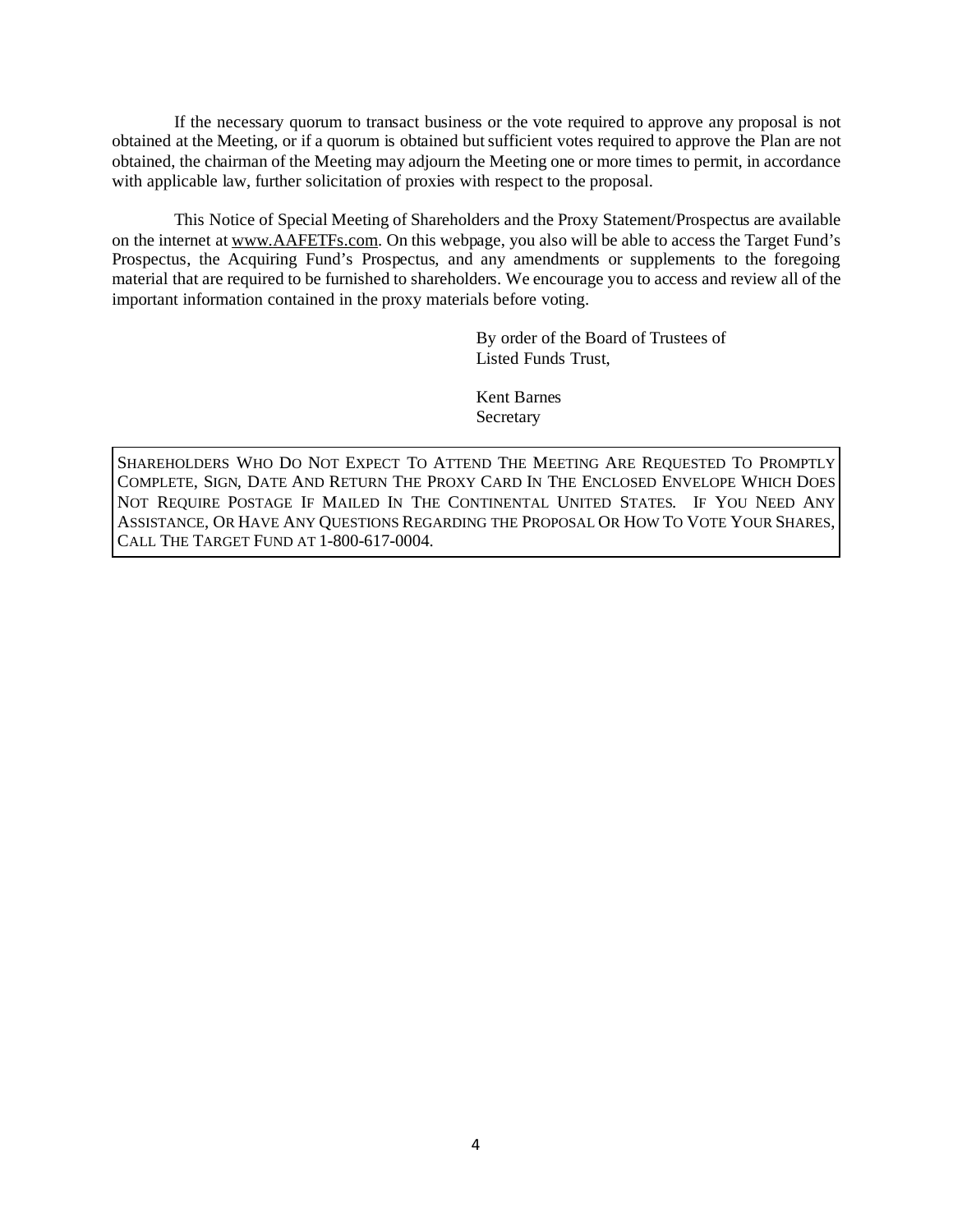#### **IMPORTANT NOTICE TO SHAREHOLDERS OF**

#### **AAF FIRST PRIORITY CLO BOND ETF**

#### **QUESTIONS & ANSWERS**

MAY 18, 2022

Although we recommend that you read the entire Proxy Statement/Prospectus, for your convenience, we have provided a brief overview of the issues to be voted on.

## **Q. What is happening?**

A. You are being asked to vote on the following proposal to be considered at a special meeting of shareholders (the "Meeting") of AAF First Priority CLO Bond ETF (the "Target Fund"):

To approve an Agreement and Plan of Reorganization (the "Plan") by and between Listed Funds Trust (the "Trust"), on behalf of the Target Fund, and Investment Managers Series Trust II ("IMST II"), on behalf of AXS First Priority CLO Bond ETF (the "Acquiring Fund" and, together with the Target Fund, the "Funds"), pursuant to which the Target Fund would (i) transfer all of its assets to the Acquiring Fund in exchange solely for newly issued shares of the Acquiring Fund and the Acquiring Fund's assumption of all of the liabilities of the Target Fund and (ii) immediately distribute such newly issued shares of the Acquiring Fund to the Target Fund shareholders (collectively, the "Reorganization").

The Board of Trustees (the "Board") of the Trust has determined that the proposal is in the best interests of the Target Fund. **The Board of Trustees unanimously recommends that you vote FOR the proposal.**

#### **Q. How will the Reorganization be effected?**

A. If the Target Fund shareholders approve the Plan, the Target Fund will be reorganized into the Acquiring Fund. Upon the closing of the Reorganization, the Target Fund shareholders will receive newly issued Acquiring Fund shares. Shareholders of the Target Fund will receive a number of Acquiring Fund shares equal in value to the aggregate net asset value of the Target Fund shares held by such shareholders, computed as of the close of regular trading on the New York Stock Exchange on the day of the closing of the Reorganization (the "Valuation Time").

## **Q. Why is the Reorganization being recommended?**

A. On February 3, 2022, AXS Investments LLC ("AXS"), the investment advisor of the Acquiring Fund, entered into an agreement with Alternative Access Funds, LLC ("Alternative Access"), the investment advisor of the Target Fund, whereby Alternative Access would transfer its investment advisory business relating to the Target Fund to AXS (the "Transaction"). Alternative Access will receive payments from AXS, which will be made by AXS from its own resources and not by the Acquiring Fund or its shareholders after the completion of the Reorganization. In connection with the Transaction, AXS wishes to reorganize the Target Fund into the AXS family of funds. To effectuate this, the Board has approved, pursuant to the Plan, the transfer of all the assets and liabilities of the Target Fund to the Acquiring Fund. The Acquiring Fund will be managed by AXS and will be sub-advised by Alternative Access and has the same investment objective as the Target Fund and substantially similar principal investment strategies and risks as the Target Fund.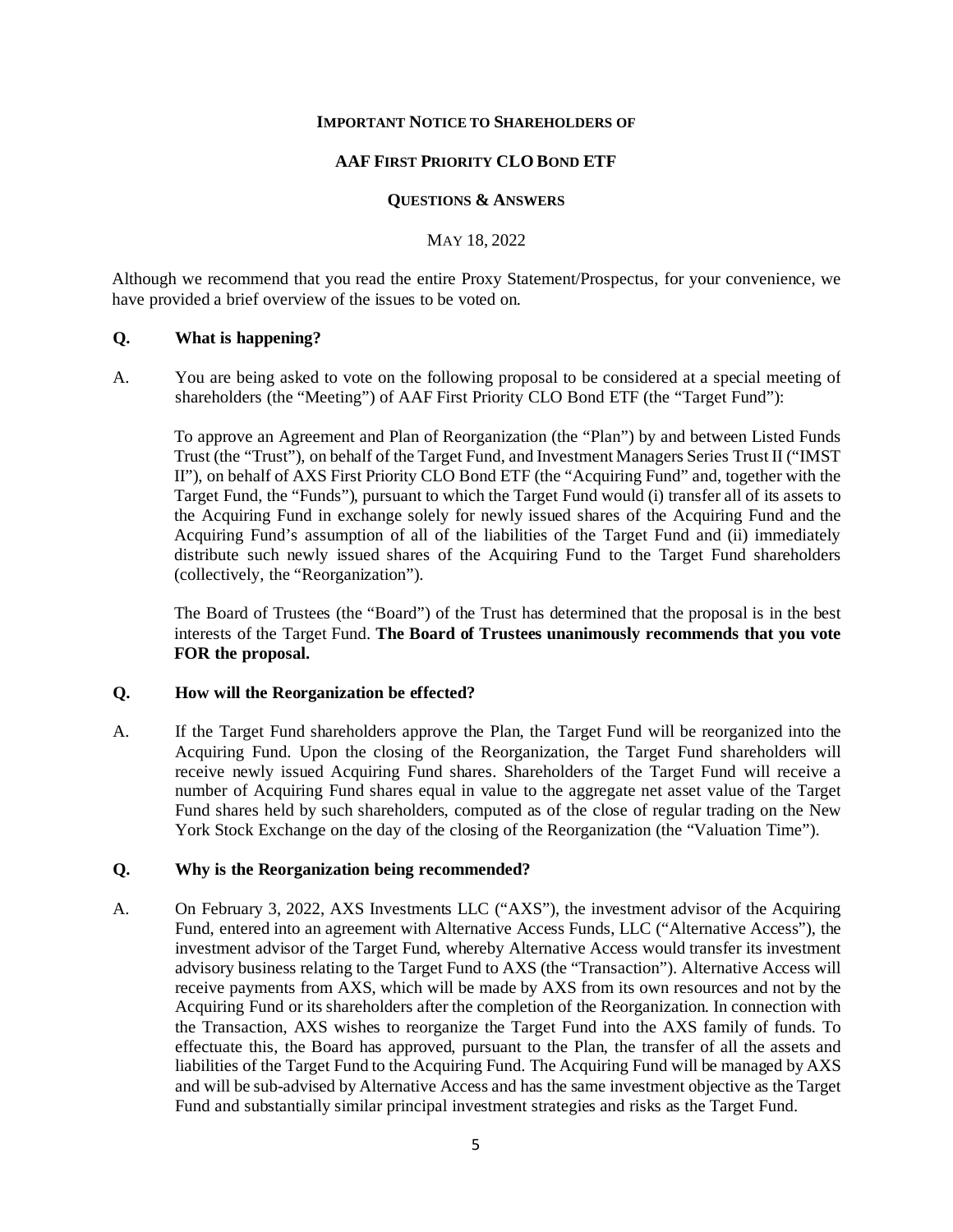## **Q. Will shareholders of the Target Fund have to pay any fees or expenses in connection with the Reorganization?**

A. No. The direct costs associated with the proposed Reorganization, including the costs associated with the Meeting, will be borne by AXS, UMB Fund Services, Inc. and Mutual Fund Administration, LLC, regardless of whether the Reorganization is completed. No indirect expenses are anticipated as part of the Reorganization.

## **Q. Do the Funds have similar fees?**

A. Yes. The Acquiring Fund will pay the same annual advisory fee rate to AXS as currently paid by the Target Fund to Alternative Access. Each Fund operates under a unitary fee contract structure. In a unitary fee contract structure, a fund pays the respective advisor a fee, and each advisor agrees to pay all expenses incurred by the fund except for the advisory fee and certain other expenses. The unitary fee for the Acquiring Fund is the same as the unitary fee for the Target Fund (0.25% per annum of each Fund's average daily net assets).

# **Q. Will the shares held by the Target Fund shareholders continue to be listed on the NYSE Arca, Inc. following the Reorganization?**

A. Yes. The Acquiring Fund shares are anticipated to be listed and trade on the NYSE Arca, Inc. following the Reorganization.

## **Q. Do the Funds have similar investment strategies and risks?**

A. Yes. The Acquiring Fund has the same investment objective and substantially similar principal investment strategies and risks as the Target Fund.

## **Q. How will the Reorganization affect the management of the Funds?**

A. Currently, Alternative Access is the investment advisor to the Target Fund and provides day-today portfolio management services to the Target Fund. The Target Fund does not currently have an investment sub-advisor. If the Reorganization is completed, AXS will become the investment advisor to the Acquiring Fund. Alternative Access will become the investment sub-advisor to the Acquiring Fund and will continue to be responsible for the day-to-day management of the Acquiring Fund's portfolio. In addition, the current portfolio manager of Alternative Access responsible for managing the Target Fund's assets will continue to be responsible for managing the Acquiring Fund's assets, subject to the oversight of AXS. The Acquiring Fund will also be overseen by a different board of trustees, as a series of IMST II. Because Alternative Access, as well as the Target Fund's current portfolio manager, will continue to be responsible for the dayto-day management of the Acquiring Fund's portfolio following the Reorganization, the Reorganization will not change the way your investment assets are managed, although Alternative Access, as sub-advisor, will now be subject to the oversight of AXS, as the investment advisor. As investment advisor to the Acquiring Fund, AXS will provide investment advisory services to the Acquiring Fund, including the oversight of Alternative Access, as the Acquiring Fund's subadvisor, and ensuring quality control of Alternative Access' investment process. In addition, AXS will pay sub-advisory fees to Alternative Access from the fees AXS earns as investment advisor to the Acquiring Fund.

AXS and IMST II have received an exemptive order from the U.S. Securities and Exchange Commission (the "SEC") which permits AXS to operate the Acquiring Fund under a "manager of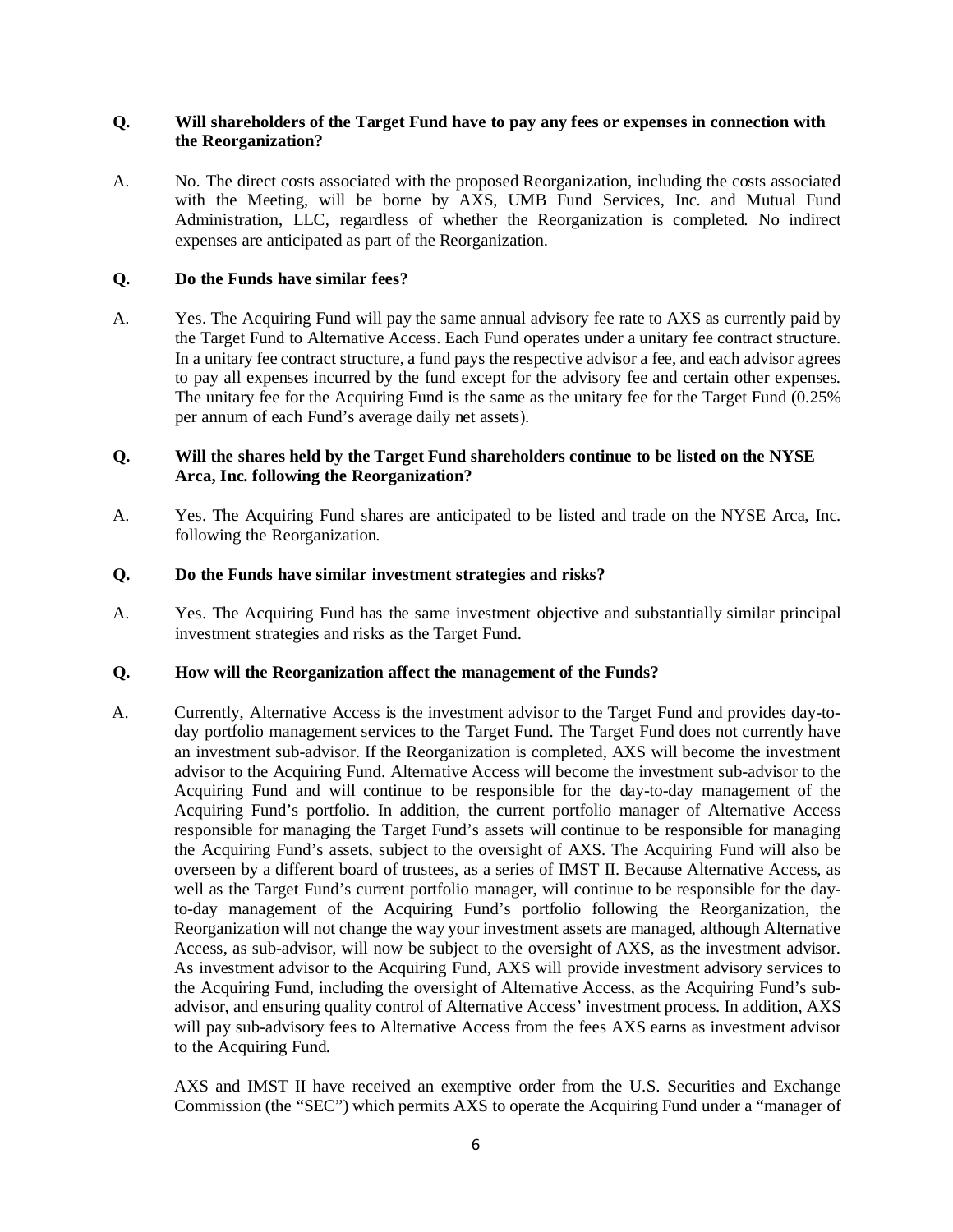managers" structure (the "Order"). The Order allows AXS to hire or replace a sub-advisor, including Alternative Access, and modify any existing or future agreement with a sub-advisor, without obtaining shareholder approval. AXS has no current intention to replace Alternative Access. A shareholder vote would still be required to replace AXS with another investment advisor. Alternative Access and the Trust do not have a similar exemptive order.

## **Q. How will the Reorganization affect my investment?**

A. Following the Reorganization, you will be a shareholder of the Acquiring Fund, which has the same investment objective, and substantially similar investment strategies and policies, as the Target Fund, as further described in the attached Proxy Statement/Prospectus. In addition, Alternative Access will serve as investment sub-advisor to the Acquiring Fund and will continue to be responsible for the day-to-day management of the Acquiring Fund's portfolio after the Reorganization. As a result, the Acquiring Fund will be managed in the same way as the Target Fund. The primary differences will be (1) AXS will become the investment advisor to the Acquiring Fund, (2) Alternative Access will become sub-advisor to the Acquiring Fund, (3) the Acquiring Fund will be a series of IMST II instead of the Trust, (4) the Acquiring Fund will be governed by a different board of trustees than the Target Fund, and (5) the Third Party Service Arrangements (defined below) will change.

## **Q. Will the Reorganization constitute a taxable event for the Target Fund shareholders?**

A. No. The Reorganization is expected to constitute a "reorganization" within the meaning of Section 368(a) of the Internal Revenue Code of 1986, as amended, and generally is not expected to result in recognition of gain or loss by the Target Fund or its shareholders for federal income tax purposes. As a condition to the Reorganization, the Acquiring Fund and the Target Fund will receive an opinion of counsel regarding the federal income tax consequences of the Reorganization. If a shareholder chooses to sell Target Fund shares prior to the Reorganization, the shareholder will likely recognize gain or loss for federal income tax purposes. Shareholders should consult their own tax advisors concerning the potential tax consequences of the Reorganization to them, including foreign, state and local tax consequences.

## **Q. Will the value of my investment change as a result of the approval of the proposed Reorganization?**

A. No. Shareholders of the Target Fund will receive a number of Acquiring Fund shares equal in value to the aggregate net asset value of the Target Fund shares held as of the Valuation Time. It is likely that the number of Acquiring Fund shares a Target Fund shareholder receives will be the same as the number of Target Fund shares held because shares of the Target Fund will be exchanged for shares of the Acquiring Fund at an exchange ratio based on the Funds' relative net asset values, which are not expected to differ from one another.

## **Q. Who will benefit from the Reorganization?**

A. If the Reorganization is completed, AXS will replace Alternative Access as investment advisor and AXS will receive investment advisory fees for serving as the investment advisor of the Acquiring Fund. Following the Reorganization, Alternative Access will serve as sub-advisor providing the day-to-day portfolio management of the Acquiring Fund. Alternative Access will receive fees for serving as the investment sub-advisor, which are paid by AXS and not the Acquiring Fund.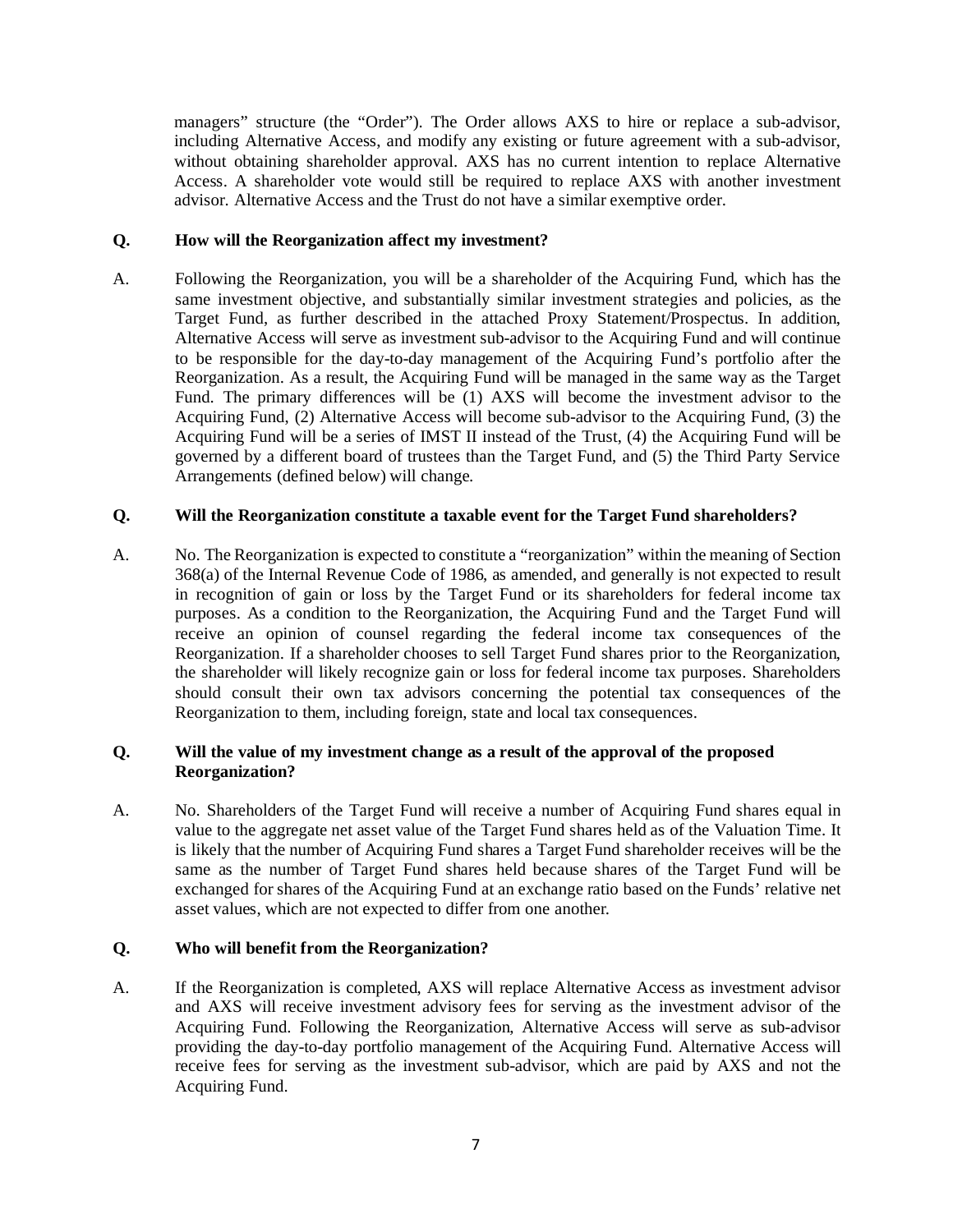## **Q. What vote is required to approve the Plan?**

A. The approval of the Plan requires the affirmative vote of (i) 67% or more of the Target Fund shares present at the Meeting, if the holders of more than 50% of the outstanding shares of the Target Fund are present or represented by proxy, or (ii) more than 50% of the outstanding shares of the Target Fund, whichever is less.

# **Q. How does the Board of Trustees of the Trust recommend that shareholders vote on the Reorganization?**

A. After careful consideration, the Board of Trustees of the Trust has determined that the Reorganization is in the best interests of the Target Fund and that the interests of the Target Fund's existing shareholders will not be diluted as a result of the Reorganization. Accordingly, the Board of Trustees of the Trust recommends that shareholders vote **FOR** the proposal to approve the Plan.

# **Q. What will happen if the required shareholder approval is not obtained?**

A. In the event that shareholders of the Target Fund do not approve the Plan, then the Target Fund will not be reorganized into the Acquiring Fund and will continue to operate as a series of the Trust. The Board will consider potential courses of action as it deems to be in the best interests of the Target Fund, which may include liquidation.

# **Q. When would the proposed Reorganization be effective?**

A. If the Plan is approved, the Reorganization is expected to occur as soon as reasonably practicable after shareholder approval is obtained.

## **Q. Will the Board and Fund Service Providers Change?**

A. The Trust and IMST II have different Boards of trustees. The Trust and IMST II also have different arrangements for custody, administration, accounting, transfer agency, and distribution services ("Third Party Service Arrangements"). Third Party Service Arrangements are provided to the Trust and IMST II by the following:

| <b>Service Provider</b>                       | <b>Trust</b>                                                  | <b>IMST II</b>                                                                                 |  |
|-----------------------------------------------|---------------------------------------------------------------|------------------------------------------------------------------------------------------------|--|
| Administrator                                 | U.S. Bancorp Fund Services, LLC                               | UMB Fund Services, Inc.<br>Mutual Fund Administration, LLC<br>(each a co-administrator)        |  |
| <b>Accounting Agent</b>                       | U.S. Bancorp Fund Services, LLC Brown Brothers Harriman & Co. |                                                                                                |  |
| <b>Transfer Agent</b>                         | U.S. Bancorp Fund Services, LLC                               | Brown Brothers Harriman & Co.                                                                  |  |
| <b>Custodian</b>                              | <b>U.S. Bank National Association</b>                         | Brown Brothers Harriman & Co.                                                                  |  |
| Distributor & Principal<br><b>Underwriter</b> | Quasar Distributors, LLC                                      | <b>IMST Distributors, LLC</b><br>(a wholly owned subsidiary of<br>Foreside Fund Services, LLC) |  |
| <b>Auditor</b>                                | Cohen & Company, Ltd.                                         | Tait, Weller & Baker LLP                                                                       |  |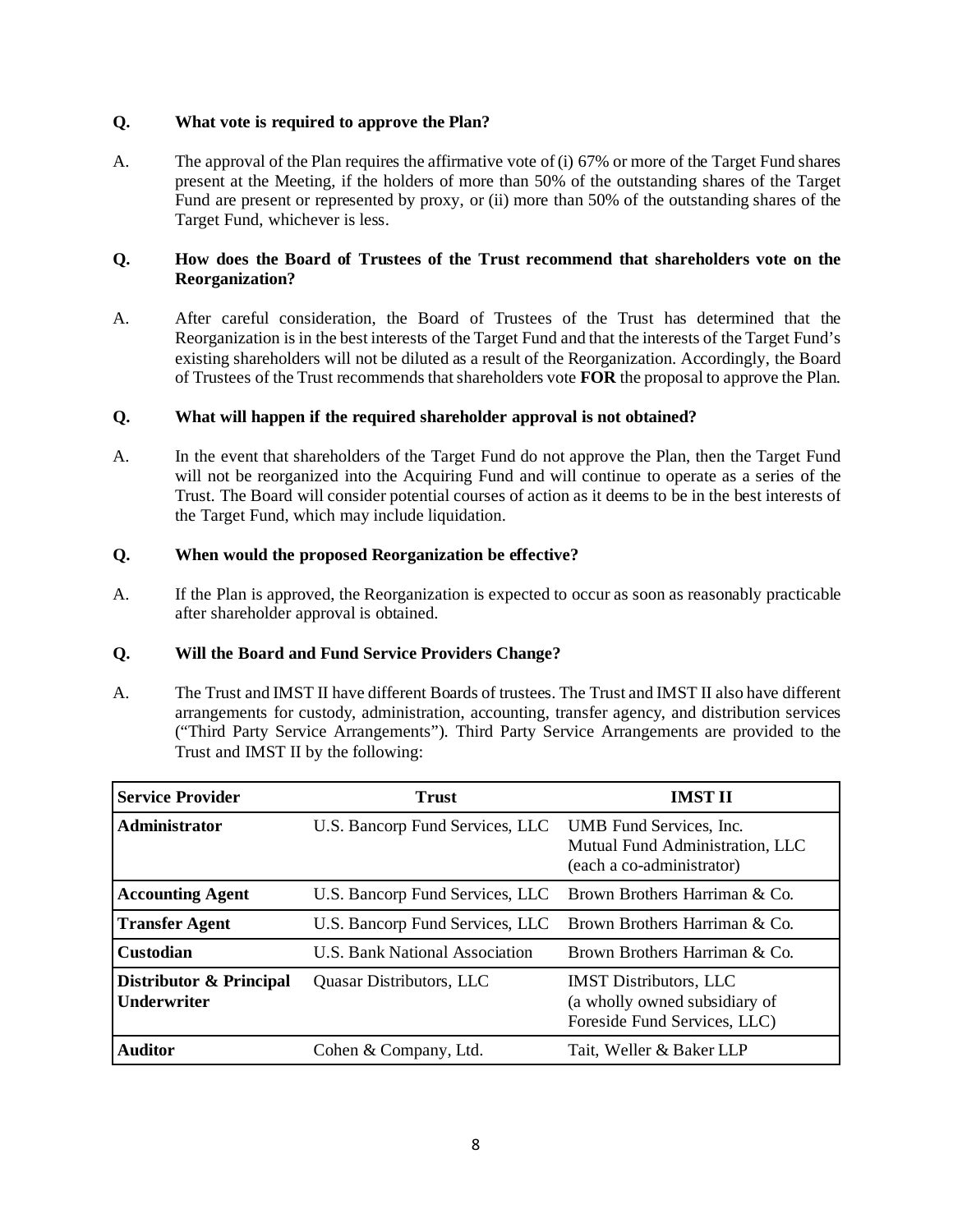# **Q. How can I vote?**

- A. You can vote in any one of four ways:
	- by mail, by sending the enclosed proxy card, signed and dated;
	- by phone, by calling one of the toll-free numbers listed on your proxy card for an automated touchtone voting line or to speak with a live operator;
	- via the Internet by following the instructions set forth on your proxy card; or
	- in person, by attending the Meeting or via telephonic or web-based conference if held as a virtual meeting due to public health and travel concerns associated with the COVID-19 pandemic.

Whichever method you choose, please take the time to read the full text of the enclosed Proxy Statement/Prospectus before you vote.

# **Q. Whom should I call for additional information about the Proxy Statement/Prospectus?**

A. Please call the Target Fund at 1-800-617-0004.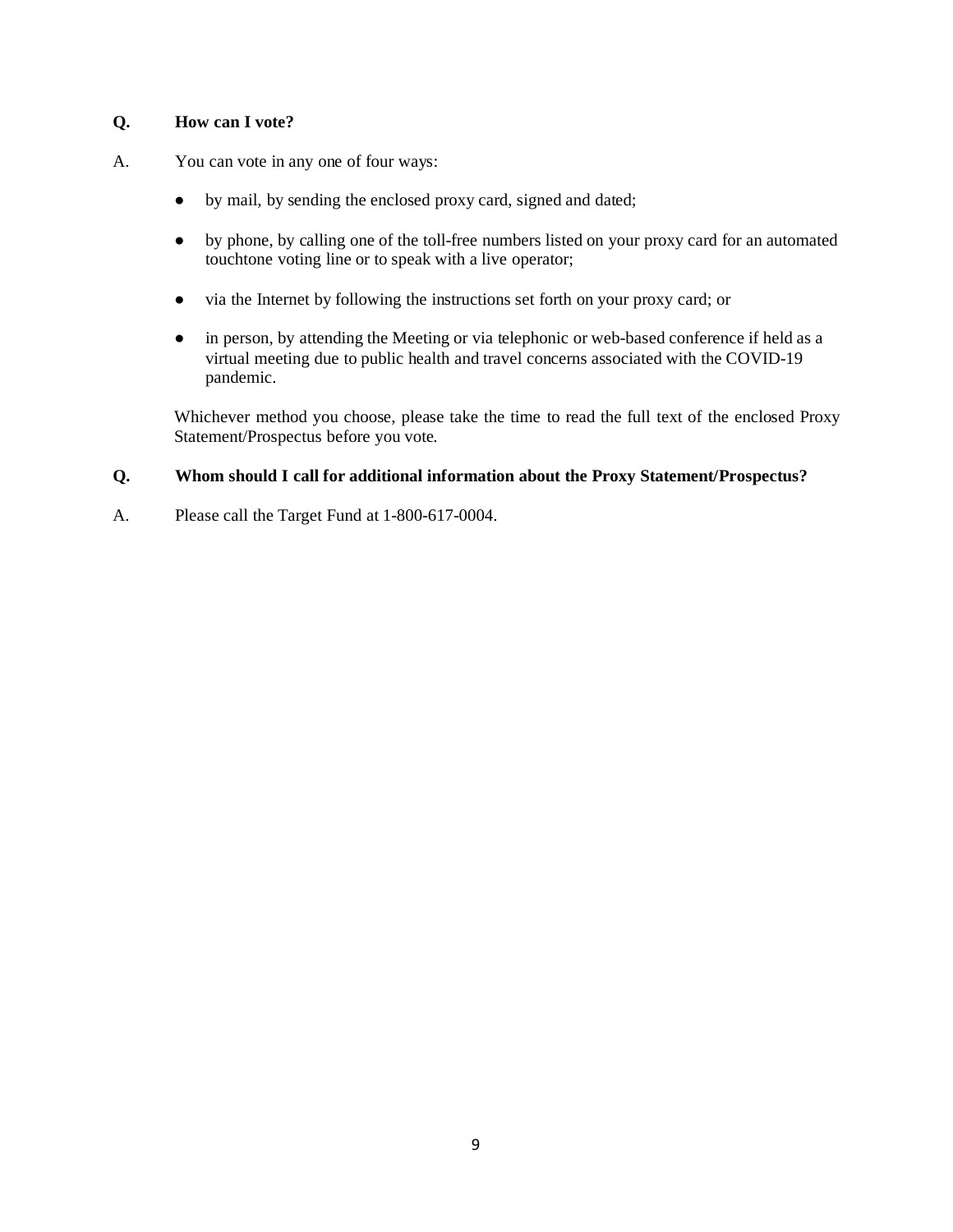## **IMPORTANT INFORMATION FOR SHAREHOLDERS OF AAF FIRST PRIORITY CLO BOND ETF**

This document contains a Proxy Statement/Prospectus and is accompanied by a proxy card. A proxy card is, in essence, a ballot. When you vote your proxy, it tells us how to vote on your behalf on certain important issues relating to the Target Fund. If you complete and sign the proxy card and return it to us in a timely manner (or tell us how you want to vote by phone or via the Internet), we'll vote exactly as you tell us. If you simply sign and return the proxy card without indicating how you wish to vote, we'll vote it **"FOR"** the proposal in accordance with the recommendations of the Board of Trustees as indicated on the cover of the Proxy Statement/Prospectus.

We urge you to review the Proxy Statement/Prospectus carefully and either fill out your proxy card and return it to us by mail, vote by phone or vote via the Internet. Your prompt return of the enclosed proxy card (or vote by phone or via the Internet) may save the necessity and expense of further solicitations.

If you have any questions, please call the Target Fund at 1-800-617-0004.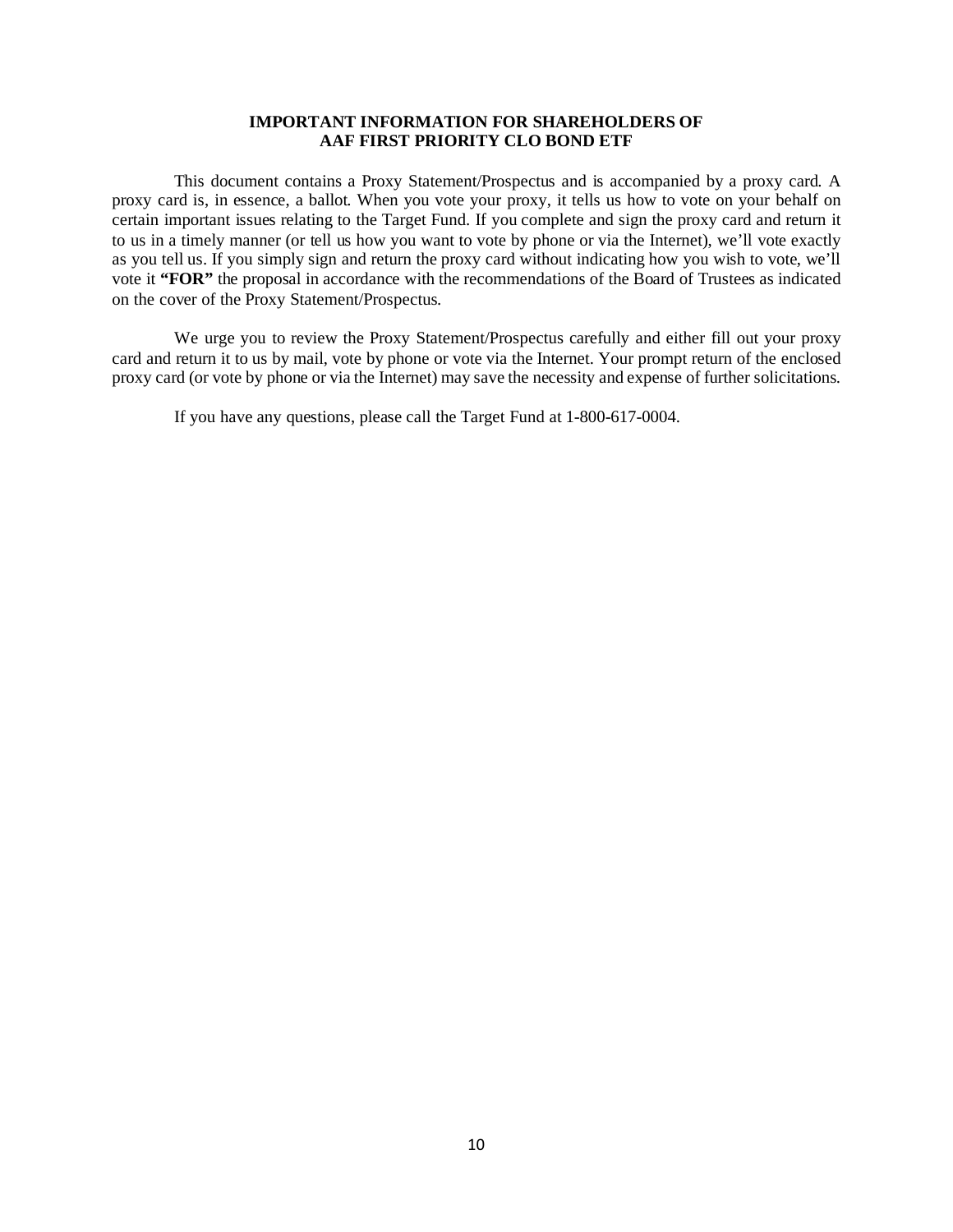## **THE SECURITIES AND EXCHANGE COMMISSION (THE "SEC") AND THE COMMODITY FUTURES TRADING COMMISSION HAVE NOT APPROVED OR DISAPPROVED THESE SECURITIES NOR HAVE THEY PASSED ON THE ACCURACY OR ADEQUACY OF THIS COMBINED PROXY STATEMENT AND PROSPECTUS. ANY REPRESENTATION TO THE CONTRARY IS A CRIMINAL OFFENSE.**

## **COMBINED PROXY STATEMENT AND PROSPECTUS**

**May 18, 2022**

#### **FOR THE REORGANIZATION OF**

**AAF FIRST PRIORITY CLO BOND ETF, a series of LISTED FUNDS TRUST 615 East Michigan Street Milwaukee, Wisconsin 53202 (800) 617-0004**

**Into**

## **AXS FIRST PRIORITY CLO BOND ETF, a series of Investment Managers Series Trust II 235 W. Galena Street Milwaukee, Wisconsin 53212 (866) 984-2510**

#### **PROXY STATEMENT/PROSPECTUS**

May 18, 2022

This Proxy Statement/Prospectus is being furnished to shareholders of the AAF First Priority CLO Bond ETF (the "Target Fund"), an exchange-traded fund organized as a separate series of Listed Funds Trust, an open-end management investment company (the "Trust"), in connection with a Special Meeting of Shareholders (the "Meeting") called by the Board of Trustees of the Trust (the "Board"), on behalf of the Target Fund, to be held at the offices of the Trust, 615 East Michigan Street, Milwaukee, Wisconsin 53202, on June 21, 2022 at 1:00 p.m. Central time, as may be adjourned or postponed, to consider the proposal listed below, and discussed in greater detail elsewhere in this Proxy Statement/Prospectus. The Target Fund and AXS First Priority CLO Bond ETF (the "Acquiring Fund"), a newly formed exchangetraded fund organized as a separate series of Investment Managers Series Trust II, an open-end management investment company ("IMST II"), are referred to herein collectively as the "Funds" and each is referred to herein individually as a "Fund."

This Proxy Statement/Prospectus explains concisely what you should know before voting on the proposal described in this Proxy Statement/Prospectus. Please read it carefully and keep it for future reference.

At the Meeting, the shareholders of the Target Fund will be asked to approve the proposal, as described below (the "Proposal"):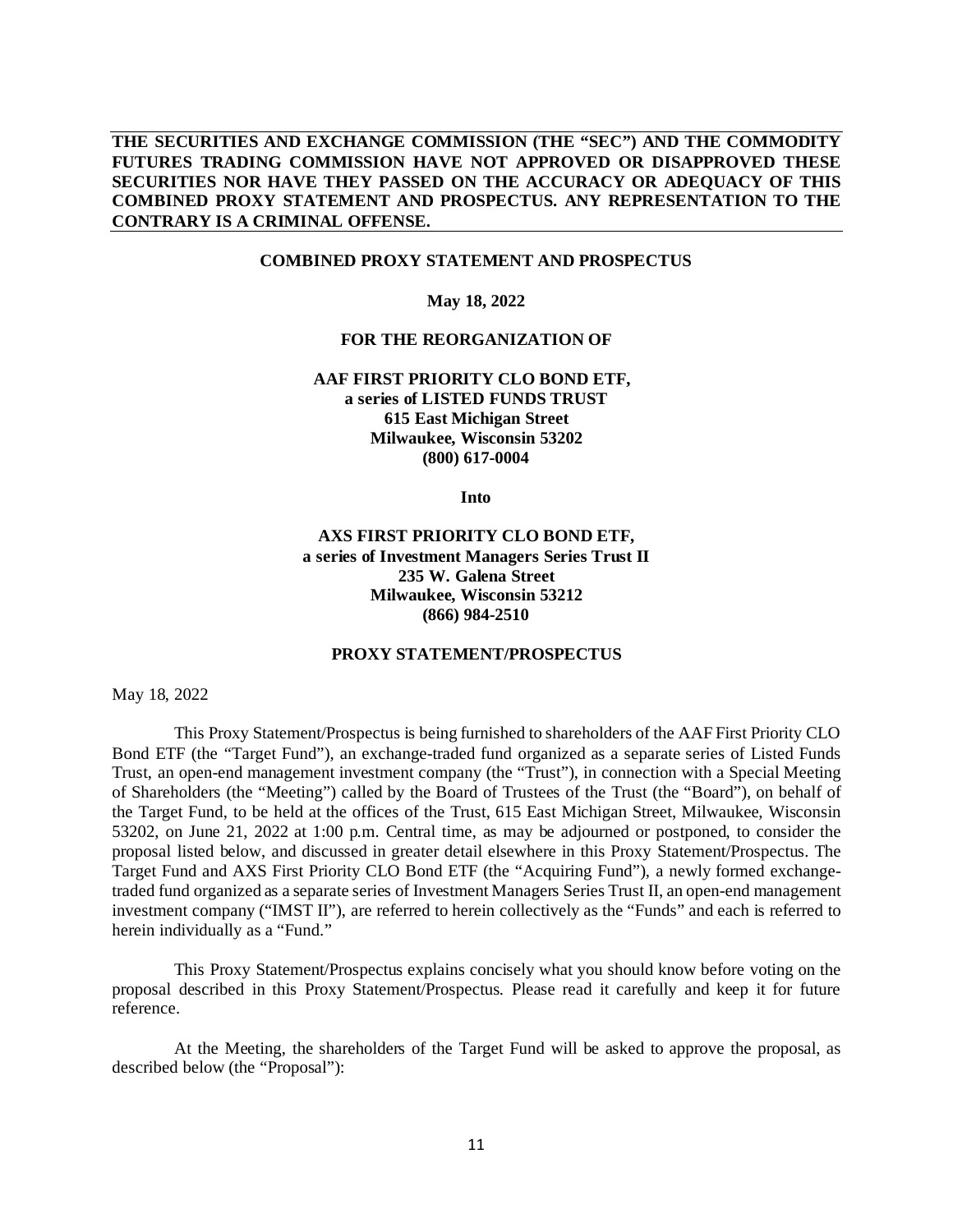- 1. To approve an Agreement and Plan of Reorganization (the "Plan") by and between the Trust, on behalf of the Target Fund, and IMST II, on behalf of the Acquiring Fund, pursuant to which the Target Fund would (i) transfer all of its assets to the Acquiring Fund in exchange solely for newly issued shares of the Acquiring Fund and the Acquiring Fund's assumption of all of the liabilities of the Target Fund and (ii) immediately distribute such newly issued shares of the Acquiring Fund to the Target Fund shareholders (collectively, the "Reorganization").
- 2. The transaction of such other business as may properly come before the Special Meeting or any continuations after an adjournment thereof.

A copy of the Plan is attached as **Exhibit A**. This Proxy Statement/Prospectus will be mailed on or about May 20, 2022, to shareholders of record of the Target Fund as of April 22, 2022 (the "Record Date").

At a meeting held on February 28, 2022, the Board unanimously approved the Proposal as being in the best interests of the Target Fund and its shareholders, and the Board unanimously recommends that you vote **FOR** the Proposal.

If the Reorganization is completed, shareholders of the Target Fund will receive a number of Acquiring Fund shares equal in value to the aggregate net asset value of the Target Fund shares held as of the close of regular trading on the New York Stock Exchange on the day of the closing of the Reorganization (the "Valuation Time"). In the event that shareholders of the Target Fund do not approve the Plan then the Target Fund will not be reorganized into the Acquiring Fund and will continue to operate as a series of the Trust. The Board will consider potential courses of action as it deems to be in the best interests of the Target Fund, including liquidation.

It is anticipated that the Acquiring Fund will list and trade its shares on the NYSE Arca, Inc. (the "NYSE Arca" or the "Exchange"). Shares of the Acquiring Fund are not redeemable individually and therefore liquidity for individual shareholders of the Acquiring Fund will be realized only through a sale on the Exchange at market prices that may differ to some degree from the net asset value of the Acquiring Fund shares.

The following documents contain additional information about the Target Fund, have been filed with the SEC and are incorporated by reference into (legally considered to be part of) this Proxy Statement/Prospectus:

(i) [The prospectus and Statement of Additional Information dated November 30, 2021 filed with](https://www.sec.gov/ix?doc=/Archives/edgar/data/1683471/000089418921008308/ck0001683471-20210731.htm)  [the SEC on November 24, 2021 \(Accession No. 0000894189-21-008308\);](https://www.sec.gov/ix?doc=/Archives/edgar/data/1683471/000089418921008308/ck0001683471-20210731.htm) and

(ii) [Annual Report to Shareholders for the fiscal year ended July](https://www.sec.gov/Archives/edgar/data/1683471/000139834421019653/fp0068859_ncsr.htm) 31, 2021 filed with the SEC on [October 6, 2021 \(Accession No. 0001398344-21-019653\).](https://www.sec.gov/Archives/edgar/data/1683471/000139834421019653/fp0068859_ncsr.htm)

(iii) [Semi-Annual Report to Shareholders for the period ended January 31, 2022 filed with the](https://www.sec.gov/Archives/edgar/data/1683471/000139834422007009/fp0074534_ncsrs.htm)  [SEC on April 5, 2022\(Accession No. 0001398344-22-007009](https://www.sec.gov/Archives/edgar/data/1683471/000139834422007009/fp0074534_ncsrs.htm)).

The Target Fund's Prospectus, Annual Report to Shareholders, containing audited financial statements, and Semi-Annual Report to Shareholders, containing unaudited financial statements, have been previously mailed to shareholders. Copies of these documents are available upon request and without charge by writing to the Trust or by calling 1-800 617-0004. Because the Acquiring Fund has not yet commenced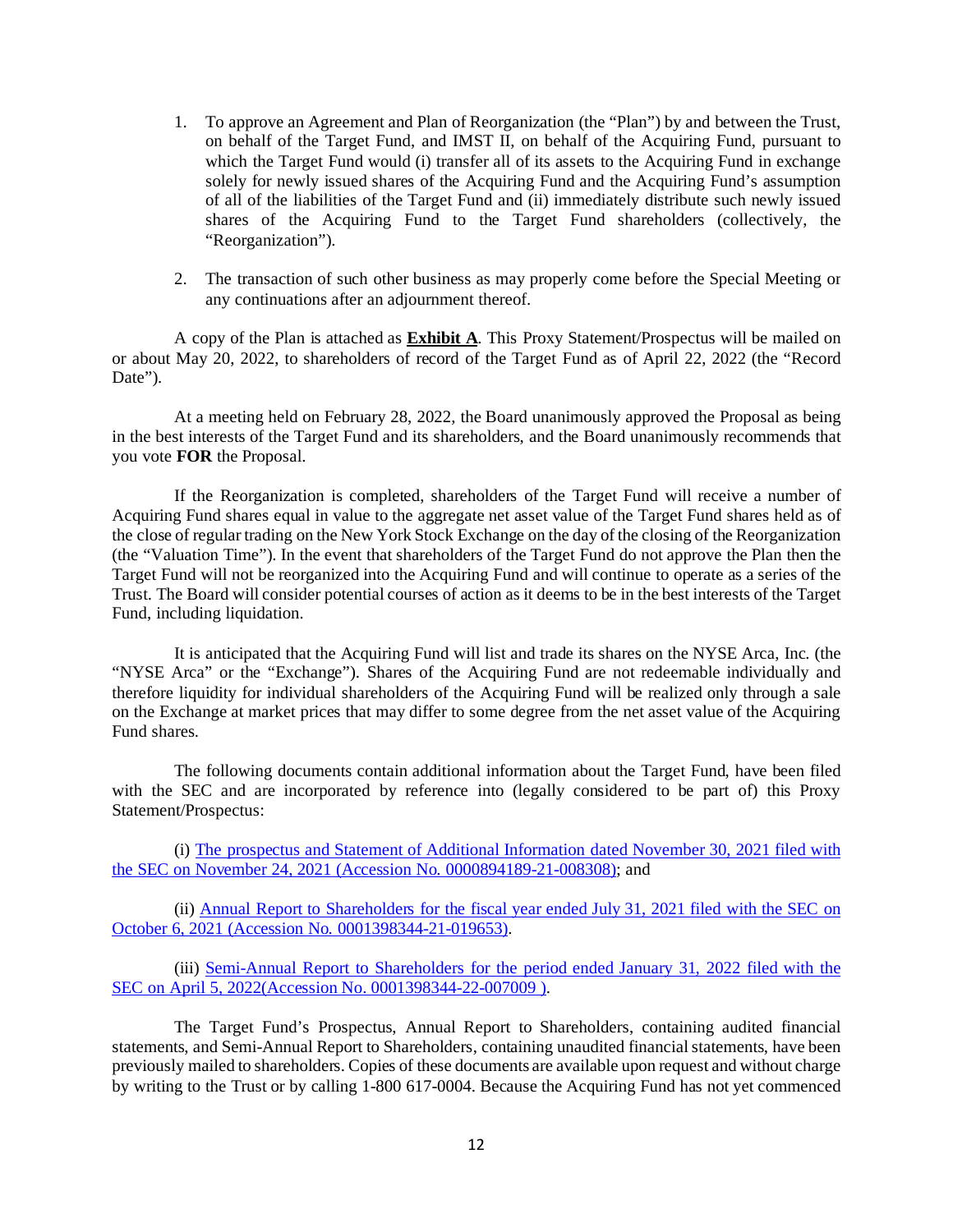operations as of the date of this Proxy Statement, no annual or semi-annual report is available for the Acquiring Fund at this time.

The Funds are subject to the informational requirements of the Securities Exchange Act of 1934, as amended, and the Investment Company Act of 1940, as amended (the "1940 Act"), and in accordance therewith are required to file reports and other information with the SEC. These reports, proxy statement/prospectus materials and other information can be inspected and copied, after paying a duplicating fee, by electronic request at publicinfo@sec.gov. In addition, copies of these documents may be viewed online or downloaded without charge from the SEC's website a[t www.sec.gov.](http://www.sec.gov/) Reports, proxy materials and other information concerning the Target Fund and the Acquiring Fund may be inspected at the offices of the NYSE Arca.

This Proxy Statement/Prospectus serves as a prospectus of the Acquiring Fund in connection with the issuance of the Acquiring Fund common shares in the Reorganization. In this connection, no person has been authorized to give any information or make any representation not contained in this Proxy Statement/Prospectus and, if so given or made, such information or representation must not be relied upon as having been authorized. This Proxy Statement/Prospectus does not constitute an offer to sell or a solicitation of an offer to buy any securities in any jurisdiction in which, or to any person to whom, it is unlawful to make such offer or solicitation.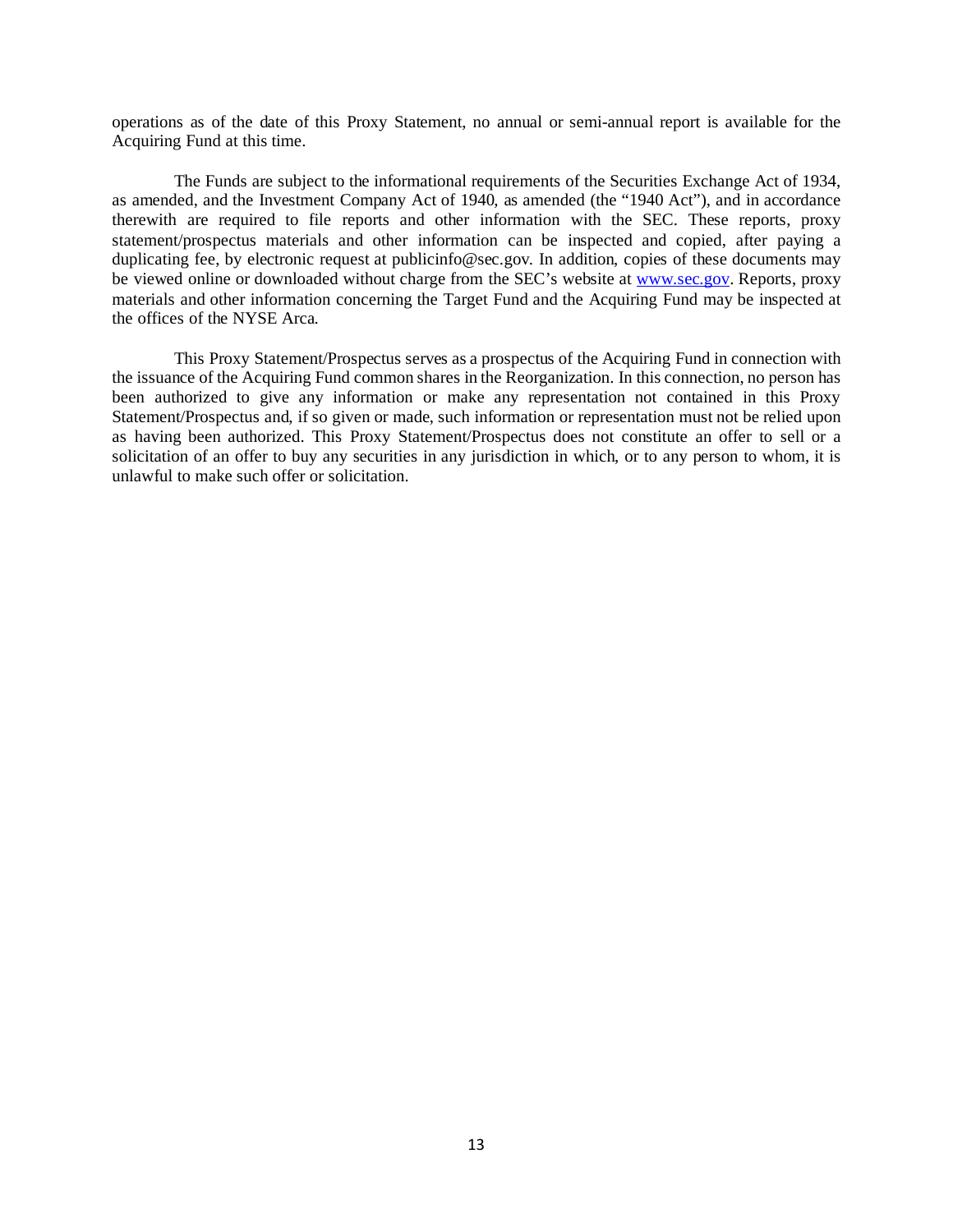# **TABLE OF CONTENTS**

| I. INTRODUCTION                                                                   | 15 |
|-----------------------------------------------------------------------------------|----|
| A. Synopsis                                                                       | 15 |
| B. Information About the Reorganization                                           | 30 |
| C. Additional Information About the Investment Policies                           | 35 |
| II. ADDITIONAL INFORMATION ABOUT THE TARGET FUND AND THE<br><b>ACQUIRING FUND</b> | 37 |
| III. ADDITIONAL INFORMATION ABOUT THE ACQUIRING FUND                              | 40 |
| <b>IV. GENERAL INFORMATION</b>                                                    | 44 |
| V. OTHER MATTERS TO COME BEFORE THE MEETING                                       | 48 |
| EXHIBIT A – FORM OF AGREEMENT AND PLAN OF REORGANIZATION                          | 49 |
| EXHIBIT B – FINANCIAL HIGHLIGHTS OF THE TARGET FUND                               | 70 |
| EXHIBIT C - SUPPLEMENTAL FINANCIAL INFORMATION                                    | 71 |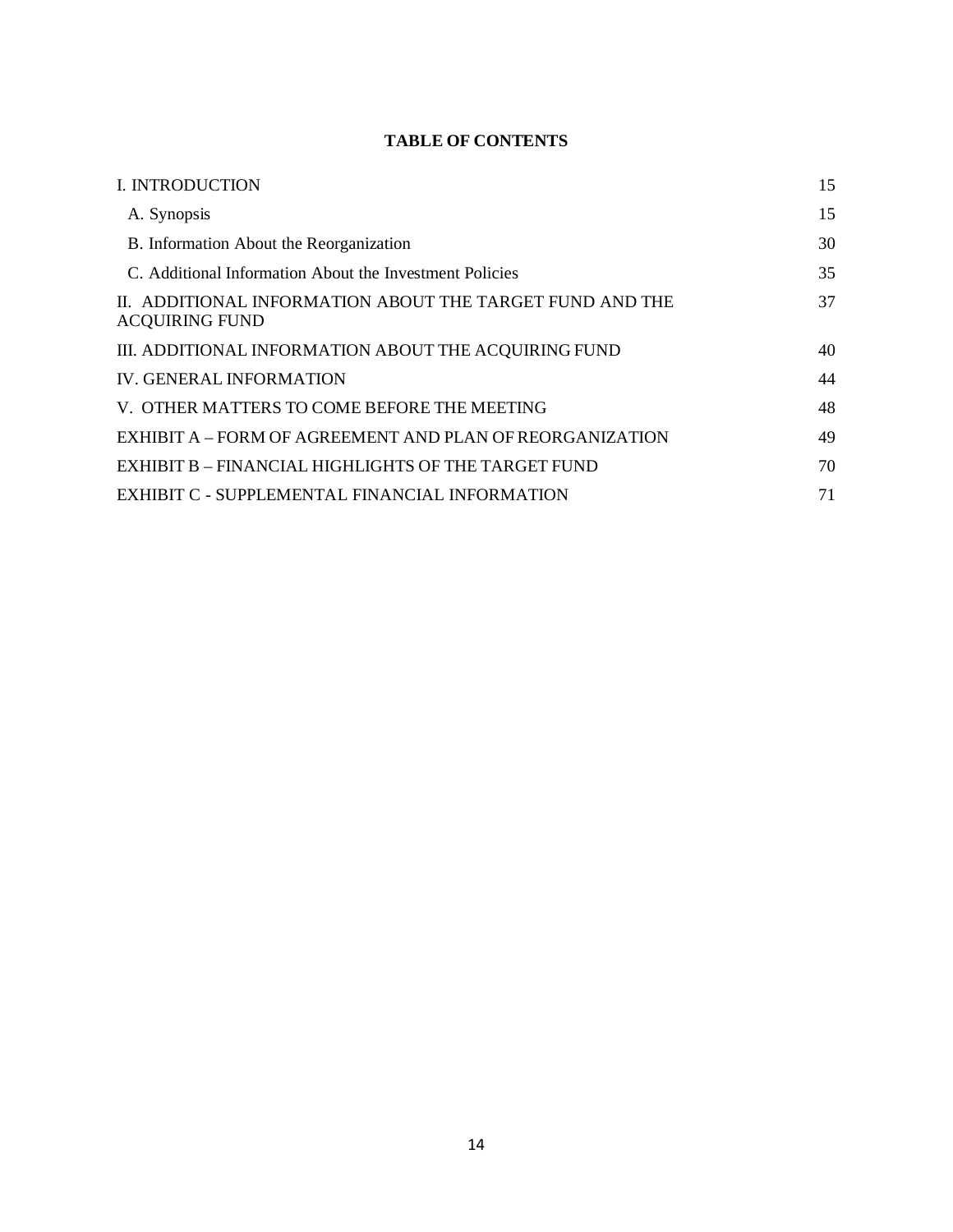## **I. INTRODUCTION**

You are being asked to vote at the Meeting to approve the reorganization of the Target Fund into the Acquiring Fund. Specifically, you are being asked to consider and approve the Plan, pursuant to which the assets and liabilities of the Target Fund will be transferred to the Acquiring Fund, and shareholders of the Target Fund will become shareholders of the Acquiring Fund.

## **A. Synopsis**

The following is a summary of certain information contained elsewhere in this Proxy Statement/Prospectus with respect to the proposed Reorganization and shareholders should reference the more complete information contained in this Proxy Statement/Prospectus and in the Statement of Additional Information contained in this registration statement (the "Reorganization SAI") and the appendices thereto. Shareholders should read the entire Proxy Statement/Prospectus carefully. Certain capitalized terms used but not defined in this summary are defined elsewhere in this Proxy Statement/Prospectus.

## **The Proposed Reorganization**

The Board of Trustees of the Trust, including the trustees who are not "interested persons" of the Target Fund (as defined in the 1940 Act), unanimously approved the proposed Reorganization, including the Plan, at a meeting of the Board held on February 28, 2022. A form of the Plan is attached to this Proxy Statement/Prospectus as Exhibit A. If the shareholders of the Target Fund approve the Proposal, the Target Fund will reorganize into the Acquiring Fund, pursuant to which the Target Fund would (i) transfer all of its assets to the Acquiring Fund in exchange solely for newly issued shares of the Acquiring Fund and the Acquiring Fund's assumption of all of the liabilities of the Target Fund and (ii) immediately distribute such newly issued shares of the Acquiring Fund to the Target Fund shareholders. In connection with the Reorganization, the Acquiring Fund will issue to Target Fund shareholders book entry interests for the shares of the Acquiring Fund registered in a "street name" brokerage account held for the benefit of such shareholders. Shareholders of the Target Fund will receive a number of Acquiring Fund shares equal in value to the aggregate net asset value of the Target Fund shares held as of the Valuation Time. **Like shares of the Target Fund, shares of the Acquiring Fund are not deposits or obligations of, or guaranteed or endorsed by, any financial institution, are not insured by the Federal Deposit Insurance Corporation, the Federal Reserve Board or any other agency, and involve risk, including the possible loss of the principal amount invested.**

## **Background and Reasons for the Proposed Reorganization**

On February 3, 2022, AXS Investments LLC ("AXS" or the "Advisor"), the investment advisor of the Acquiring Fund, entered into an agreement with Alternative Access Funds, LLC ("Alternative Access" or the "Sub-Advisor"), the investment advisor of the Target Fund, whereby Alternative Access would transfer its investment advisory business relating to the Target Fund to AXS (the "Transaction"). In connection with the Transaction, AXS wishes to reorganize the Target Fund into the AXS family of funds. To effectuate this, the Board has approved, pursuant to the Plan, the transfer of all of the assets and liabilities of the Target Fund to the Acquiring Fund. The Acquiring Fund will be managed by AXS and sub-advised by Alternative Access. Peter Coppa, the current portfolio manager of the Target Fund, will continue to serve as a portfolio manager of the Acquiring Fund following the Reorganization. The Acquiring Fund has the same investment objective as the Target Fund and substantially similar principal investment strategies and risks as the Target Fund.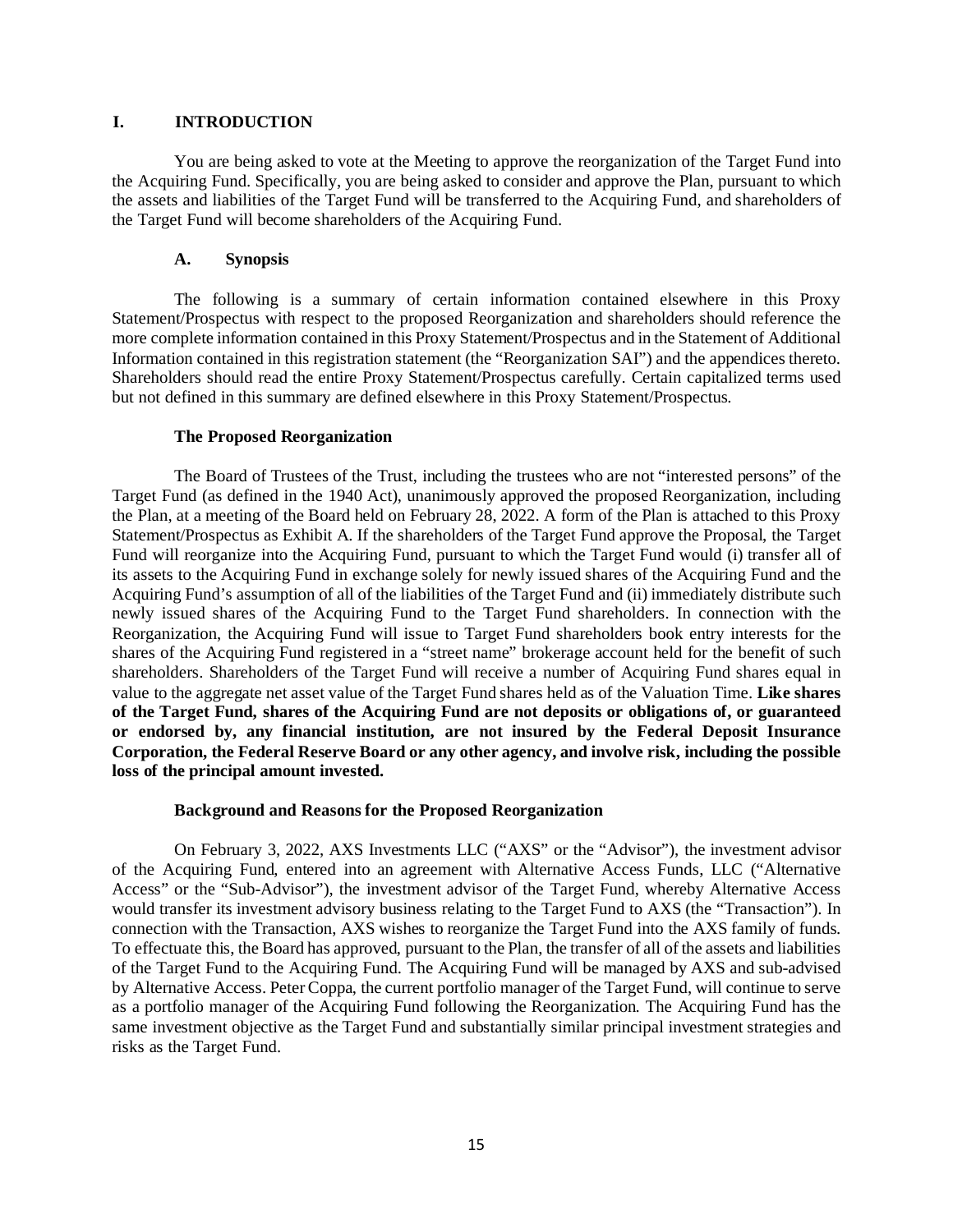#### **Section 15(f) of the 1940 Act**

The Transaction contemplates that Alternative Access would receive compensation in exchange for the transfer of its advisory business related to the Target Fund. As such, Alternative Access and AXS intend for the Transaction to comply with Section 15(f) of the 1940 Act. Section 15(f) of the 1940 Act is a safe harbor that provides for an investment advisor or any affiliated persons thereof to receive any amount or benefit in connection with a sale of securities of, or any other interest in, such advisor which results in an assignment of an investment advisory contract with an investment company as long as two conditions are met. If either condition of Section 15(f) is not met, the safe harbor is not available. The first condition specifies that, during the three-year period immediately following consummation of the transaction, at least 75% of the investment company's board of directors/trustees must not be "interested persons" (as defined in the 1940 Act) of the investment advisor or predecessor advisor. The IMST II Board will satisfy this condition at the time of the Reorganization. The second condition specifies that no "unfair burden" may be imposed on the investment company as a result of the transaction relating to the sale of the controlling interest in the investment advisor, or any express or implied terms, conditions or understandings applicable thereto. The term "unfair burden," as defined in the 1940 Act, includes any arrangement, during the twoyear period after the transaction occurs, whereby the investment advisor (or predecessor or successor advisor), or any interested person of any such investment advisor, receives or is entitled to receive any compensation, directly or indirectly (i) from any person in connection with the purchase or sale of securities or other property, to, from or on behalf of the investment company (other than bona fide ordinary compensation as principal underwriter for the investment company) or (ii) from the investment company or its security holders for other than bona fide investment advisory or other services. Alternative Access will receive payments from AXS, which will be made by AXS from its own resources and not by the Acquiring Fund or its shareholders after the completion of the Reorganization. The Board has determined that the Transaction will not impose on either Fund any "unfair burden" as a result of the Reorganization.

#### **Board Considerations Relating to the Proposed Reorganization**

In approving the Reorganization, at a meeting held on February 28, 2022 (the "LiFT Meeting") the Board was informed that, as a natural consequence of the Transaction, AXS wished to reorganize the Target Fund into the AXS family of funds. The Board was advised that, after the Reorganization, AXS would serve as investment advisor, and Alternative Access would serve as sub-advisor to, the Acquiring Fund. The Board also was informed that the Acquiring Fund's investment objective would be the same as the Target Fund's, the strategies, policies and risks would be substantially similar to those of the Target Fund and the Reorganization is not expected to increase the cost of the Target Fund shareholders' investment because the Acquiring Fund's unitary fee is expected to be the same as the Target Fund's unitary fee. The Board also noted that the Acquiring Fund's unitary fee could not be increased without shareholder approval.

At the LiFT Meeting, the Board considered the Reorganization based upon the recommendation of Alternative Access and the Board's evaluation of the relevant information prepared by Alternative Access and AXS, in light of the Transaction. The Board considered the following factors, among others, in its evaluation of the Reorganization: (i) the terms and conditions of the Reorganization; (ii) the investment objective, principal investment strategies, principal risks, and fundamental policies of each Fund; (iii) the relative expense ratios of the Funds; (iv) the experience and expertise of AXS as well as its resources; (v) the Acquiring Fund's other service providers; (vi) expenses related to the Reorganization; (vii) the distribution of Acquiring Fund shares; (viii) the federal income tax consequences of the Reorganization; (ix) the benefits to AXS and Alternative Access as a result of the Reorganization; and (ix) possible alternatives to the Reorganization.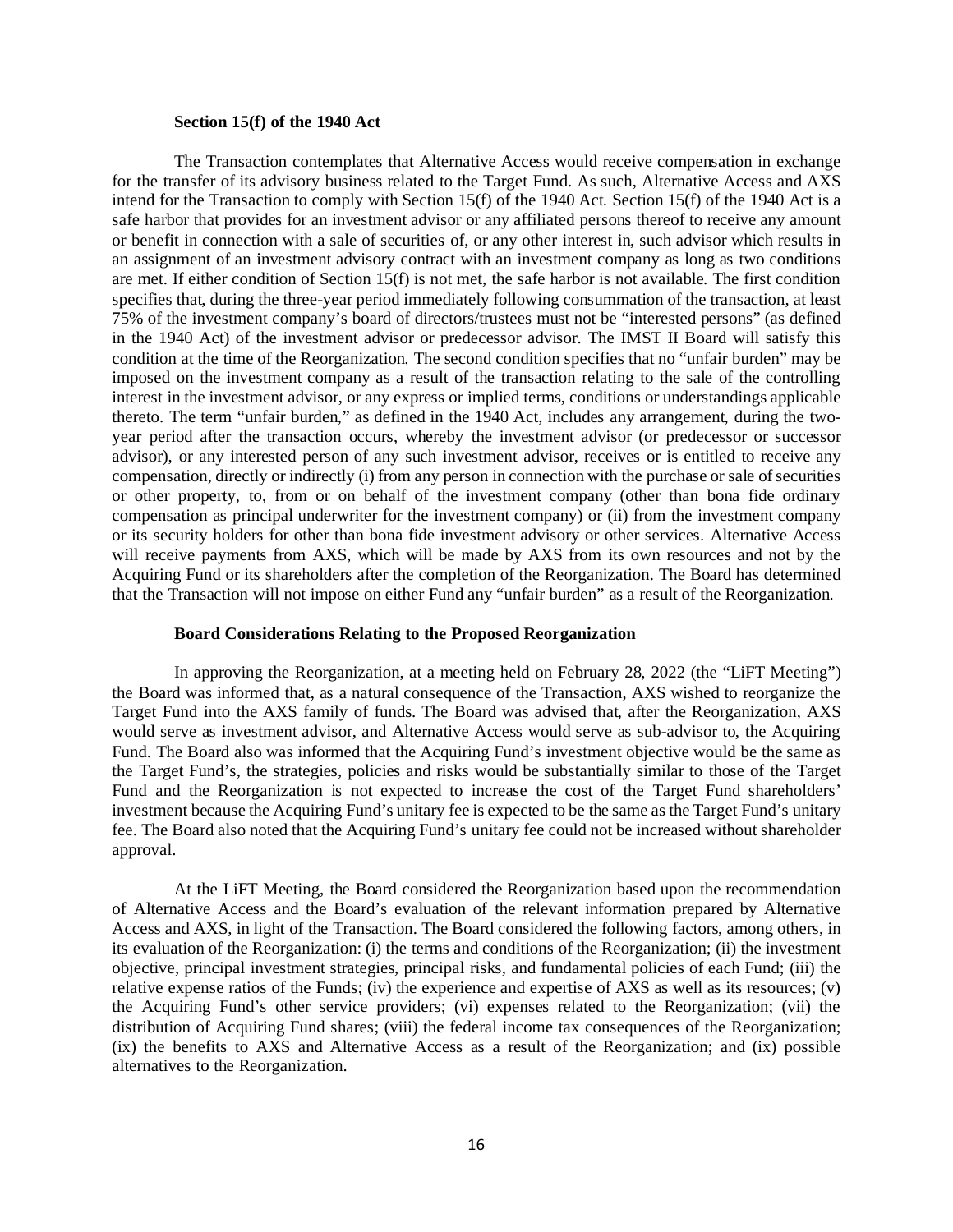Please see "Information About the Reorganization—Background and Trustees' Considerations Relating to the Proposed Reorganization" below for a further discussion of the deliberations and considerations undertaken by the Board in connection with the proposed Reorganization.

The Board of Trustees of the Target Fund has concluded that the Reorganization is in the best interests of the Target Fund and the interests of the existing shareholders of the Target Fund will not be diluted as a result of the Reorganization. In the event that shareholders of the Target Fund do not approve the Reorganization, then the Target Fund will not be reorganized into the Acquiring Fund and will continue to operate as a series of the Trust. The Board will consider potential courses of action as it deems to be in the best interests of the Target Fund, including liquidation.

## **Material Federal Income Tax Consequences of the Reorganization**

The Reorganization is expected to constitute a "reorganization" within the meaning of Section 368(a) of the Internal Revenue Code of 1986, as amended (the "Code"), and generally is not expected to result in recognition of gain or loss by the Target Fund or its shareholders for federal income tax purposes. As a condition to the Reorganization, the Acquiring Fund and Target Fund will receive an opinion of counsel regarding the federal income tax consequences of the Reorganization.

## **Comparison of the Funds**

*General.* The Target Fund is a diversified ETF that was created as a series of the Trust, an openend management investment company organized as a Delaware statutory Trust. The Acquiring Fund is a newly created, diversified ETF that is a series of IMST II, an open-end management investment company organized as a Delaware statutory Trust.

The investment objectives of the Target Fund and the Acquiring Fund are the same and the principal investment strategies and fundamental policies of the Target Fund and the Acquiring Fund are substantially similar. As a result, the Target Fund and the Acquiring Fund are subject to substantially similar risks associated with such investments and strategies. The primary difference between the Target Fund and the Acquiring Fund is that they have different advisors. The Target Fund is advised by Alternative Access, which provides the day-to-day management of the Target Fund's assets. The Acquiring Fund will be advised by AXS, which will provide oversight to the Acquiring Fund, and Alternative Access will serve as the sub-advisor to the Acquiring Fund and will provide the day-to-day management of the Acquiring Fund's assets. Peter Coppa, the current portfolio manager of the Target Fund, will continue to serve as a portfolio manager of the Acquiring Fund following the Reorganization. The similarities and differences between the Funds' investment objectives, principal strategies and fundamental policies and other investment strategies and policies are highlighted below.

*Investment Objectives.* Both the Target Fund and the Acquiring Fund seek capital preservation and income. Both the Target Fund's and the Acquiring Fund's investment objectives are non-fundamental policies and may be changed without shareholder approval upon written notice to shareholders.

*Principal Investment Strategies.* The Target Fund and the Acquiring Fund have substantially similar principal investment strategies. Each Fund is an actively managed exchange traded fund. In pursuing the Fund's investment objective, each Fund will invest at least 80% of its net assets (plus any borrowings for investment purposes) in AAA rated first priority debt tranches of U.S. dollar-dominated collateralized loan obligations ("CLOs").

CLOs are trusts that are typically collateralized by a pool of loans, which may include, among others, domestic and foreign senior secured loans, senior unsecured loans and subordinate corporate loans,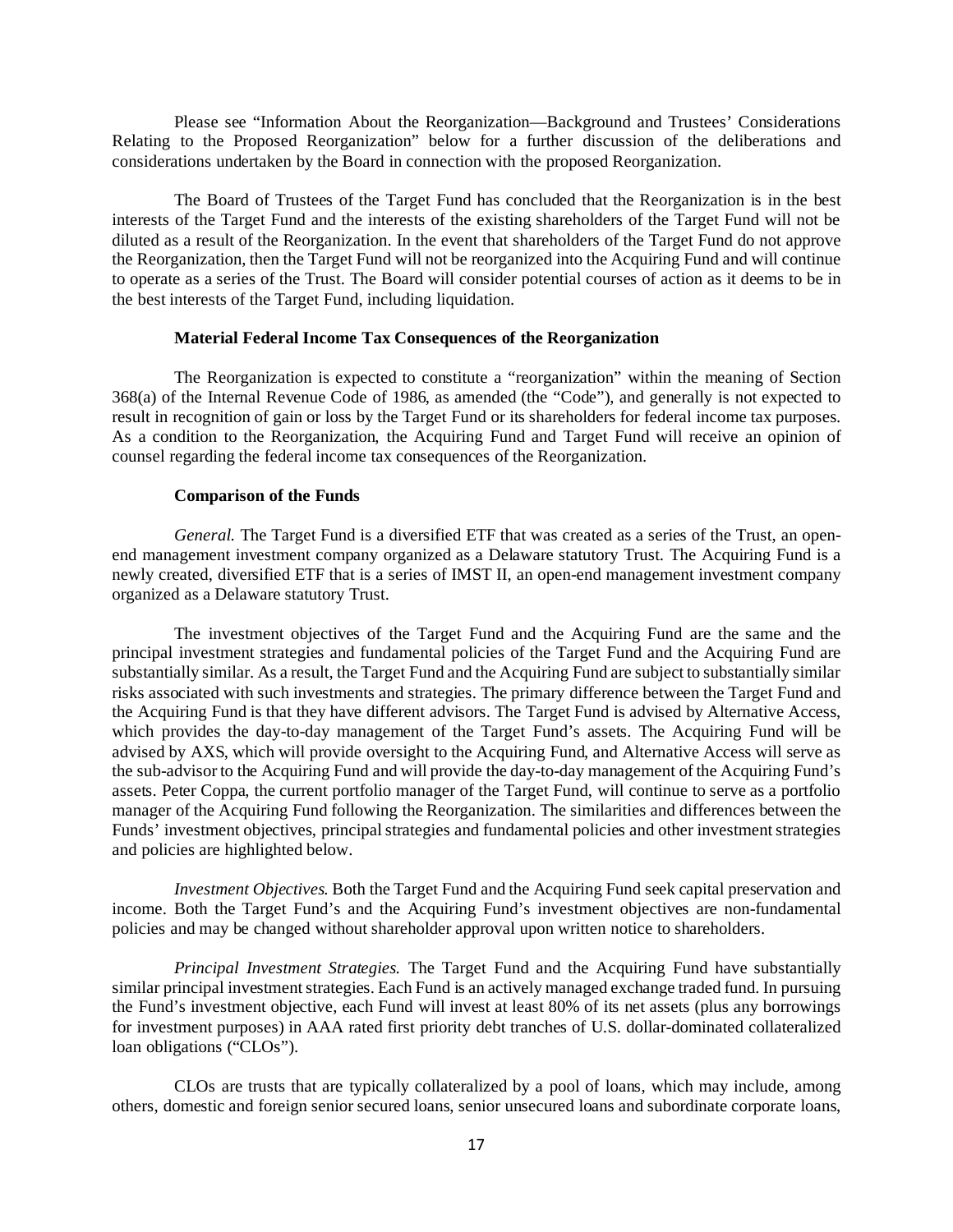including loans that may be rated below investment grade or equivalent unrated loans. The Fund may invest in CLOs of any maturity. The Fund is actively managed and does not seek to track the performance of any particular index.

Each Fund principally invests in CLOs with the following criteria:

#### *Rated AAA*

No CLO, at the time of purchase by the Fund, will have a rating that is below AAA (or equivalent by a nationally recognized statistical rating organization ("NRSRO")). An NRSRO is a credit rating agency that issues credit ratings that the SEC permits other financial firms to use for certain regulatory purposes. After purchase, a CLO's rating may decline below the minimum rating required by the Fund for purchase. In such cases, Alternative Access will consider whether continuing to hold the CLO is in the best interest of the Fund.

## *Broadly Syndicated Senior-Secured Loans*

The underlying collateral pool for each CLO must be comprised primarily (typically 90%) of broadly syndicated senior-secured first lien loans. A Broadly Syndicated Loan CLO ("BSL CLO") is a CLO that limits the amount of loan collateral whose offering size is typically less than \$250MM to a maximum of approximately 5% of the portfolio. No investments will be made in middle market CLOs, CBOs, ABS, CDOs and synthetic CLOs.

## *First Priority Tranches Only*

Each Fund will invest only in the senior-most tranches of CLOs. The cash flows from a CLO trust are generally split into two or more portions, called tranches, varying in risk and yield. Senior tranches are paid from the cash flows of the underlying assets before the junior tranches and equity, or "first loss," tranches. Losses are first borne by the equity tranches, then by the junior tranches, and finally by the senior tranches. Senior tranches pay the lowest interest rates but are generally safer investments than more junior tranches because, should there be any default, senior tranches are typically paid first. For the avoidance of doubt, the CLOs that the Fund purchases will be the senior-most tranches, consisting of floating rate bonds that rank first in priority of payments, at the time the CLO is issued. The Fund will not purchase CLO tranches that have subsequently become the senior-most tranches due to amortization of previously more senior tranches.

## *Minimum Offering and Tranche Size*

Each Fund will only invest in a CLO with a minimum initial total deal size of \$300 million and minimum initial AAA tranche size of \$150 million.

#### *Maximum Positions Size*

Each Fund will not invest more than 5% of its total assets in any single security.

## *Maximum CLO Manager Exposure*

Each Fund will not invest more than 10% of its total assets in any single CLO manager.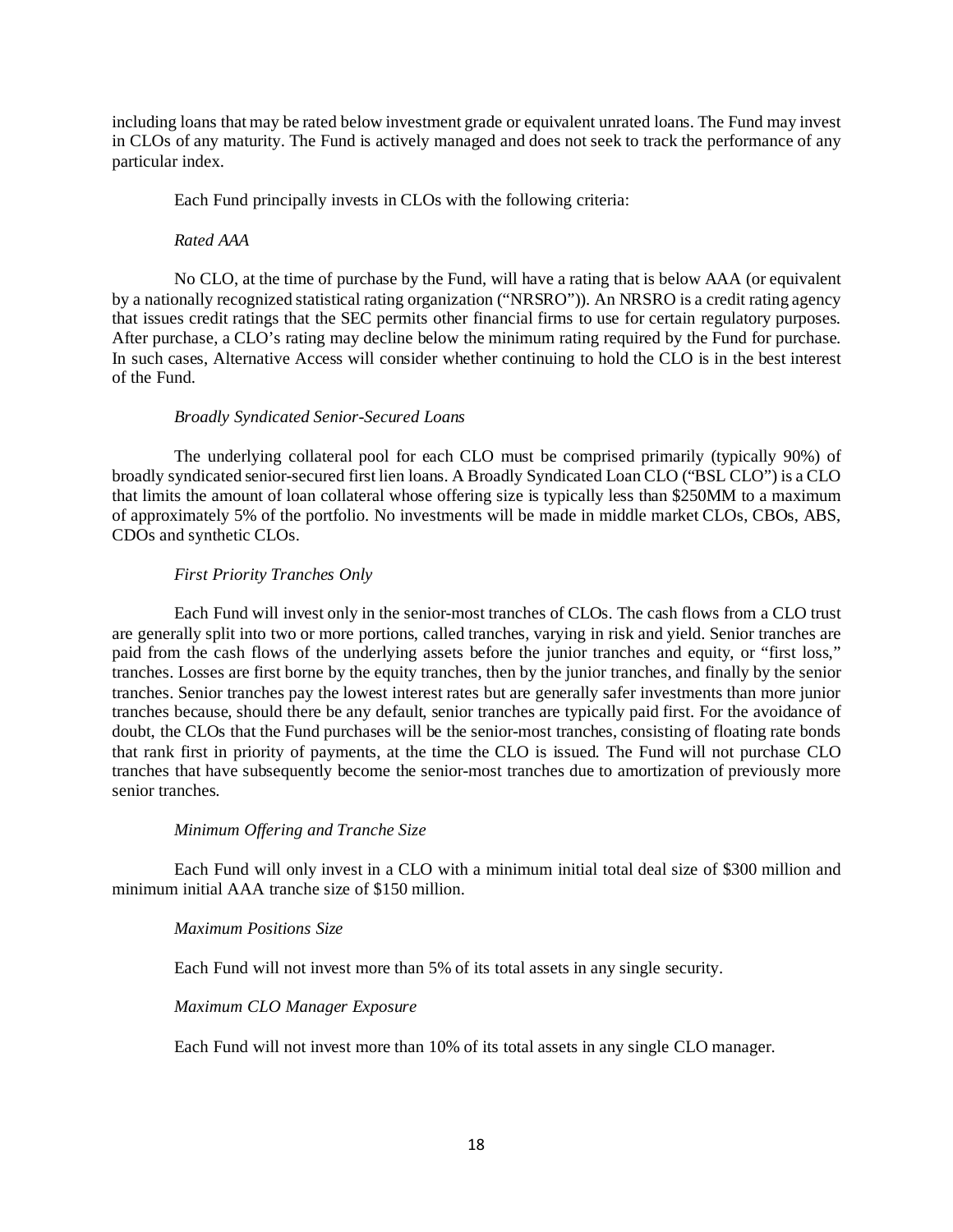#### *Maximum Weighted Average Rating Factor*

Each CLO will have a maximum Weighted Average Rating Factor (the "WARF") (the "Maximum WARF"), at the time of purchase, of less than the greater of: a) 3,000, and b) the median WARF value of all outstanding broadly syndicated CLOs (as determined by Alternative Access). WARF is a measure that is used by credit rating companies to indicate the quality of a CLO by aggregating the credit ratings of the CLO's holdings into a single numerical value. If no WARF is calculated by the trustee of a particular CLO, Alternative Access will, at its discretion, invest only in a CLO that it believes would not exceed the Maximum WARF. After purchase, a CLO's WARF may exceed the Maximum WARF. In such cases, Alternative Access will consider whether to continue to hold the CLO.

Each CLO will have a maximum Weighted Average Rating Factor (the "WARF") (the "Maximum WARF"), at the time of purchase, of less than the greater of: a) 3,000, and b) the median WARF value of all outstanding broadly syndicated CLOs (as determined by the Sub-Advisor). WARF is a measure that is used by credit rating companies to indicate the quality of a CLO by aggregating the credit ratings of the CLO's holdings into a single numerical value. If no WARF is calculated by the trustee of a particular CLO, the Sub-Advisor will at its discretion invest only in a CLO that it believes would not exceed the Maximum WARF. After purchase, a CLO's WARF may exceed the Maximum WARF. In such cases, the Sub-Advisor will consider whether to continue to hold the CLO.

WARF is calculated by the trustee of a CLO on a monthly basis. It is a numerical representation of the aggregate credit risk of the underlying portfolio of loans. It is calculated as a weighted average of the Moody's Rating Factor values for each of the individual loans in the CLO portfolio. The table below provides a mapping between Moody's Rating Factors and Moody's credit ratings of each loan.

| <b>Moody's Rating</b> | <b>Moody's Rating Factor</b> |  |
|-----------------------|------------------------------|--|
| Aaa                   | $\mathbf{1}$                 |  |
| Aa1                   | $10\,$                       |  |
| Aa2                   | 20                           |  |
| Aa3                   | 40                           |  |
| A1                    | 70                           |  |
| A2                    | 120                          |  |
| A3                    | 180                          |  |
| Baa1                  | 260                          |  |
| Baa2                  | 360                          |  |
| Baa3                  | 610                          |  |
| Ba1                   | 940                          |  |
| Ba2                   | 1350                         |  |
| Ba3                   | 1766                         |  |
| B1                    | 2220                         |  |
| B2                    | 2720                         |  |
| B <sub>3</sub>        | 3490                         |  |
| Caa1                  | 4770                         |  |
| Caa2                  | 6500                         |  |
| Caa3                  | 8070                         |  |
| $Ca-C$                | 10000                        |  |
|                       |                              |  |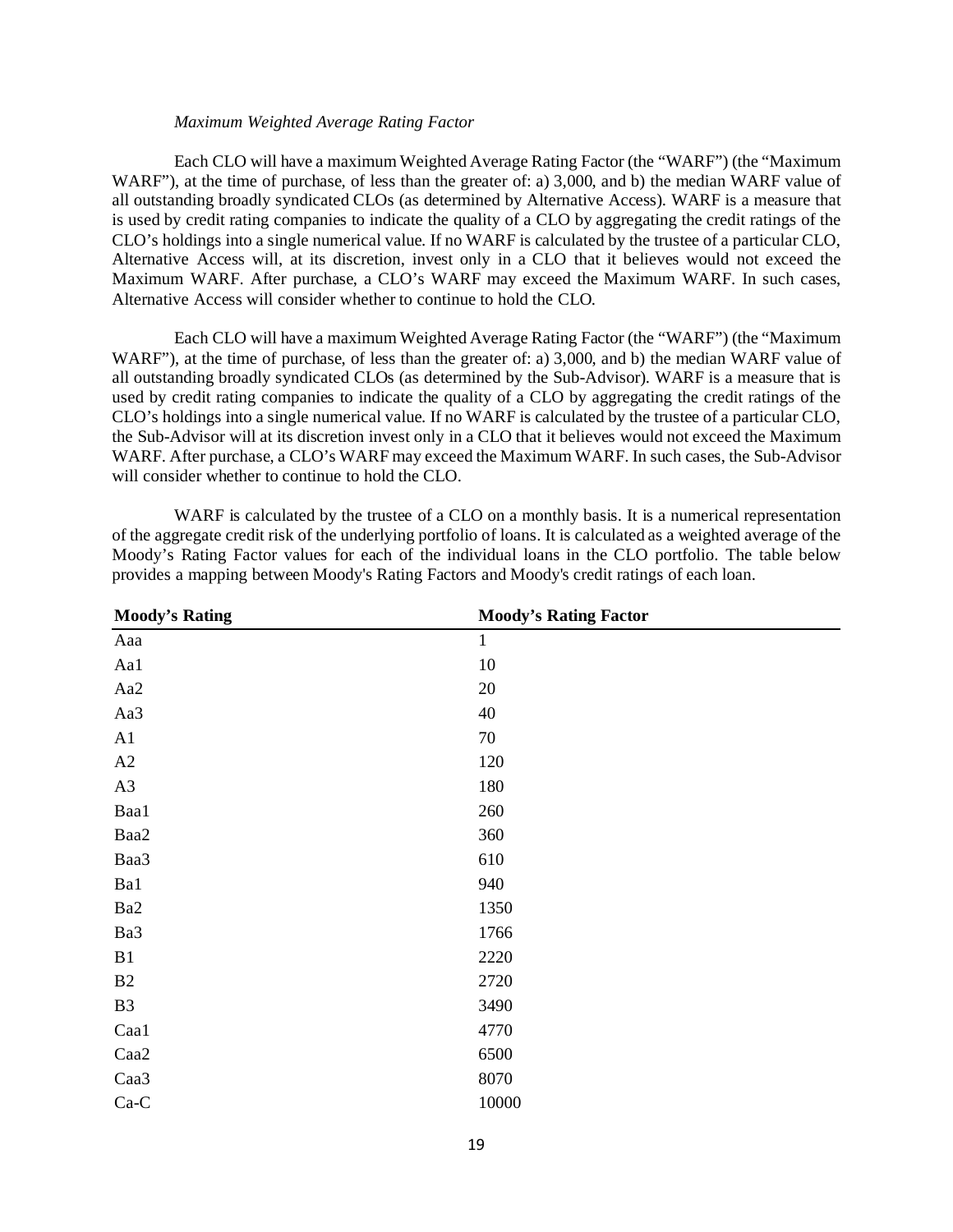Each Fund's Maximum WARF constraint effectively imposes credit quality limitations on the CLOs that are eligible for inclusion in the Fund's portfolio. While the Maximum WARF seeks to limit the Fund's exposure to the risks of investing in lower-rated CLOs, such as CLOs with exceedingly large balances of low-rated (B3, Caa, Ca-C) loans, whether by design or due to credit migration, it also may limit the upside performance potential of the Fund's investments in CLOs.

*Risk Factors.* Although the Funds may describe and organize them differently, the principal risks associated with investments in the Target Fund and the Acquiring Fund are substantially similar because the Funds have the same investment objective and substantially similar principal investment strategies. The following specific factors have been identified as the principal risks of investing in the Acquiring Fund.

- *Market Risk.* The market price of a security or instrument may decline, sometimes rapidly or unpredictably, due to general market conditions that are not specifically related to a particular company, such as real or perceived adverse economic or political conditions throughout the world, changes in the general outlook for corporate earnings, changes in interest or currency rates, or adverse investor sentiment generally. In addition, local, regional or global events such as war, acts of terrorism, the spread of infectious illness or other public health issues, or other events could have a significant impact on a security or instrument. The market value of a security or instrument also may decline because of factors that affect a particular industry or industries, such as labor shortages or increased production costs and competitive conditions within an industry.
- *Collateralized Loan Obligations Risk.* A CLO is a trust collateralized by a pool of creditrelated assets. Accordingly, CLO securities present risks similar to those of other types of credit investments, including default (credit), interest rate and prepayment risks. The extent of these risks depend largely on the type of securities used as collateral and the class of the CLOs in which the Fund invests. In addition, CLOs are often governed by a complex series of legal documents and contracts, which increases the risk of dispute over the interpretation and enforceability of such documents relative to other types of investments. There is also a risk that the trustee of a CLO does not properly carry out its duties to the CLO, potentially resulting in loss to the CLO.
- *Collateralized Loan Obligations Leveraging Risk.* CLOs are typically leveraged, and such leverage will magnify the loss on CLO investments, which may in turn magnify the loss experienced by the Fund. The cumulative effect of the use of leverage with respect to any investments in a market that moves adversely to such investments could result in a substantial loss that would be greater than if the Fund's investments were not leveraged. The Fund intends to invest only in the most senior tranches of CLOs (those that are also AAA-rated), which generally are less affected by the effects of leverage than more junior tranches.
- *Fixed Income Securities Risk.* The prices of fixed income securities respond to economic developments, particularly interest rate changes, as well as to changes in an issuer's credit rating or market perceptions about the creditworthiness of an issuer. Generally fixed income securities decrease in value if interest rates rise and increase in value if interest rates fall, and longer-term and lower rated securities are more volatile than shorter-term and higher rated securities.
- *Prepayment or Call Risk.* If the Fund holds a fixed income security subject to prepayment or call risk, it may not benefit fully from the increase in value that other fixed income securities generally experience when interest rates fall. Upon prepayment of the security, the Fund may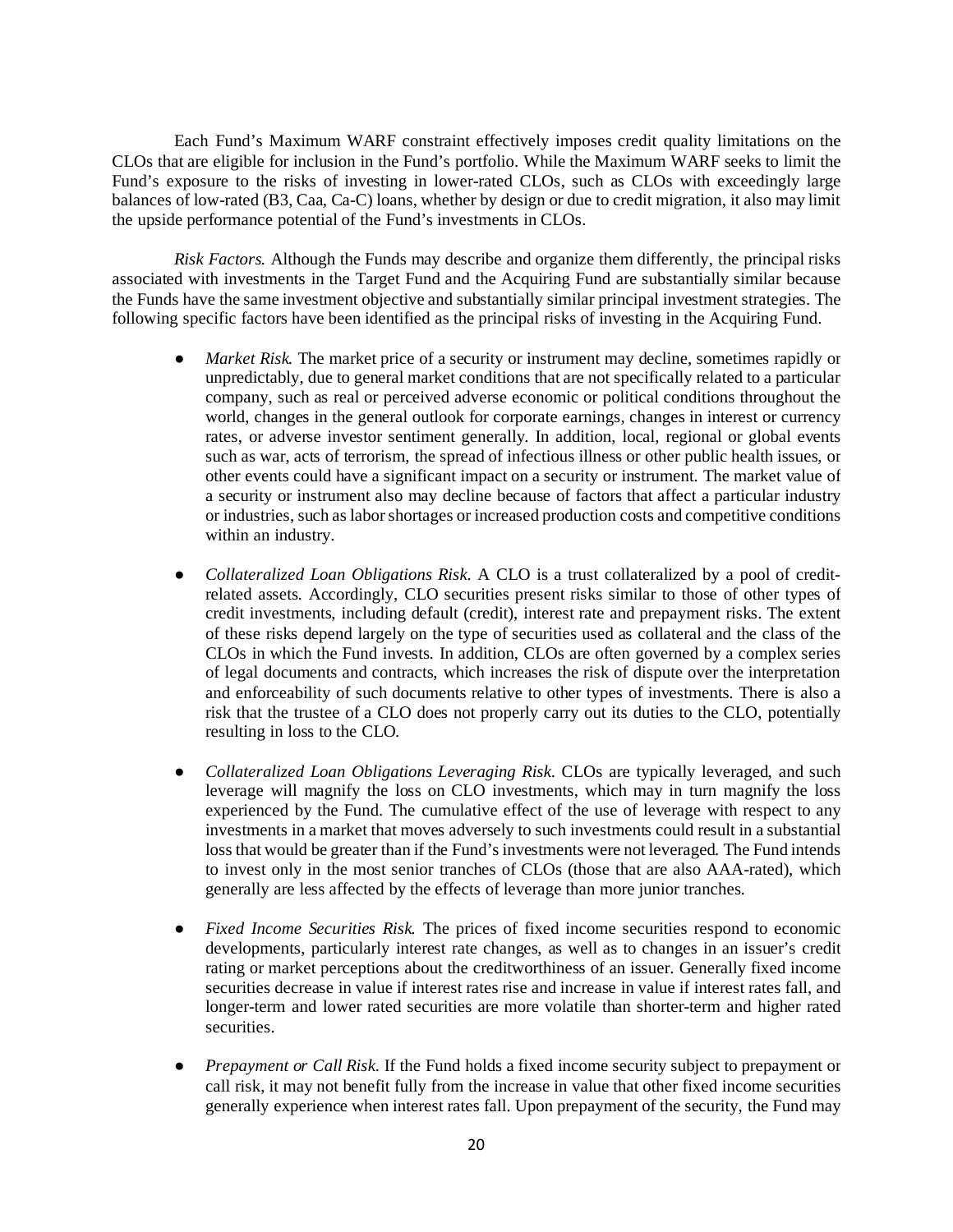be forced to reinvest the proceeds in securities with lower yields. In addition, the Fund may lose the amount of the premium paid in the event of prepayment.

- *Extension Risk.* When interest rates rise, repayments of fixed income securities may occur more slowly than anticipated, extending the effective duration of these fixed income securities at below market interest rates and causing their market prices to decline more than they would have declined due to the rise in interest rates alone.
- *Credit Risk.* Debt securities, even investment-grade debt securities, are subject to credit risk. Credit risk is the risk that the inability or perceived inability of the issuer to make interest and principal payments will cause the value of the securities to decrease. As a result the Fund's NAV could also decrease. Changes in the credit rating of a debt security held by the Fund could have a similar effect.
- *Interest rate risk.* Changes in interest rates may adversely affect the value of the Fund's investments in fixed income securities. Generally, the value of debt securities decline as interest rates rise. Falling interest rates also create the potential for a decline in the Fund's income. Changes in governmental policy, rising inflation rates, and general economic developments, among other factors, could cause interest rates to increase and could have a substantial and immediate effect on the values of the Fund's investments. These risks are greater during periods of rising inflation. Variable and floating rate securities generally are less sensitive to interest rate changes but may decline in value if their interest rates do not rise as much, or as quickly, as interest rates in general. When the Fund holds floating or adjustable rate debt securities, a decrease (or, in the case of inverse floating rate securities, an increase) in market interest rates will adversely affect the income received from such securities and the Fund's NAV.
- *Floating Rate Notes Risk.* Securities with floating or variable interest rates can be less sensitive to interest rate changes than securities with fixed interest rates, but may decline in value if their interest rates do not rise as much, or as quickly, as interest rates in general. Conversely, floating rate securities will not generally increase in value if interest rates decline. A decline in interest rates may result in a reduction of income received from floating rate securities held by the Fund and may adversely affect the value of the Fund's shares. Generally, floating rate securities carry lower yields than fixed notes of the same maturity. The interest rate for a floating rate note resets or adjusts periodically by reference to a benchmark interest rate. The impact of interest rate changes on floating rate investments is typically mitigated by the periodic interest rate reset of the investments. Securities with longer durations tend to be more sensitive to interest rate changes, usually making them more volatile than securities with shorter durations. Floating rate notes generally are subject to legal or contractual restrictions on resale, may trade infrequently, and their value may be impaired when the Fund needs to liquidate such loans. Benchmark interest rates, such as the LIBOR, may not accurately track market interest rates.
- *Private placements and restricted securities risk.* Private placement securities are securities that have been privately placed and are not registered under the Securities Act of 1933, as amended. They are eligible for sale only to certain eligible investors. Private placements often may offer attractive opportunities for investment not otherwise available on the open market. Private placement and other "restricted" securities often cannot be sold to the public without registration under the Securities Act or an exemption from registration (such as Rules 144 or 144A). Private placements and other restricted securities may be considered illiquid securities.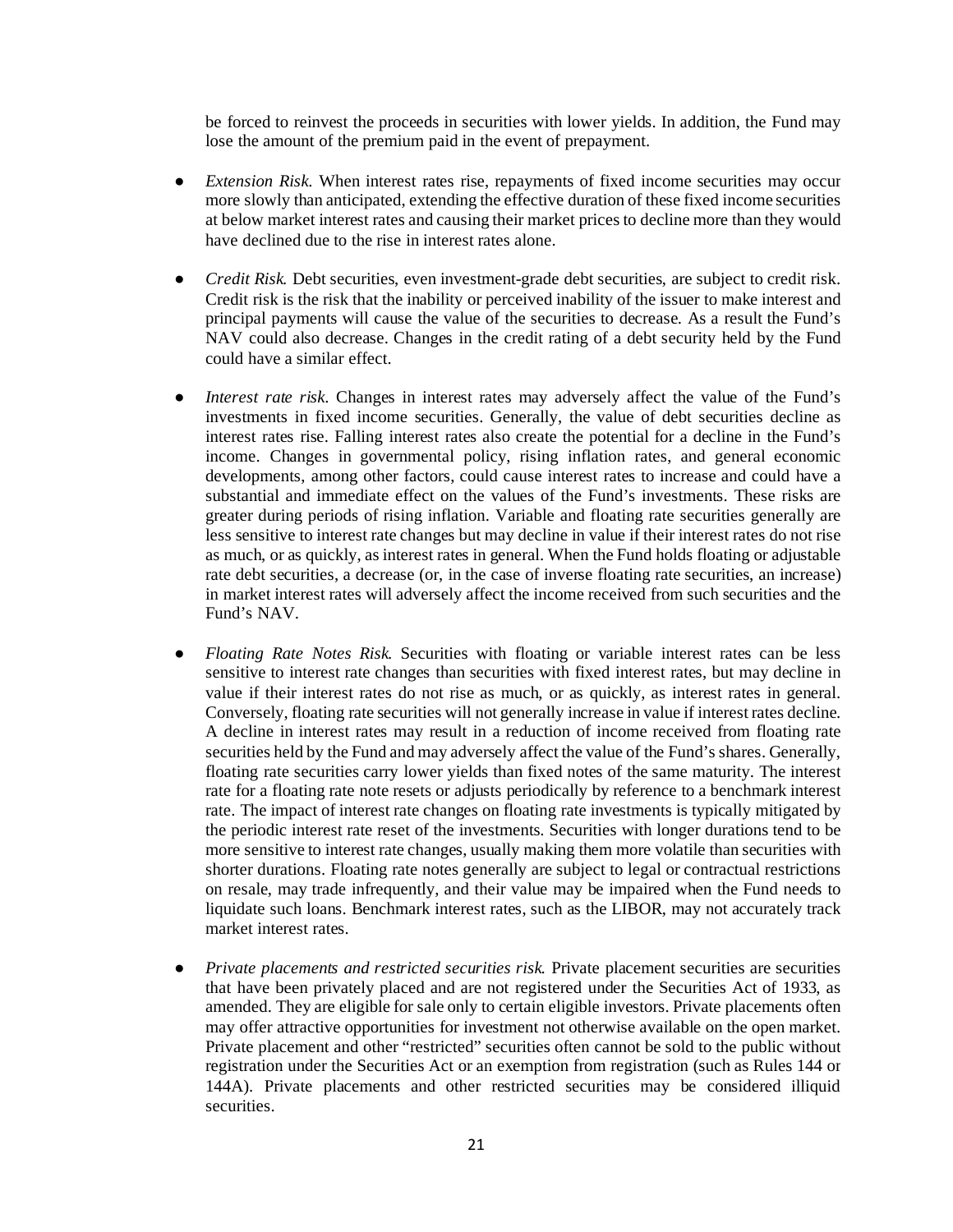● *ETF Risks*. The Fund is an ETF, and, as a result of an ETF's structure, it is exposed to the following risks:

*Authorized Participant Concentration Risk.* Only an authorized participant may engage in creation or redemption transactions directly with the Fund. The Fund has a limited number of institutions that act as authorized participants on an agency basis (i.e., on behalf of other market participants). To the extent that these institutions exit the business or are unable to proceed with creation and/or redemption orders with respect to the Fund and no other authorized participant is able to step forward to create or redeem, shares may trade at a discount to the Fund's net asset value and possibly face delisting.

*Market Maker Risk*. If the Fund has lower average daily trading volumes, it may rely on a small number of third-party market makers to provide a market for the purchase and sale of Fund shares. Any trading halt or other problem relating to the trading activity of these market makers could result in a dramatic change in the spread between the Fund's NAV and the price at which the Fund shares are trading on the Exchange, which could result in a decrease in value of the Fund shares. In addition, decisions by market makers or authorized participants to reduce their role or step away from these activities in times of market stress could inhibit the effectiveness of the arbitrage process in maintaining the relationship between the Fund's NAV and the Fund's market price. This reduced effectiveness could result in Fund shares trading at a discount to NAV and also in greater than normal intra-day bid-ask spreads for Fund shares.

*Fluctuation of Net Asset Value Risk*. As with all ETFs, shares may be bought and sold in the secondary market at market prices. Although it is expected that the market prices of shares will approximate the Fund's NAV, there may be times when the market prices of shares is more than the NAV intra-day (premium) or less than the NAV intra-day (discount). Differences in market price and NAV may be due, in large part, to the fact that supply and demand forces at work in the secondary trading market for shares will be closely related to, but not identical to, the same forces influencing the prices of the holdings of the Fund trading individually or in the aggregate at any point in time. These differences can be especially pronounced during times of market volatility or stress. During these periods, the demand for Fund shares may decrease considerably and cause the market price of Fund shares to deviate significantly from the Fund's NAV.

*Trading Issues Risk.* Although the Fund shares are listed for trading on the Exchange, there can be no assurance that an active trading market for such Fund shares will develop or be maintained. Trading in Fund shares on the Exchange may be halted due to market conditions or for reasons that, in the view of the Exchange, make trading in Fund shares inadvisable. In addition, trading in Fund shares on the Exchange is subject to trading halts caused by extraordinary market volatility pursuant to the Exchange "circuit breaker" rules. Market makers are under no obligation to make a market in the Fund shares, and authorized participants are not obligated to submit purchase or redemption orders for Creation Units. There can be no assurance that the requirements of the Exchange necessary to maintain the listing of the Fund will continue to be met or will remain unchanged. Initially, due to the small asset size of the Fund, it may have difficulty maintaining its listings on the Exchange.

*Costs of Buying or Selling Shares.* Investors buying or selling shares in the secondary market will pay brokerage commissions or other charges imposed by brokers, as determined by that broker. Brokerage commissions are often a fixed amount and may be a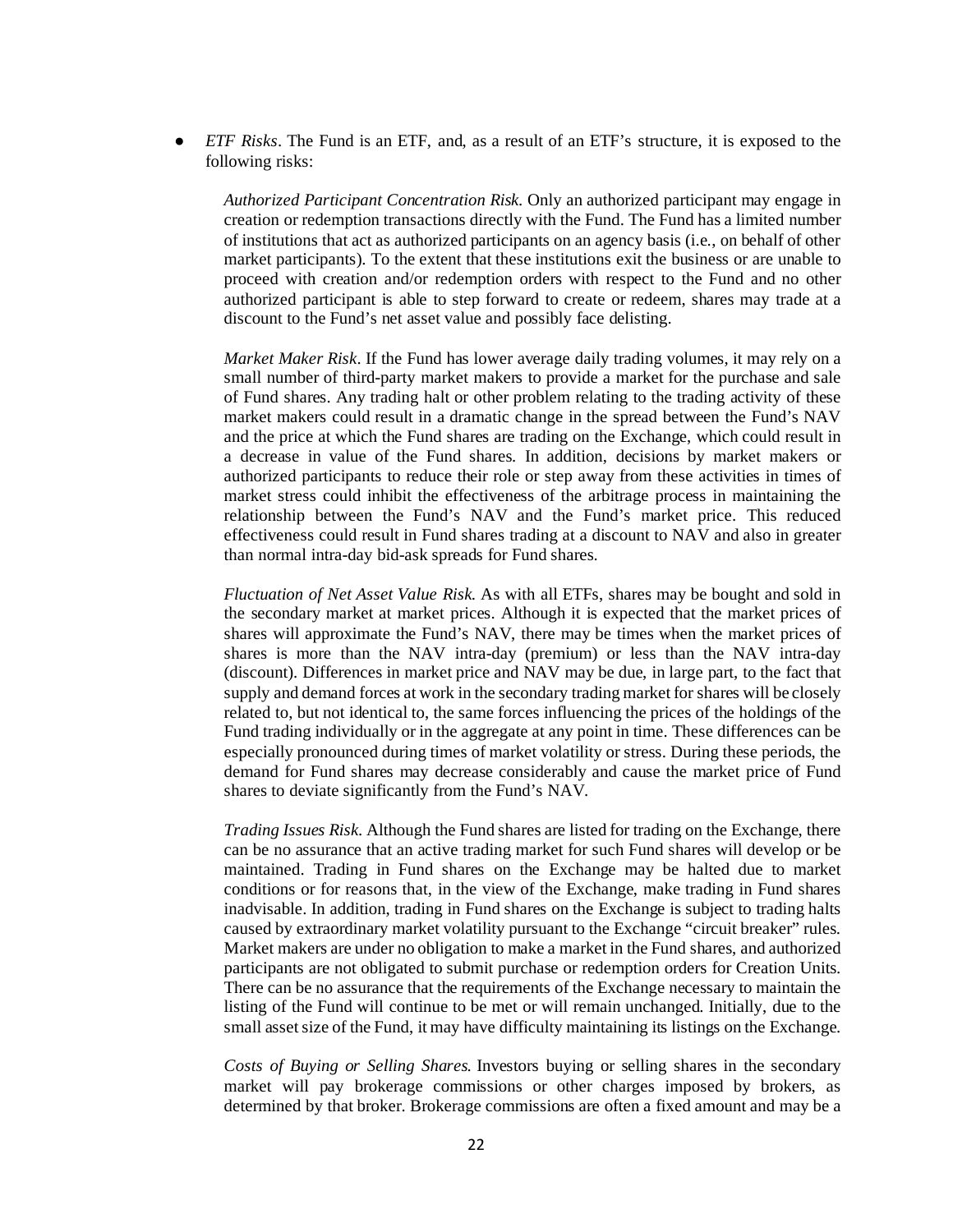significant proportional cost for investors seeking to buy or sell relatively small amounts of shares. In addition, secondary market investors will also incur the cost of the difference between the price at which an investor is willing to buy Shares (the "bid" price) and the price at which an investor is willing to sell Shares (the "ask" price). This difference in bid and ask prices is often referred to as the "spread" or "bid-ask spread." The bid-ask spread varies over time for shares based on trading volume and market liquidity, and the spread is generally lower if shares have more trading volume and market liquidity and higher if shares have little trading volume and market liquidity. Further, a relatively small investor base in the Fund, asset swings in the Fund, and/or increased market volatility may cause increased bid-ask spreads. Due to the costs of buying or selling shares, including bid-ask spreads, frequent trading of shares may significantly reduce investment results and an investment in shares may not be advisable for investors who anticipate regularly making small investments.

- *Transactions in Cash Risk.* The Fund intends to effect its creations and redemptions primarily for cash, rather than in-kind securities. Paying redemption proceeds in cash rather than through in- kind delivery of portfolio securities may require the Fund to dispose of or sell portfolio investments at an inopportune time to obtain the cash needed to pay redemption proceeds. This may cause the Fund to incur certain costs such as brokerage costs, and to recognize gains or losses that it might not have incurred if it had paid redemption proceeds in kind. As a result, the Fund may pay out higher or lower annual capital gains distributions than ETFs that redeem in kind. In addition, the costs imposed on the Fund will decrease the Fund's NAV unless the costs are offset by a transaction fee payable by an Authorized Participant.
- *LIBOR risk.* Many financial instruments, financings or other transactions to which the Fund may be a party use or may use a floating rate based on the London Interbank Offered Rate ("LIBOR"). In July 2017, the Financial Conduct Authority, the United Kingdom's financial regulatory body, announced that after 2021 it will cease its active encouragement of banks to provide the quotations needed to sustain LIBOR. In March 2021, the administrator of LIBOR announced a delay in the phase out of the majority of the USD LIBOR publications until June 30, 2023, although the remainder of LIBOR publications ended on December 31, 2021. The unavailability and/or discontinuation of LIBOR could have adverse impacts on newly issued financial instruments and existing financial instruments that reference LIBOR. While some instruments may contemplate a scenario in which LIBOR is no longer available by providing for an alternative rate setting methodology, not all instruments may have such provisions and there is uncertainty regarding the effectiveness of any alternative methodology. In addition, the unavailability or replacement of LIBOR may affect the value, liquidity or return on certain Fund investments and may result in costs incurred in connection with closing out positions and entering into new trades. The potential effect of the transition away from LIBOR on the Fund or the financial instruments in which the Fund invests cannot yet be determined and may adversely affect the Fund's performance or net asset value.
- Limited operating history. The Fund is recently organized and has a limited operating history. As a result, prospective investors have a limited track record or history on which to base their investment decisions.
- *Liquidity risk.* The Fund may not be able to sell some or all of the investments that it holds due to a lack of demand in the marketplace or other factors such as market turmoil, or if the Fund is forced to sell an illiquid asset to meet redemption requests or other cash needs it may only be able to sell those investments at a loss. In addition, the reduction in dealer marketmaking capacity in the fixed income markets that has occurred in recent years has the potential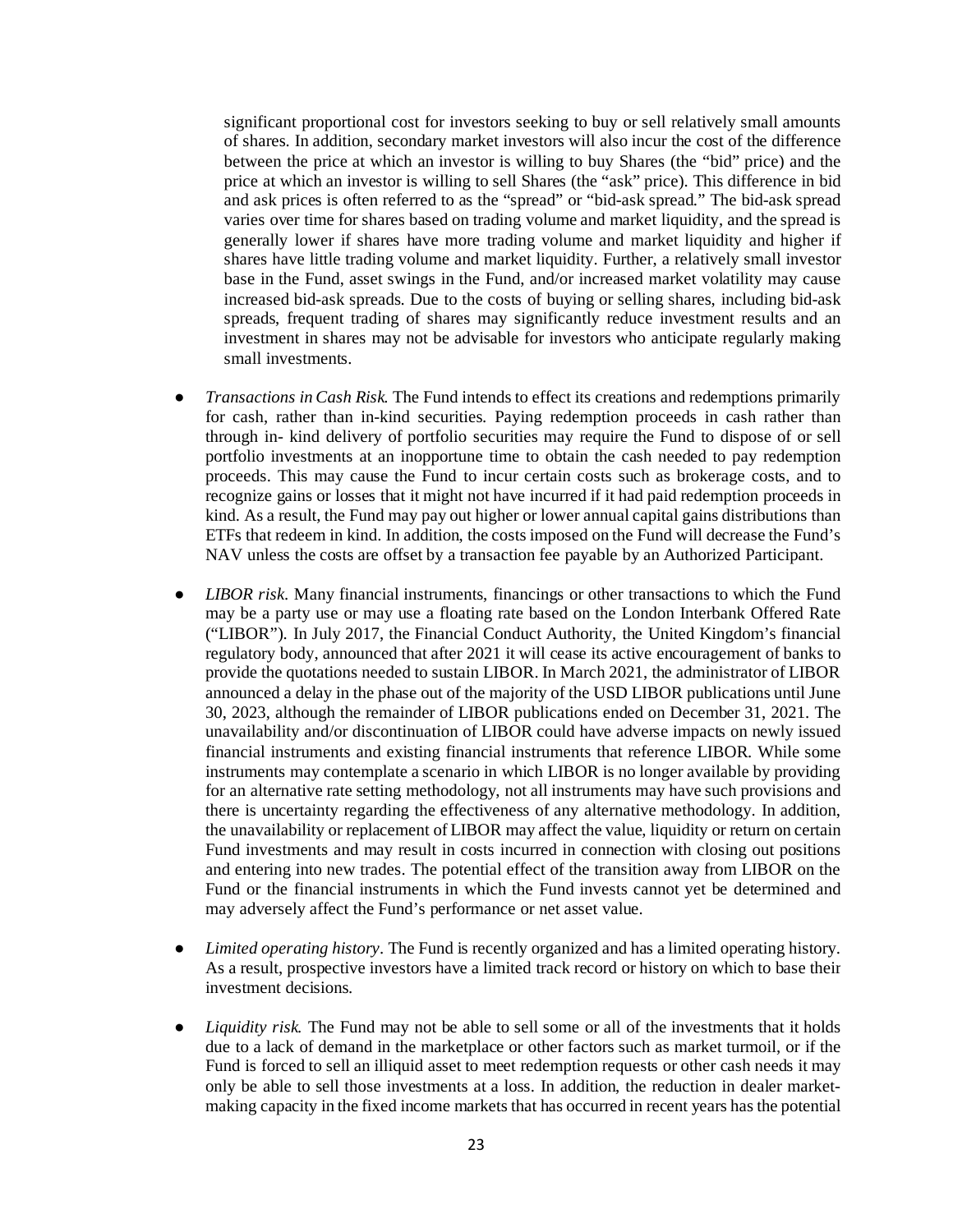to decrease the liquidity of the Fund's investments. Illiquid assets may also be difficult to value.

- *Operational Risk*. The Fund is exposed to operational risks arising from a number of factors, including, but not limited to, human error, processing and communication errors, errors of the Fund's service providers, counterparties or other third parties, failed or inadequate processes and technology or systems failures. The Fund and the Advisor seek to reduce these operational risks through controls and procedures. However, these measures do not address every possible risk and may be inadequate to address these risks.
- *Management and strategy risk.* The value of your investment depends on the judgment of the Fund's Advisor and Sub-Advisor about the quality, relative yield, value or market trends affecting a particular security, industry, sector or region, which may prove to be incorrect.
- *COVID-19 related market events.* The pandemic of the novel coronavirus respiratory disease designated COVID-19 has resulted in extreme volatility in the financial markets, a domestic and global economic downturn, severe losses, particularly to some sectors of the economy and individual issuers, and reduced liquidity of many instruments. There have also been significant disruptions to business operations, including business closures; strained healthcare systems; disruptions to supply chains and employee availability; large fluctuations in consumer demand; and widespread uncertainty regarding the duration and long-term effects of the pandemic. The pandemic may result in domestic and foreign political and social instability, damage to diplomatic and international trade relations, and continued volatility and/or decreased liquidity in the securities markets. Some interest rates are very low and in some cases yields are negative. Governments and central banks, including the Federal Reserve in the United States, are taking extraordinary and unprecedented actions to support local and global economies and the financial markets. This and other government intervention into the economy and financial markets to address the pandemic may not work as intended, particularly if the efforts are perceived by investors as being unlikely to achieve the desired results. Rates of inflation have also recently risen, which could adversely affect economies and markets. In addition, the COVID-19 pandemic, and measures taken to mitigate its effects, could result in disruptions to the services provided to the Fund by its service providers. Other market events like the COVID-19 pandemic may cause similar disruptions and effects.
- *Cybersecurity Risk*. Cybersecurity incidents may allow an unauthorized party to gain access to Fund assets, customer data (including private shareholder information), or proprietary information, or cause the Fund, the Advisor, the Sub-Advisor and/or other service providers (including custodians, sub-custodians, transfer agents and financial intermediaries) to suffer data breaches, data corruption or loss of operational functionality. In an extreme case, a shareholder's ability to exchange or redeem Fund shares may be affected. Issuers of securities in which the Fund invests are also subject to cybersecurity risks, and the value of those securities could decline if the issuers experience cybersecurity incidents.

#### **Comparative Fees and Expenses**

The following table describes the fees and expenses you may pay if you buy, hold and sell shares of the Target Fund. As the Acquiring Fund has not yet commenced operations as of the date of this Proxy Statement/Prospectus, the other expenses shown for the Acquiring Fund are estimates. Investors may pay other fees, such as brokerage commissions and other fees to financial intermediaries, which are not reflected in the table and example below. Each Fund operates under a unitary fee contract structure whereby each Fund pays its respective advisor a fee, and the advisor then pays all expenses incurred by the Fund except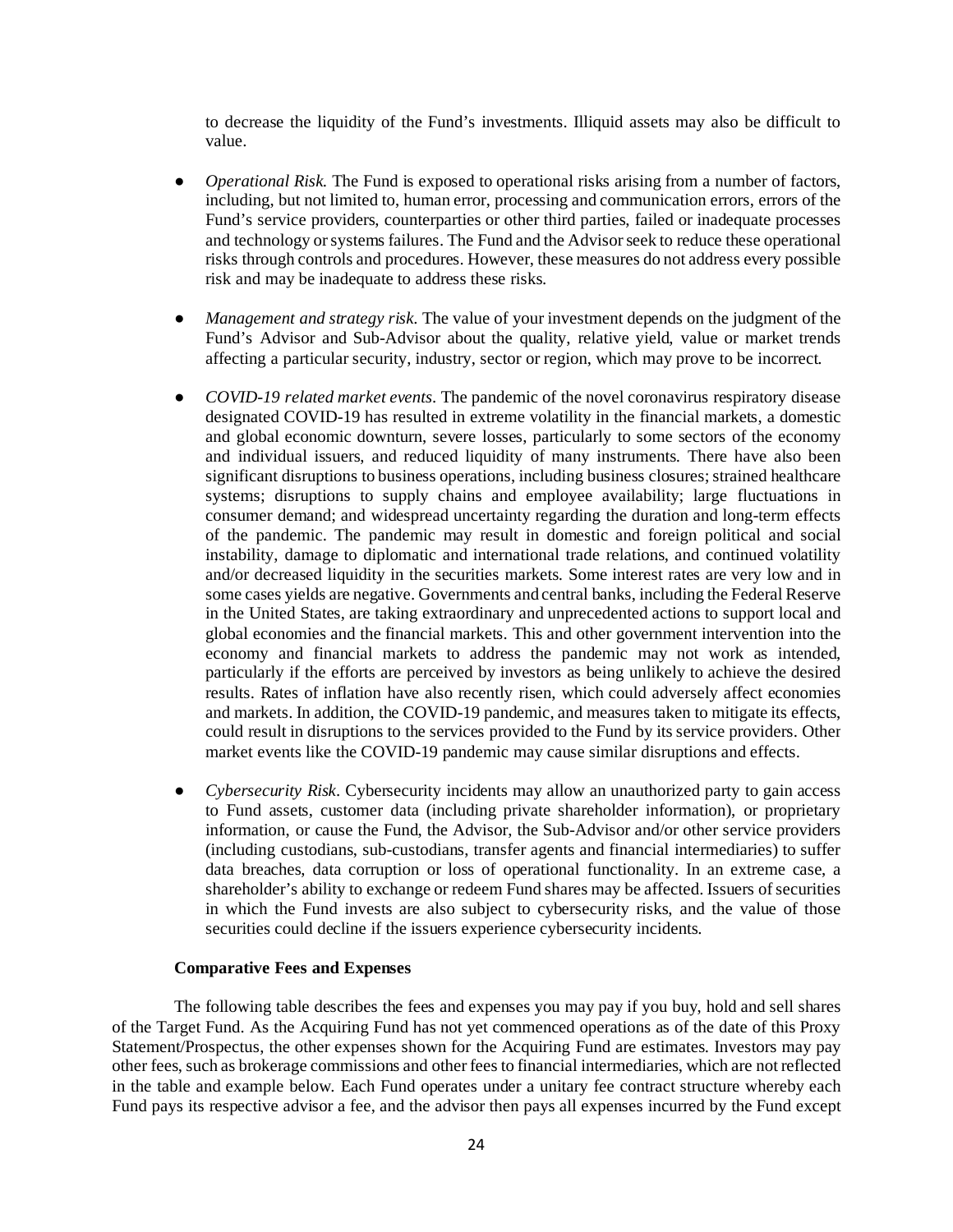for the advisory fee and certain other expenses. The unitary fee for the Acquiring Fund is the same as the unitary fee for the Target Fund.

|                                                                                                                            | Target<br><b>Fund</b> | <b>Acquiring</b><br><b>Fund</b><br>(pro forma) |
|----------------------------------------------------------------------------------------------------------------------------|-----------------------|------------------------------------------------|
| <b>Annual Fund Operating Expenses</b> (expenses that you pay each year as<br>a percentage of the value of your investment) |                       |                                                |
| <b>Management Fees</b>                                                                                                     | 0.25%                 | 0.25%                                          |
| Distribution and Service (12b-1) Fees                                                                                      | 0.00%                 | $0.00\%$                                       |
| Other Expenses                                                                                                             | 0.00%                 | $0.00\%$ <sup>1</sup>                          |
| <b>Total Annual Fund Operating Expenses</b>                                                                                | 0.25%                 | 0.25%                                          |

<sup>1</sup> "Other Expenses" for the Acquiring Fund have been estimated for the current fiscal year. Actual expenses may differ from estimates.

#### **Example**

The following example is intended to help you compare the costs of investing in the shares of the Acquiring Fund on a pro forma basis following the Reorganization with the costs of investing in the Target Fund. An investor would pay the following expenses on a \$10,000 investment that is held for the time periods provided in the table, assuming that all dividends and other distributions are reinvested and that operating expenses remain the same. The example also assumes a 5% annual return and that the Fund's operating expenses remain the same. The example should not be considered a representation of future expenses or returns. Actual expenses may be greater or lesser than those shown.

|                                   | 1 Year | 3 Years | 5 Years | 10 Years |
|-----------------------------------|--------|---------|---------|----------|
| <b>Target Fund</b>                | \$26   | \$80    | \$141   | \$318    |
| <b>Acquiring Fund (pro forma)</b> | \$26   | \$80    | \$141   | \$318    |

#### **Portfolio Turnover**

The Funds pay transaction costs, such as commissions, when they buy and sell securities (or "turn over" their portfolio). A higher portfolio turnover rate may indicate higher transaction costs and may result in higher taxes when the Funds shares are held in a taxable account. These costs, which are not reflected in annual fund operating expenses or in the example, affect the Funds' performance. For the fiscal period September 8, 2020 (commencement of operations) through July 31, 2021, the Target Fund's portfolio turnover rate was 34% of the average value of its portfolio.

#### **Past Performance**

If the Reorganization is approved, the Acquiring Fund will assume the performance history of the Target Fund. The bar chart and table below provide some indication of the risks of investing in the Target Fund by showing you how the performance of the Target Fund has varied from year to year and by showing how the Fund's average annual total returns based on net asset value compared to those of the Bloomberg Floating Rate Note <5 Years Index. The Target Fund's past performance (before and after taxes) is not necessarily an indication of how the Target Fund or the Acquiring Fund will perform in the future.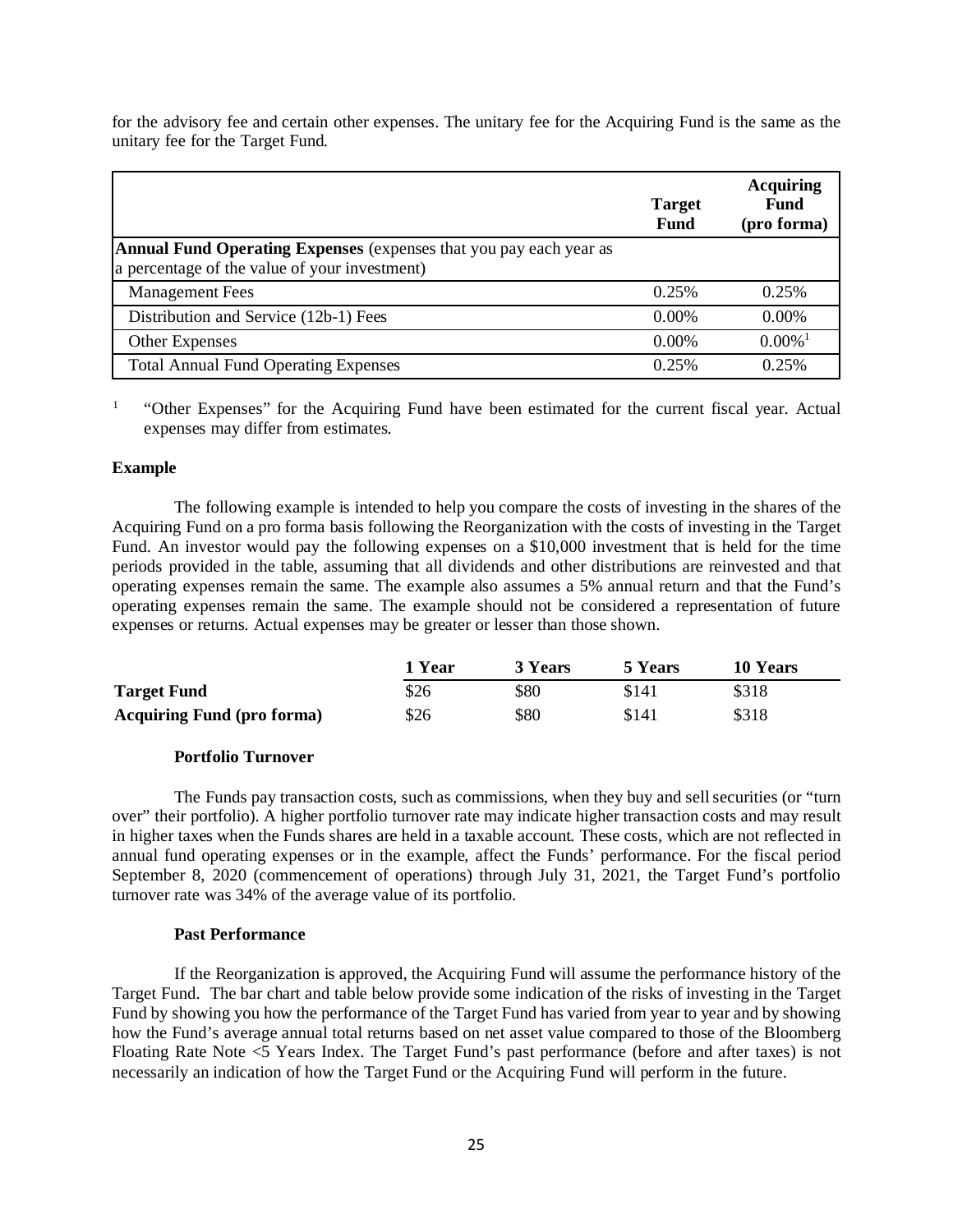## **Calendar-Year Total Return (before taxes) for Target Fund**

For each calendar year at NAV



The Target Fund's highest quarterly return was 0.56% (quarter ended March 31, 2021) and the Target Fund's lowest quarterly return was 0.08% (quarter ended December 31, 2021).

## **AVERAGE ANNUAL TOTAL RETURNS FOR THE PERIOD ENDED DECEMBER 31, 2021**

| <b>TARGET FUND</b>                                                           | 1 Year | <b>Since</b><br><b>Inception</b><br>(9/8/2020) |
|------------------------------------------------------------------------------|--------|------------------------------------------------|
| <b>Return Before Taxes</b>                                                   | 1.14%  | 1.10%                                          |
| <b>Return After Taxes on Distributions</b>                                   | 0.71%  | $0.67\%$                                       |
| Return After Taxes on Distributions and Sale of Fund Shares                  | 0.67%  | 0.66%                                          |
| Bloomberg Floating Rate Note $\leq$ 5 Years Index (reflects no deduction for |        |                                                |
| fees, expenses or taxes)                                                     | 0.45%  | 0.59%                                          |

Returns before taxes do not reflect the effects of any income or capital gains taxes. All after-tax returns are calculated using the historical highest individual federal marginal income tax rates and do not reflect the impact of any state or local tax. Returns after taxes on distributions reflect the taxed return on the payment of dividends and capital gains. Returns after taxes on distributions and sale of shares assume a shareholder sold their shares at period end, and, therefore, are also adjusted for any capital gains or losses incurred. Returns for the market index do not include expenses, which are deducted from the Target Fund returns, or taxes.

A shareholder's own actual after-tax returns will depend on their specific tax situation and may differ from what is shown here. After-tax returns are not relevant to investors who hold Target Fund shares in tax-deferred accounts such as individual retirement accounts ("IRAs") or employee-sponsored retirement plans.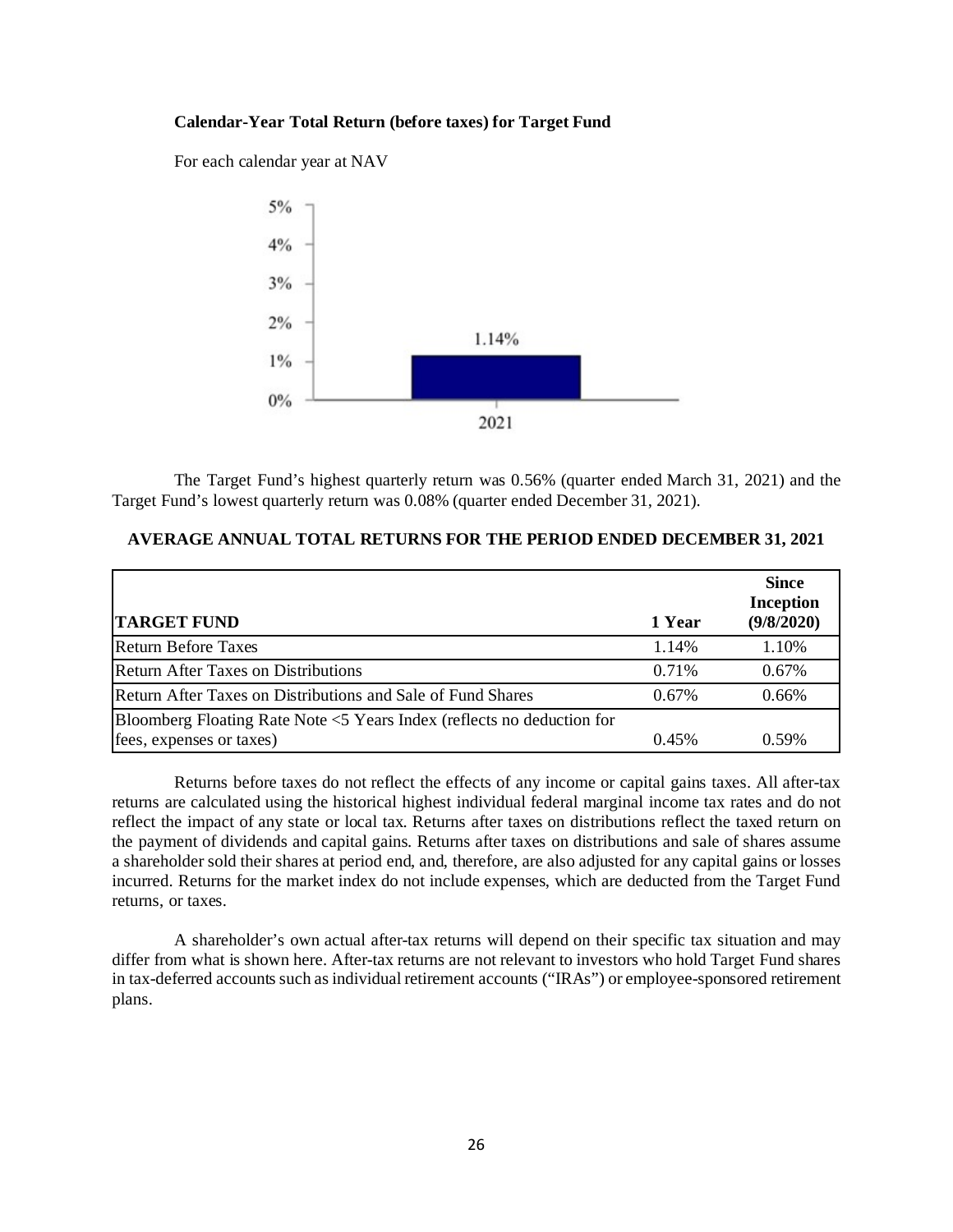## **Trustees and Officers**

The following individuals comprise the Board of Trustees of IMST II (of which the Acquiring Fund is a series): Thomas Knipper, Kathleen K. Shkuda, Larry D. Tashjian, John P. Zader, Eric M. Banhazl (interested Trustee) and Terrance P. Gallagher (interested Trustee).

The following individuals comprise the Board of Trustees of the Trust (of which the Target Fund is a series): John L. Jacobs, Koji Felton, Pamela H. Conroy, and Paul R. Fearday (interested Trustee).

#### **Investment Advisors and Portfolio Manager**

AXS Investments LLC, 181 Westchester Avenue, Suite 402, Port Chester, New York 10573, is the investment advisor to the Acquiring Fund. In this capacity, AXS provides the Acquiring Fund with investment advice, makes recommendations with respect to the selection and continued employment of the Acquiring Fund's sub-advisor to manage the Acquiring Fund's assets, performs diligence on and monitors the Sub-Advisor, investment performance and adherence to compliance procedures, and oversees the investments made by the Sub-Advisor. AXS also continuously monitors the Sub-Advisor's compliance with the Acquiring Fund's investment objectives, policies and restrictions.

AXS furnishes investment management services to the Acquiring Fund, subject to the supervision and direction of the Board. AXS is wholly owned by AXS Holdings LLC. AXS Holdings LLC is ultimately controlled by Gregory Bassuk. AXS is registered with the SEC as an investment advisor under the Investment Advisors Act of 1940, as amended.

The names and principal occupations of each principal executive officer and director of AXS, located at 181 Westchester Avenue, Suite 402, Port Chester New York 10573, are listed below:

| <b>Name</b>           | <b>Principal Occupation/Title</b>                    |
|-----------------------|------------------------------------------------------|
| <b>Gregory Bassuk</b> | <b>Chief Executive Officer</b>                       |
| <b>Russell Tencer</b> | Chief Operating Officer and Chief Compliance Officer |

None of AXS' principal officers and directors has any position with the Target Fund or the Acquiring Fund.

Alternative Access Funds, LLC, located at 2150 Park Place, Suite 100, El Segundo, California 90245, is the investment advisor to the Target Fund. In this capacity, Alternative Access provides an investment management program and manages the day-to-day investment of the Target Fund's assets. Following the Reorganization, Alternative Access will serve as the sub-advisor to the Acquiring Fund and manage the day-to-day investment of the Acquiring Fund's assets. Alternative Access is controlled by its founding member, Peter Coppa.

The names and principal occupations of each principal executive officer and director of Alternative Access, located at 2150 Park Place, Suite 100, El Segundo, California 90245, are listed below:

| <b>Name</b>       | <b>Principal Occupation/Title</b>             |  |
|-------------------|-----------------------------------------------|--|
| Peter Coppa       | Managing Partner and Chief Compliance Officer |  |
| Todd Themistocles | <b>Managing Partner</b>                       |  |
| Steve Kim         | <b>Managing Partner</b>                       |  |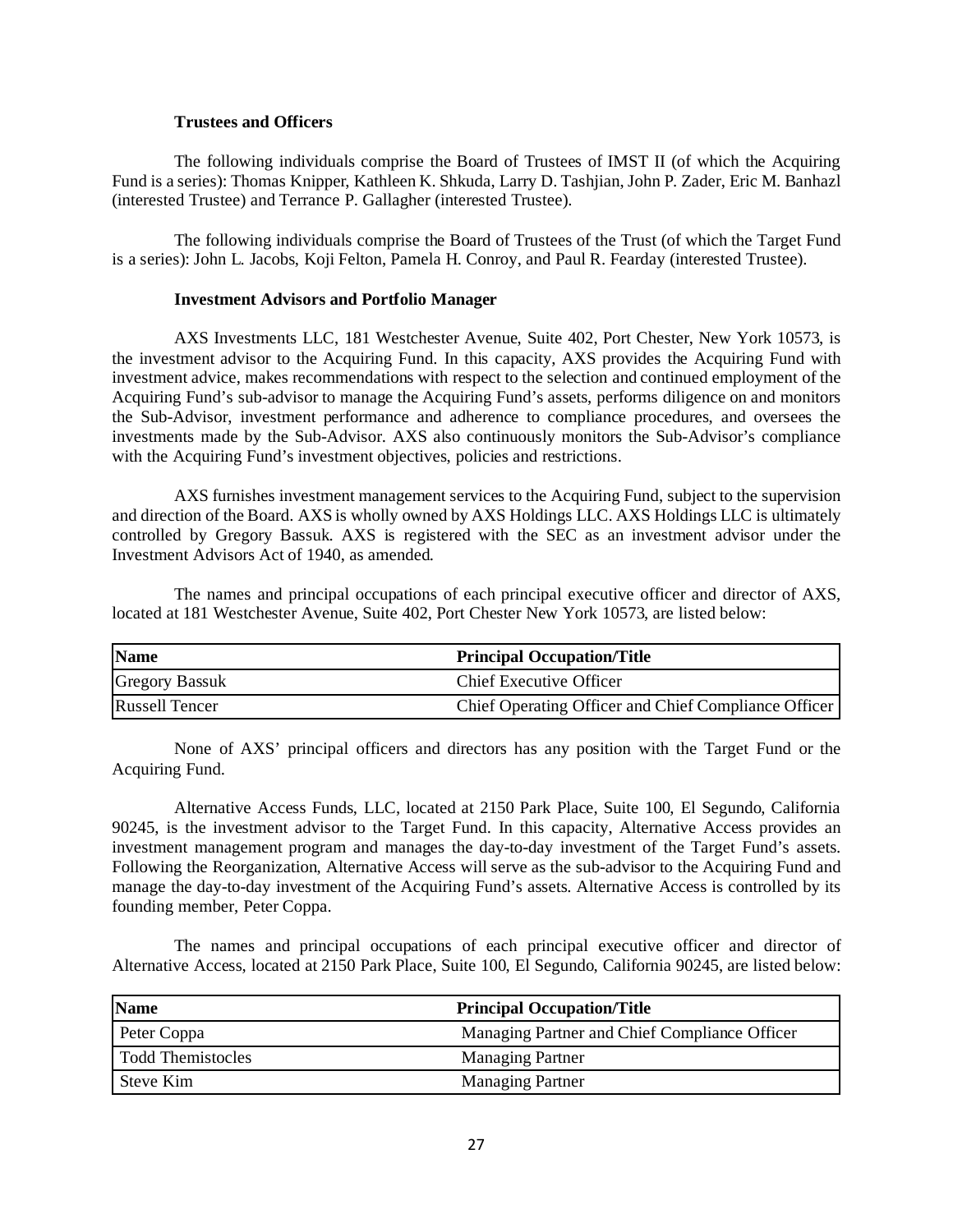None of Alternative Access 's principal officers and directors has any position with the Target Fund or the Acquiring Fund.

Peter Coppa of Alternative Access is the portfolio manager for the Target Fund and will serve as portfolio manager for the Acquiring Fund. Mr. Coppa has more than 19 years of experience in the asset management business, running corporate debt hedge funds and CLOs. Prior to joining Alternative Access, Mr. Coppa spent 14 years as Managing Director at Marathon Asset Management ("MAM"). He has experience in value and event-driven distressed investing, dynamic hedging and portfolio management, corporate financial analysis, and macro-economic research. From 2009 to 2017, Mr. Coppa was a portfolio manager for MAM's distressed and credit opportunities fund. He has invested in dozens of special credit opportunities throughout his career, in sectors including, but not limited to, airlines, telecommunications, metals and mining, energy and power, and a variety of sovereigns. Prior to 2009, Mr. Coppa was an analyst and trader for MAM's credit opportunities, structured credit and convertible arbitrage funds. He began his career as a credit analyst at Delaware Investments. Mr. Coppa received a B.S. in economics from The Wharton School at the University of Pennsylvania.

## **Investment Advisory and Sub-Advisory Agreements**

Pursuant to the Investment Advisory Agreement between Alternative Access and the Trust, on behalf of the Target Fund, Alternative Access currently receives an annual unitary management fee equal to 0.25% of the Target Fund's average daily net assets. In connection with the unitary management fee Alternative Access receives from the Target Fund, Alternative Access has agreed to pay all expenses incurred by the Target Fund except for interest charges on any borrowings, dividends and other expenses on securities sold short, taxes, brokerage commissions and other expenses incurred in placing orders for the purchase and sale of securities and other investment instruments, acquired fund fees and expenses, accrued deferred tax liability, extraordinary expenses, distribution fees and expenses paid by the Target Fund under any distribution plan adopted pursuant to Rule 12b-1 under the 1940 Act, and the unified management fee payable to Alternative Access. Alternative Access is not liable to the Trust under the terms of the Investment Advisory Agreement for any error of judgment or mistake of law or for any loss suffered by Alternative Access or the Trust in connection with the performance of the Investment Advisory Agreement, except a loss resulting from a breach of fiduciary duty by Alternative Access with respect to the receipt of compensation for services or a loss resulting from willful misfeasance, bad faith or negligence on Alternative Access's part in the performance of its duties or from reckless disregard by Alternative Access of its duties under the Investment Advisory Agreement. The Investment Advisory Agreement may be terminated by (i) the Trust by the vote of its Board or with respect to the Target Fund, upon the affirmative vote of a majority of the outstanding voting securities of the Target Fund, or (ii) by Alternative Access upon 120 days written notice to the Trust. The Investment Advisory Agreement between Alternative Access and the Trust will also immediately terminate in the event of its assignment.

Pursuant to the Investment Advisory Agreement between AXS and IMST II, on behalf of the Acquiring Fund, AXS will receive an annual unitary management fee equal to 0.25% of the Acquiring Fund's average daily net assets. In connection with the unitary management fee AXS receives from the Acquiring Fund, AXS is responsible for paying all expenses of the Acquiring Fund excluding fee payments under the Investment Advisory Agreement, interest, dividends and other expenses on securities sold short, taxes, brokerage commissions, and other expenses incurred in placing orders for the purchase and sale of securities and other investment instruments, acquired fund fees and expenses, accrued deferred tax liability, extraordinary expenses, distribution fees and expenses paid by the Acquiring fund under any distribution plan adopted pursuant to Rule 12b-1 under the 1940 Act. AXS is not liable to IMST II under the terms of the Investment Advisory Agreement for any error of judgment or mistake of law or for any loss suffered by AXS or IMST II in connection with the performance of the Investment Advisory Agreement, except a loss resulting from a breach of fiduciary duty by AXS with respect to the receipt of compensation for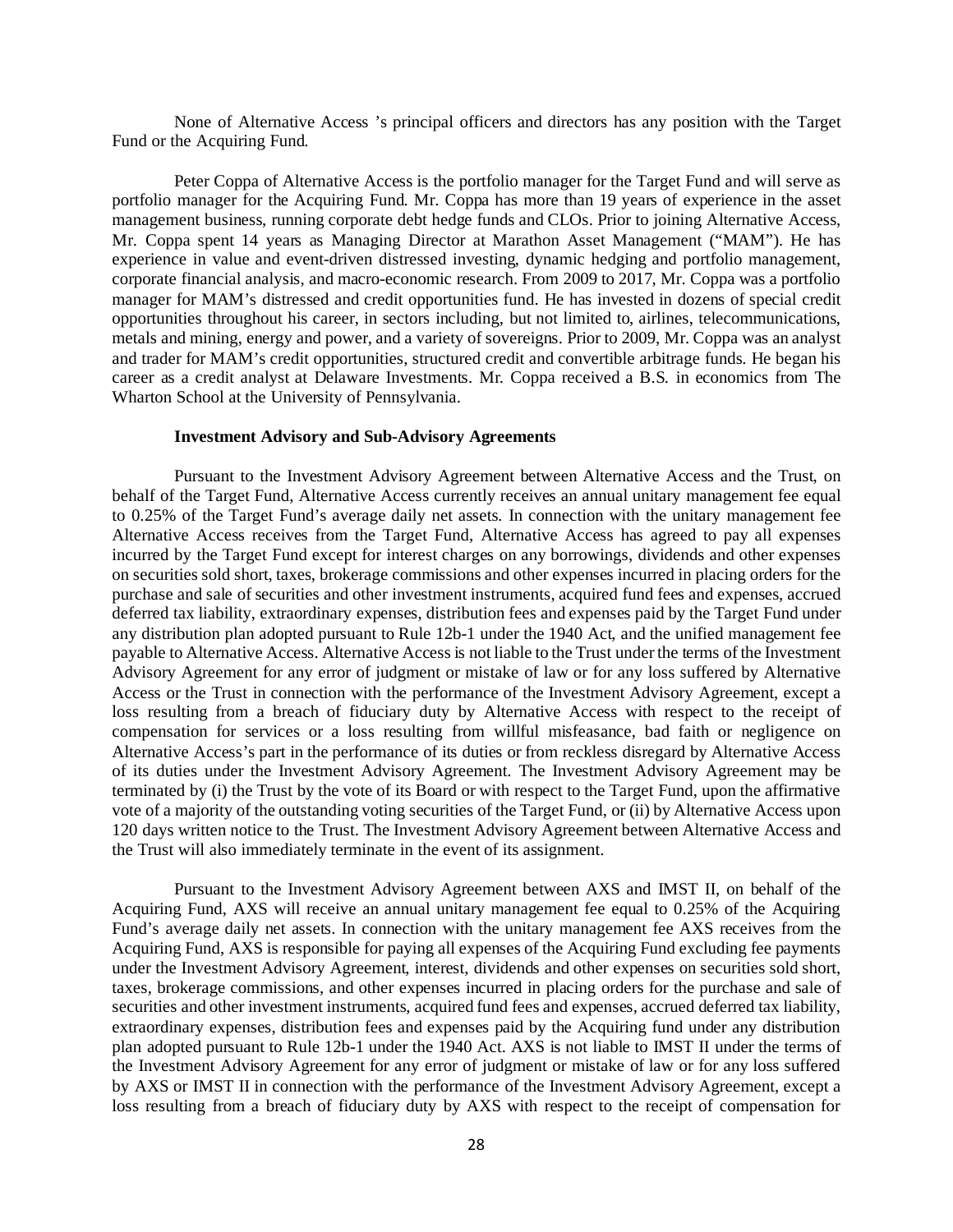services or a loss resulting from willful misfeasance, bad faith or gross negligence on AXS' part in the performance of its duties or from reckless disregard by AXS of its duties under the Investment Advisory Agreement. The Investment Advisory Agreement between AXS and IMST II may be terminated by the Trust at any time as to the Acquiring Fund, without the payment of any penalty, upon giving AXS 60 days' notice (which notice may be waived by AXS), provided that such termination by IMST II shall be directed or approved (x) by the vote of a majority of the Trustees of IMST II in office at the time or by the vote of the holders of a majority of the voting securities of the Fund at the time outstanding and entitled to vote, or (y) by AXS on 60 days' written notice (which notice may be waived by IMST II). Like the Investment Advisory Agreement between Alternative Access and the Trust, the Investment Advisory Agreement between AXS and IMST II will immediately terminate in the event of its assignment.

Currently, the Acquired Fund does not have an investment sub-advisory arrangement. If the Reorganization is approved, AXS will serve as investment advisor to the Acquiring Fund and Alternative Access will serve as investment sub-advisor pursuant to an investment sub-advisory agreement between AXS and Alternative Access (the "Investment Sub-Advisory Agreement"). The Investment Sub-Advisory Agreement provides that Alternative Access makes the investment decisions for and continuously reviews, supervises and administers the investment program of the Acquiring Fund, subject to the supervision of, and policies established by AXS and the IMST II Board. In addition, AXS will pay Alternative Access from the fees AXS receives for managing the Acquiring Fund.

The Investment Sub-Advisory Agreement would go into effect following the Reorganization and would remain in effect with respect to the Acquiring Fund for a period of two years from the date of its effectiveness and shall continue in effect for successive annual periods with respect to the Acquiring Fund provided that such continuance is specifically approved at least annually in a manner required by the 1940 Act. The Investment Sub-Advisory Agreement may be terminated with respect to the Acquiring Fund at any time, without the payment of any penalty: (i) by the IMST II Board, by a vote of a majority of the outstanding voting securities of the Acquiring Fund or by AXS on 60 days' written notice to Alternative Access; or (ii) by Alternative Access on 60 days' written notice to IMST II. The Investment Sub-Advisory Agreement shall terminate immediately upon its assignment or upon termination of the AXS Investment Advisory Agreement with IMST II. AXS, not the Acquiring Fund, will compensate Alternative Access for its investment sub-advisory services.

#### **Manager of Managers Structure**

AXS and IMST II have received an exemptive order from the SEC for the Acquiring Fund which allows AXS to operate the Acquiring Fund under a "manager of managers" structure (the "Order"). Pursuant to the Order, AXS may, subject to the approval of the Board, hire or replace sub-advisors and modify any existing or future agreement with such sub-advisors without obtaining shareholder approval. Alternative Access and the Trust have no similar exemptive order.

Pursuant to the Order, AXS, with the approval of the IMST II Board, has the discretion to terminate any sub-advisor and allocate and reallocate the Acquiring Fund's assets among AXS and any other subadvisor. AXS has the ultimate responsibility, subject to the oversight and supervision by the IMST II Board, to oversee any sub-advisor for the Acquiring Fund and to recommend, for approval by the IMST II Board, the hiring, termination and replacement of sub-advisors for the Acquiring Fund. In evaluating a prospective sub-advisor, AXS will consider, among other things, the proposed sub-advisor's experience, investment philosophy and historical performance. AXS remains ultimately responsible for supervising, monitoring and evaluating the performance of any sub-advisor retained to manage the Acquiring Fund. Within 90 days after hiring any new sub-advisor, the Acquiring Fund's shareholders will receive information about any new sub-advisory relationships.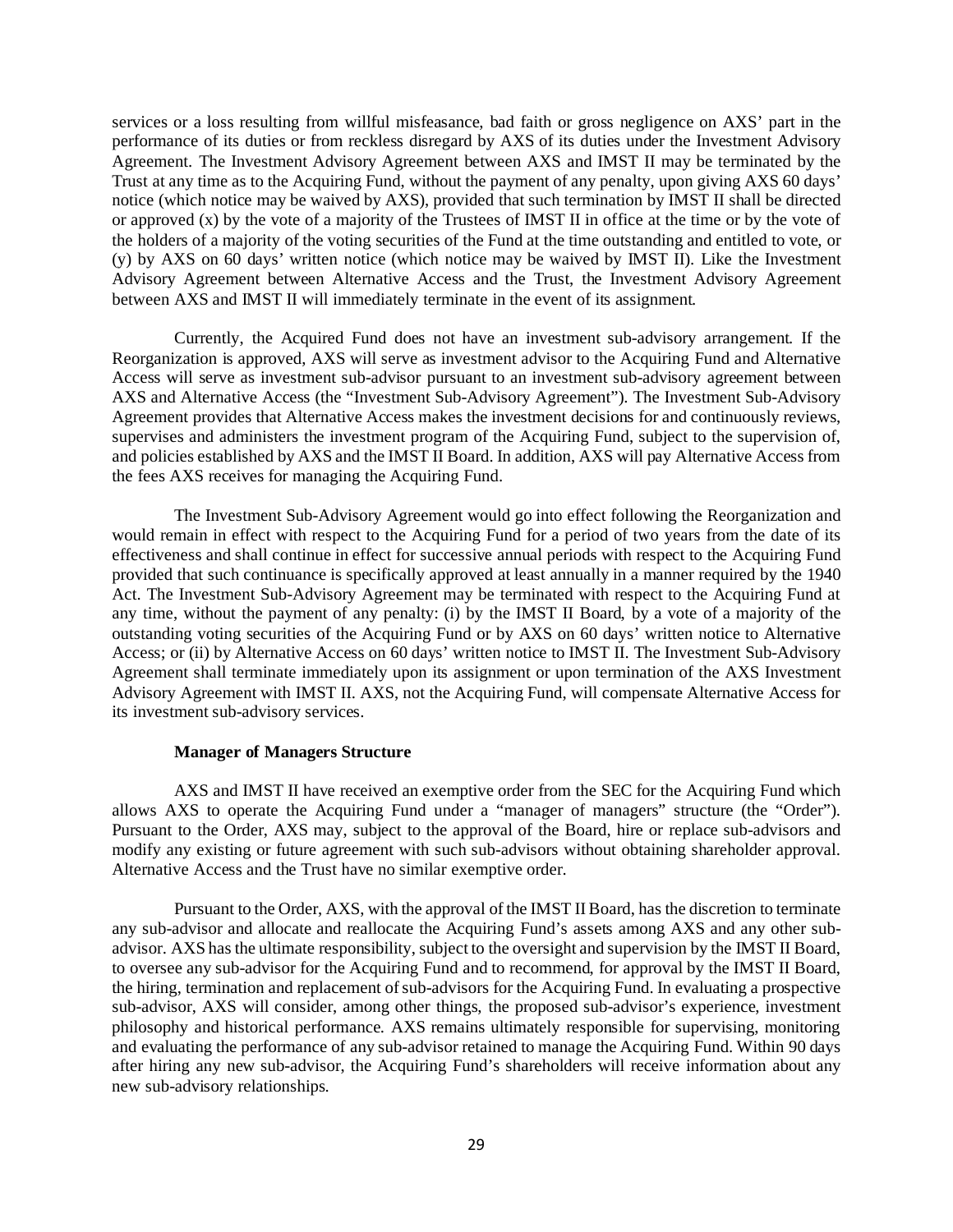Use of the "manager of managers" structure does not diminish AXS' responsibilities to the Acquiring Fund under its Investment Management Agreement. AXS has overall responsibility, subject to oversight by the IMST II Board, to oversee the sub-advisors and recommend their hiring, termination and replacement. Specifically, AXS will, subject to the review and approval of the IMST II Board: (a) set the Acquiring Fund's overall investment strategy; (b) evaluate, select and recommend sub-advisors to manage all or a portion of the Acquiring Fund's assets; and (c) implement procedures reasonably designed to ensure that each sub-advisor complies with the Acquiring Fund's investment goal, policies and restrictions. Subject to the review by the IMST II Board, AXS will: (a) when appropriate, allocate and reallocate the Acquiring Fund's assets among multiple sub-advisors; and (b) monitor and evaluate the performance of the subadvisors. Replacement of AXS or the imposition of material changes to the Investment Management Agreement would continue to require prior shareholder approval.

## **B. Information About the Reorganization**

#### **General**

The Board has unanimously approved, and the shareholders of the Target Fund are being asked to approve, the Plan by and between the Trust, on behalf of the Target Fund, and IMST II, on behalf of the Acquiring Fund, and the transactions it contemplates, including the reorganization of the Target Fund into the Acquiring Fund in exchange for shares of the Acquiring Fund, on a tax-free basis for federal income tax purposes as provided for herein. The Board of Trustees of each Fund has determined that the proposed Reorganization is in the best interests of its respective Fund and that the interests of its respective Fund's existing shareholders will not be diluted as a result of the transactions contemplated by the Reorganization.

The affirmative vote of a majority of the outstanding voting securities of the Target Fund is required to approve the Plan. The "vote of a majority of the outstanding voting securities" is defined in the 1940 Act as the vote of the lesser of (i) 67% or more of the shares of the Fund present at the Meeting, if the holders of more than 50% of such outstanding shares are present in person or represented by proxy; or (ii) more than 50% of such outstanding shares of the Fund. Abstentions and broker non-votes will have the same effect as a vote against the approval of the Plan and the Reorganization it contemplates.

A copy of the form of the Plan is attached hereto as **Exhibit A** for your reference.

#### **Terms of the Reorganization**

The Plan provides for the reorganization of the Target Fund into the Acquiring Fund, pursuant to which the Target Fund would (i) transfer all of its assets to the Acquiring Fund in exchange solely for newly issued shares of the Acquiring Fund and the Acquiring Fund's assumption of all of the liabilities of the Target Fund and (ii) immediately distribute such newly issued shares of the Acquiring Fund to the Target Fund shareholders. As a result, all of the assets of the Target Fund will be transferred to the Acquiring Fund and the Acquiring Fund will assume all of the liabilities of the Target Fund. Shareholders of the Target Fund will receive a number of Acquiring Fund shares equal in value to the aggregate net asset value of the Target Fund shares held as of the Valuation Time. In the event that shareholders of the Target Fund do not approve the Reorganization, the Board will consider potential courses of action at that time.

The newly issued Acquiring Fund shares in the Reorganization will be distributed (either directly or through an agent) to the Target Fund shareholders upon the exchange of their Target Fund shares by opening shareholder accounts on the share ledger records of the Acquiring Fund in the names of and in the amounts due to the shareholders of the Target Fund based on their respective holdings in the Target Fund as of the Valuation Time. Ownership of Acquiring Fund shares will be shown on the books of the Acquiring Fund's transfer agent, and the Acquiring Fund will not issue certificates representing the Acquiring Fund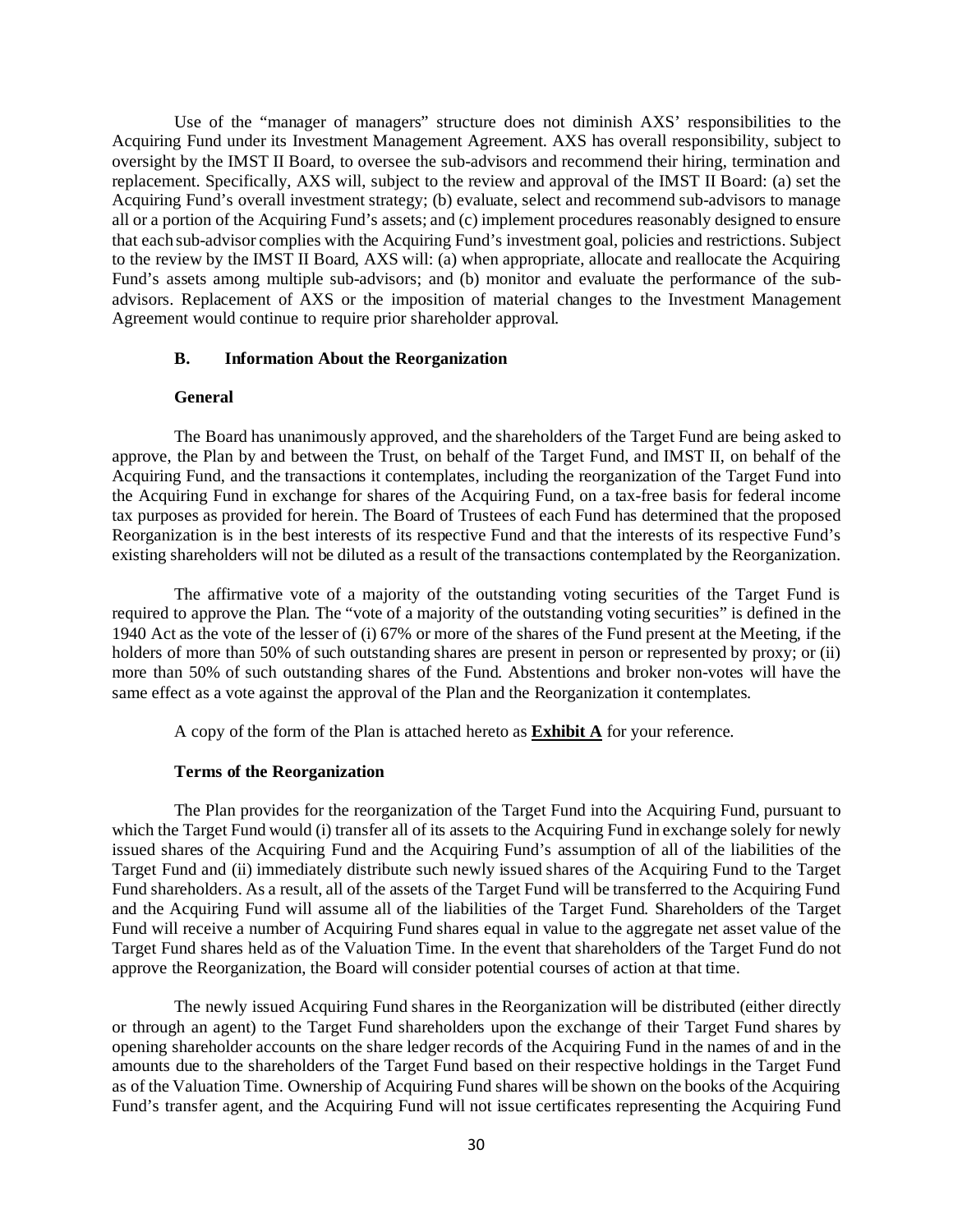shares in connection with the reorganization, except for any global share certificate or certificates required by a securities depository in connection with the establishment of book-entry ownership of the Acquiring Fund shares.

The direct expenses incurred in connection with the Reorganization (whether or not the Reorganization is consummated) will be borne by AXS, UMB Fund Services, Inc. ("UMBFS") and Mutual Fund Administration, LLC ("MFAC"). Direct Reorganization related expenses include, without limitation: (a) expenses associated with the preparation and filing of this Proxy Statement/Prospectus and related proxy materials; (b) postage; (c) printing; (d) accounting fees; (e) audit and legal fees, including fees of the counsel to the Trust, counsel to the Independent Trustees of the Trust, counsel to IMST II, and counsel to the Independent Trustees of the IMST II; (f) solicitation costs; (g) service provider conversion fees; and (g) any costs associated with meetings of each Fund's Board of Trustees relating to the transactions contemplated herein. It is estimated that the amount of direct expenses to be incurred by AXS, UMBFS and MFAC will be approximately \$45,000.

The Plan may be terminated and the Reorganization abandoned due to (i) mutual agreement of IMST II, on behalf of the Acquiring Fund, and the Trust, on behalf of the Target Fund; (ii) a breach by the nonterminating party of any representation, or warranty, or agreement to be performed at or before the closing of the reorganization, if not cured within 30 days of the breach or, in the sole discretion of the non-breaching party's Board of Trustees, prior to the closing; (iii) a condition precedent to the obligations of the terminating party that has not been met or waived and it reasonably appears that it will not or cannot be met; or (iv) a determination by the Board of Trustees of either the Target Fund or the Acquiring Fund that the consummation of the transactions contemplated in the Plan is not in the best interests of its respective Fund involved in the transactions contemplated by the Plan. The Plan will also be terminated and the Reorganization contemplated thereby abandoned if the opinion that the Reorganization will constitute a "reorganization" within the meaning of Section 368(a) of the Code for federal income tax purposes is not delivered. The delivery of this opinion cannot be waived.

If the Proposal to approve the Reorganization as presented in this Proxy Statement/Prospectus is approved at the Meeting, the Reorganization is expected to be completed shortly after the Meeting.

#### **Background and Trustees' Considerations Relating to the Proposed Reorganization**

The Board considered the Reorganization at a meeting held on February 28, 2022. Based on the recommendation of Alternative Access and the Board's evaluation of the relevant information prepared by Alternative Access and AXS and presented to the Board in advance of the meeting, the Board, including all Trustees who are not "interested persons" of the Trust, determined that the Reorganization is in the best interests of the Target Fund and its shareholders and that the interests of existing Target Fund shareholders would not be diluted as a result of the Reorganization. The Board approved the Reorganization and the Plan subject to shareholder approval.

In approving the Reorganization, the Board was informed that, as a natural consequence of the Transaction, AXS wished to reorganize the Target Fund into the AXS family of funds. The Board was advised that, after the Reorganization, AXS would serve as an investment advisor to, and Alternative Access would serve as sub-advisor for, the Acquiring Fund. The Board also was informed that the Acquiring Fund's investment objective would be the same as the Target Fund's the strategies, policies and risks would be substantially similar to those of the Target Fund and the Reorganization is not expected to increase the cost of the Target Fund shareholders' investment because the Acquiring Fund's unitary fee is expected to be the same as the Target Fund's unitary fee.

The Board considered the following factors, among others, in its evaluation of the Reorganization: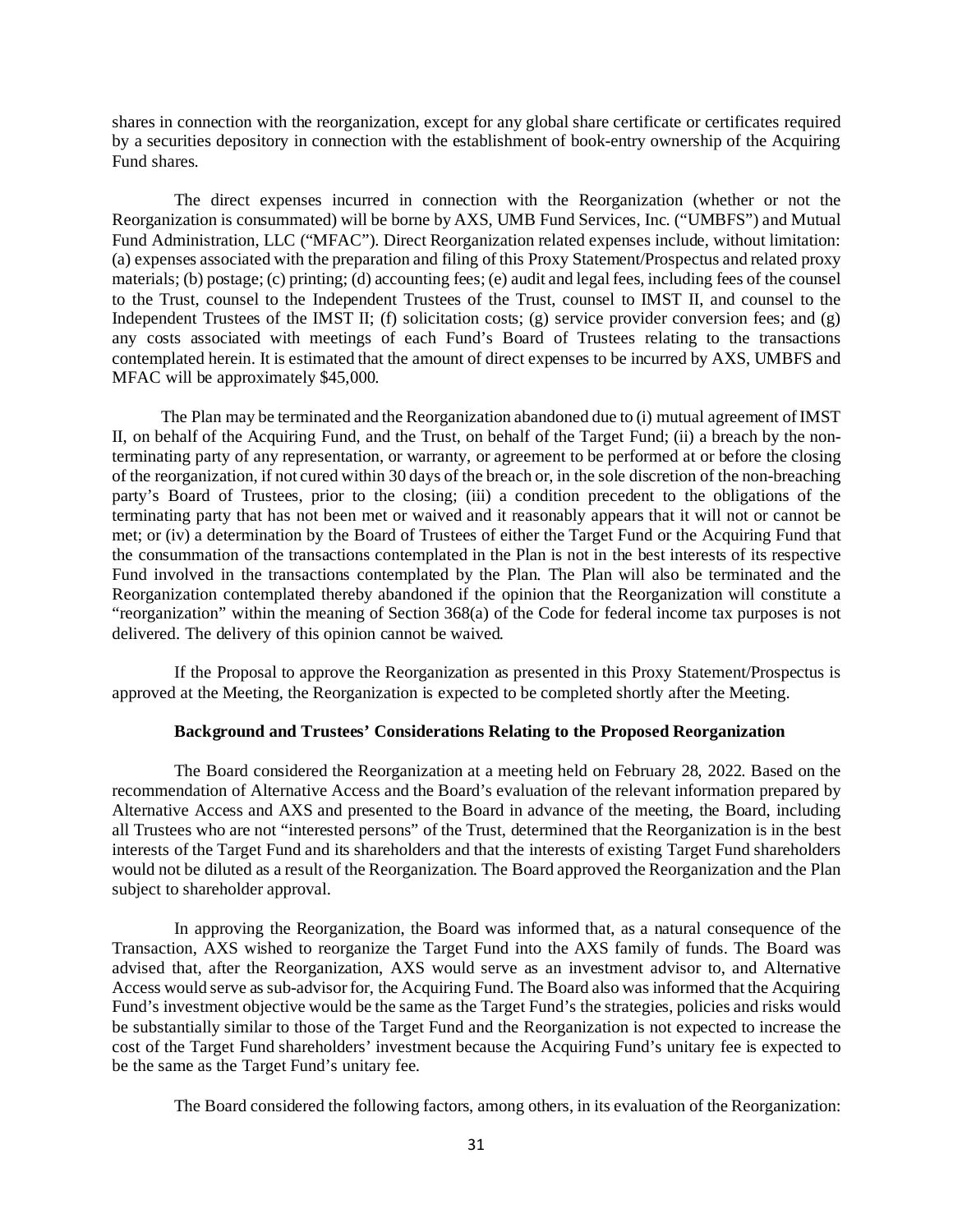*The Terms and Conditions of the Reorganization.* The Board considered the terms of the Plan, noting that the transfer of the assets of the Target Fund will be in exchange for shares of the Acquiring Fund and the Acquiring Fund's assumption of all liabilities of the Target Fund. The Board also took note of the fact that no commission or other transaction fees would be imposed on the Target Fund's shareholders in connection with the Reorganization. In addition, the Board noted that pursuant to the Plan, each Target Fund shareholder's account will be credited with a number of Acquiring Fund shares equal to the value of the Target Fund shares that each shareholder holds immediately prior to the Reorganization and that the aggregate net asset value of Acquiring Fund shares to be credited to each Target Fund shareholder's account will equal the aggregate net asset value of Target Fund shares that each shareholder holds immediately prior to the Reorganization. As a result, the Board noted that the interests of the Target Fund shareholders would not be diluted as a result of the Reorganization. The Board also noted that the Reorganization would be submitted to the Target Fund's shareholders for approval.

*Investment Objective and Investment Strategies.* The Board considered that the investment objective of the Acquiring Fund is the same as that of the Target Fund and the strategies of the Acquiring Fund are substantially similar to those of the Target Fund. The Board concluded that the Reorganization would allow for continuity of the Target Fund shareholders' investment expectations.

*Relative Expense Ratios.* The Board reviewed information regarding comparative expense ratios (current and pro forma expense ratios are set forth in "Comparison of the Funds—Comparative Fees and Expenses" section above), which indicated that the Acquiring Fund's estimated total annual fund operating expense ratio is expected to be the same as the Target Fund's and, therefore, the Target Fund shareholders should not experience an increase in the cost of their investment as a result of the Reorganization. The Board also noted that, like the Target Fund, the Acquiring Fund will have a unitary fee, which cannot be increased without Acquiring Fund shareholder approval.

*The Experience and Expertise of the Acquiring Fund's Advisor and Sub-Advisor.* The Board considered that AXS is an investment advisor managing 12 funds with over \$600 million in assets under management as of December 31, 2021, and that its key personnel have significant experience providing investment advisory services to ETFs and mutual funds. The Board also considered that Alternative Access, the investment advisor to the Target Fund, will continue to provide advisory services to the Acquiring Fund in its role as sub-advisor and that Mr. Coppa, the portfolio manager for the Target Fund, would serve as the portfolio manager for the Acquiring Fund.

*Acquiring Fund Service Providers.* The Board considered that the service providers that execute distribution, administration, accounting, custody, and transfer agency functions for the Target Fund are different than the service providers that provide such services to the Acquiring Fund, but are each firms with a long history of providing services to a large number of mutual funds and ETFs.

*Expenses Relating to Reorganization.* The Board considered that the Target Fund shareholders will not incur any expenses in connection with the Reorganization. All expenses relating to the proposed Reorganization will be borne by AXS, UMBFS and MFAC, or any of their respective affiliates, including expenses related to the Meeting and solicitation of proxies, preparing and filing the registration statement that includes this Proxy Statement, and the cost of copying, printing, and mailing proxy materials.

*Federal Income Tax Consequences.* The Board considered that the Reorganization is expected to constitute a "reorganization" within the meaning of Section  $368(a)(1)$  of the Code for federal income tax purposes and that shareholders of the Target Fund are not expected to recognize any gain or loss upon receipt of the Acquiring Fund shares in the Reorganization.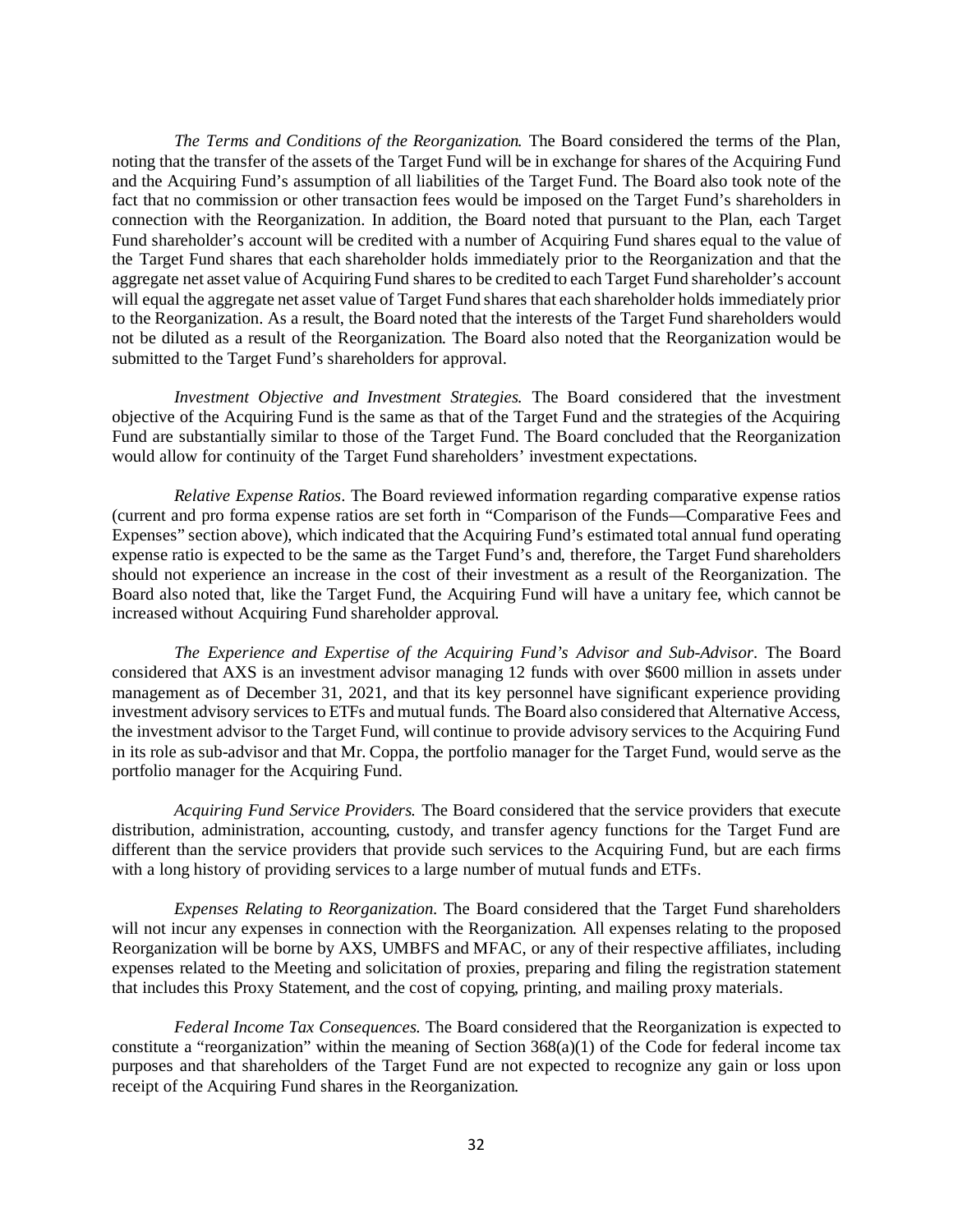*Benefits to AXS and Alternative Access.* The Board understood that, if the Reorganization is completed, AXS could benefit by consolidating the Target Fund into and making it part of the AXS family of funds. The Board also understood that Alternative Access would receive compensation from AXS in connection with the Transaction, that Alternative Access might also benefit from the Reorganization by the Target Fund becoming part of a larger family of funds under the AXS brand with access to the support and resources of AXS, and that the Reorganization, if completed, might provide greater opportunity for Alternative Access to grow its business. Additionally, the Board considered how such compensation will benefit Alternative Access in the provision of sub-advisory services to the Acquiring Fund.

*Other Alternatives.* The Board considered alternatives to the Reorganization that were identified by Alternative Access. The Board noted that Alternative Access had reported meeting with multiple firms about opportunities for supporting the continued growth of the Target Fund, but had determined that the proposed Reorganization was the alternative with the highest likelihood of enabling shareholders to continue their investment exposure long-term and of increasing the size of the Target Fund to make it economically sustainable for its investment advisor. After considering the merits and viability of these other alternatives, the Board agreed with the assessment that the possible alternatives were less desirable than the Reorganization.

Based on the foregoing, the Board determined that the Reorganization as recommended by Alternative Access is in the best interests of the Target Fund and its shareholders and that the interest of existing Target Fund shareholders will not be diluted as a result of the Reorganization. The Board approved the Reorganization, subject to approval by shareholders of the Target Fund and the solicitation of the shareholders of the Target Fund to vote **"FOR"** the approval of the Plan. The Board understood that if the Target Fund shareholders do not approve the Reorganization the Target Fund will remain a series of the Trust and Alternative Access will continue to serve as the investment advisor to the Target Fund. These determinations were made on the basis of each Trustee's business judgment after consideration of all of the factors taken as a whole, though individual Trustees may have placed different weight on various factors and assigned different degrees of materiality to various conclusions.

## *The Board of Trustees of the Trust, including the Independent Trustees, unanimously recommends that shareholders of the Target Fund approve the Plan and the Reorganization.*

#### **Federal Income Tax Consequences**

For each year of its existence, the Acquired Fund has had in effect an election to be, and the Trust believes the Acquired Fund has qualified for treatment as, a "regulated investment company" under the Code. Accordingly, the Trust believes the Acquired Fund has been, and will continue through the closing of the Reorganization to be, generally relieved of any federal income tax liability on its taxable income and gains it distributes to shareholders in accordance with Subchapter M of the Code.

As a condition to the closing of the Reorganization, the Trust and IMST II will receive, on behalf of the Target Fund and the Acquiring Fund, respectively, a tax opinion from Morgan, Lewis & Bockius LLP with respect to the Reorganization substantially to the effect that for federal income tax purposes:

- The Reorganization will constitute a "reorganization" within the meaning of Section 368(a) of the Code, and each of the Target Fund and the Acquiring Fund will be a "party to a reorganization" within the meaning of Section 368(b) of the Code;
- No gain or loss will be recognized by the Target Fund upon the transfer of all its assets to the Acquiring Fund solely in exchange for the Acquiring Fund's shares and the assumption by the Acquiring Fund of all the liabilities of the Target Fund, or upon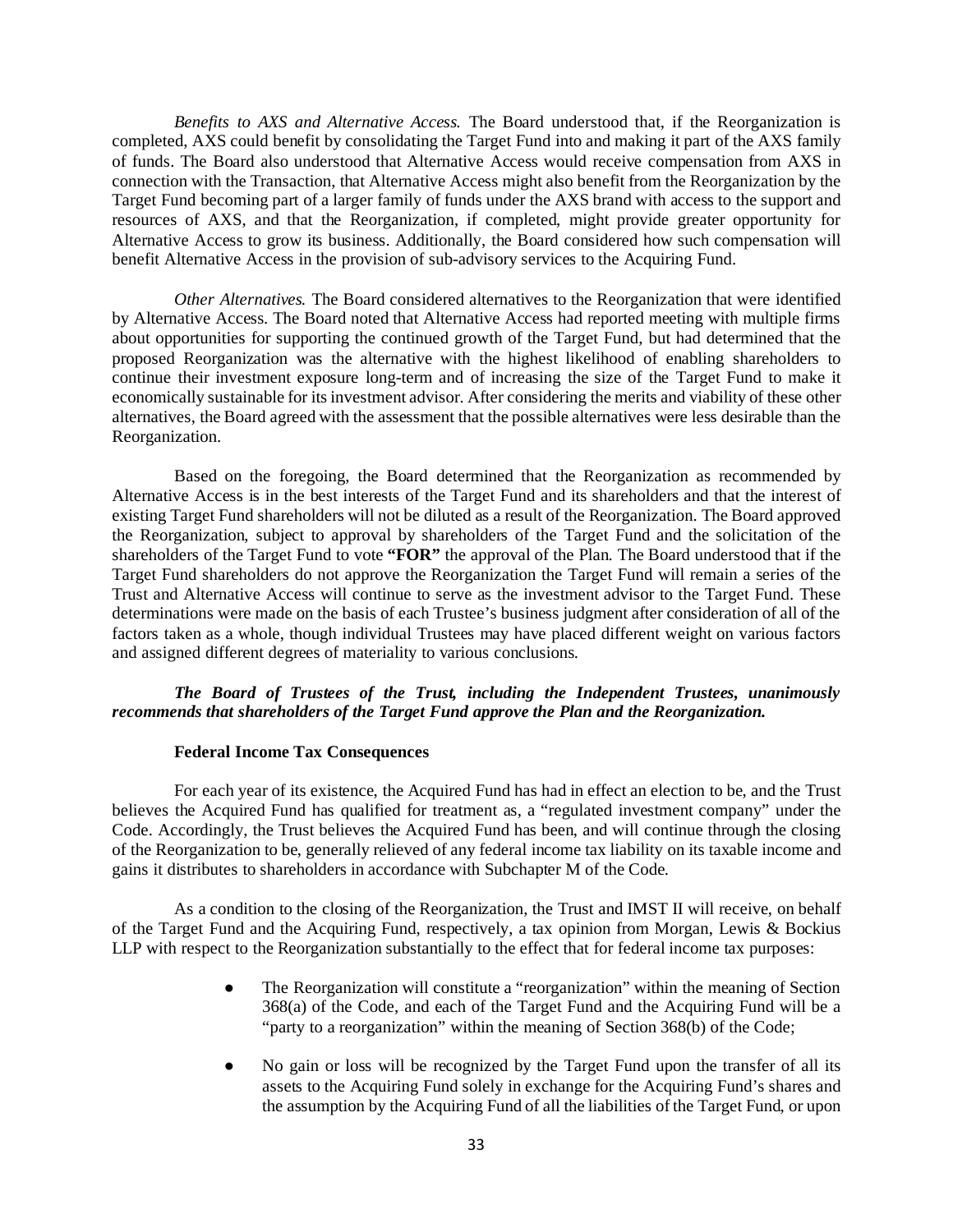the distribution of the Acquiring Fund's shares to the shareholders of the Target Fund, except for (A) gain or loss that may be recognized on the transfer of "section 1256 contracts" as defined in Section 1256(b) of the Code, (B) gain that may be recognized on the transfer of stock in a "passive foreign investment company" as defined in Section 1297(a) of the Code, and (C) any other gain or loss that may be required to be recognized upon the transfer of an asset regardless of whether such transfer would otherwise be a non-recognition transaction under the Code;

- The tax basis in the hands of the Acquiring Fund of each asset transferred from the Target Fund to the Acquiring Fund in the Reorganization will be the same as the tax basis of such asset in the hands of the Target Fund immediately prior to the transfer thereof, increased by the amount of gain (or decreased by the amount of loss), if any, recognized by the Target Fund on the transfer;
- The holding period in the hands of the Acquiring Fund of each asset transferred from the Target Fund to the Acquiring Fund in the Reorganization, other than assets with respect to which gain or loss is required to be recognized, will include the Target Fund's holding period for such asset (except where investment activities of the Acquiring Fund have the effect of reducing or eliminating the holding period with respect to an asset);
- No gain or loss will be recognized by the Acquiring Fund upon its receipt of all the assets of the Target Fund solely in exchange for the Acquiring Fund shares and the assumption by the Acquiring Fund of all the liabilities of the Target Fund as part of the Reorganization;
- No gain or loss will be recognized by the Target Fund shareholders upon the exchange of their Target Fund shares for Acquiring Fund shares as part of the Reorganization;
- The aggregate tax basis of the shares of the Acquiring Fund that each shareholder of the Target Fund receives in the Reorganization will be the same as the aggregate tax basis of the Fund shares exchanged therefor;
- Each Target Fund shareholder's holding period for the Acquiring Fund shares received in the Reorganization will include the Target Fund shareholder's holding period for the Target Fund shares exchanged therefor, provided that the Target Fund shareholder held such Target Fund shares as capital assets on the date of the exchange; and
- The taxable year of the Target Fund will not end as a result of the Reorganization.

In rendering the opinion, counsel will rely upon, among other things, certain facts and assumptions and certain representations of the Trust, IMST II, the Target Fund and the Acquiring Fund. The condition that the parties to the Reorganization receive such an opinion may not be waived.

No tax ruling has been or will be received from the Internal Revenue Service ("IRS") in connection with the Reorganization. An opinion of counsel is not binding on the IRS or any court, and no assurance can be given that the IRS would not assert, or a court would not sustain, a contrary position.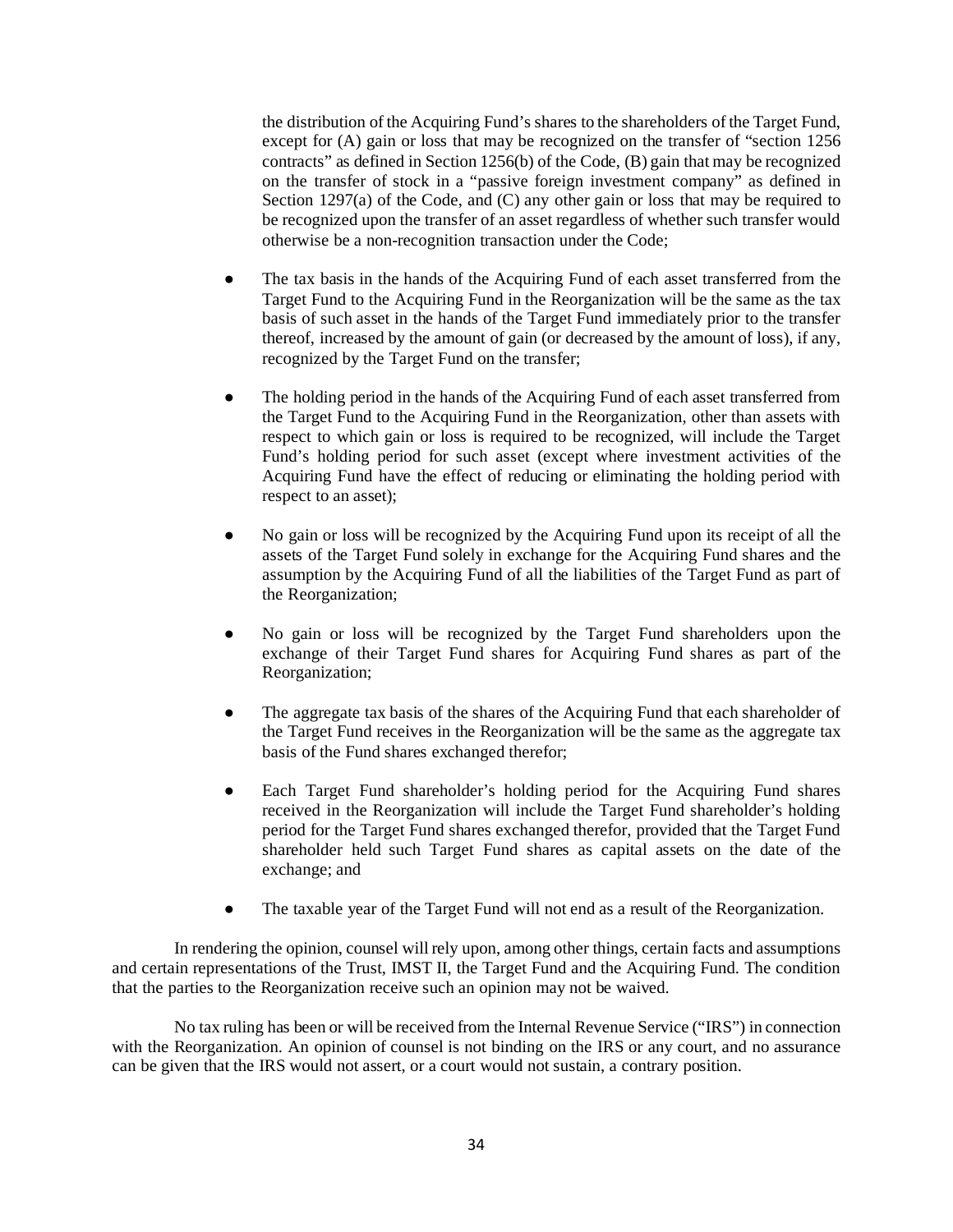Although the Trust is not aware of any adverse state income tax consequences, the Trust has not made any investigation as to those consequences for the shareholders. **Because each shareholder may have unique tax issues, shareholders should consult their own tax advisors.**

By reason of the Reorganization, the Acquiring Fund will succeed to and take into account any capital loss carryforwards of the Target Fund. The Reorganization is not expected to result in limitations on the Acquiring Fund's ability to use any capital loss carryforwards of the Target Fund. As of the tax year ended July 31, 2021, the Target Fund did not have any capital loss carryforwards.

# **C. Comparison of Investment Restrictions**

# **Fundamental Policies**

The Funds are subject to the substantially similar fundamental policies, which are described below. For each Fund, these restrictions cannot be changed with respect to each Fund without the approval of the holders of a majority of the Fund's outstanding voting securities. For the purposes of the 1940 Act, a "majority of outstanding shares" means the vote of the lesser of: (1) 67% or more of the voting securities of the Fund present at the meeting if the holders of more than 50% of the Fund's outstanding voting securities are present or represented by proxy; or (2) more than 50% of the outstanding voting securities of the Fund.

| <b>TARGET FUND</b>                                                                                                                                                                                                                                            | <b>ACQUIRING FUND</b>                                                                                                                                                                                                                                                                                                                                                                                                                                                                                               |
|---------------------------------------------------------------------------------------------------------------------------------------------------------------------------------------------------------------------------------------------------------------|---------------------------------------------------------------------------------------------------------------------------------------------------------------------------------------------------------------------------------------------------------------------------------------------------------------------------------------------------------------------------------------------------------------------------------------------------------------------------------------------------------------------|
| The Target Fund may not borrow money or issue<br>senior securities (as defined under the 1940 Act),<br>except to the extent permitted under the 1940 Act.                                                                                                     | Acquiring Fund may not issue<br>The<br>senior<br>securities, borrow money or pledge its assets,<br>except that (i) the Acquiring Fund may borrow<br>from banks in amounts not exceeding one-third of<br>its net assets (including the amount borrowed); and<br>(ii) this restriction shall not prohibit the Acquiring<br>Fund from engaging in options transactions or<br>short sales or investing in financial futures, swaps,<br>when-issued or delayed delivery securities, or<br>reverse repurchase agreements. |
| The Target Fund may not underwrite securities<br>issued by other persons, except to the extent<br>permitted under the 1940 Act.                                                                                                                               | The Acquiring Fund may not act as underwriter,<br>except to the extent the Acquiring Fund may be<br>deemed to be an underwriter in connection with the<br>sale of securities in its investment portfolio.                                                                                                                                                                                                                                                                                                           |
| The Target Fund may not make loans, except to<br>the extent permitted under the 1940 Act.                                                                                                                                                                     | The Acquiring Fund may not make loans of money,<br>except (a) for purchases of debt securities<br>consistent with the investment policies of the<br>Acquiring Fund, (b) by engaging in repurchase<br>agreements or, (c) through the loan of portfolio<br>securities in an amount up to 33 1/3% of the Fund's<br>net assets.                                                                                                                                                                                         |
| The Target Fund may not purchase or sell real<br>estate unless acquired as a result of ownership of<br>securities or other instruments, except to the<br>extent permitted under the 1940 Act. This shall<br>not prevent the Fund from investing in securities | The Acquiring Fund may not purchase or sell real<br>estate or interests in real estate or real estate limited<br>partnerships (although the Acquiring Fund may<br>purchase and sell securities which are secured by                                                                                                                                                                                                                                                                                                 |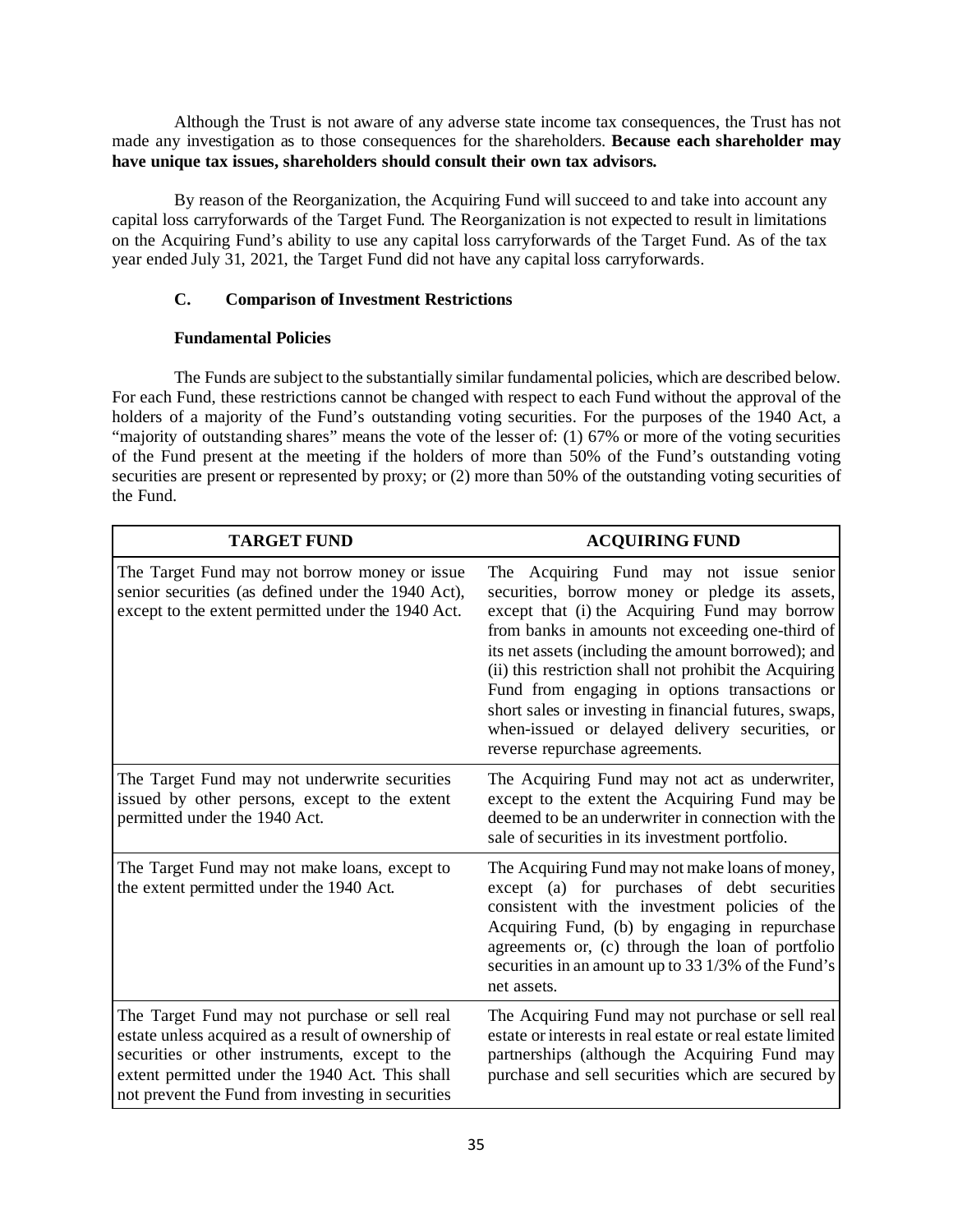| <b>TARGET FUND</b>                                                                                                                                                                                                                                                                                                                                                                                                                                                                                                                                                                                                                    | <b>ACQUIRING FUND</b>                                                                                                                                                                                                                                                                                                                                                                                                                                                                                                                                                                                                                                                                     |
|---------------------------------------------------------------------------------------------------------------------------------------------------------------------------------------------------------------------------------------------------------------------------------------------------------------------------------------------------------------------------------------------------------------------------------------------------------------------------------------------------------------------------------------------------------------------------------------------------------------------------------------|-------------------------------------------------------------------------------------------------------------------------------------------------------------------------------------------------------------------------------------------------------------------------------------------------------------------------------------------------------------------------------------------------------------------------------------------------------------------------------------------------------------------------------------------------------------------------------------------------------------------------------------------------------------------------------------------|
| or other instruments backed by real estate, real<br>securities<br>investment trusts<br>$\alpha$<br>of<br>estate<br>companies engaged in the real estate business.                                                                                                                                                                                                                                                                                                                                                                                                                                                                     | real estate and securities of companies which invest<br>or deal in real estate, such as REITs).                                                                                                                                                                                                                                                                                                                                                                                                                                                                                                                                                                                           |
| The Target Fund may not purchase or sell physical<br>commodities unless acquired as a result of<br>ownership of securities or other instruments,<br>except to the extent permitted under the 1940 Act.<br>This shall not prevent the Fund from purchasing or<br>selling options and futures contracts or from<br>investing in securities or other instruments backed<br>by physical commodities.                                                                                                                                                                                                                                      | The Acquiring Fund may not purchase or sell<br>physical commodities, unless acquired as a result of<br>ownership of securities or other instruments. This<br>limitation shall not prevent the Acquiring Fund<br>from purchasing, selling or entering into futures<br>acquiring securities<br>other<br>contracts,<br><b>or</b><br><b>or</b><br>instruments and options thereon backed by, or<br>related to, physical commodities.                                                                                                                                                                                                                                                          |
| The Target Fund may not concentrate its<br>investments (i.e., hold more than 25% of its total<br>assets) in any industry or group of related<br>industries.                                                                                                                                                                                                                                                                                                                                                                                                                                                                           | The Acquiring Fund may not invest 25% or more of<br>its total assets, calculated at the time of purchase in<br>any one industry (other than securities issued by the<br>U.S. government, its agencies or instrumentalities).                                                                                                                                                                                                                                                                                                                                                                                                                                                              |
| The Target Fund may not, with respect to 75% of<br>its total assets, (i) purchase securities of any issuer<br>(except securities issued or guaranteed by the U.S.<br>government, its agencies or instrumentalities or<br>shares of investment companies) if, as a result,<br>more than 5% of the Target Fund's total assets<br>would be invested in the securities of such issuer,<br>or (ii) acquire more than 10% of the outstanding<br>voting securities of any one issuer. For purposes<br>of this policy, the issuer of the underlying security<br>will be deemed to be the issuer of the any<br>respective depositary receipts. | The Acquiring Fund may not, with respect to 75%<br>of its total assets, purchase the securities of any one<br>issuer if, immediately after and as a result of such<br>purchase, (a) the value of the Acquiring Fund's<br>holdings in the securities of such issuer exceeds 5%<br>of the value of the Acquiring Fund's total assets, or<br>(b) the Acquiring Fund owns more than 10% of the<br>outstanding voting securities of the issuer (with the<br>exception that this restriction does not apply to the<br>Acquiring Fund's investments in the securities of<br>U.S. government, or<br>its<br>the<br>agencies<br><sub>or</sub><br>instrumentalities, or other investment companies). |

## **Non-Fundamental Policies**

The Funds observe the following restrictions as a matter of operating but not fundamental policy. Although the Target Fund does not have a corresponding non-fundamental policy with respect to illiquid securities, the Target Fund may not invest more than 15% of its net assets in illiquid securities.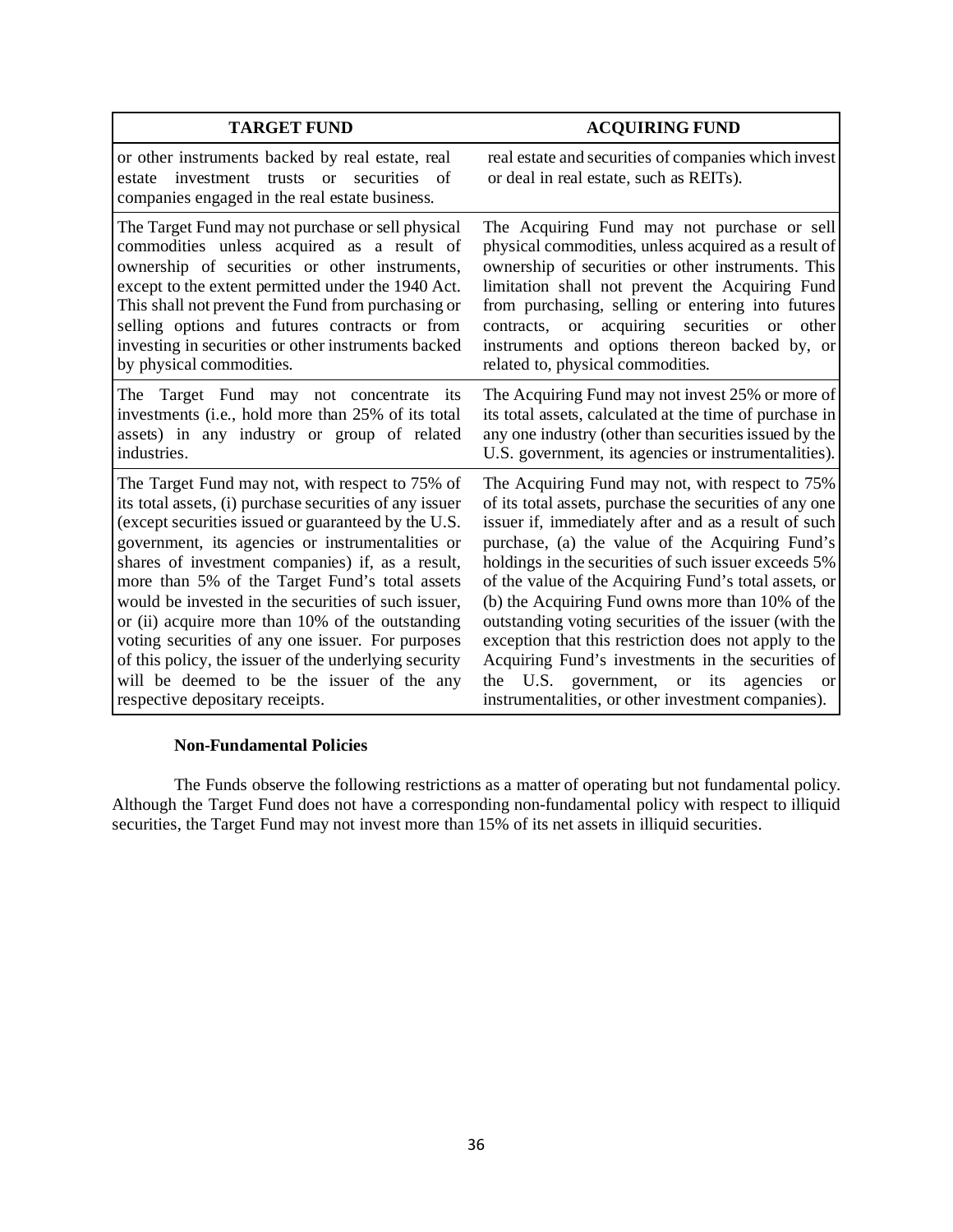| <b>TARGET FUND</b>                                                                                                                                                                                                                | <b>ACQUIRING FUND</b>                                                                                                                                                                                                                                                                                                                                         |
|-----------------------------------------------------------------------------------------------------------------------------------------------------------------------------------------------------------------------------------|---------------------------------------------------------------------------------------------------------------------------------------------------------------------------------------------------------------------------------------------------------------------------------------------------------------------------------------------------------------|
| Under normal circumstances, at least 80% of<br>the Target Fund's net assets, plus any<br>borrowings made for investment purposes, will<br>be invested in AAA rated first priority debt<br>tranches of U.S. dollar-dominated CLOs. | Same.                                                                                                                                                                                                                                                                                                                                                         |
| No corresponding non-fundamental<br>investment policy.                                                                                                                                                                            | The Acquiring Fund may not invest, in the aggregate,<br>more than 15% of its net assets in illiquid securities that<br>the Acquiring Fund reasonably expects cannot be sold<br>or disposed of in current market conditions in seven<br>calendar days or less without the sale or disposition<br>significantly changing the market value of the<br>securities. |

# **II. ADDITIONAL INFORMATION ABOUT THE TARGET FUND AND THE ACQUIRING FUND**

#### **Comparison of Forms of Organization and Shareholder Rights**

*Forms of Organization.* The Target Fund is a diversified series of the Trust, a Delaware statutory trust governed by Delaware law. The Acquiring Fund is a diversified series of IMST II, a Delaware statutory trust governed by Delaware law. IMST II is governed by an Agreement and Declaration of Trust, dated as of September 16, 2013 and the Trust is governed by an Amended and Restated Declaration of Trust dated March 19, 2019 (each, a "Declaration"). The Trust and IMST II are permitted to have more than one series, and as of December 31, 2021 there were 42 series of the Trust and 21 series of IMST II existing in addition to the Target Fund and the Acquiring Fund, respectively. There are no material differences between the rights of shareholders under the governing state laws of the Trust and IMST II except differences in rights provided for in the respective governing instruments of these entities, some of which are discussed below.

*Shares.* The Trust and IMST II are each authorized to issue an unlimited number of shares of beneficial interest. Neither Fund's shares have preemptive rights.

*Shareholder Meetings.* Neither Fund is required to hold annual meetings of shareholders under Delaware Statutory Trust Act or its respective governing instruments unless required by applicable federal law.

*Shareholder Voting Rights, Quorum, Required Vote and Action by Written Consent.* Quorum for a shareholder meeting of the Trust (of which the Target Fund is a series) and IMST II (of which the Acquiring Fund is a series) is the presence in person or by proxy of 33-1/3% of the voting power of the outstanding shares entitled to vote or, when a matter requires a separate vote by series or class, then 33- 1/3% of the voting power of the aggregate number of outstanding shares of that series or class entitled to vote shall constitute a quorum as to the matter being voted upon by that series or class.

In some circumstances, all of the series vote together, but a separate vote will be taken by the shareholders of the Target Fund and the Acquiring Fund on matters affecting the Target Fund and the Acquiring Fund, respectively, as a series when so required under the 1940 Act or when the Board of Trustees of the Target Fund or the Acquiring Fund has determined that the matter affects only the interests of the shareholders of the Target Fund or the Acquiring Fund, respectively. If a matter affects only a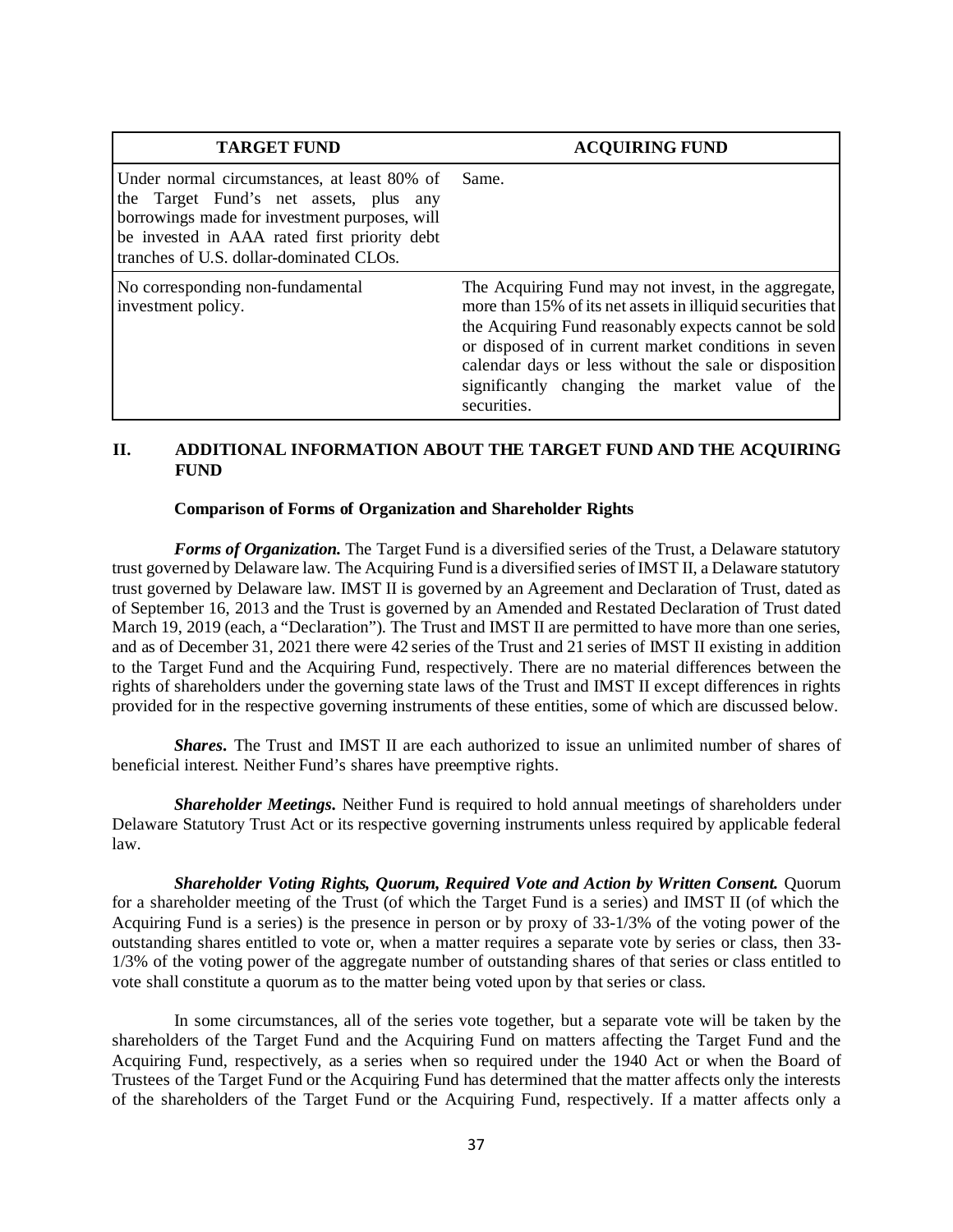particular series of the Trust or IMST II and does not affect the Target Fund or the Acquiring Fund, respectively, only the required vote by that applicable series shall be required. For example, a change in a fundamental investment policy for the Target Fund would be voted upon only by shareholders of the Target Fund.

Shares of beneficial interest of each Fund entitle their holders to one vote per share and fractional shares entitle their holders to a proportionate fractional vote.

In general, the Declarations of both the Trust and IMST II require a shareholder vote only on those matters where the 1940 Act requires a vote of shareholders and otherwise permits the Trustees to take actions without seeking the consent of shareholders. Both Declarations give the Trustees broad authority to approve reorganizations between the Target Fund or the Acquiring Fund, as the case may be, and another entity or the sale of all or substantially all of the Target Fund's assets without shareholder approval if the 1940 Act would not require such approval. The 1940 Act requires that the Reorganization be approved by the affirmative vote of the "majority of the outstanding voting securities" of the Target Fund as described above.

*Shareholder Liability.* Both the Trust and IMST II's governing instruments disclaim shareholder liability for the debts, liabilities, obligations and expenses of the Trust or IMST II or any of their respective series and provide indemnification for all losses and expenses of any shareholder held liable for the obligations of the Target Fund and Acquiring Fund, respectively. Shareholders of the Trust and IMST II have the same limitation of personal liability as is extended to shareholders of a Delaware for-profit corporation.

*Trustee Liability.* Both the Trust and IMST II indemnify trustees against all liabilities and expenses incurred by reason of being a trustee to the fullest extent permitted by law, except that the Trust and IMST II do not provide indemnification for liabilities due to a trustee's bad faith, willful misfeasance, gross negligence or reckless disregard of such trustee's duties.

*Amendments to Declaration of Trust.* The Trust Board may amend the Declaration of Trust at any time by an instrument in writing signed by a majority of the Board of Trustees and, if required, by approval of such amendment by shareholders. The IMST II Board may amend the IMST II Declaration of Trust by an instrument signed by a majority of the IMST II Board so long as such amendment does not adversely affect the rights of any shareholder with respect to which such amendment is or purports to be applicable and so long as such amendment is not in contravention of applicable law, including the 1940 Act.

The foregoing is a very general summary of certain provisions of the Declarations governing the Acquiring Fund and the Target Fund. Please see the charter documents themselves for additional information.

## **Distributions and Dividend Reinvestment Plan**

The Funds distribute their net investment income monthly and their net realized capital gains at least annually, if any. The Funds have not established dividend reinvestment plans, but dividends may be reinvested automatically in additional shares if the broker through whom you hold such shares makes this option available. Such shares will generally be reinvested by the broker based upon the market price of those shares and investors may be subject to brokerage commissions charged by the broker.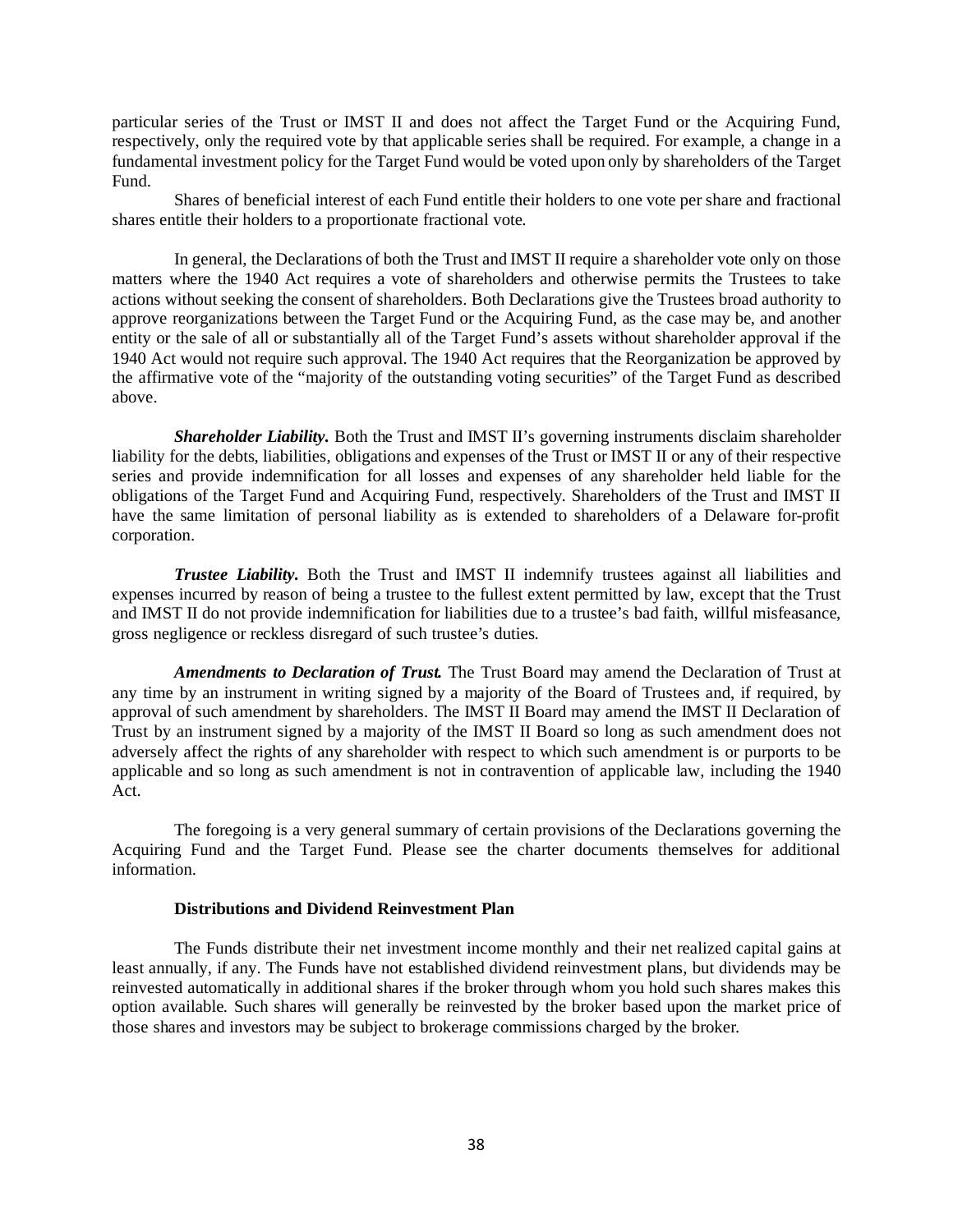#### **Purchase and Redemption**

The Target Fund and the Acquiring Fund issue and redeem shares on a continuous basis, at net asset value, only in large specified blocks of shares (each, a "Creation Unit"). The Funds' shares are generally not individually redeemable securities, except when aggregated as Creation Units. As a practical matter, only broker-dealers or large institutional investors called "Authorized Participants" can purchase or redeem these Creation Units. Similar to the Target Fund, the Acquiring Fund intends to effect its creations and redemptions primarily for cash.

Shares of the Target Fund are listed and traded on the NYSE under the ticker symbol "AAA" and shares of the Acquiring Fund will be listed and traded on the NYSE under the ticker symbol "AAA." The NYSE Arca is generally open Monday through Friday and is closed on weekends and the following holidays: New Year's Day, Martin Luther King, Jr. Day, Presidents' Day, Good Friday, Memorial Day, Juneteenth National Independence Day, Independence Day, Labor Day, Thanksgiving Day and Christmas Day. Individual Shares of the Fund may only be purchased and sold on the secondary market through a broker-dealer. Since Shares of each Fund trade on securities exchanges in the secondary market at their market price rather than their net asset value, a Fund's Shares may trade at a price greater than (premium) or less than (discount) the Fund's net asset value. An investor may incur costs attributable to the difference between the highest price a buyer is willing to pay to purchase Shares of a Fund (bid) and the lowest price a seller is willing to accept for Shares of the Fund (ask) when buying or selling Shares in the secondary market (the "bid-ask spread"). With respect to the Target Fund, recent information, including the Fund's net asset value, market price, premiums and discounts, and bid-ask spreads, is available online at www.AAFETFs.com. Following the Reorganization, this information with respect to the Acquiring Fund will be available at www.axsinvestments.com.

#### **Distribution Plans**

The Board of the Trust has adopted a Distribution and Service Plan pursuant to Rule 12b-1 under the 1940 Act. In accordance with the Distribution and Service Plan, the Target Fund is authorized to pay an amount up to 0.25% of its average daily net assets each year for certain distribution-related activities and shareholder services. No Rule 12b-1 fees are currently paid by the Target Fund, and there are no plans to impose these fees. However, in the event Rule 12b-1 fees are charged in the future, because the fees are paid out of Target Fund assets, over time these fees will increase the cost of your investment and may cost you more than certain other types of sales charges.

The Board of IMST II has adopted a Distribution and Service Plan pursuant to Rule 12b-1 under the 1940 Act. In accordance with its Rule 12b-1 plan, the Acquiring Fund is authorized to pay an amount up to 0.25% of its average daily net assets each year to reimburse the distributor for amounts expended to finance activities primarily intended to result in the sale of Creation Units or the provision of investor services. The distributor may also use this amount to compensate securities dealers or other persons that are Authorized Participants for providing distribution assistance, including broker-dealer and shareholder support and educational and promotional services. The Acquiring Fund does not and has no current intention of paying 12b-1 fees. However, in the event 12b-1 fees are charged in the future, because these fees are paid out of the Acquiring Fund's assets, over time these fees will increase the cost of your investment and may cost you more than certain other types of sales charges.

## **Capitalization**

The following table sets forth the unaudited capitalization of the Target Fund as of March 31, 2022, and the pro forma capitalization of the Acquiring Fund as if the Reorganization had occurred on such date. The following is for informational purposes only. No assurance can be given as to how many shares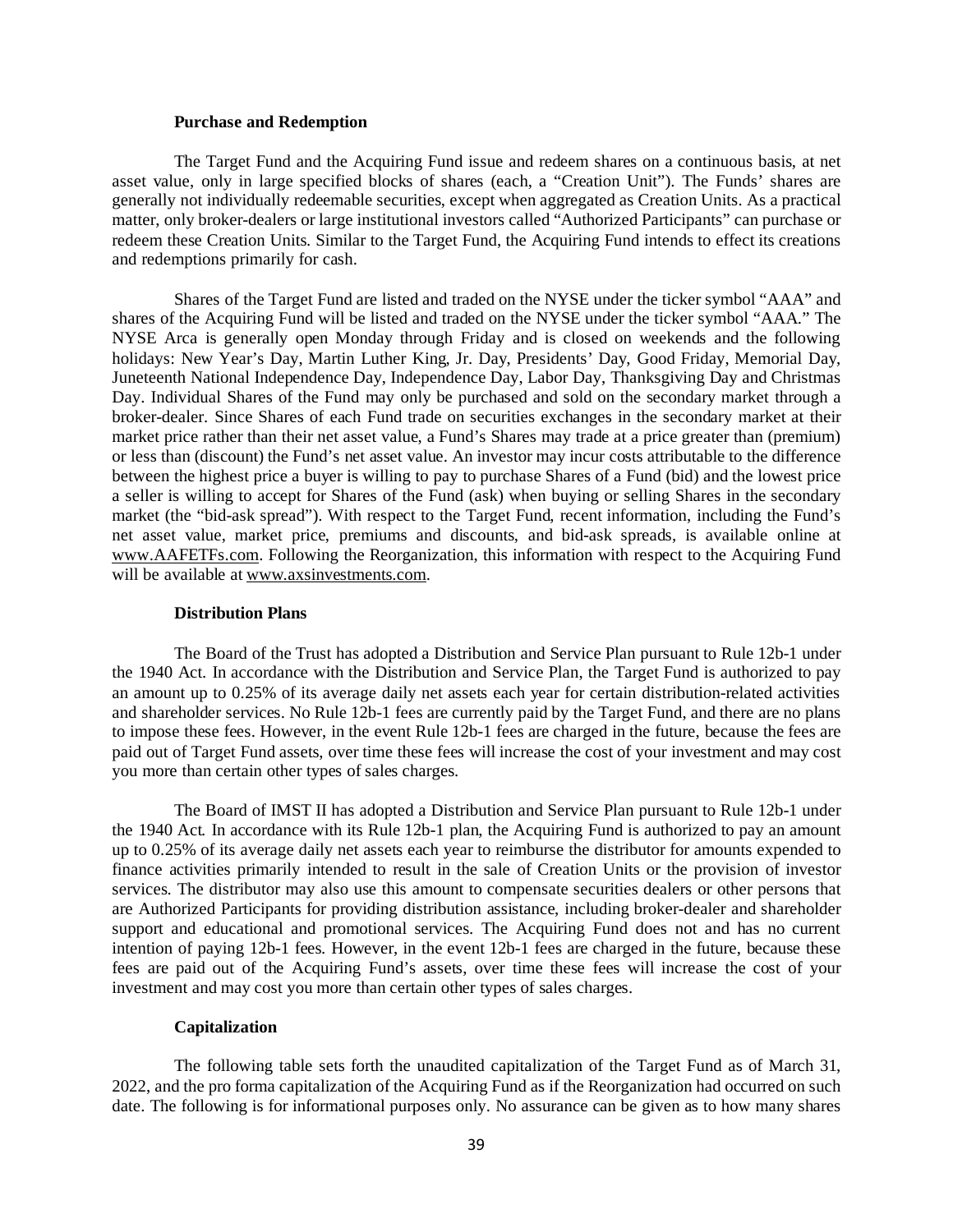of the Acquiring Fund will be received by the shareholders of the Target Fund on the date the Reorganization takes place, and the foregoing should not be relied upon to reflect the number of shares of the Acquiring Fund that actually will be received on or after such date.

|                                  | <b>Target</b><br><b>Fund</b> | <b>Acquiring</b><br><b>Fund</b> | <b>Pro Forma</b><br><b>Acquiring Fund</b> |
|----------------------------------|------------------------------|---------------------------------|-------------------------------------------|
| <b>Net Assets</b>                | \$9,928,000                  | \$0                             | \$9,928,000                               |
| <b>Shares Outstanding</b>        | 400,000                      |                                 | 400,000                                   |
| <b>Net Asset Value per Share</b> | \$24.82                      | \$0                             | \$24.82                                   |

# **Independent Registered Public Accounting Firm ("Auditor")**

Cohen & Company, Ltd., located at 1350 Euclid Avenue, Suite 800, Cleveland, Ohio 44115, serves as auditor for the Target Fund.

Tait, Weller & Baker LLP, located at Two Liberty Place, 50 South 16<sup>th</sup> Street, Suite 2900, Philadelphia, Pennsylvania, 19102-2529, serves as auditor for the Acquiring Fund.

#### **Fund Service Providers**

U.S. Bancorp Fund Services, LLC, doing business as U.S. Bank Global Fund Services, located at 615 East Michigan Street, Milwaukee, Wisconsin 53202, acts as the administrator, accounting agent, and transfer agent to the Target Fund. U.S. Bank National Association, located at 1555 North Rivercenter Drive, Suite 302, Milwaukee, Wisconsin 53212, acts as the custodian to the Target Fund. Quasar Distributors, LLC, located at 111 East Kilbourn Avenue, Suite 2200, Milwaukee, Wisconsin 53202, acts as distributor to the Target Fund. Morgan, Lewis & Bockius LLP, located at 1111 Pennsylvania Avenue NW, Washington, D.C. 20004, serves as legal counsel to the Target Fund. Brown Brothers Harriman & Co., located at 50 Post Office Square, Boston, Massachusetts 02110, acts as the accounting agent, transfer agent and custodian to the Acquiring Fund. UMB Fund Services, Inc, located at 235 W. Galena Street, Milwaukee, Wisconsin 53212, and Mutual Fund Administration, LLC, located at 2220 East Route 66, Suite 226, Glendora, California 91740 act as co-administrators for the Acquiring Fund. IMST Distributors, LLC, located at Three Canal Plaza, Suite 100, Portland, Maine 04101, acts as distributor to the Acquiring Fund. Morgan, Lewis & Bockius LLP, located at 600 Anton Boulevard, Suite 1800, Costa Mesa, California 92626-7653, serves as legal counsel to the Acquiring Fund.

## **III. ADDITIONAL INFORMATION ABOUT THE ACQUIRING FUND**

#### **Disclosure of Portfolio Holdings**

The Acquiring Fund's daily portfolio holdings will be available on the Acquiring Fund's website at www.axsinvestments.com. A description of the policies and procedures with respect to the disclosure of the Acquiring Fund's portfolio securities will be included in the Acquiring Fund's SAI, which will also be available on the Acquiring Fund's website.

In addition, the Acquiring Fund discloses its complete portfolio holdings as of the end of its fiscal year and its second fiscal quarter in its reports to shareholders. No later than 30 days after the end of each fiscal quarter, the Acquiring Fund files with the SEC on Form N-PORT a complete list of its portfolio holdings as of each month-end during the relevant quarter. You can find the SEC filings on the SEC's website, [www.sec.gov.](http://www.sec.gov/)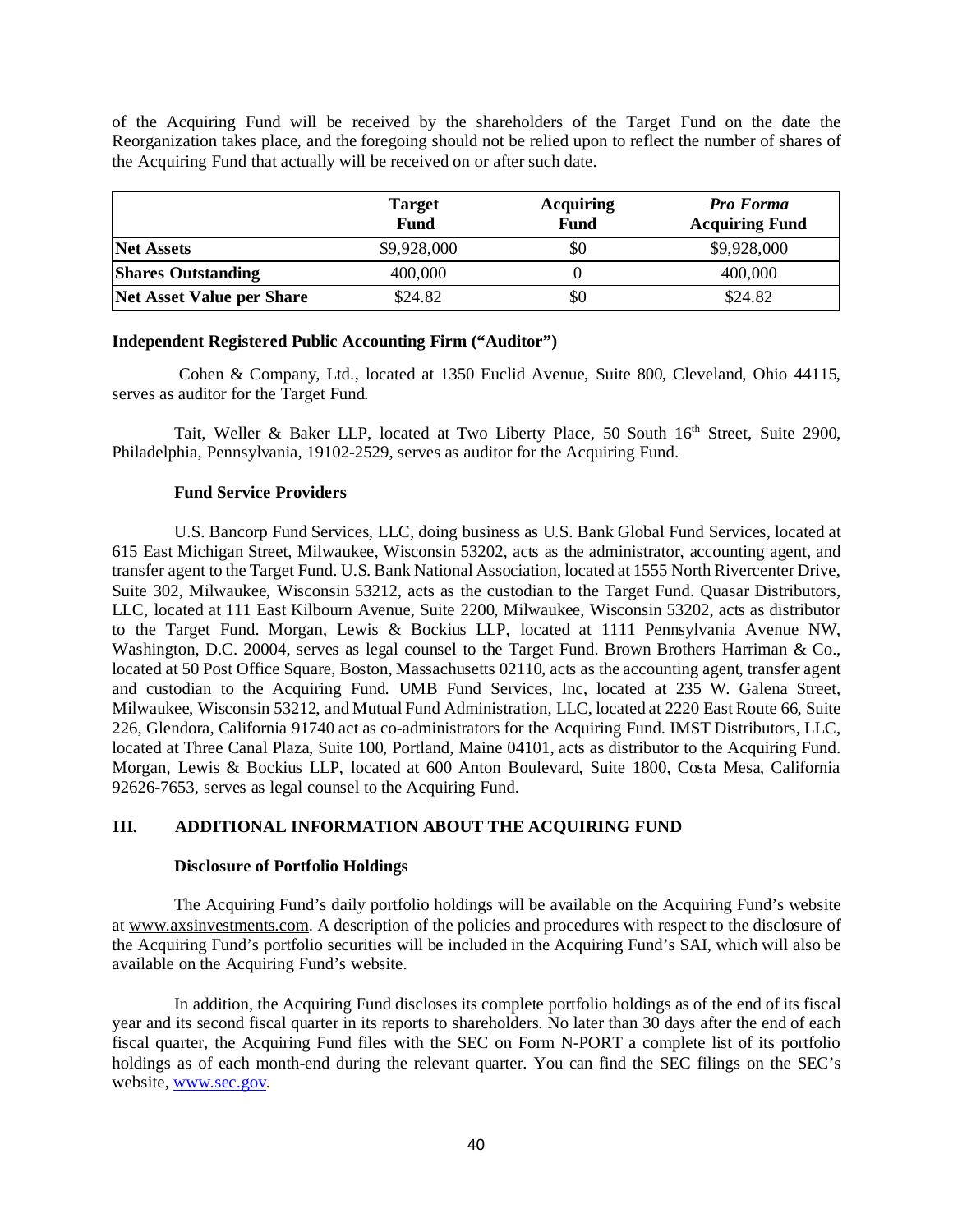#### **Payments to Broker-Dealers and Other Financial Intermediaries**

If you purchase shares of the Acquiring Fund through a broker-dealer or other financial intermediary (such as a bank), AXS and IMST Distributors, LLC, the Acquiring Fund's distributor, may pay the intermediary for the sale of Acquiring Fund shares and related services. These payments may create a conflict of interest by influencing the broker-dealer or other intermediary and your salesperson to recommend the Acquiring Fund over another investment. Ask your salesperson or visit your financial intermediary's website for more information.

#### **Frequent Purchases and Redemptions of Fund Shares**

The Acquiring Fund does not impose any restrictions on the frequency of purchases and redemptions of Creation Units; however, the Acquiring Fund reserves the right to reject or limit purchases at any time as described in the SAI. When considering that no restriction or policy was necessary, the IMST II Board evaluated the risks posed by arbitrage and market timing activities, such as whether frequent purchases and redemptions would interfere with the efficient implementation of the Acquiring Fund's investment strategy, or whether they would cause the Acquiring Fund to experience increased transaction costs. The IMST II Board considered that, unlike traditional mutual funds, shares of the Acquiring Fund are issued and redeemed only in large quantities of shares known as Creation Units available only from the Acquiring Fund directly to Authorized Participants, and that most trading in the Acquiring Fund occurs on the NYSE Arca at prevailing market prices and does not involve the Acquiring Fund directly. The IMST II Board further considered that frequent purchases and redemptions of Creation Units for cash may increase portfolio transaction costs and may lead to the realization of capital gains. To minimize these potential consequences of frequent purchases and redemptions, the Acquiring Fund may impose transaction fees on purchases and redemptions of Creation Units to cover the costs incurred by the Fund in effecting trades. Given this structure, the IMST II Board determined that it is unlikely that trading due to arbitrage opportunities or market timing by shareholders would result in negative impact to the Acquiring Fund or its shareholders. In addition, frequent trading of shares of the Acquiring Fund done by Authorized Participants and arbitrageurs is critical to ensuring that the market price remains at or close to NAV.

**Description of the Shares to be Issued by the Acquiring Fund** The Acquiring Fund shares, when issued in the Reorganization, will be validly issued, fully paid and non-assessable, will be transferable without restriction and will have no preemptive or conversion rights. Individual shares of the Acquiring Fund may only be bought and sold in the secondary market through a broker-dealer at market price.

#### **Federal Income Tax Matters**

The following discussion is very general and does not address investors subject to special rules, such as investors who hold Acquiring Fund shares through an IRA, 401(k) plan or other tax-advantaged account. The Reorganization SAI contains further information about taxes. Because each shareholder's circumstances are different and special tax rules may apply, you should consult your tax advisor about your investment in the Acquiring Fund.

You will generally have to pay federal income taxes, as well as any state or local taxes, on distributions received from the Acquiring Fund, whether paid in cash or reinvested in additional shares. If you sell Acquiring Fund shares, it is generally considered a taxable event. Distributions of net investment income, other than distributions the Acquiring Fund reports as "qualified dividend income," are taxable for federal income tax purposes at ordinary income tax rates. Distributions of net short-term capital gains are also generally taxable at ordinary income tax rates. Distributions from the Acquiring Fund's net capital gain (i.e., the excess of its net long-term capital gain over its net short-term capital loss) are taxable for federal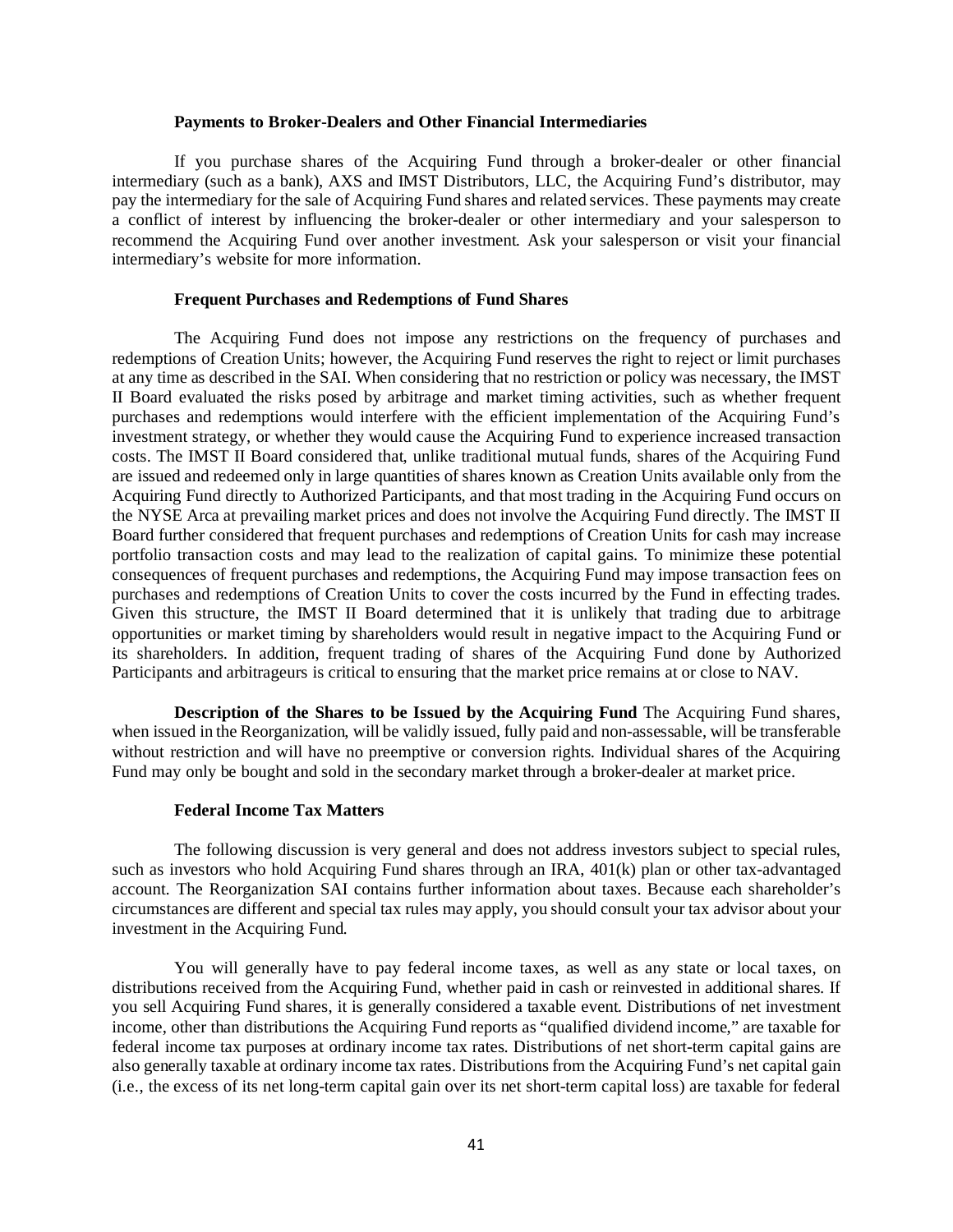income tax purposes as long-term capital gain, regardless of how long the shareholder has held Acquiring Fund shares.

Dividends paid by the Acquiring Fund (but none of the Acquiring Fund's capital gain distributions) may qualify in part for the dividends-received deduction available to corporate shareholders, provided certain holding period and other requirements are satisfied. Dividends received by the Acquiring Fund from REITs generally are not expected to qualify for treatment as qualified dividend income or for the dividends-received deduction. Distributions that the Acquiring Fund reports as "qualified dividend income" may be eligible to be taxed to non-corporate shareholders at the reduced rates applicable to longterm capital gain if derived from the Acquiring Fund's qualified dividend income and/or if certain other requirements are satisfied. "Qualified dividend income" generally is income derived from dividends paid by U.S. corporations or certain foreign corporations that are either incorporated in a U.S. possession or eligible for tax benefits under certain U.S. income tax treaties. In addition, dividends that the Acquiring Fund receives in respect of stock of certain foreign corporations may be qualified dividend income if that stock is readily tradable on an established U.S. securities market.

You may want to avoid buying shares of the Acquiring Fund just before it declares a distribution (on or before the record date), because such a distribution will be taxable to you even though it may effectively be a return of a portion of your investment.

Although distributions are generally taxable when received, dividends declared in October, November or December to shareholders of record as of a date in such month and paid during the following January are treated as if received on December 31 of the calendar year when the dividends were declared.

Information on the federal income tax status of dividends and distributions is provided annually.

Dividends and distributions from the Acquiring Fund and net gain from sales of Acquiring Fund shares will generally be taken into account in determining a shareholder's "net investment income" for purposes of the Medicare contribution tax applicable to certain individuals, estates and trusts.

If you do not provide the Acquiring Fund with your correct taxpayer identification number and any required certifications, you will be subject to backup withholding on your dividends and other distributions. The backup withholding rate is currently 24%.

Dividends and certain other payments made by the Acquiring Fund to a non-U.S. shareholder are subject to withholding of federal income tax at the rate of 30% (or such lower rate as may be determined in accordance with any applicable treaty). Dividends that are reported by the Acquiring Fund as "interestrelated dividends" or "short-term capital gain dividends" are generally exempt from such withholding. In general, the Acquiring Fund may report interest-related dividends to the extent of its net income derived from U.S.-source interest and the Acquiring Fund may report short-term capital gain dividends to the extent its net short-term capital gain for the taxable year exceeds its net long-term capital loss. Backup withholding will not be applied to payments that have been subject to the 30% withholding tax described in this paragraph.

Under legislation commonly referred to as "FATCA," unless certain non-U.S. entities that hold shares comply with requirements of the Internal Revenue Service (the "IRS") that will generally require them to report information regarding U.S. persons investing in, or holding accounts with, such entities, a 30% withholding tax may apply to Acquiring Fund distributions payable to such entities. A non-U.S. shareholder may be exempt from the withholding described in this paragraph under an applicable intergovernmental agreement between the United States and a foreign government, provided that the shareholder and the applicable foreign government comply with the terms of the agreement.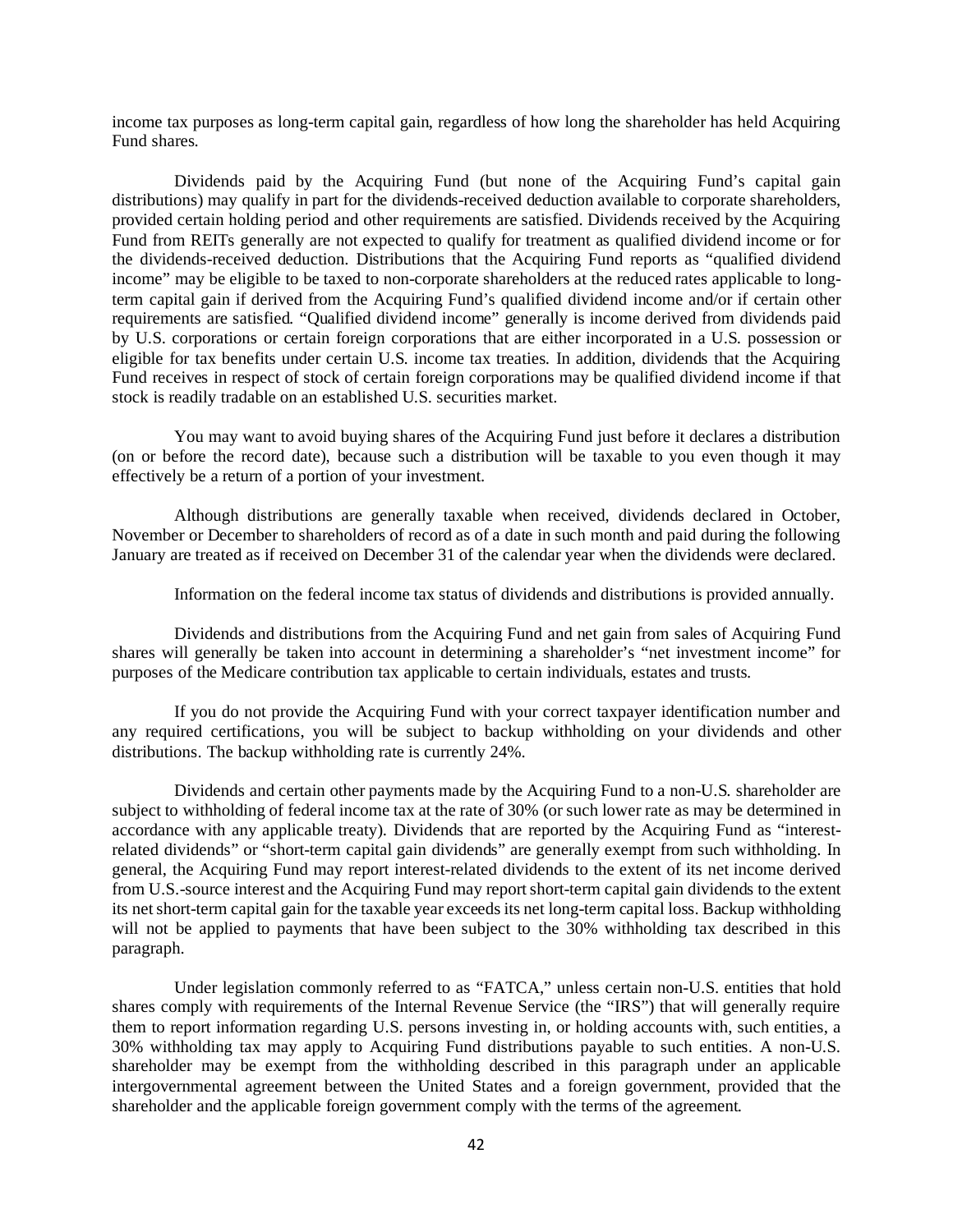Some of the Acquiring Fund's investment income may be subject to foreign income taxes that are withheld at the country of origin. Tax treaties between certain countries and the United States may reduce or eliminate such taxes, but there can be no assurance that the Acquiring Fund will qualify for treaty benefits.

An Authorized Participant who exchanges securities for Creation Units generally will recognize a gain or a loss. The gain or loss will be equal to the difference between the market value of the Creation Units at the time and the sum of the exchanger's aggregate basis in the securities surrendered plus the amount of any cash paid for such Creation Units. A person who redeems Creation Units will generally recognize a gain or loss equal to the difference between the exchanger's basis in the Creation Units and the sum of the aggregate market value of any securities received plus the amount of any cash received for such Creation Units. The IRS, however, may assert that a loss realized upon an exchange of securities for Creation Units cannot be deducted currently under the rules governing "wash sales," or on the basis that there has been no significant change in economic position.

Any gain or loss realized upon a creation of Creation Units will be treated as capital gain or loss if the Authorized Participant holds the securities exchanged therefor as capital assets, and otherwise will be ordinary income or loss. Similarly, any gain or loss realized upon a redemption of Creation Units will be treated as capital gain or loss if the Authorized Participant holds the shares of the Acquiring Fund comprising the Creation Units as capital assets, and otherwise will be ordinary income or loss. Any capital gain or loss realized upon the creation of Creation Units will generally be treated as long-term capital gain or loss if the securities exchanged for such Creation Units have been held for more than one year, and otherwise will be short-term capital gain or loss. Any capital gain or loss realized upon the redemption of Creation Units will generally be treated as long-term capital gain or loss if the shares of the Acquiring Fund comprising the Creation Units have been held for more than one year, and otherwise, will generally be short-term capital gain or loss. Any capital loss realized upon a redemption of Creation Units held for 6 months or less will be treated as a long-term capital loss to the extent of any amounts treated as distributions to the applicable Authorized Participant of long-term capital gains with respect to the Creation Units (including any amounts credited to the Authorized Participant as undistributed capital gains).

The Acquiring Fund has the right to reject an order for Creation Units if the purchaser (or a group of purchasers) would, upon obtaining the shares of the Acquiring Fund so ordered, own 80% or more of the outstanding shares of the Acquiring Fund and if, pursuant to Section 351 of the Code, the Acquiring Fund would have a basis in any securities different from the market value of such securities on the date of deposit. The Acquiring Fund also has the right to require information necessary to determine beneficial share ownership for purposes of the 80% determination. If the Acquiring Fund does issue Creation Units to a purchaser (or a group of purchasers) that would, upon obtaining the shares of the Acquiring Fund so ordered, own 80% or more of the outstanding shares of the Acquiring Fund, the purchaser (or a group of purchasers) may not recognize gain or loss upon the exchange of securities for Creation Units.

Persons purchasing or redeeming Creation Units should consult their own tax advisors with respect to the tax treatment of any creation or redemption transaction.

## **Net Asset Value**

The Acquiring Fund's NAV is calculated as of 4:00 p.m. Eastern Time, the normal close of regular trading on the New York Stock Exchange, on each day the New York Stock Exchange is open for trading. If for example, the New York Stock Exchange closes at 1:00 p.m. New York time, the Acquiring Fund's NAVs would still be determined as of 4:00 p.m. New York time. In this example, portfolio securities traded on the New York Stock Exchange would be valued at their closing prices unless IMST II's Valuation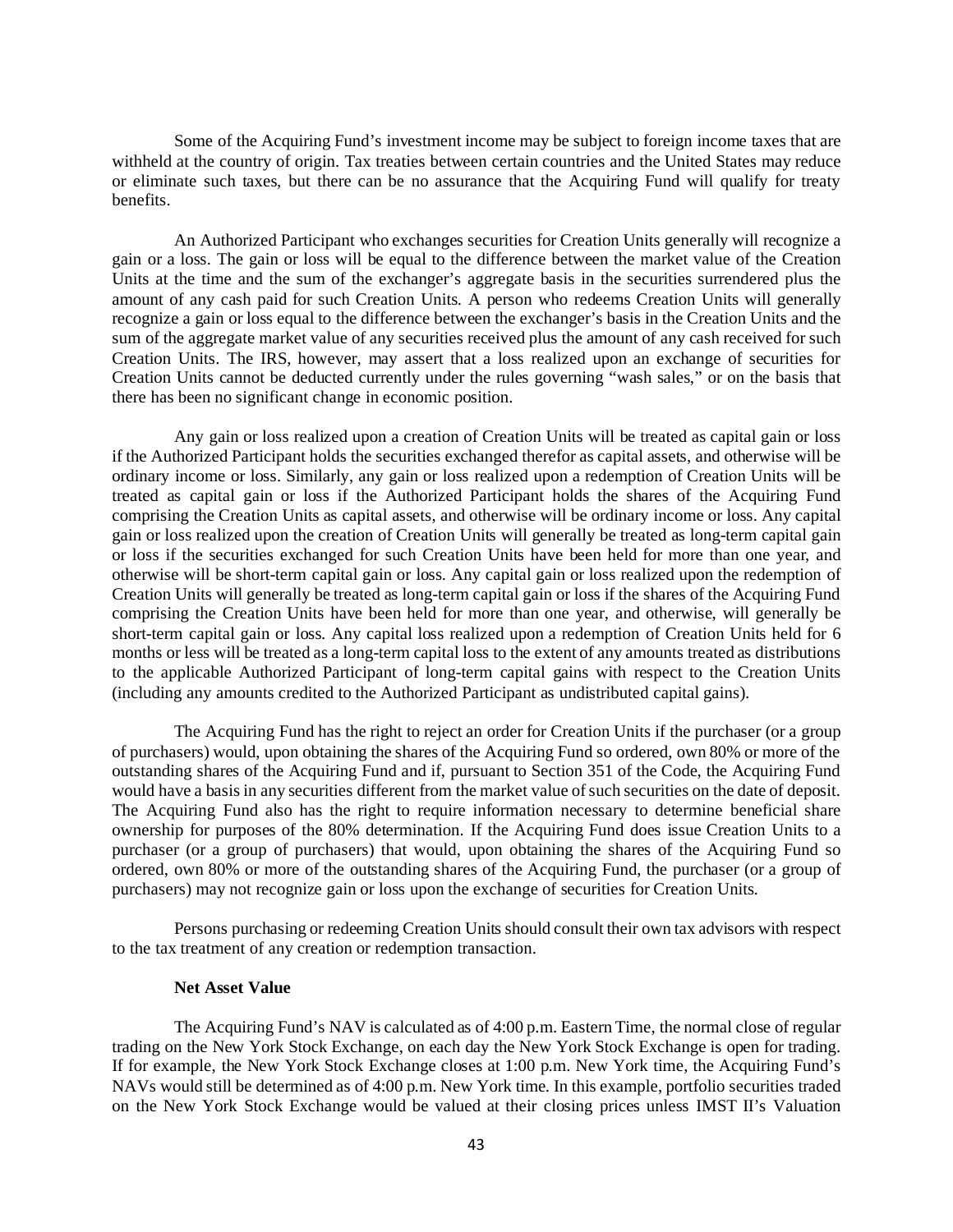Committee determines that a "fair value" adjustment is appropriate due to subsequent events. The NAV is determined by dividing the value of the Acquiring Fund's portfolio securities, cash and other assets (including accrued interest), less all liabilities (including accrued expenses), by the total number of outstanding shares. The Acquiring Fund's NAV may be calculated earlier if permitted by the SEC. The New York Stock Exchange is closed on weekends and most U.S. national holidays. However, foreign securities listed primarily on non-U.S. markets may trade on weekends or other days on which the Acquiring Fund does not value its shares, which may significantly affect the Acquiring Fund's NAV on those days.

The Acquiring Fund's securities generally are valued at market price. Securities are valued at fair value when market quotations are not readily available. The Board of Trustees of the Acquiring Fund has adopted procedures to be followed when the Acquiring Fund must utilize fair value pricing, including when reliable market quotations are not readily available, when the Acquiring Fund's pricing service does not provide a valuation (or provides a valuation that, in the judgment of the Advisor, does not represent the security's fair value), or when, in the judgment of the Advisor, events have rendered the market value unreliable (see, for example, the discussion of fair value pricing of foreign securities in the paragraph below). Valuing securities at fair value involves reliance on the judgment of the Advisor and the Board (or a committee thereof), and may result in a different price being used in the calculation of the Acquiring Fund's NAV from quoted or published prices for the same securities. Fair value determinations are made in good faith in accordance with procedures adopted by the Board of Trustees of the Acquiring Fund. There can be no assurance that the Acquiring Fund will obtain the fair value assigned to a security if it sells the security.

In certain circumstances, the Acquiring Fund employs fair value pricing to ensure greater accuracy in determining daily NAV and to prevent dilution by frequent traders or market timers who seek to exploit temporary market anomalies. Fair value pricing may be applied to foreign securities held by the Acquiring Fund upon the occurrence of an event after the close of trading on non-U.S. markets but before the close of trading on the New York Stock Exchange when the Acquiring Fund's NAV is determined. If the event may result in a material adjustment to the price of the Acquiring Fund's foreign securities once non-U.S. markets open on the following business day (such as, for example, a significant surge or decline in the U.S. market),the Acquiring Fund may value such foreign securities at fair value, taking into account the effect of such event, in order to calculate the Acquiring Fund's NAV.

Other types of portfolio securities that the Acquiring Fund may fair value include, but are not limited to: (1) investments that are illiquid or traded infrequently, including "restricted" securities and private placements for which there is no public market; (2) investments for which, in the judgment of the Advisor, the market price is stale; (3) securities of an issuer that has entered into a restructuring; (4) securities for which trading has been halted or suspended; and (5) fixed income securities for which there is not a current market value quotation.

## **IV. GENERAL INFORMATION**

#### **Voting Process**

This Proxy Statement/Prospectus, along with the Notice of Special Meeting of Shareholders and the proxy card, is being mailed to shareholders of the Target Fund on or about May 20, 2022. Much of the information is required to be disclosed under rules of the SEC. If there is anything you don't understand, please contact the Target Fund at 1-800-617-0004.

Shareholders of record of the Target Fund as of the close of business on the Record Date are entitled to notice of and to vote at the Meeting and any and all adjournments or postponements thereof. If you are unable to attend the Meeting or any adjournment or postponement thereof, the Board requests that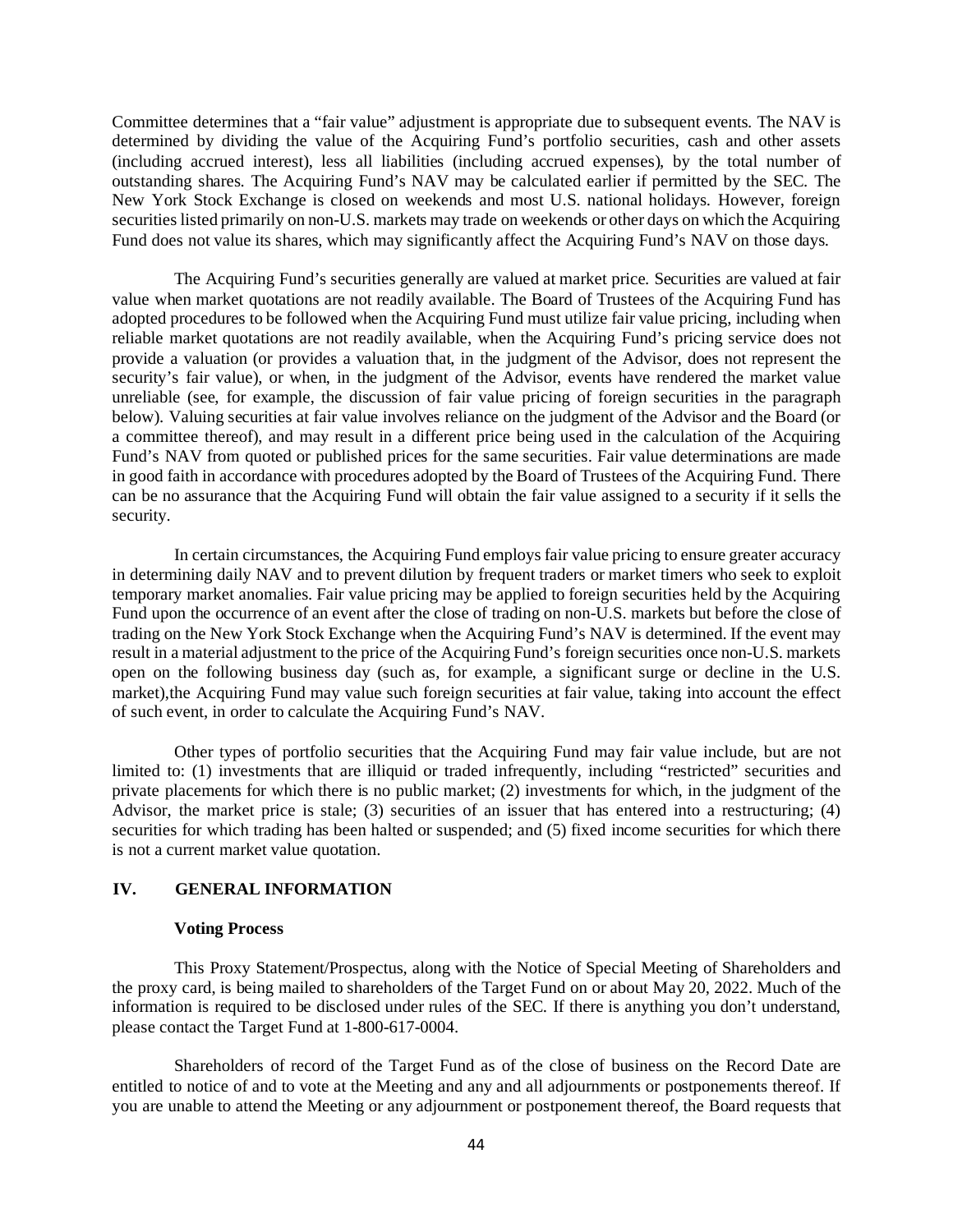you vote your shares by completing and returning the enclosed proxy card or by recording your voting instructions by telephone or via the Internet. On the matters coming before the Meeting as to which a choice has been specified by shareholders on the accompanying proxy card, the shares will be voted accordingly where such proxy card is properly executed and not properly revoked. If a proxy is returned and no choice is specified, the shares will be voted **FOR** the Proposal. Shareholders who execute proxies or provide voting instructions by telephone or by Internet may revoke them at any time before a vote is taken on the Proposal by filing with the Target Fund a written notice of revocation, by delivering a duly executed proxy bearing a later date, or by attending the Meeting and voting in person. A prior proxy can also be revoked prior to its exercise by voting again through the toll-free number or the Internet address listed in the proxy card. Merely attending the Meeting, however, will not revoke any previously submitted proxy. Shareholders who intend to attend the Meeting will need to show valid identification and proof of share ownership to be admitted to the Meeting.

Broadridge has been engaged to assist in the solicitation of proxies for the Target Fund. As the date of the Meeting approaches, certain shareholders of the Target Fund may receive a telephone call from a representative of Broadridge if their votes have not yet been received. Authorization to permit Broadridge to execute proxies may be obtained by telephonic instructions from shareholders of the Target Fund. Proxies that are obtained telephonically will be recorded in accordance with the procedures described below. The Board believes that these procedures are reasonably designed to ensure that both the identity of the shareholder casting the vote and the voting instructions of the shareholder are accurately determined.

In all cases where a telephonic proxy is solicited, the representative of Broadridge is required to ask for each shareholder's full name and address, or zip code, or both, and to confirm that the shareholder has received the proxy materials in the mail. If the shareholder is a corporation or other entity, the representative is required to ask for the person's title and confirmation that the person is authorized to direct the voting of the shares. If the information solicited agrees with the information provided to Broadridge, then the representative has the responsibility to explain the process, read the Proposal on the proxy card, and ask for the shareholder's instructions on the Proposal. Although the representative is permitted to answer questions about the process, he or she is not permitted to recommend to the shareholder how to vote, other than to read any recommendation set forth in this Proxy Statement/Prospectus. Broadridge will record the shareholder's instructions on the proxy card. Within 72 hours, the shareholder will be sent a letter or mailgram to confirm his or her vote and asking the shareholder to call Broadridge immediately if the shareholder's instructions are not correctly reflected in the confirmation.

Please see the instructions on your proxy card for voting by phone or via the Internet. Shareholders will have an opportunity to review their voting instructions and make any necessary changes before submitting their voting instructions by phone or via the Internet.

Under the Amended and Restated By-Laws of the Target Fund, a quorum for the transaction of business is constituted by the presence in person or by proxy of the holders of at least thirty-three and onethird percent (33-1/3%) of the voting power of the outstanding shares of the Target Fund entitled to vote at the Meeting.

If a quorum is not present at the Meeting, or in the event that a quorum is present but sufficient votes in favor of the Proposal have not been received, the chairman of the Meeting may adjourn the Meeting of the Target Fund one or more times to permit further solicitation of proxies.

Broker-dealer firms holding shares of the Target Fund in "street name" for the benefit of their customers and clients will request the instructions of such customers and clients on how to vote their shares on the Proposal. Pursuant to New York Stock Exchange Rule 452, broker-dealers that are members of the New York Stock Exchange and that have not received instructions from a customer prior to the date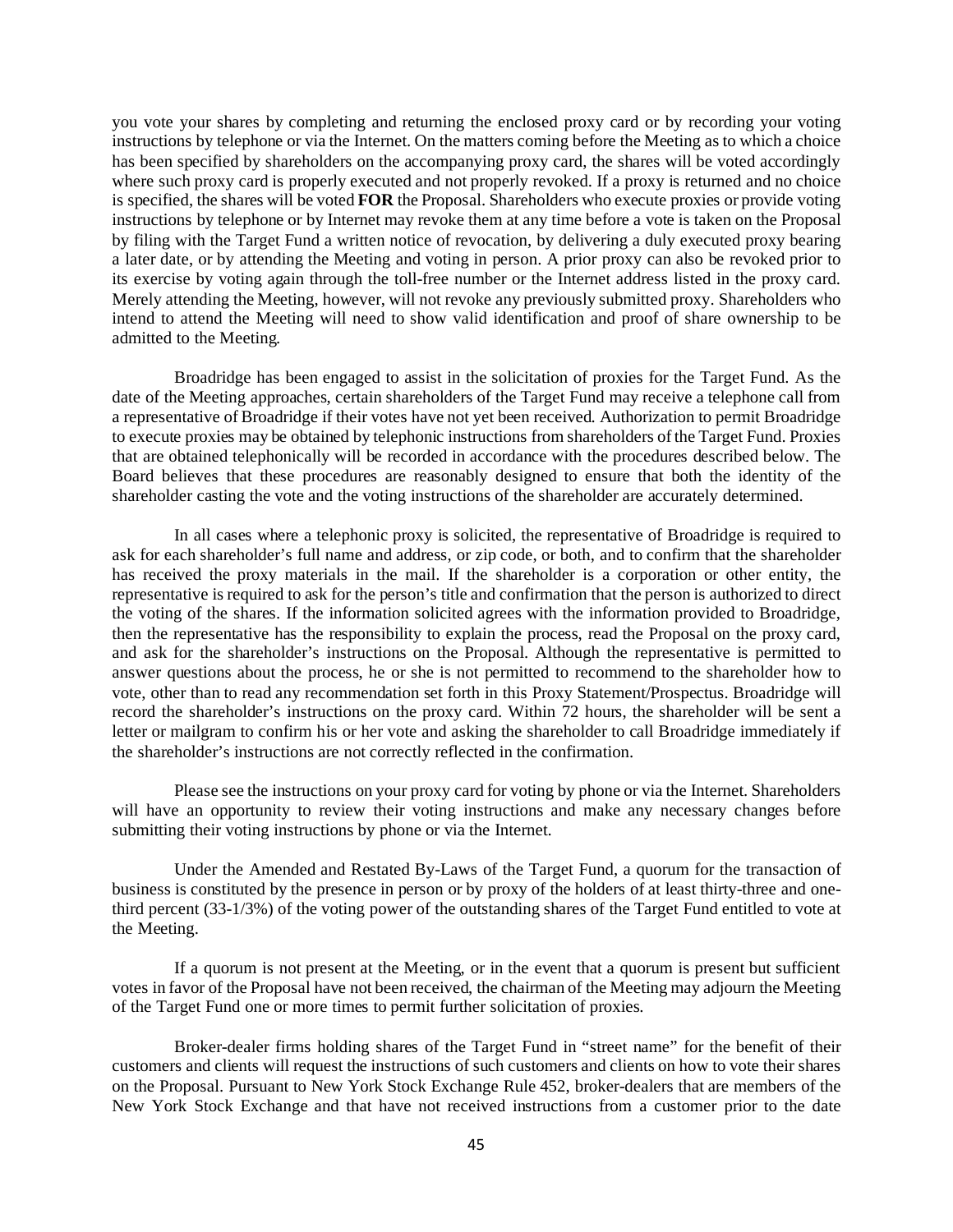specified in the broker-dealer's request for voting instructions may not vote such customer's shares on the Proposal being considered at the Meeting.

The affirmative vote of a majority of the outstanding voting securities of the Target Fund is required to approve the Proposal. The "vote of a majority of the outstanding voting securities" is defined in the 1940 Act as the vote of the lesser of (i) 67% or more of the shares of the Target Fund present at the Meeting, if the holders of more than 50% of such outstanding shares are present in person or represented by proxy; or (ii) more than 50% of such outstanding shares of the Target Fund. For purposes of determining the approval of the Plan by the Target Fund shareholders, abstentions and broker non-votes will have the effect of a vote against such Proposal.

Proxy solicitations will be made, beginning on or about May 20, 2022, primarily by mail, but such solicitations may also be made by telephone or personal interviews conducted by (i) officers of the Target Fund, as applicable; (ii) Broadridge Financial Solutions, Inc. ("Broadridge"), the Target Fund's proxy solicitor that will provide proxy solicitation services in connection with the Proposal set forth herein; (iii) AXS Investments LLC, the investment advisor of the Acquiring Fund; (iv) Alternative Access Funds, LLC, the investment advisor of the Target Fund; (v) U.S. Bancorp Fund Services, LLC, the administrator, accounting agent, and transfer agent of the Target Fund; or (vi) any affiliates of those entities. Broadridge has been retained to provide proxy services, at an anticipated cost of approximately \$45,000. AXS, UMBFS and MFAC will bear the costs of retaining Broadridge, and other expenses incurred in connection with the solicitation of proxies.

As of the Record Date, 400,000 shares of the Target Fund were outstanding. Shareholders of record on the Record Date are entitled to one vote for each share of the Target Fund the shareholder owns.

#### **Share Ownership of the Target Fund and the Acquiring Fund**

As of the date of this Proxy Statement/Prospectus, no shares of the Acquiring Fund have been issued.

As of April 22, 2022, the following table provides information regarding persons who owned beneficially or of record 5% or more of shares of the Target Fund. Neither AXS, Alternative Access nor the Target Fund have any knowledge regarding the identities of the ultimate beneficiaries of any of the shares referenced below.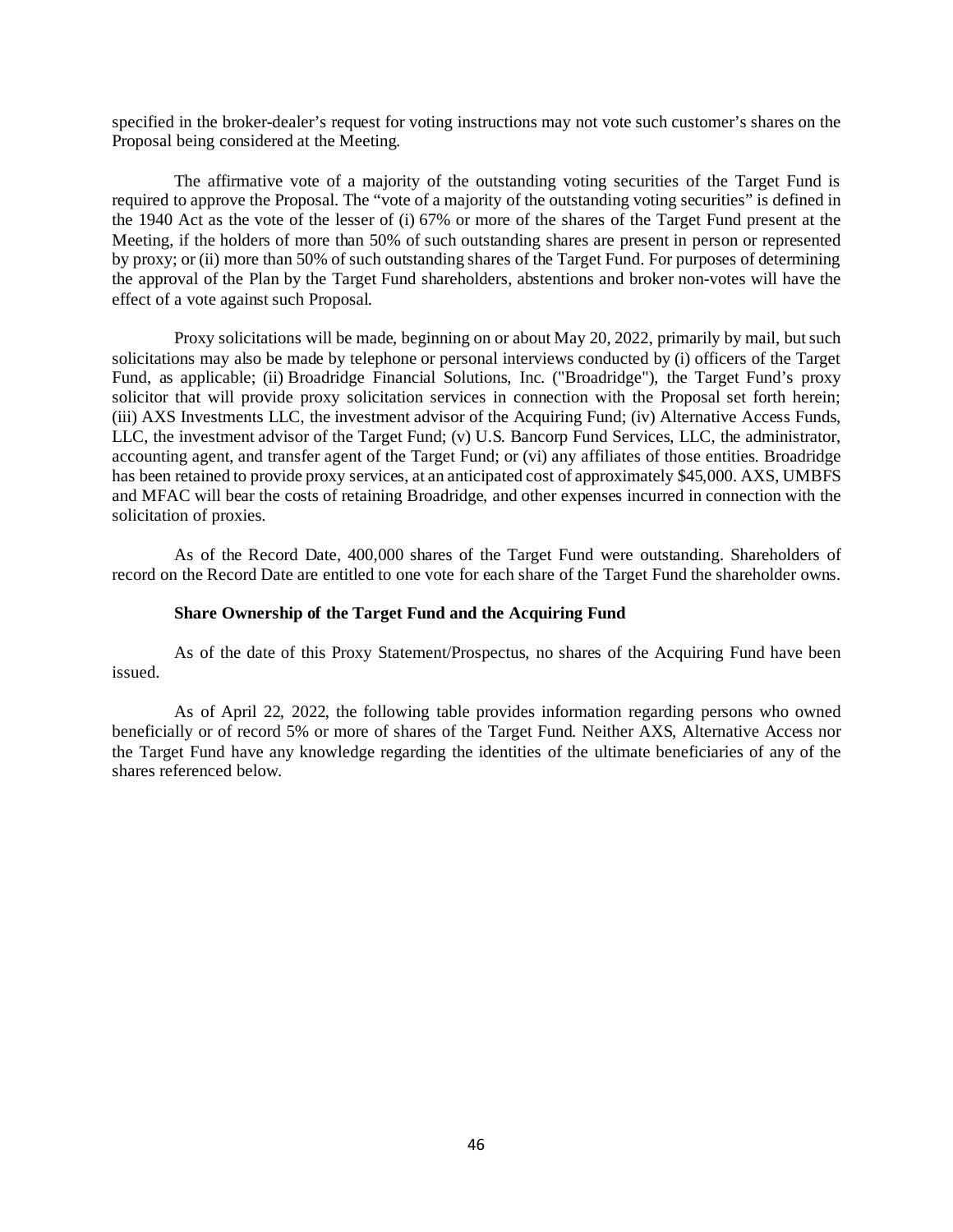| Name and Address                 | % Ownership | Type of Ownership |
|----------------------------------|-------------|-------------------|
| J.P. Morgan Securities LLC       | 47.84%      | Record            |
| 383 Madison Avenue               |             |                   |
| New York, NY 10179               |             |                   |
|                                  |             |                   |
| Charles Schwab $& Co., Inc.$     | 30.10%      | Record            |
| 211 Main Street                  |             |                   |
| San Francisco, CA 94105-1905     |             |                   |
|                                  |             |                   |
| BOFA Securities, Inc.            | 8.80%       | Record            |
| One Bryant Park                  |             |                   |
| New York, NY 10036               |             |                   |
|                                  |             |                   |
| National Financial Services, LLC | 5.75%       | Record            |
| 200 Liberty Street               |             |                   |
| New York, NY 10281               |             |                   |
|                                  |             |                   |

As of April 22, 2022, the Trustees and executive officers of the Target Fund did not own any shares of the Target Fund.

#### **Shareholder Proposals**

The Target Fund's Declaration of Trust and the Bylaws do not provide for annual meetings of shareholders, and the Trust does not currently intend to hold such meetings in the future. Shareholder proposals for inclusion in a proxy statement for any subsequent meeting of the Trust's shareholders must be received by the Trust a reasonable period of time prior to any such meeting.

#### **Shareholder Communications**

Shareholders of the Target Fund who want to communicate with the Board of Trustees or any individual Trustee should write to the attention of the Target Fund's Secretary, Kent Barnes, U.S. Bancorp Fund Services, LLC, 615 East Michigan Street, Milwaukee, Wisconsin 53202. The letter should indicate that such shareholder is a Target Fund shareholder. If the communication is intended for a specific Trustee and so indicates, it will be sent only to that Trustee. If a communication does not indicate a specific Trustee it will be sent to the chair of the Nominating and Governance Committee and the outside counsel to the Independent Trustees for further distribution as deemed appropriate by such persons.

Shareholders of the Acquiring Fund who want to communicate with the Board of Trustees or any individual Trustee should write to the attention of the Acquiring Fund's Secretary, Diane Drake, 2220 E. Route 66, Suite 226, Glendora, California 91740. The letter should indicate that such shareholder is an Acquiring Fund shareholder. If the communication is intended for a specific Trustee and so indicates, it will be sent only to that Trustee. If a communication does not indicate a specific Trustee it will be sent to the chair of the Nominating and Governance Committee and the outside counsel to the Independent Trustees for further distribution as deemed appropriate by such persons.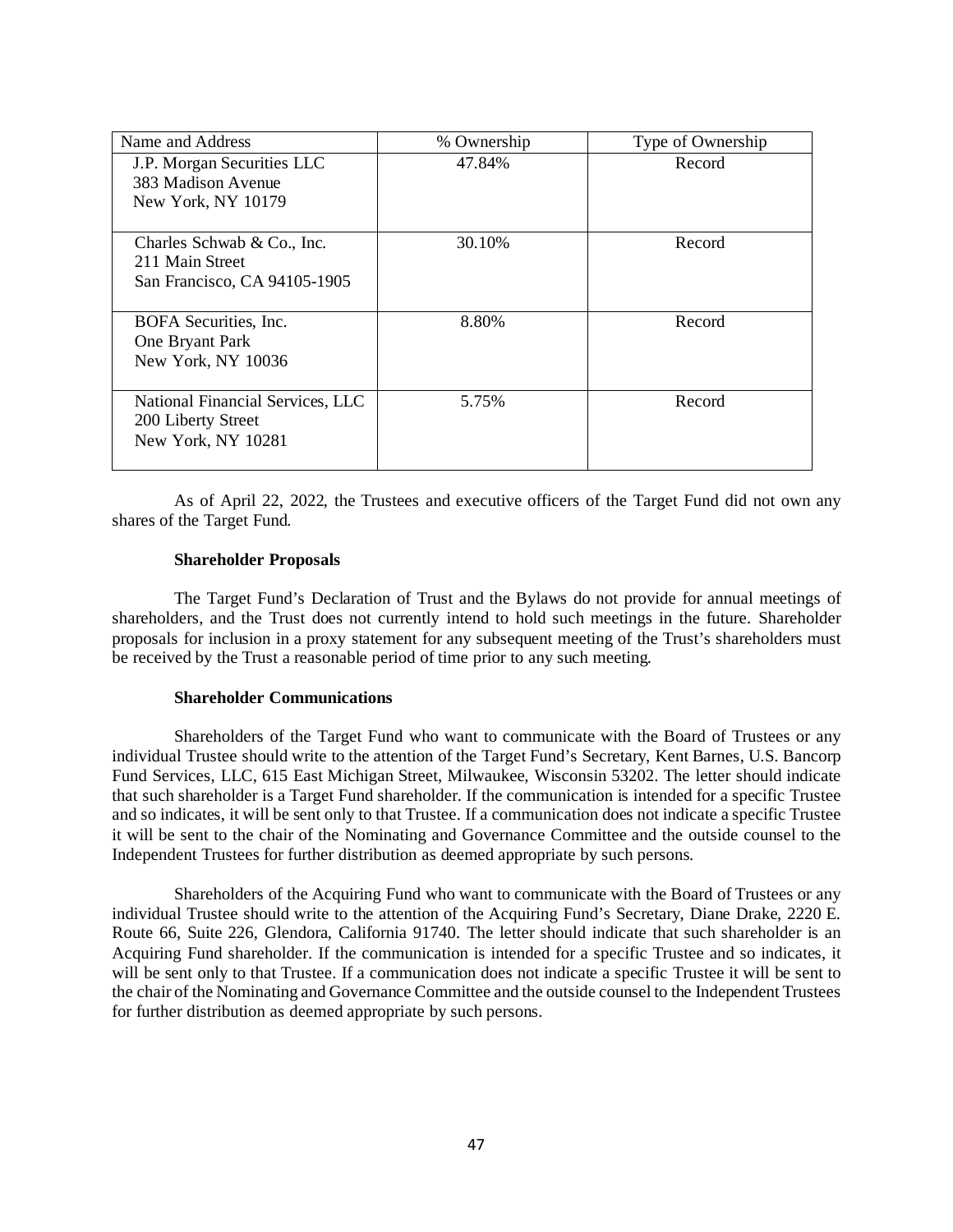## **Fiscal Year**

The fiscal year end for the Target Fund is July 31. The fiscal year end for the Acquiring Fund is July 31.

#### **Legal Proceedings**

There are no material pending legal proceedings against the Funds, Alternative Access or AXS.

#### **Annual Report Delivery**

Annual reports will be sent to shareholders of record of the Acquiring Fund and, if the Reorganization is not consummated, to shareholders of the Target Fund following the applicable Fund's next fiscal year end. The Target Fund will furnish, without charge, a copy of its annual report and/or semiannual report as available upon request. Such written or oral requests should be directed to the Target Fund at 615 East Michigan Street, Milwaukee, Wisconsin 53202 or by calling 1-800-617-0004. As the Acquiring Fund has not yet commenced operations it does not yet have an annual or semi-annual report.

Please note that only one annual report or proxy statement may be delivered to two or more shareholders of the Target Fund who share an address, unless the Target Fund has received instructions to the contrary. To request a separate copy of an annual report or proxy statement, or for instructions as to how to request a separate copy of such documents or as to how to request a single copy if multiple copies of such documents are received, shareholders should contact the applicable Fund at the address and phone number set forth above. Pursuant to a request, a separate copy will be delivered promptly.

There are no material differences in accounting policies of the Target Fund as compared to those of the Acquiring Fund.

#### **V. OTHER MATTERS TO COME BEFORE THE MEETING**

No business other than the matters described above is expected to come before the Meeting, but should any other matter requiring a vote of shareholders properly come before the Meeting, including any question as to an adjournment or postponement of the Meeting, the persons named on the enclosed proxy card will vote thereon according to their best judgment in the interests of the Target Fund.

**IT IS IMPORTANT THAT PROXIES BE RETURNED PROMPTLY. SHAREHOLDERS WHO DO NOT EXPECT TO ATTEND THE MEETING ARE THEREFORE URGED TO COMPLETE, SIGN, DATE AND RETURN THE PROXY CARD AS SOON AS POSSIBLE IN THE ENCLOSED POSTAGE-PAID ENVELOPE.**

**IF YOU NEED ANY ASSISTANCE, OR HAVE ANY QUESTIONS REGARDING THE PROPOSAL APPLICABLE TO YOU OR HOW TO VOTE YOUR SHARES, CALL THE TARGET FUND AT 1-800-617-0004.**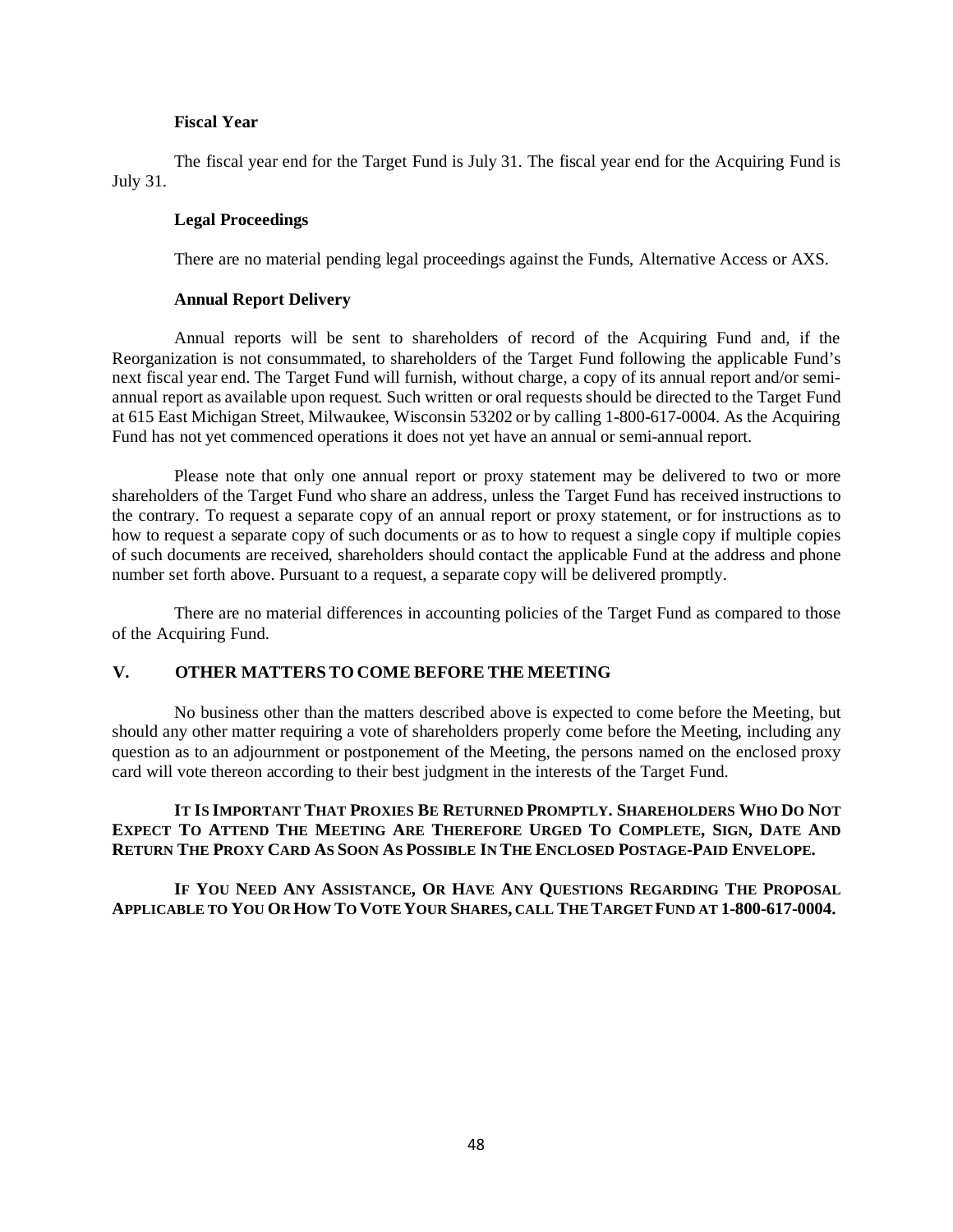#### **EXHIBIT A**

#### **FORM OF AGREEMENT AND PLAN OF REORGANIZATION**

THIS AGREEMENT AND PLAN OF REORGANIZATION (the "Agreement") is made as of this day of \_\_\_\_\_\_\_\_\_\_, 2022, by and among Listed Funds Trust ("LiFT"), a Delaware statutory trust, with its principal place of business at 615 E. Michigan Street, Milwaukee, Wisconsin 53202, on behalf of its series AAF First Priority CLO Bond ETF (the "Acquired Fund"), Investment Managers Series Trust II (the "IMST Trust"), a Delaware statutory trust, with its principal place of business at 235 West Galena Street, Milwaukee, Wisconsin 53212, on behalf of its series AXS First Priority CLO Bond ETF (the "Acquiring Fund" and, together with the Acquired Fund, the "Funds") and, solely with respect to Article IX, AXS Investments LLC, with its principal place of business at 181 Westchester Avenue, Suite 402, Port Chester, New York, 10573, UMB Fund Services, Inc. ("UMBFS") with its principal place of business at 235 West Galena Street, Milwaukee, Wisconsin 53212, and Mutual Fund Administration, LLC ("MFAC"), with its principal place of business at 2220 East Route 66, Suite 226, Glendora, California 91740.

WHEREAS, it is intended that the transactions contemplated by this Agreement constitute a "reorganization" as defined in Section 368(a) of the United States Internal Revenue Code of 1986, as amended (the "Code"), and the Treasury regulations thereunder. Such transactions will consist of: (i) the transfer of all of the property and assets of the Acquired Fund to the Acquiring Fund in exchange for (A) shares of beneficial interest, par value of \$0.01 per share, of shares of the Acquiring Fund (the "Acquiring Fund Shares") and (B) the assumption by the Acquiring Fund of all liabilities of the Acquired Fund; followed by (ii) the distribution of the Acquiring Fund Shares pro rata to the shareholders of the Acquired Fund in exchange for their shares in the Acquired Fund (the "Acquired Fund Shares") in liquidation of the Acquired Fund as provided herein, all upon the terms and conditions set forth in this Agreement ((i) and (ii) collectively, the "Reorganization"). The parties hereby adopt this Agreement as a "plan of reorganization" within the meaning of Treasury regulations Sections 1.368-2(g) and 1.368-3(a). Notwithstanding anything to the contrary contained herein, the obligations, agreements, representations and warranties with respect to each Fund shall be the obligations, agreements, representations and warranties of that Fund only, and in no event shall any other series of LiFT or any other series of the IMST Trust or the assets of any other series of LiFT or any other series of the IMST Trust be held liable with respect to the breach or other default by an obligated Fund of its obligations, agreements, representations and warranties as set forth herein;

WHEREAS, the Acquired Fund and Acquiring Fund are separate series of LiFT and the IMST Trust, respectively, LiFT and the IMST Trust are open-end, registered management investment companies, and the Acquired Fund owns securities and other investments that are assets of the character in which the Acquiring Fund is permitted to invest;

WHEREAS, each Fund is authorized to issue its shares of beneficial interest;

WHEREAS, the Trustees of LiFT have determined that the Reorganization, with respect to the Acquired Fund, is in the best interests of the Acquired Fund's shareholders and that the interests of the existing shareholders of the Acquired Fund will not be diluted as a result of the Reorganization; and

WHEREAS, the Trustees of the IMST Trust have determined that the Reorganization, with respect to the Acquiring Fund, is in the best interests of the Acquiring Fund and, there being no existing shareholders of the Acquiring Fund, that the Reorganization will not result in dilution of the Acquiring Fund's shareholders' interests;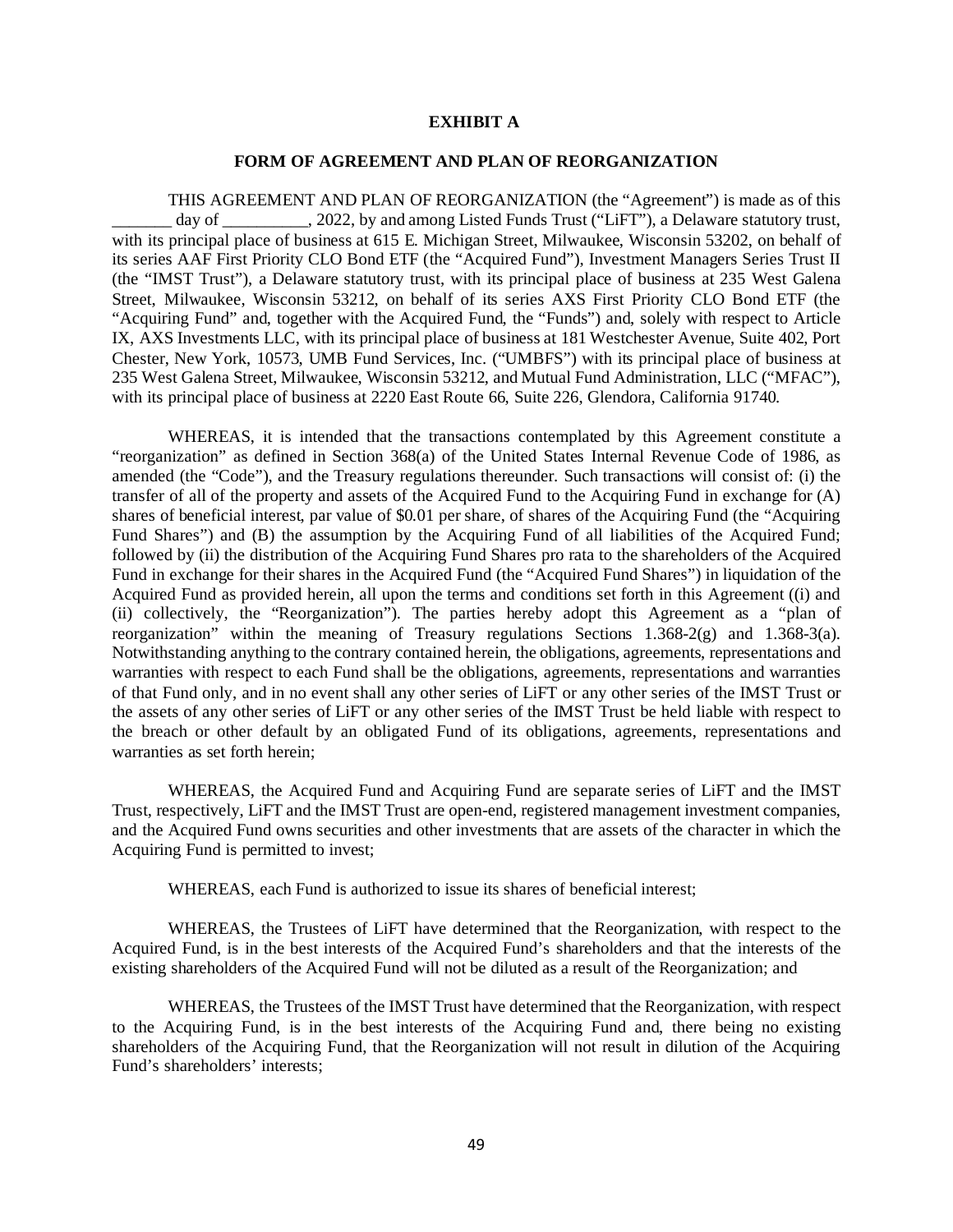NOW, THEREFORE, in consideration of the premises, covenants, and agreements hereinafter set forth, the parties hereto covenant and agree as follows:

## **ARTICLE I**

## TRANSFER OF ASSETS OF THE ACQUIRED FUND IN EXCHANGE FOR ACQUIRING FUND SHARES AND THE ASSUMPTION OF THE ACQUIRED FUND'S LIABILITIES AND TERMINATION OF THE ACQUIRED FUND

1.1 THE EXCHANGE. Subject to the terms and conditions contained herein and on the basis of the representations and warranties contained herein, the Acquired Fund agrees to sell, assign, convey, transfer and deliver all of its assets, as set forth in paragraph 1.2, free and clear of all liens and encumbrances, except those liens and encumbrances as to which the Acquiring Fund has received notice, to the Acquiring Fund. In exchange, the Acquiring Fund agrees (a) to issue and deliver to the Acquired Fund the number of Acquiring Fund Shares having an aggregate net asset value ("NAV") equal to the aggregate NAV of the Acquired Fund Shares, as determined in the manner set forth in paragraphs 2.1 and 2.2; and (b) to assume the liabilities of the Acquired Fund, as set forth in paragraph 1.3. Such transactions comprising the Reorganization shall take place on the date of the Closing provided for in paragraph 3.1 (the "Closing Date").

1.2 ASSETS TO BE ACQUIRED. The assets of the Acquired Fund to be sold, assigned, transferred and delivered to and acquired by the Acquiring Fund shall consist of all assets and property of every kind and nature, including, without limitation, all cash, securities, goodwill, commodities, interests in futures and dividends or interest receivables, receivables for shares sold and other rights that are owned by the Acquired Fund on the Closing Date, and any prepaid expenses shown as an asset on the books of the Acquired Fund on the Closing Date (the "Acquired Assets"). For the sake of clarity, the Acquired Assets include, but are not limited to, all rights (including rights to indemnification and contribution) and claims (including, but not limited to, claims for breach of contract, violation of standards of care and claims in connection with past or present portfolio holdings, whether in the form of class action claims, opt-out or other direct litigation claims or regulator or government established investor recovery fund claims and any and all resulting recoveries, free and clear of all liens, encumbrances and claims whatsoever, except those liens and encumbrances as to which the Acquiring Fund has received notice) of the Acquired Fund against any party with whom the Acquired Fund has contracted for any actions or omissions up to the Closing Date.

The Acquired Fund has provided the Acquiring Fund with its most recent audited financial statements, which contain a list of all of the Acquired Fund's assets as of the date of such statements. The Acquired Fund hereby represents that, as of the date of the execution of this Agreement, there have been no changes in its financial position as reflected in such financial statements other than those occurring in the ordinary course of business in connection with the purchase and sale of securities and the payment of normal operating expenses and the payment of dividends, capital gains distributions and redemption proceeds to shareholders. The Acquired Fund reserves the right to sell any of such securities or other investments.

1.3 LIABILITIES TO BE ASSUMED. The Acquired Fund will endeavor, consistent with its obligation to continue to pursue its investment objective and employ its investment strategies in accordance with the terms of its Prospectus, in good faith to discharge all of its known liabilities and obligations to the extent practicable prior to the Closing Date. The Acquiring Fund shall assume all liabilities of the Acquired Fund not discharged prior to the Closing Date, whether known or unknown, contingent, accrued or otherwise (excluding Reorganization Expenses (as defined in Article IX) borne by AXS, UMBFS and MFAC pursuant to Article IX), and investment contracts entered into in accordance with the terms of its Prospectus, including options, futures, forward contracts, and swap agreements (the "Assumed Liabilities").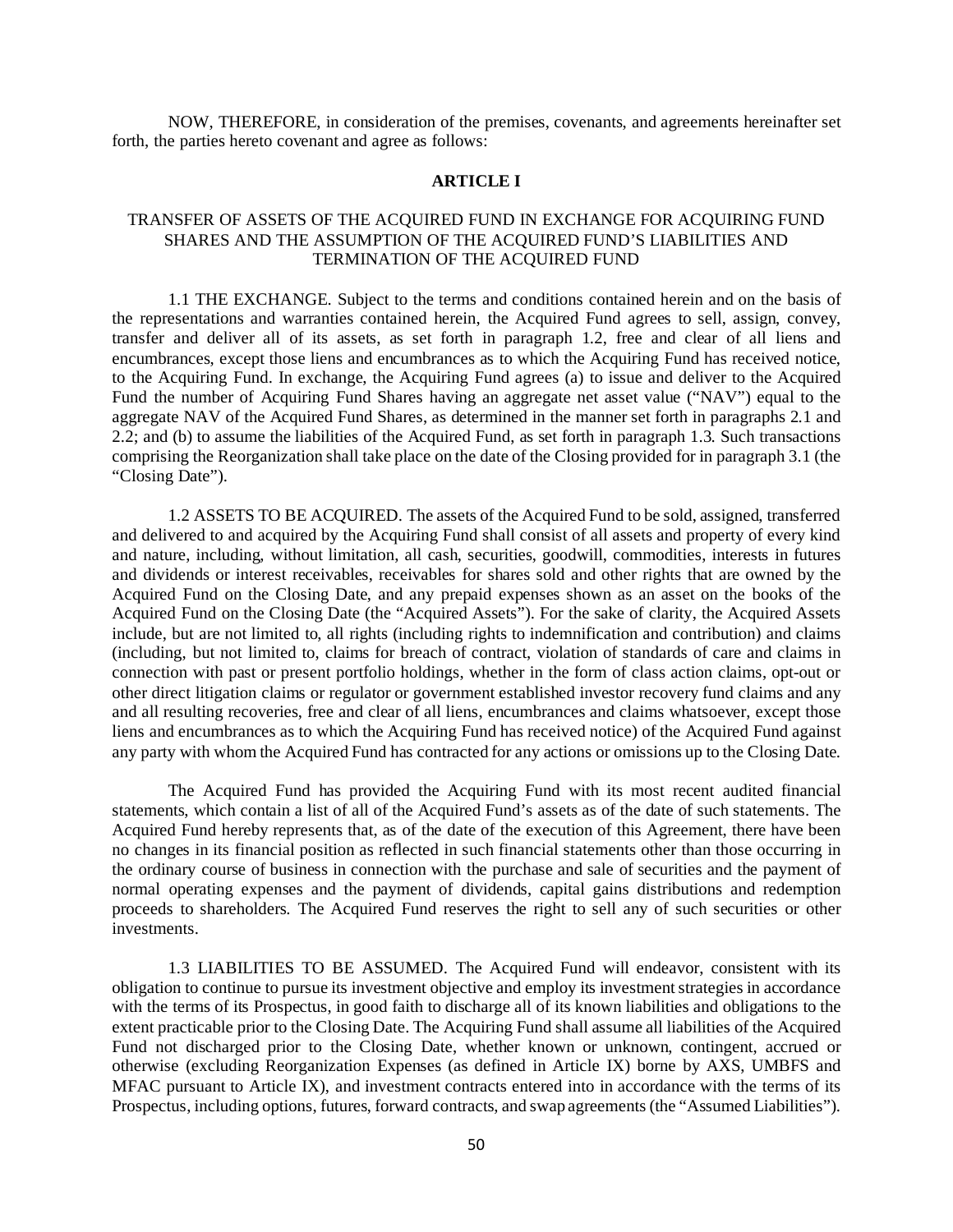1.4 LIQUIDATION AND DISTRIBUTION. On the Closing Date, the Acquired Fund will distribute, in liquidation, all of the Acquiring Fund Shares received by the Acquired Fund pursuant to paragraph 1.1, pro rata to its shareholders of record, determined as of the close of business on the Valuation Date (as defined in paragraph 2.1) (the "Acquired Fund Shareholders"). In the Reorganization, each Acquired Fund Shareholder will receive the number of Acquiring Fund Shares that has an aggregate NAV equal to the aggregate NAV of the Acquired Fund Shares held of record by such Acquired Fund Shareholder on the Closing Date. Such liquidation and distribution will be accomplished by the transfer of Acquiring Fund Shares credited to the account of the Acquired Fund on the books of the Acquiring Fund to open accounts on the share records of the Acquiring Fund in the names of the Acquired Fund Shareholders, representing the respective numbers of Acquiring Fund Shares due such shareholders. All issued and outstanding Acquired Fund Shares will simultaneously be canceled on the books of the Acquired Fund, and the Acquired Fund will thereupon proceed to terminate as set forth in paragraph 1.7 below. The Acquiring Fund shall not issue certificates representing Acquiring Fund Shares in connection with such exchange. Each Acquired Fund Shareholder shall have the right to receive any unpaid dividends or other distributions that were declared by the Acquired Fund before the Effective Time (as defined in paragraph 3.1) with respect to Acquired Fund Shares that are held of record by the Acquired Fund Shareholder at the Effective Time on the Closing Date.

1.5 OWNERSHIP OF SHARES. Ownership of Acquiring Fund Shares will be shown on the books of the Acquiring Fund's transfer agent.

1.6 TRANSFER TAXES. Any transfer taxes payable upon the transfer of Acquiring Fund Shares in a name other than the registered holder of the Acquired Fund Shares on the books of the Acquired Fund as of that time shall, as a condition of such issuance and transfer, be paid by the person to whom such Acquiring Fund Shares are to be transferred.

1.7 TERMINATION. As soon as practicable on or after the Closing Date, the Acquired Fund shall make all filings and take all other steps as shall be necessary and proper to effect its complete dissolution under Delaware law. After the Closing Date, the Acquired Fund shall not conduct any business except in connection with its dissolution.

#### **ARTICLE II**

#### VALUATION

2.1 VALUATION OF ASSETS. The value of the Acquired Assets to be acquired by the Acquiring Fund hereunder shall be the value of such Acquired Assets computed as of the close of regular trading on the New York Stock Exchange ("NYSE") on the Closing Date (such time and date being hereinafter called the "Valuation Date"). The NAV per share of Acquiring Fund Shares shall be computed by Brown Brothers Harriman & Co. ("BBH"), the Acquiring Fund's accounting agent, in the manner set forth in the IMST Trust's Amended and Restated Agreement and Declaration of Trust, or By-Laws, the Acquiring Fund's then-current prospectus and statement of additional information and the procedures adopted by the IMST Trust's Board of Trustees. The NAV per share of Acquired Fund Shares shall be computed by U.S. Bancorp Fund Services, LLC, d/b/a U.S. Bank Global Fund Services (the "Acquired Fund Administrator"), the Acquired Fund's accounting agent, in the manner set forth in LiFT's Agreement and Declaration of Trust, or By-Laws, the Acquired Fund's then-current prospectus and statement of additional information and the procedures adopted by LiFT's Board of Trustees.

2.2 VALUATION OF SHARES AND CALCULATION OF NUMBERS OF SHARES. The NAV per share of Acquiring Fund Shares and the NAV per share of Acquired Fund Shares shall, in each case, be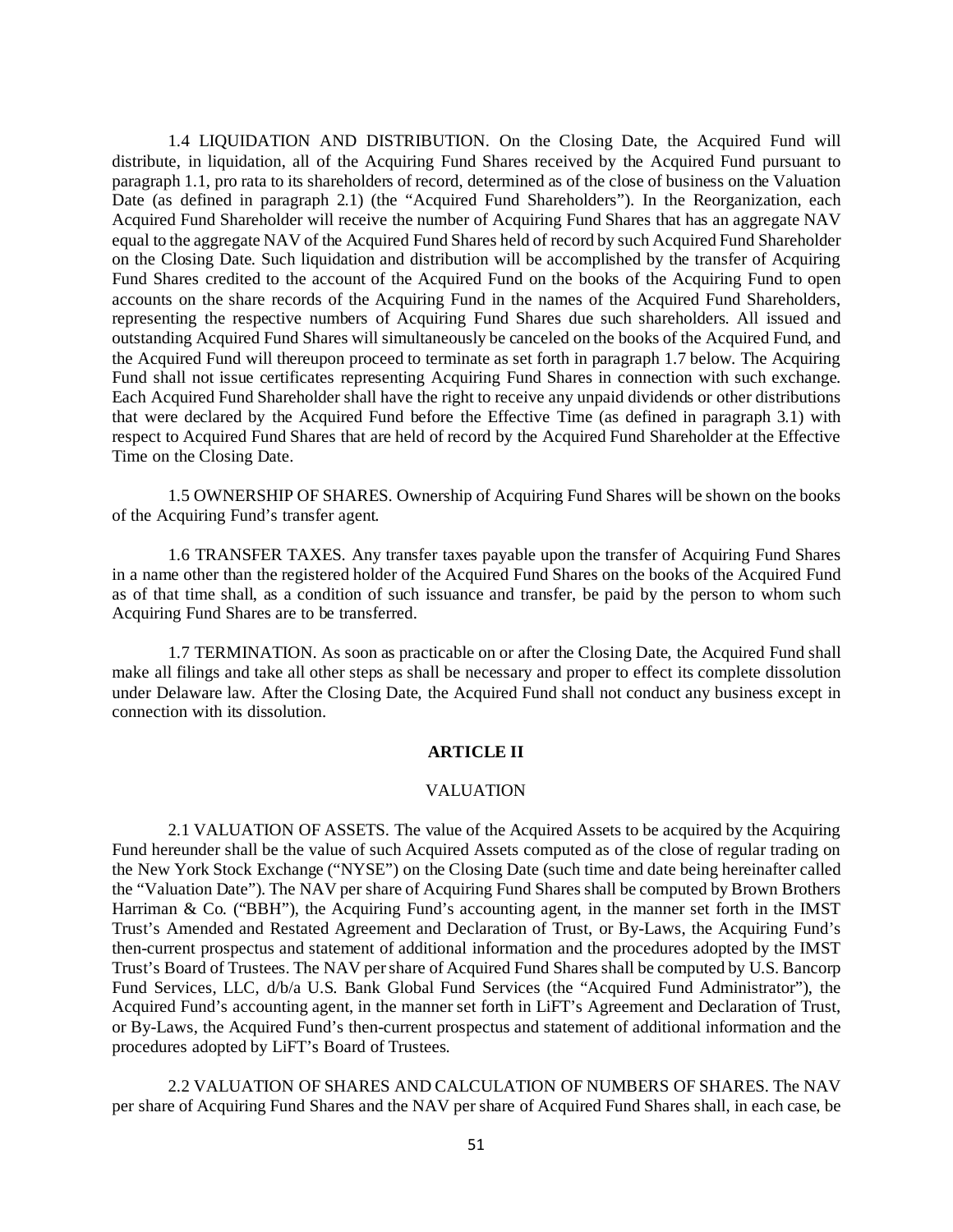computed as of the close of normal trading on the NYSE on the Valuation Date. The number of Acquiring Fund Shares to be issued in the Reorganization in exchange for Acquired Fund Shares shall be determined by BBH by dividing the NAV of the Acquired Fund Shares, as determined in accordance with paragraph 2.1, by the NAV of one Acquiring Fund Share, as determined in accordance with Paragraph 2.1 hereof.

2.3 DETERMINATION OF VALUE. All computations of value with respect to the Acquired Fund shall be made by the Acquired Fund Administrator, in accordance with its regular practice in pricing the shares and assets of the Acquired Fund, and confirmed by BBH. The IMST Trust and LiFT agree to use commercially reasonable efforts to resolve prior to the Valuation Date any material valuation differences with respect to portfolio securities of the Acquired Fund that will be transferred to the Acquiring Fund.

#### **ARTICLE III**

## CLOSING AND CLOSING DATE

3.1 CLOSING DATE. Subject to the satisfaction or waiver of the conditions set forth in Articles VI, VII and VIII of this Agreement, the closing (the "Closing") will be on the Closing Date, which will be on or about . 2022, or such other date as the parties may agree to in writing. The Closing shall be held as of the close of business at 4:00 p.m. Eastern Time (the "Effective Time") at the offices of U.S. Bancorp Fund Services, LLC, d/b/a U.S. Bank Global Fund Services or at such other time and/or place as the parties may agree. All acts taking place at the Closing shall be deemed to take place simultaneously immediately at the Effective Time, unless otherwise provided.

3.2 CUSTODIAN'S CERTIFICATE. The portfolio securities and other investments of the Acquired Fund shall be made available by the Acquired Fund to the Acquiring Fund's custodian for examination no later than five business days preceding the Closing Date. U.S. Bank National Association, as custodian for the Acquired Fund, shall deliver at the Closing a certificate of an authorized officer stating that: (a) the Acquired Fund's portfolio securities, cash, and any other assets shall have been delivered in proper form to the Acquiring Fund on the Closing Date; and (b) all necessary Taxes (as defined below), including all applicable federal and state stock transfer stamps, if any, shall have been paid, or provision for payment shall have been made, in conjunction with the delivery of portfolio securities by the Acquired Fund.

3.3 EFFECT OF SUSPENSION IN TRADING. In the event that on the Valuation Date, either: (a) the NYSE or another primary exchange on which the portfolio securities of the Acquiring Fund or the Acquired Fund are purchased or sold, shall be closed to trading or trading on such exchange shall be restricted; or (b) trading or the reporting of trading on the NYSE or elsewhere shall be disrupted so that accurate appraisal of the value of the net assets of the Acquiring Fund or the Acquired Fund is impracticable as mutually determined by the parties, the Valuation Date shall be postponed until the first business day after the day when trading is fully resumed and reporting is restored.

3.4 TRANSFER AGENT'S CERTIFICATE. The Acquired Fund shall cause U.S. Bancorp Fund Services, LLC, d/b/a U.S. Bank Global Fund Services, as its transfer agent, as of the Closing Date to deliver at the Closing to the Secretary of the IMST Trust a certificate of an authorized officer stating the number and percentage ownership of outstanding Acquired Fund Shares owned by each shareholder immediately prior to the Closing. The Acquiring Fund shall issue and deliver or cause BBH, its transfer agent, to issue and deliver to the Secretary of LiFT a confirmation evidencing the number of Acquiring Fund Shares to be credited on the Closing Date or provide evidence satisfactory to the Acquired Fund that such Acquiring Fund Shares have been credited to the Acquired Fund's account on the books of the Acquiring Fund. At the Closing, each party shall deliver to the other such bills of sale, checks, assignments, share certificates, receipts and other documents, if any, as such other party or its counsel may reasonably request.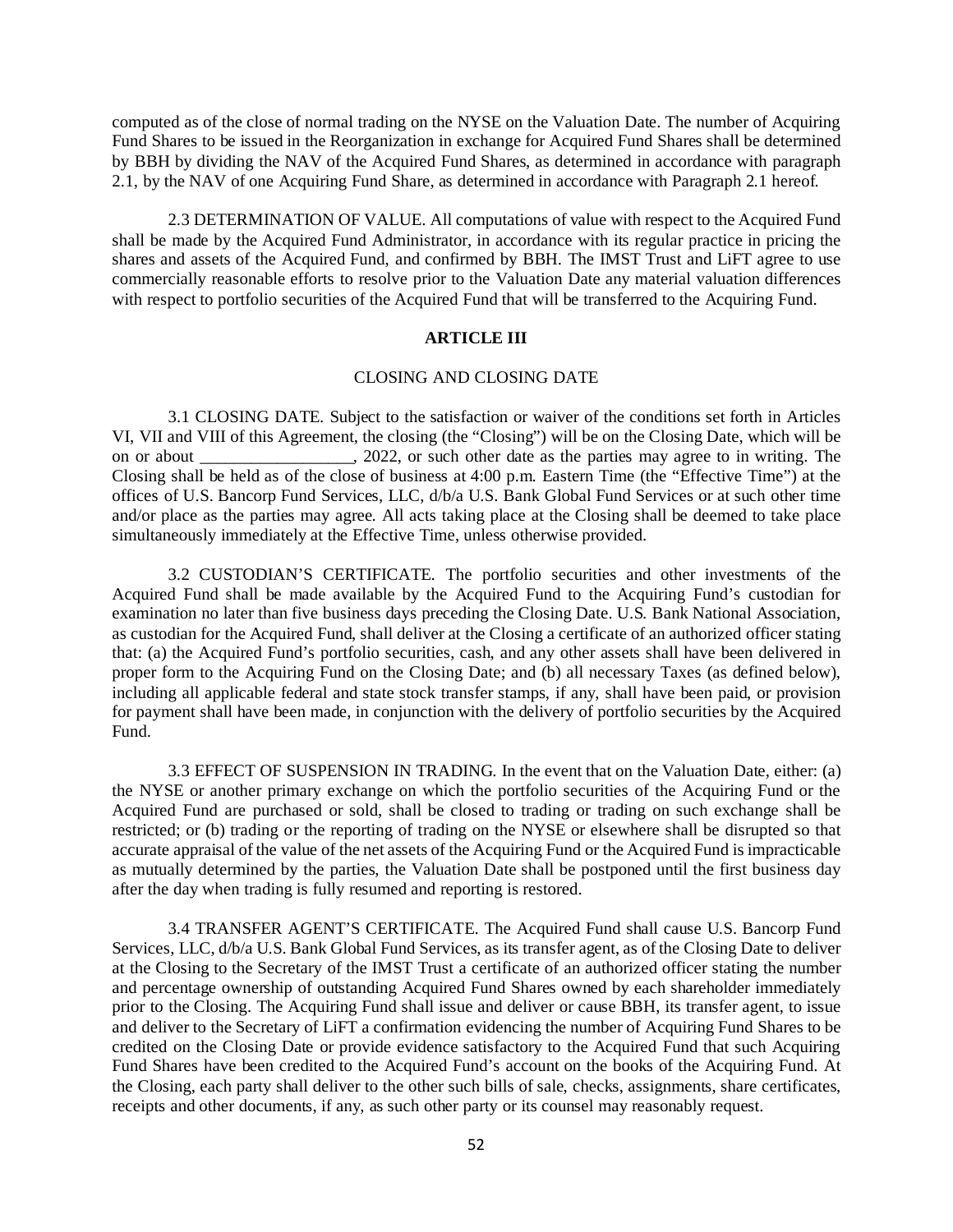## **ARTICLE IV**

## REPRESENTATIONS AND WARRANTIES

4.1 REPRESENTATIONS OF THE ACQUIRED FUND. LiFT and the Acquired Fund represent and warrant to the IMST Trust and the Acquiring Fund as follows:

(a) The Acquired Fund is a separate series of LiFT, a statutory trust duly organized, validly existing and in good standing under the laws of the State of Delaware. LiFT has the power to own all of its properties and assets and, subject to approval by the Acquired Fund's shareholders, to perform its obligations under this Agreement.

(b) LiFT is registered as an open-end management investment company, and its registration with the U.S. Securities and Exchange Commission (the "SEC") as an investment company under the Investment Company Act of 1940, as amended (the "1940 Act"), is in full force and effect.

(c) The current Prospectus and Statement of Additional Information of the Acquired Fund conform in all material respects to the applicable requirements of the Securities Act of 1933 (the "1933 Act") and the 1940 Act, and the rules and regulations thereunder, and do not include any untrue statement of a material fact or omit to state any material fact required to be stated or necessary to make the statements therein, in light of the circumstances under which they were made, not misleading.

(d) The Acquired Fund is not currently engaged in, and the execution, delivery, and performance of this Agreement (subject to shareholder approval) will not result in, the violation of any material provision of the Agreement and Declaration of Trust of LiFT or its By-Laws, or of any material agreement, indenture, instrument, contract, lease, or other undertaking to which the Acquired Fund is a party or by which it is bound.

Fund.

(e) The Acquired Fund Shares are the only outstanding equity interests in the Acquired

(f) The Acquired Fund has no material contracts or other commitments (other than this Agreement and agreements for the purchase and sale of securities or other permitted investments) that if terminated will result in material liability to the Acquired Fund.

(g) Except as otherwise disclosed in writing to and accepted by the Acquiring Fund, no litigation, administrative proceeding, or investigation of or before any court or governmental body is presently pending or to its knowledge threatened against the Acquired Fund or any of its properties or assets, which, if adversely determined, would materially and adversely affect its financial condition, the conduct of its business, or the ability of the Acquired Fund to carry out the transactions contemplated by this Agreement. The Acquired Fund knows of no facts that might form the basis for the institution of such proceedings and is not a party to or subject to the provisions of any order, decree, or judgment of any court or governmental body that materially and adversely affects the Acquired Fund's business or its ability to consummate the transactions contemplated herein.

(h) The financial statements of the Acquired Fund for the most recently completed fiscal year ended July 31, 2021 are in accordance with generally accepted accounting principles, and such statements (copies of which have been furnished to the Acquiring Fund) fairly reflect the financial condition of the Acquired Fund as of the end of such fiscal year, in all material respects as of that date, and there are no known contingent liabilities of the Acquired Fund as of that date not disclosed in such statements.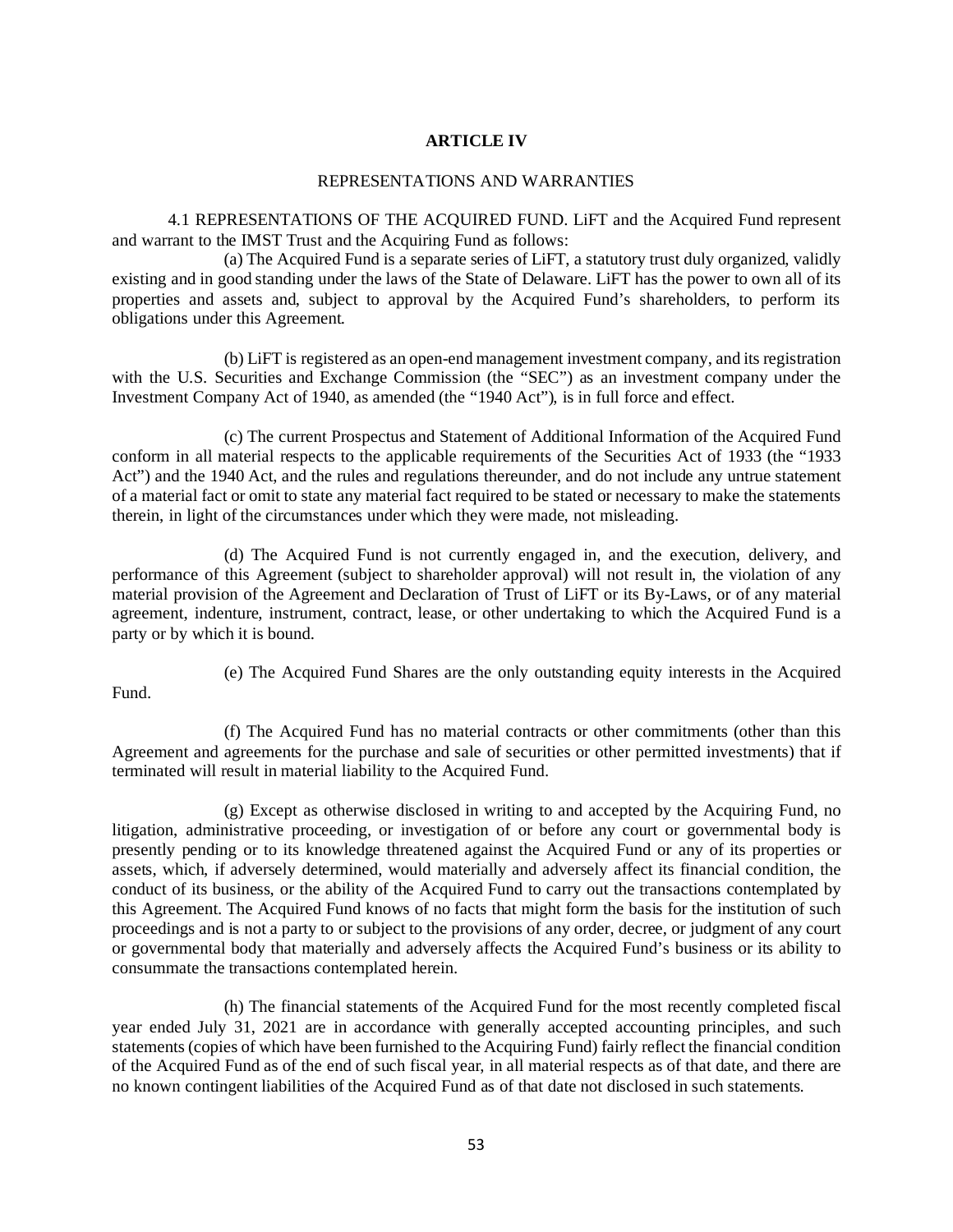(i) Since the end of the Acquired Fund's most recently completed fiscal year ended July 31, 2021, there have been no material adverse changes in the Acquired Fund's financial condition, assets, liabilities or business (other than changes occurring in the ordinary course of business), or any incurrence by the Acquired Fund of material indebtedness, except as otherwise disclosed in writing to and accepted by the Acquiring Fund. For the purposes of this subparagraph (i), distributions of net investment income and net realized capital gains, changes in portfolio securities, changes in market value of portfolio securities, or net redemptions shall not constitute a material adverse change.

(j) All Tax (as defined below) returns and reports (including, but not limited to, information returns) that are required to have been filed by the Acquired Fund have been duly and timely filed. All such returns and reports were true, correct and complete in all material respects as of the time of their filing. All Taxes due or properly shown to be due on such returns and reports have been paid, or provision has been made and properly accounted therefor. To the knowledge of LiFT, no such return is currently being audited by any federal, state, local or foreign taxing authority. To the knowledge of LiFT, there are no deficiency assessments (or deficiency assessments proposed in writing) with respect to any Taxes of the Acquired Fund. As used in this Agreement, "Tax" or "Taxes" means all federal, state, local and foreign (whether imposed by a country or political subdivision or authority thereunder) income, gross receipts, excise, sales, use, value added, employment, franchise, profits, property, ad valorem or other taxes, stamp taxes and duties, fees, assessments or charges, whether payable directly or by withholding, together with any interest and any penalties, additions to tax or additional amounts imposed by any taxing authority (foreign or domestic) with respect thereto, and including any obligations to indemnify or otherwise assume or succeed to such a liability of any other person. There are no levies, liens or encumbrances relating to Taxes existing, pending or threatened in writing with respect to the assets of the Acquired Fund (other than liens for Taxes not yet due and payable or being contested in good faith). The Acquired Fund has not changed its annual accounting period within the 60-month period ending on the Closing Date.

(k) All issued and outstanding shares of the Acquired Fund are, and at the Closing Date will be, validly issued, fully paid and non-assessable by the Acquired Fund and will have been issued in compliance with all applicable registration or qualification requirements of federal and state securities laws. All of the issued and outstanding shares of the Acquired Fund will, at the time of the Closing Date, be held by the persons and in the amounts set forth in the records of the Acquired Fund's transfer agent as provided in paragraph 3.4. The Acquired Fund has no outstanding options, warrants, or other rights to subscribe for or purchase any Acquired Fund Shares, and there are no outstanding securities convertible into any Acquired Fund Shares.

(l) At the Closing Date, the Acquired Fund will have good and valid title to the Acquired Fund's Acquired Assets to be transferred to the Acquiring Fund pursuant to paragraph 1.2, and full right, power, and authority to sell, assign, transfer, and deliver such Acquired Assets hereunder. Upon delivery and payment for such Acquired Assets, the Acquiring Fund will acquire good and valid title, subject to no restrictions on the full transfer of such Acquired Assets, including such restrictions as might arise under the 1933 Act, other than as disclosed in writing to and accepted by the Acquiring Fund.

(m) The execution, delivery, and performance of this Agreement have been duly authorized by all necessary action on the part of the Acquired Fund. Subject to approval by the Acquired Fund's shareholders, this Agreement constitutes a valid and binding obligation of the Acquired Fund, enforceable in accordance with its terms, subject as to enforcement, to bankruptcy, insolvency, reorganization, moratorium, and other laws relating to or affecting creditors' rights and to general equity principles.

(n) The information to be furnished by the Acquired Fund for use in no-action letters, applications for orders, registration statements, proxy materials, and other documents that may be necessary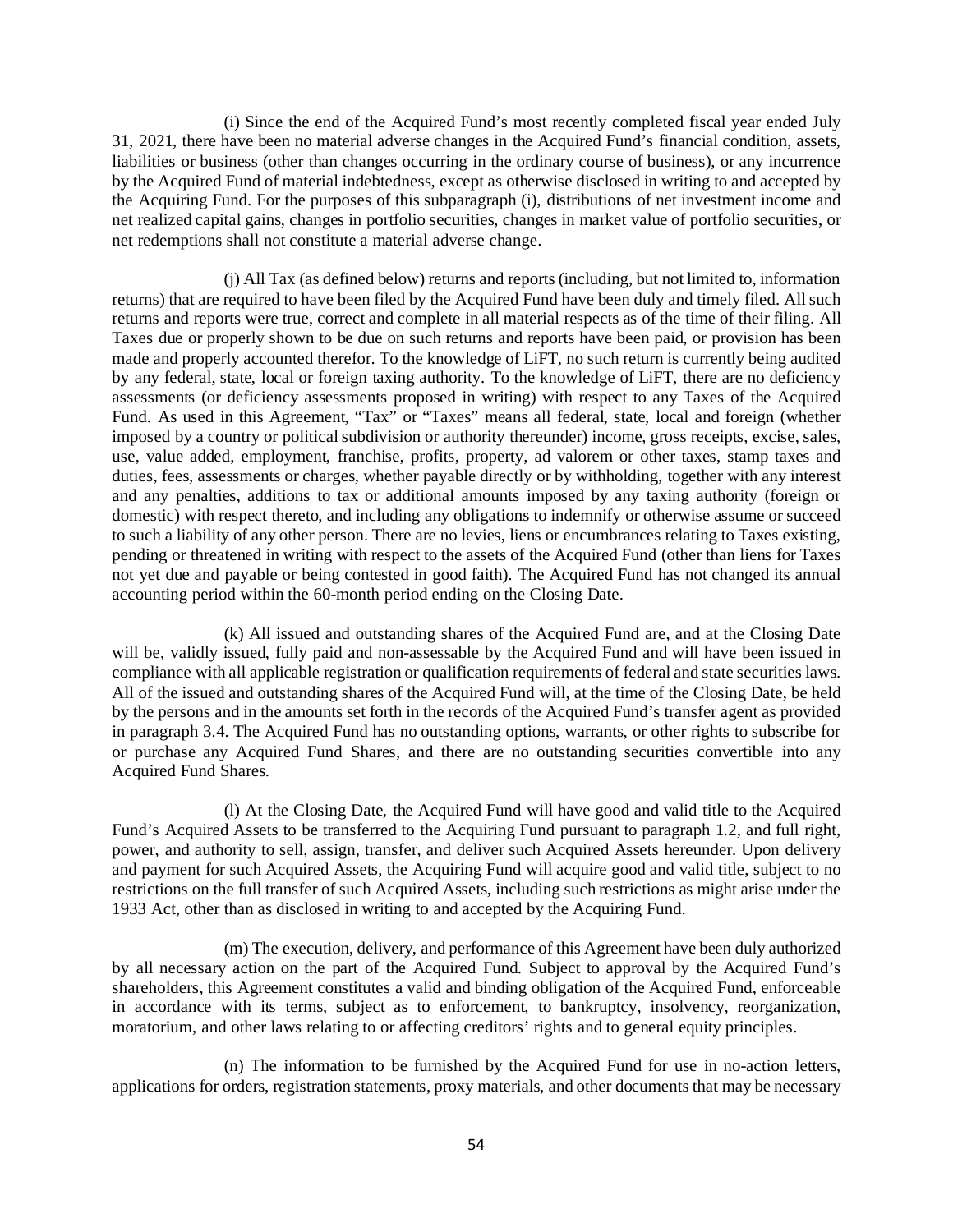in connection with the transactions contemplated herein shall be accurate and complete in all material respects and shall comply in all material respects with federal securities laws and other laws and regulations.

(o) From the mailing of the N-14 Registration Statement (as defined in paragraph 5.6), through the time of the meeting of the Acquired Fund's shareholders and on the Closing Date, any written information furnished by LiFT with respect to the Acquired Fund for use in the N-14 Registration Statement, the N-1A Registration Statement (as defined in paragraph 4.3) or any other materials provided in connection with the Reorganization, does not and will not contain any untrue statement of a material fact or omit to state a material fact required to be stated or necessary to make the statements, in light of the circumstances under which such statements were made, not materially misleading.

(p) LiFT has in effect an election to treat the Acquired Fund as a regulated investment company ("RIC") for federal income tax purposes under Part I of Chapter 1, Subchapter M of the Code. The Acquired Fund is a fund that is treated as a corporation separate from each other series of LiFT under Section 851(g) of the Code. The Acquired Fund has no earnings and profits accumulated in any taxable year for which the provisions of Part I of Chapter 1, Subchapter M of the Code (or the corresponding provisions of prior law) did not apply to it. The Acquired Fund has qualified for treatment as a RIC for each taxable year since its formation (or since it was first treated as a separate corporation under Section 851(g) of the Code) that has ended prior to the Closing Date and, subject to the accuracy of the representations set forth in paragraph 4.2(m), expects to satisfy the requirements of Part I of Chapter 1, Subchapter M of the Code to maintain qualification for such treatment for the taxable year that includes the Closing Date. Subject to the accuracy of the representations set forth in paragraph 4.2(m), the Acquired Fund does not expect that the consummation of the transactions contemplated by this Agreement will cause it to fail to qualify for treatment as a RIC as of the Closing Date or as of the end of its taxable year that includes the Closing Date. The Acquired Fund has not at any time since its inception been liable for any income or excise tax pursuant to Sections 852 or 4982 of the Code that has not been timely paid. The Acquired Fund is in compliance in all material respects with all applicable provisions of the Code and all applicable Treasury regulations pertaining to the reporting of dividends and other distributions on and redemptions of its shares of beneficial interest and to withholding in respect of dividends and other distributions to shareholders and redemption of shares, and is not liable for any material penalties that could be imposed thereunder.

(q) The Acquired Fund's investment operations from inception to the date hereof have been in compliance in all material respects with the investment policies and investment restrictions set forth in the Acquired Fund's Prospectus, except as previously disclosed in writing to the Acquiring Fund.

(r) The Acquiring Fund Shares to be issued to the Acquired Fund pursuant to paragraph 1.1 will not be acquired for the purpose of making any distribution thereof other than to the Acquired Fund Shareholders as provided in paragraph 1.4.

(s) No governmental consents, approvals, authorizations or filings are required under the 1933 Act, the Securities Exchange Act of 1934 (the "1934 Act"), the 1940 Act or Delaware law for the execution of this Agreement by LiFT, for itself and on behalf of the Acquired Fund, except for the effectiveness of the N-1A Registration Statement and the N-14 Registration Statement and such other consents, approvals, authorizations and filings as have been made or received, and such consents, approvals, authorizations and filings as may be required subsequent to the Closing Date, it being understood, however, that this Agreement and the transactions contemplated herein must be approved by the Acquired Fund shareholders as described in paragraph 5.2.

(t) The books and records of the Acquired Fund, including FASB ASC 740-10-25 (formerly FIN 48) workpapers and supporting statements, made available to the Acquiring Fund and/or its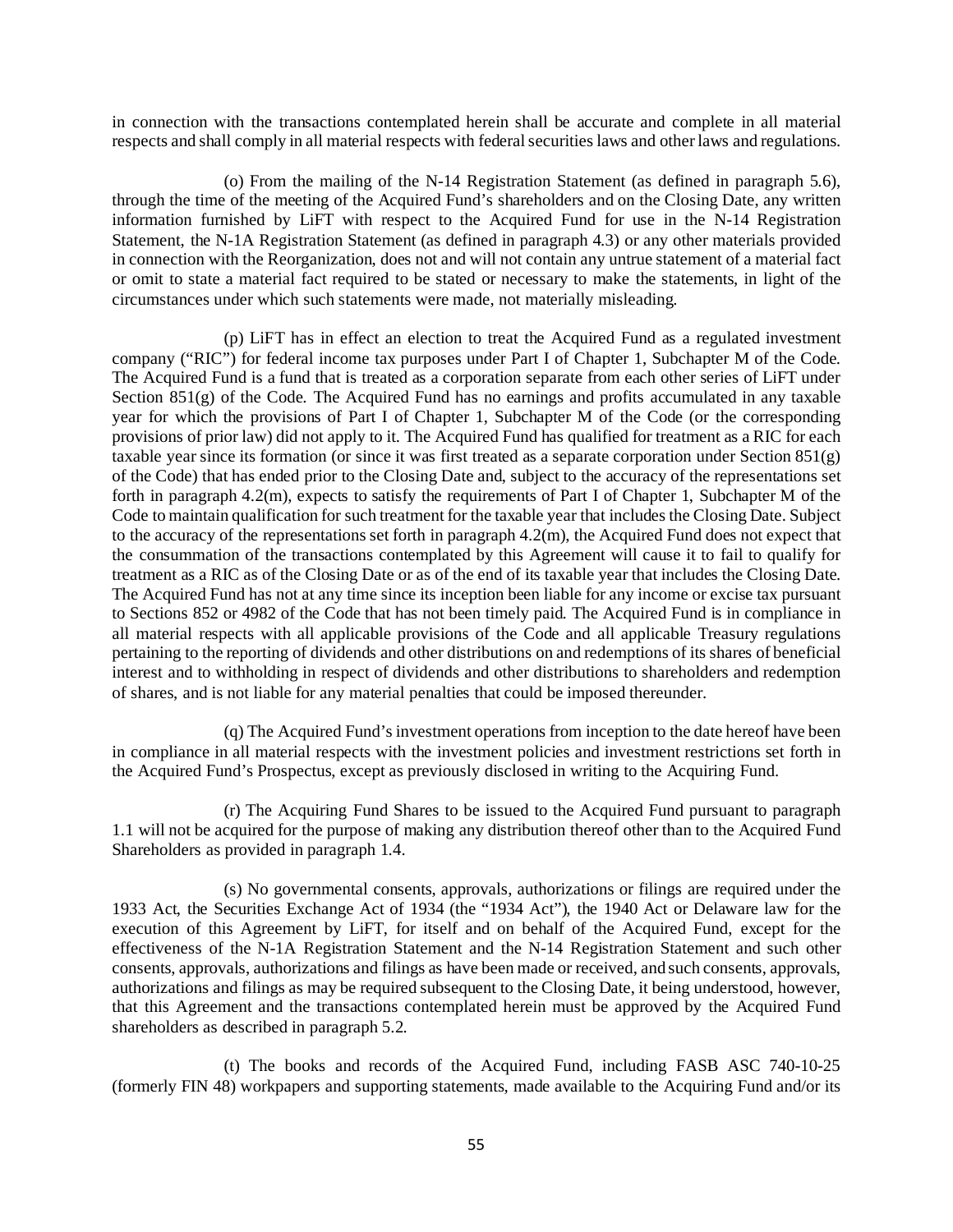counsel, are substantially true and correct and contain no material misstatements or omissions with respect to the operations of the Acquired Fund.

(u) The Acquired Fund would not be subject to corporate-level taxation on the sale of any assets currently held by it as a result of the application of Section 337(d) of the Code and the Treasury regulations thereunder.

(v) The Acquired Fund has not waived or extended any applicable statute of limitations with respect to the assessment or collection of Taxes.

(w) The Acquired Fund has not received written notification from any taxing authority that asserts a position contrary to any of the representations set forth in paragraphs  $(i)$ ,  $(p)$ ,  $(t)$ ,  $(u)$ , and  $(v)$  of this Section 4.1.

4.2 REPRESENTATIONS OF THE ACQUIRING FUND. The IMST Trust and the Acquiring Fund represent and warrant to LiFT and the Acquired Fund as follows:

(a) The Acquiring Fund is a separate series of the IMST Trust, a Delaware statutory trust duly organized, validly existing and in good standing under the laws of the State of Delaware. The IMST Trust has the power to own all of its properties and assets and to perform its obligations under this Agreement.

(b) The IMST Trust is registered as an open-end management investment company, and its registration with the SEC as an investment company under the 1940 Act is in full force and effect.

(c) The current Prospectus and Statement of Additional Information of the Acquiring Fund conform in all material respects to the applicable requirements of the 1933 Act and the 1940 Act and the rules and regulations thereunder, and do not include any untrue statement of a material fact or omit to state any material fact required to be stated or necessary to make such statements therein, in light of the circumstances under which they were made, not misleading.

(d) The Acquiring Fund is not currently engaged in, and the execution, delivery and performance of this Agreement will not result in, a violation of any material provision of the Amended and Restated Agreement and Declaration of Trust of the IMST Trust or its By-Laws, or of any material agreement, indenture, instrument, contract, lease, or other undertaking to which the Acquiring Fund is a party or by which it is bound.

(e) Except as otherwise disclosed in writing to and accepted by the Acquired Fund, no litigation, administrative proceeding or investigation of or before any court or governmental body is presently pending, or to its knowledge, threatened against the Acquiring Fund or any of its properties or assets, which, if adversely determined, would materially and adversely affect its financial condition and the conduct of its business or the ability of the Acquiring Fund to carry out the transactions contemplated by this Agreement. The Acquiring Fund knows of no facts that might form the basis for the institution of such proceedings and it is not a party to or subject to the provisions of any order, decree, or judgment of any court or governmental body that materially and adversely affects its business or its ability to consummate the transactions contemplated herein.

(f) There shall be no issued and outstanding shares of the Acquiring Fund prior to the Closing Date other than a nominal number of shares ("Initial Shares") issued to a seed capital investor (which shall be the investment advisor of the Acquiring Fund or an affiliate thereof) to vote on the investment advisory and sub-advisory contracts, distribution and service plan under Rule 12b-1 of the 1940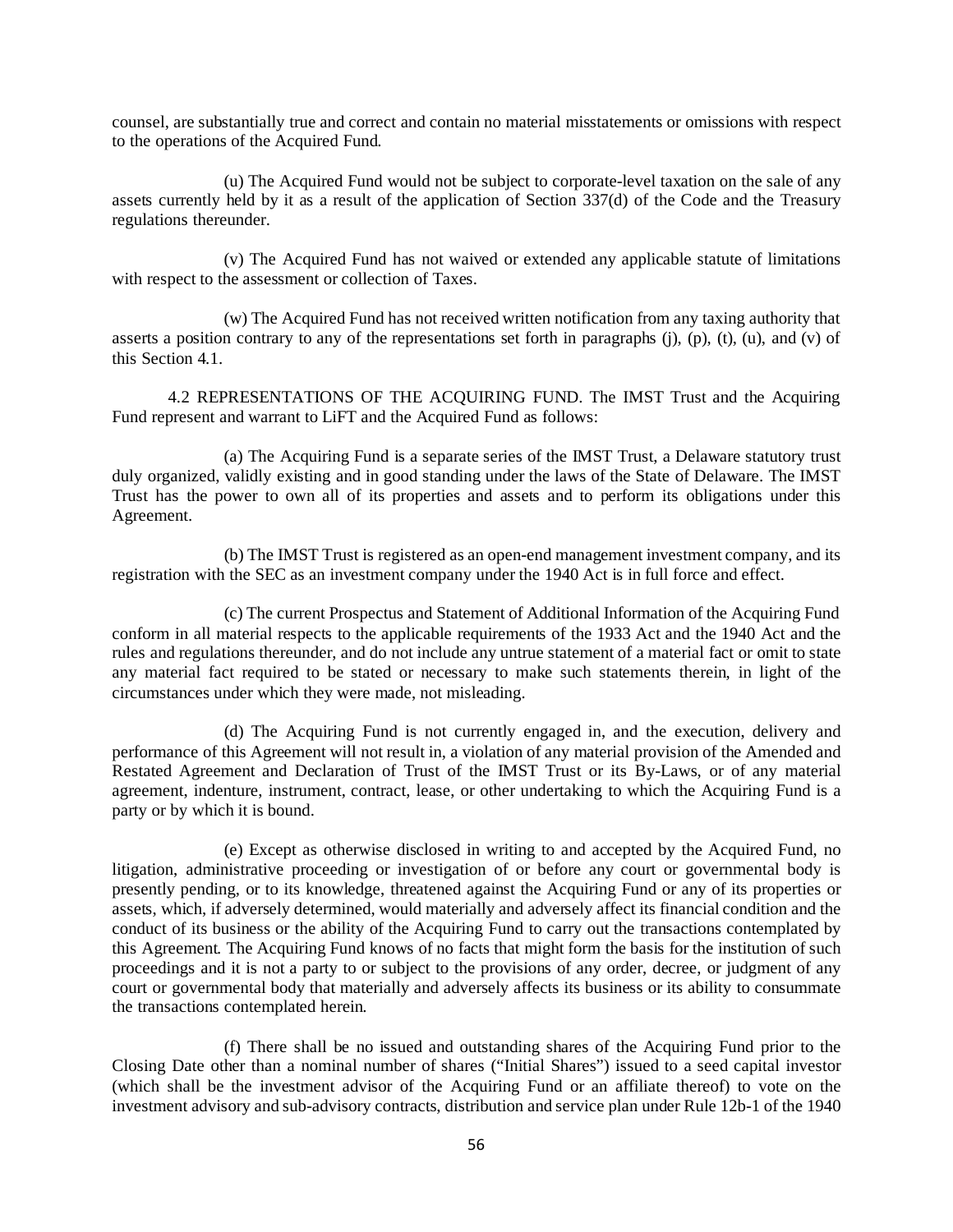Act, and other agreements and plans as may be required by the 1940 Act and to take whatever action it may be required to take as the Acquiring Fund's sole shareholder. The Initial Shares have been or will be redeemed by the Acquiring Fund prior to the Closing for the price for which they were issued, and any price paid for the Initial Shares shall at all times have been held by the Acquiring Fund in a non-interest bearing account.

(g) All issued and outstanding Acquiring Fund Shares will be, at the Closing Date, validly issued, fully paid and non-assessable by the Acquiring Fund. The Acquiring Fund has no outstanding options, warrants, or other rights to subscribe for or purchase any Acquiring Fund shares, and there are no outstanding securities convertible into any Acquiring Fund shares.

(h) The execution, delivery, and performance of this Agreement has been duly authorized by all necessary action on the part of the Acquiring Fund, and this Agreement constitutes a valid and binding obligation of the Acquiring Fund, enforceable in accordance with its terms, subject as to enforcement, to bankruptcy, insolvency, reorganization, moratorium, and other laws relating to or affecting creditors' rights and to general equity principles.

(i) The information to be furnished by the Acquiring Fund for use in no-action letters, applications for orders, registration statements, proxy materials, and other documents that may be necessary in connection with the transactions contemplated herein shall be accurate and complete in all material respects and shall comply in all material respects with federal securities laws and other laws and regulations.

(j) From the mailing of the N-14 Registration Statement through the time of the meeting of the Acquired Fund's shareholders and on the Closing Date, any written information furnished by the IMST Trust with respect to the Acquiring Fund for use in the N-14 Registration Statement, the N-1A Registration Statement or any other materials provided in connection with the Reorganization, does not and will not contain any untrue statement of a material fact or omit to state a material fact required to be stated or necessary to make the statements, in light of the circumstances under which such statements were made, not materially misleading.

(k) The Acquiring Fund agrees to use all reasonable efforts to obtain the approvals and authorizations required by the 1933 Act, the 1934 Act, the 1940 Act, and any state blue sky or securities laws as it may deem appropriate in order to continue its operations after the Closing Date.

(l) No governmental consents, approvals, authorizations or filings are required under the 1933 Act, the 1934 Act, the 1940 Act or Delaware law for the execution of this Agreement by the IMST Trust, for itself and on behalf of the Acquiring Fund, or the performance of the Agreement by the IMST Trust, for itself and on behalf of the Acquiring Fund, except for the effectiveness of the N-1A Registration Statement and the N-14 Registration Statement and such other consents, approvals, authorizations and filings as have been made or received, and except for such consents, approvals, authorizations and filings as may be required subsequent to the Closing Date.

(m) Subject to the accuracy of the representations and warranties in paragraph 4.1(p), for the taxable year that includes the Closing Date, the IMST Trust expects that the Acquiring Fund will meet the requirements of Chapter 1, Part I of Subchapter M of the Code for qualification as a RIC and will be eligible to, and will, compute its federal income tax under Section 852 of the Code. After the Closing, the Acquiring Fund will be a fund that is treated as a separate corporation under Section 851(g) of the Code.

(n) The Acquiring Fund is, and will be at the time of Closing, a newly created series without assets (other than the seed capital provided in exchange for Initial Shares) and without liabilities, created for the purpose of acquiring the assets and assuming the liabilities of the Acquired Fund, and, prior to the Closing, (i) will not commence operations or carry on any business activities (other than such activities as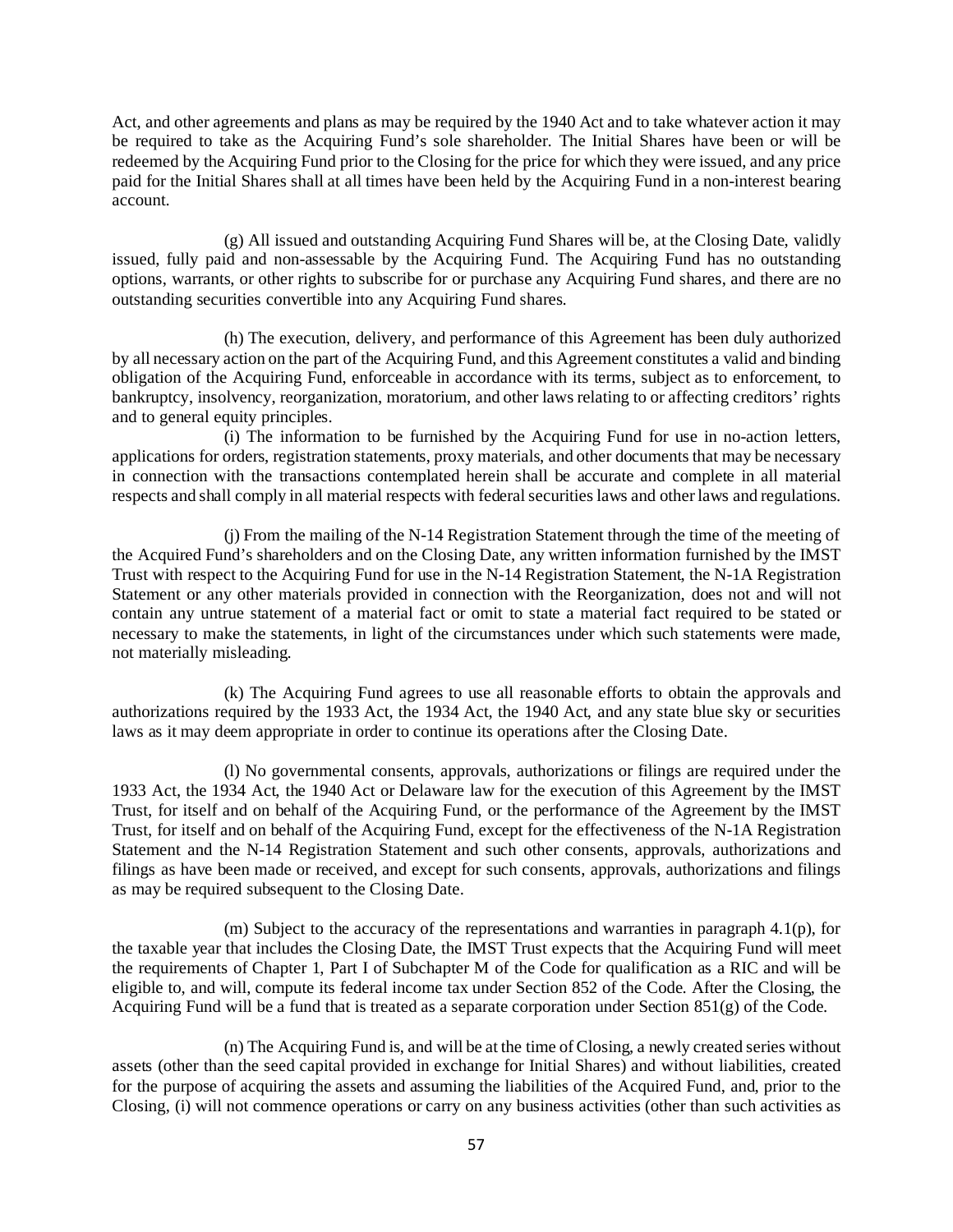are customary to the organization of a new series of a registered investment company prior to its commencement of investment operations); (ii) will not have held any property, and immediately following the Reorganization, the Acquiring Fund will possess solely assets and liabilities that were possessed by the Acquired Fund immediately prior to the Reorganization and (iii) will not have prepared books of account and related records or financial statements or issued any shares. Immediately following the liquidation of the Acquired Fund as contemplated herein, 100% of the issued and outstanding shares of beneficial interest of the Acquiring Fund will be held by the former holders of Acquired Fund Shares.

4.3 REPRESENTATIONS OF THE IMST TRUST. The IMST Trust represents and warrants to LiFT as follows:

(a) The IMST Trust has filed a post-effective amendment to its registration statement on Form N-1A ("N-1A Registration Statement") for the purpose of registering the Acquiring Fund under the 1940 Act.

(b) The IMST Trust has adopted compliance policies and procedures, including policies and procedures pursuant to Rule 22e-4 under the 1940 Act, that are reasonably designed to prevent violation of the federal securities laws.

4.4 REPRESENTATIONS OF LiFT. LiFT represents and warrants to the IMST Trust that LiFT has adopted compliance policies and procedures, including policies and procedures pursuant to Rule 22e-4 under the 1940 Act, that are reasonably designed to prevent violation of the federal securities laws.

## **ARTICLE V**

#### COVENANTS

5.1 OPERATION IN ORDINARY COURSE. Each of the Acquiring Fund and the Acquired Fund will operate their businesses in the ordinary course between the date of this Agreement and the Closing Date, it being understood that such ordinary course of business may include payment of customary dividends and distributions and shareholder redemptions in the case of the Acquired Fund and redemptions of the Initial Shares in the case of the Acquiring Fund.

5.2 APPROVAL OF SHAREHOLDERS. LiFT will call a special meeting of the Acquired Fund's shareholders to consider and act upon this Agreement and to take all other action necessary to obtain approval of the transactions contemplated herein.

5.3 ADDITIONAL INFORMATION. The Acquired Fund will assist the Acquiring Fund in obtaining such information as the Acquiring Fund reasonably requests concerning the beneficial ownership of the Acquired Fund Shares.

5.4 FURTHER ACTION. Subject to the provisions of this Agreement, the Acquiring Fund and the Acquired Fund will each take or cause to be taken, all action, and do or cause to be done, all things reasonably necessary, proper or advisable to consummate and make effective the transactions contemplated by this Agreement, including any actions required to be taken after the Closing Date.

5.5 STATEMENT OF EARNINGS AND PROFITS. As promptly as practicable, but in any case within 60 days after the Closing Date, the Acquired Fund shall furnish the Acquiring Fund, in such form as is reasonably satisfactory to the Acquiring Fund, a statement of the earnings and profits of the Acquired Fund for federal income tax purposes that will be carried over to the Acquiring Fund, as well as any capital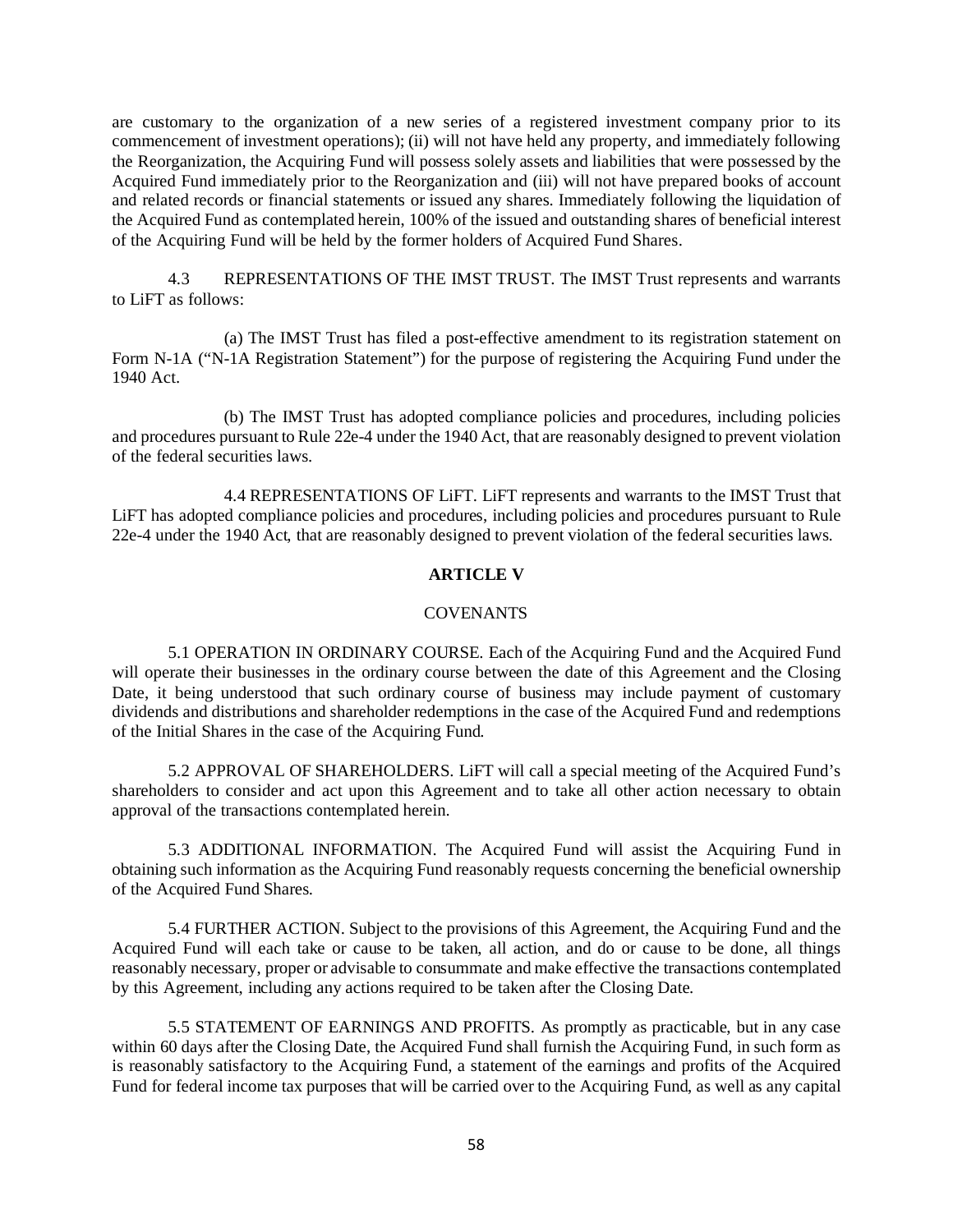loss carryovers that will be carried over to the Acquiring Fund as a result of Section 381 of the Code, and which will be certified by LiFT's Treasurer.

5.6 PREPARATION OF N-14 REGISTRATION STATEMENT. The IMST Trust will prepare and file with the SEC a registration statement on Form N-14 (the "N-14 Registration Statement") relating to the transactions contemplated by this Agreement in compliance with the 1933 Act, the 1934 Act and the 1940 Act. The Acquired Fund will provide the Acquiring Fund with the materials and information necessary to prepare the N-14 Registration Statement.

## 5.7 INDEMNIFICATION.

(a) The Acquiring Fund (solely out of the Acquiring Fund's assets and property, including any amounts paid to the Acquiring Fund pursuant to any applicable liability insurance policies or indemnification agreements) agrees to indemnify and hold harmless the Acquired Fund and the Acquired Fund's Trustees and officers (collectively, "Acquired Fund Indemnified Persons") from and against any and all losses, claims, damages, liabilities or expenses (including, without limitation, the payment of reasonable legal fees and reasonable costs of investigation) to which the Acquired Fund or any of the Acquired Fund Indemnified Persons may become subject, insofar as any such loss, claim, damage, liability or expense (or actions with respect thereto) arises out of or is based on any material breach by the Acquiring Fund of any of its representations, warranties, covenants or agreements set forth in this Agreement.

(b) The Acquired Fund (solely out of the Acquired Fund's assets and property, including any amounts paid to the Acquired Fund pursuant to any applicable liability insurance policies or indemnification agreements) agrees to indemnify and hold harmless the Acquiring Fund and the Acquiring Fund's Trustees and officers (collectively, "Acquiring Fund Indemnified Persons") from and against any and all losses, claims, damages, liabilities or expenses (including, without limitation, the payment of reasonable legal fees and reasonable costs of investigation) to which the Acquiring Fund or any of the Acquiring Fund Indemnified Persons may become subject, insofar as any such loss, claim, damage, liability or expense (or actions with respect thereto) arises out of or is based on any material breach by the Acquired Fund of any of its representations, warranties, covenants or agreements set forth in this Agreement.

5.8 TAX RETURNS. LiFT covenants that by the time of the Closing, all of the Acquired Fund's federal and other Tax returns and reports required by law to have been filed on or before the Closing Date (taking extensions into account) shall have been filed and all federal and other Taxes (if any) shown as due on said returns shall have either been paid or, if not yet due, adequate liability reserves shall have been provided for the payment of such Taxes.

5.9 CLOSING DOCUMENTS. At the Closing, LiFT will provide the IMST Trust with the following:

(a) A certificate, signed by the President and the Treasurer or Assistant Treasurer of LiFT on behalf of the Acquired Fund, stating the Acquired Fund's known assets and liabilities, together with information concerning the tax basis and holding period of the Acquired Fund in all securities or investments transferred to the Acquiring Fund.

(b) A copy of any Tax books and records of the Acquired Fund necessary for purposes of preparing any Tax returns, schedules, forms, statements or related documents (including but not limited to any income, excise or information returns, as well as any transfer statements (as described in Treasury regulation Section 1.6045A-1)) required by law to be filed by the Acquiring Fund after the Closing.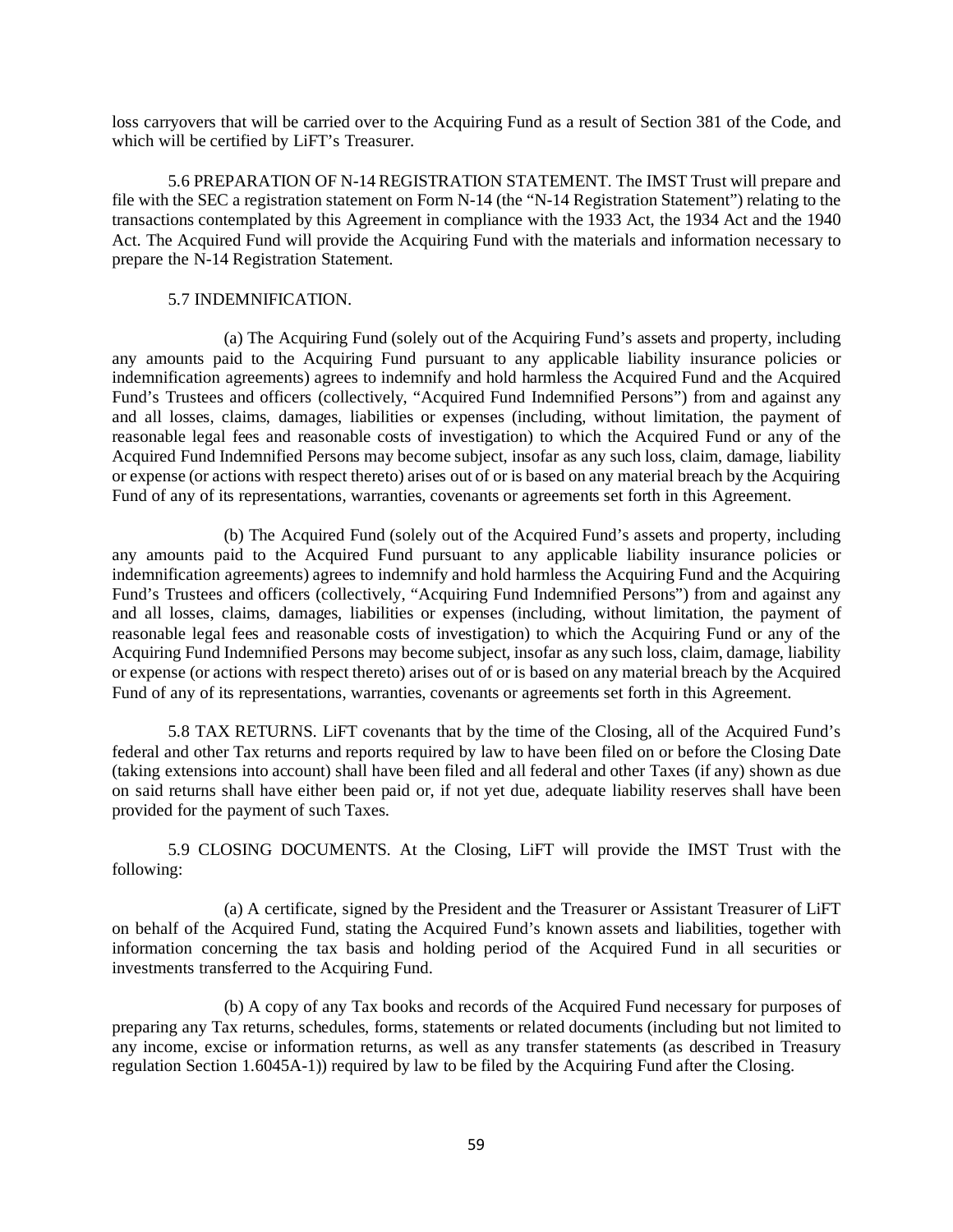(c) A copy (which may be in electronic form) of the shareholder ledger accounts of the Acquired Fund, including, without limitation, the name, address and taxpayer identification number of each shareholder of record; the number of shares of beneficial interest held by each shareholder; the dividend reinvestment elections applicable to each shareholder; the backup withholding certifications (e.g., IRS Form W-9) or foreign person certifications (e.g., IRS Form W-8BEN, W-8BEN-E, W-8ECI, or W-8IMY), notices or records on file with the Acquired Fund with respect to each shareholder; and such information as the IMST Trust may reasonably request concerning Acquired Fund Shares or Acquired Fund Shareholders in connection with the Acquiring Fund's cost basis reporting and related obligations under Sections 1012, 6045, 6045A, and 6045B of the Code and related Treasury regulations following the Closing for all of the Acquired Fund Shareholders (the "Acquired Fund Shareholder Documentation"), certified by LiFT's transfer agent or its President or its Vice President to the best of their knowledge and belief.

(d) All FASB ASC 740-10-25 (formerly, FIN 48) work papers and supporting statements pertaining to the Acquired Fund.

5.10 TAX TREATMENT. The Acquiring Fund and the Acquired Fund intend that the Reorganization will qualify as a reorganization described in Section  $368(a)(1)(F)$  of the Code. Neither the Acquiring Fund nor the Acquired Fund shall take any action or cause any action to be taken (including, without limitation the filing of any Tax return) that is inconsistent with such treatment or results in the failure of the Reorganization to qualify as a reorganization described in Section 368(a)(1)(F) of the Code.

#### **ARTICLE VI**

## CONDITIONS PRECEDENT TO OBLIGATIONS OF THE ACQUIRED FUND

The obligations of the Acquired Fund to consummate the transactions provided for herein shall be subject, at its election, to the performance by the Acquiring Fund of all the obligations to be performed by the Acquiring Fund pursuant to this Agreement on or before the Closing Date, and, in addition, subject to the following conditions:

6.1 All representations, covenants, and warranties of the Acquiring Fund contained in this Agreement shall be true and correct in all material respects as of the Closing Date, with the same force and effect as if made on and as of that Closing Date. The Acquiring Fund shall have delivered to the Acquired Fund a certificate executed in the Acquiring Fund's name by the IMST Trust's President or Vice President and its Treasurer or Assistant Treasurer, in form and substance satisfactory to the Acquired Fund and dated as of the Closing Date, to such effect and as to such other matters as the Acquired Fund shall reasonably request.

6.2 The IMST Trust, on behalf of the Acquiring Fund, shall have executed and delivered to LiFT an Assumption of Liabilities dated as of the Closing Date pursuant to which the Acquiring Fund will assume all of the Assumed Liabilities of the Acquired Fund not discharged prior to the Closing Date in accordance with Section 1.3 of this Agreement.

6.3 The Acquired Fund shall have received on the Closing Date a certificate from the President of the IMST Trust, dated as of the Closing Date, addressing the following points:

(i) The IMST Trust is a statutory trust validly existing and in good standing under the laws of the State of Delaware and has the power to own all of its properties and assets and to carry on its business as presently conducted and described in the registration statement on Form N-1A of the IMST Trust, and the Acquiring Fund is a separate series of the IMST Trust constituted in accordance with the applicable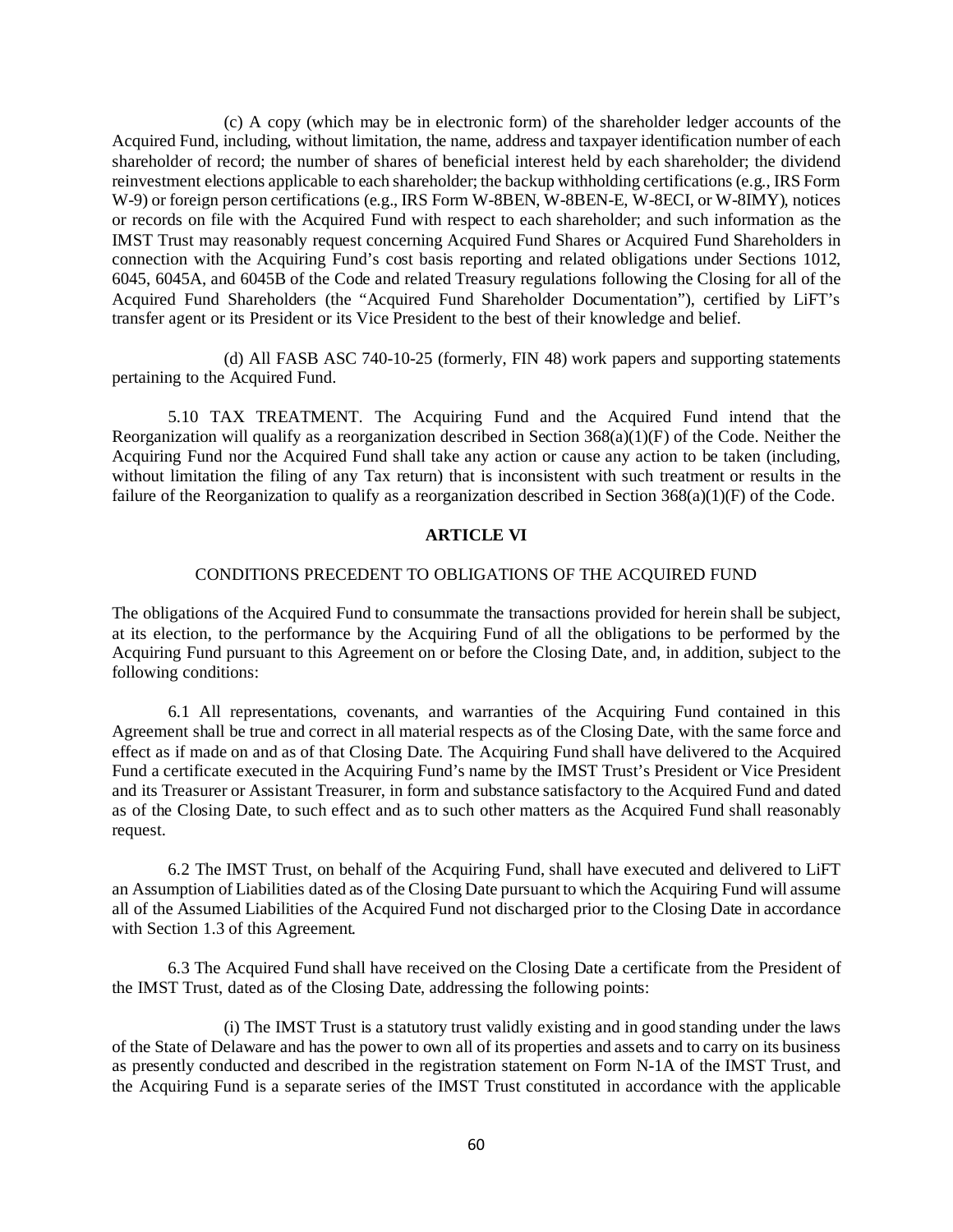provisions of the 1940 Act and the Amended and Restated Agreement and Declaration of Trust of the IMST Trust.

(ii) The IMST Trust is registered with the SEC as an investment company under the 1940 Act and such registration with the SEC is in full force and effect.

(iii) Assuming that consideration of not less than the NAV of the Acquiring Fund Shares has been paid, the Acquiring Fund Shares to be issued and delivered to the Acquired Fund, as provided by this Agreement, are duly authorized and upon such delivery will be legally issued and outstanding and fully paid and non-assessable, and no shareholder of the Acquiring Fund has any preemptive rights with respect to Acquiring Fund Shares.

(iv) The execution and delivery of this Agreement did not, and the consummation of the transactions contemplated herein will not, result in a violation of the IMST Trust's Amended and Restated Agreement and Declaration of Trust.

(v) The N-14 Registration Statement has been filed with the SEC and no consent, approval, authorization or order of any court or governmental authority under U.S. federal law or the Delaware Statutory Trust Act is required to be obtained for consummation by the IMST Trust and the Acquiring Fund of the transactions contemplated herein, except as have been obtained under the 1933 Act, the 1934 Act and the 1940 Act, and as may be required under Delaware securities laws.

(vi) To the knowledge of the President of the IMST Trust, except as has been disclosed in writing to LiFT, no litigation or administrative proceeding or investigation of or before any court or governmental body is presently pending or threatened as to the IMST Trust or the Acquiring Fund or any of their properties or assets or any person whom the IMST Trust or the Acquiring Fund may be obligated to indemnify in connection with such litigation, proceeding or investigation, and neither the IMST Trust nor the Acquiring Fund is a party to or subject to the provisions of any order, decree or judgment of any court or governmental body which materially and adversely affects its business or its ability to consummate the transactions contemplated hereby.

6.4 The N-1A Registration Statement filed by the IMST Trust with the SEC to register the offer of the sale of the Acquiring Fund Shares will be in effect on the Closing Date.

6.5 As of the Closing Date with respect to the Reorganization of the Acquired Fund, there shall have been no material change in the investment objective, policies and restrictions nor any material change in the investment management fees, fee levels payable pursuant to the distribution and service plan pursuant to Rule 12b-1 under the 1940 Act, other fees payable for services provided to the Acquiring Fund, or fee waiver or expense reimbursement undertakings of the Acquiring Fund from those fee amounts and undertakings of the Acquiring Fund described in the N-14 Registration Statement or N-1A Registration Statement.

6.6 The IMST Trust Board of Trustees, including a majority of Trustees who are not "interested persons" of the IMST Trust as defined under the 1940 Act, has determined that the transactions contemplated by this Agreement are in the best interests of the Acquiring Fund and that the interests of the existing shareholders of the Acquiring Fund would not be diluted as a result of such transactions.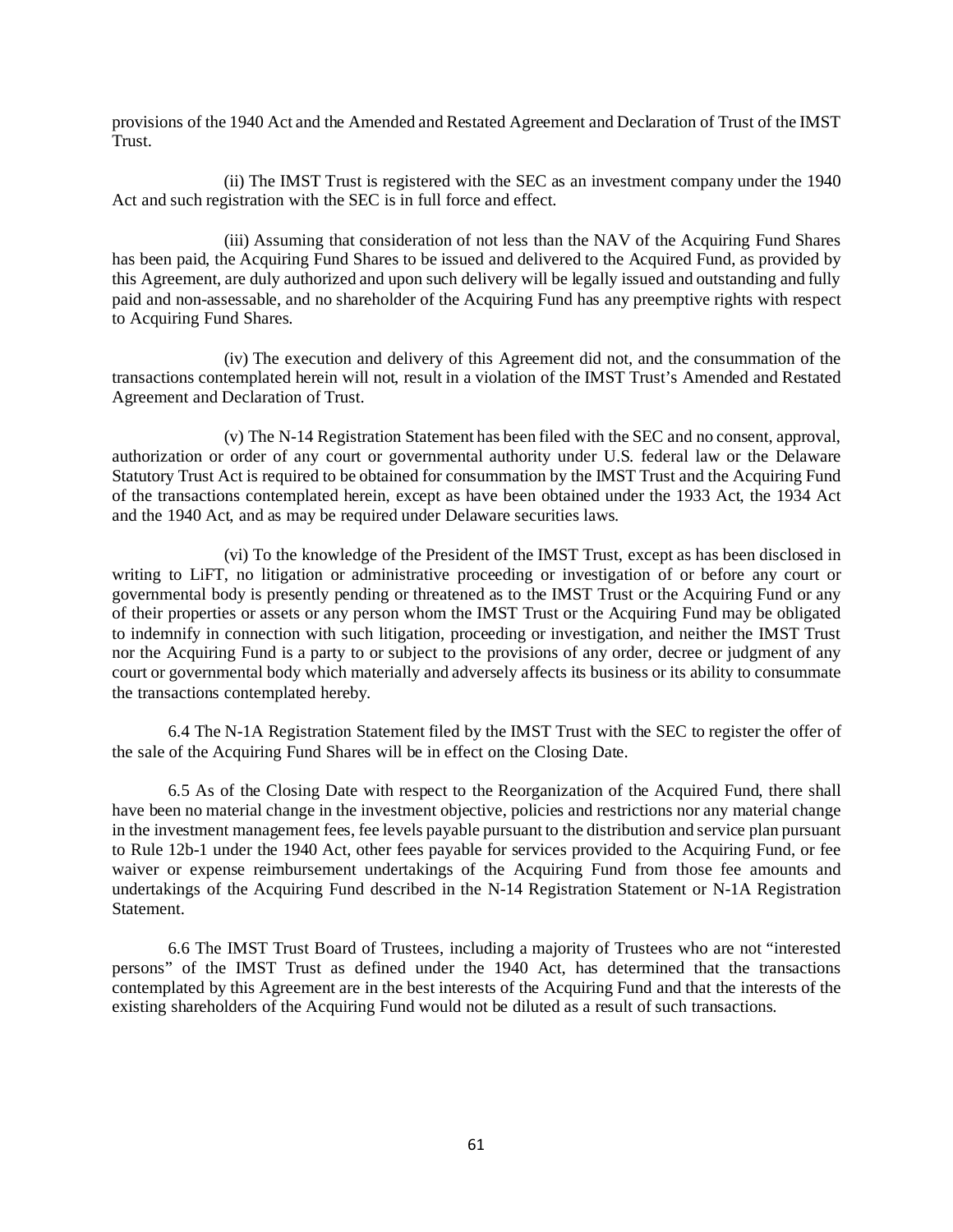## **ARTICLE VII**

#### CONDITIONS PRECEDENT TO OBLIGATIONS OF THE ACQUIRING FUND

The obligations of the Acquiring Fund to consummate the transactions provided for herein shall be subject, at its election, to the performance by the Acquired Fund of all the obligations to be performed by the Acquired Fund pursuant to this Agreement, on or before the Closing Date and, in addition, shall be subject to the following conditions:

7.1 All representations, covenants, and warranties of the Acquired Fund contained in this Agreement shall be true and correct in all material respects as of the date hereof and as of the Closing Date, with the same force and effect as if made on and as of such Closing Date. The Acquired Fund shall have delivered to the Acquiring Fund a certificate executed in the Acquired Fund's name by LiFT's President or Vice President and its Treasurer or Assistant Treasurer, in form and substance satisfactory to the Acquiring Fund and dated as of such Closing Date, to such effect and as to such other matters as the Acquiring Fund shall reasonably request.

7.2 LiFT, on behalf of the Acquired Fund, shall have duly executed and delivered to the IMST Trust such bills of sale, assignments, certificates and other instruments of transfer as may be necessary or desirable to transfer all right, title and interest of the Acquired Fund in and to the Acquired Assets.

7.3 The Acquiring Fund shall have received on the Closing Date a certification from the President of LiFT, dated as of the Closing Date, addressing the following points:

(i) LiFT is a statutory trust validly existing and in good standing under the laws of the State of Delaware and has power to own all of its properties and assets and to carry on its business as presently conducted and described in the registration statement on Form N-1A of LiFT, and the Acquired Fund is a separate series of LiFT constituted in accordance with the applicable provisions of the 1940 Act and the Agreement and Declaration of Trust of LiFT.

(ii) LiFT is registered with the SEC as an investment company under the 1940 Act and such registration with the SEC is in full force and effect.

(iii) The Acquired Fund has the power to sell, assign, transfer and deliver its assets to be transferred by it under the Agreement, and, upon consummation of the transactions contemplated hereby, the Acquired Fund will have transferred such assets to the Acquiring Fund.

(iv) The execution and delivery of this Agreement did not, and the consummation of the transactions contemplated herein will not, result in a violation of LiFT's Agreement and Declaration of Trust.

(v) No consent, approval, authorization or order of any court or governmental authority under U.S. federal law or the Delaware Statutory Trust Act is required to be obtained for the consummation by LiFT and the Acquired Fund of the transactions contemplated herein, except such as have been obtained under the 1933 Act, the 1934 Act and the 1940 Act, and as may be required under Delaware securities laws.

(vi) To the knowledge of the President of LiFT, except as has been disclosed in writing to the IMST Trust, no litigation or administrative proceeding or investigation of or before any court or governmental body is presently pending or threatened as to LiFT or the Acquired Fund or any of their properties or assets or any person whom LiFT or the Acquired Fund may be obligated to indemnify in connection with such litigation, proceeding or investigation, and neither LiFT nor the Acquired Fund is a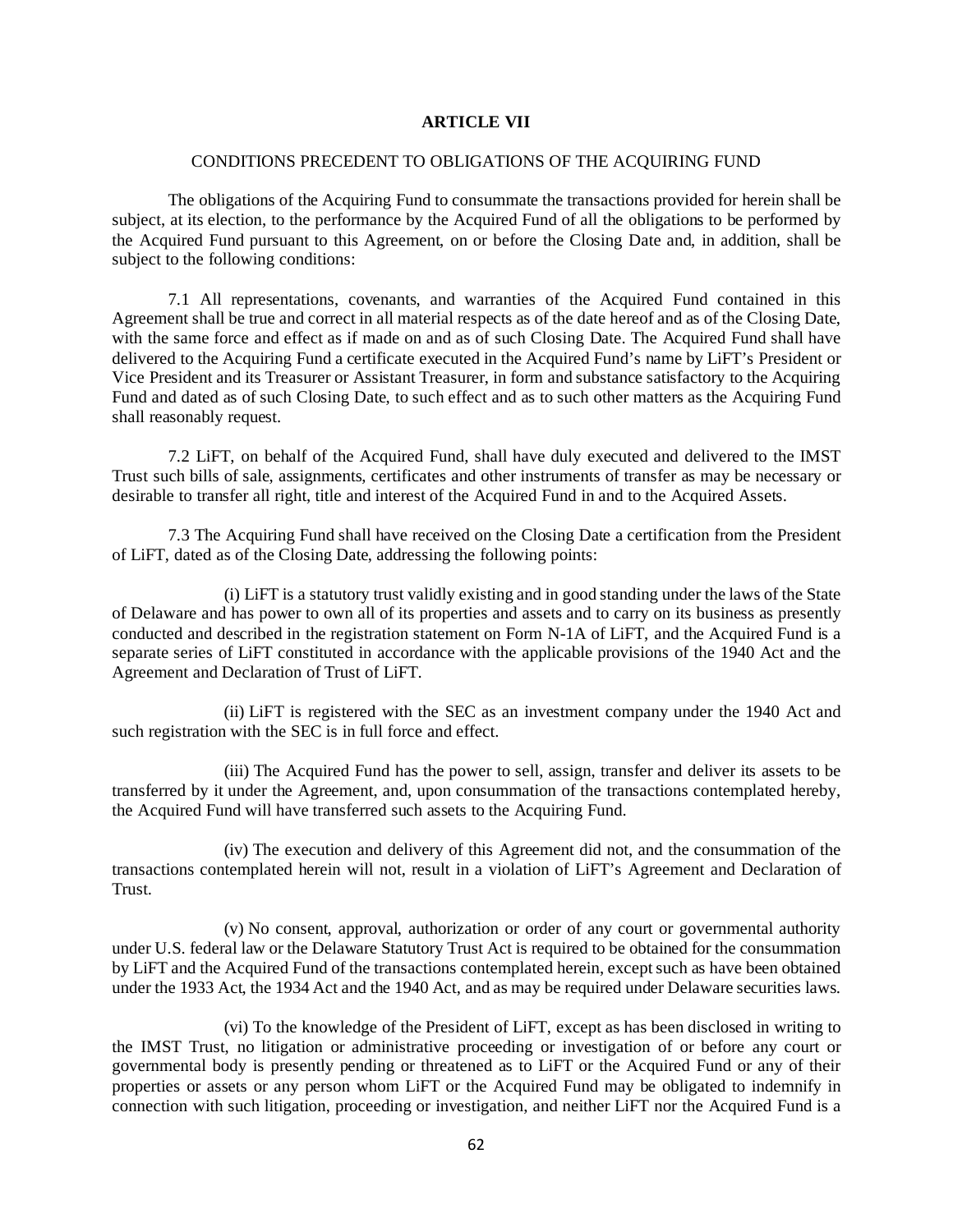party to or subject to the provisions of any order, decree or judgment of any court or governmental body, which materially and adversely affects its business or its ability to consummate the transactions contemplated hereby.

7.4 The Acquired Fund shall have delivered to the Acquiring Fund the documents and information described in paragraphs 5.5 and 5.9.

7.5 The LiFT Board of Trustees, including a majority of Trustees who are not "interested persons" of LiFT as defined under the 1940 Act, has determined that the transactions contemplated by this Agreement are in the best interests of the Acquired Fund and that the interests of the existing shareholders of the Acquired Fund would not be diluted as a result of such transactions.

## **ARTICLE VIII**

## FURTHER CONDITIONS PRECEDENT TO OBLIGATIONS OF THE ACQUIRING FUND AND ACQUIRED FUND

If any of the conditions set forth below do not exist on or before the Closing Date with respect to the Acquired Fund or the Acquiring Fund, the other party to this Agreement shall, at its option, not be required to consummate the transactions contemplated by this Agreement. Notwithstanding anything to the contrary in the foregoing, if the conditions stated in paragraphs 8.1 and 8.5 below do not exist on or before the Closing Date with respect to the Acquired Fund or the Acquiring Fund, the transactions contemplated by this Agreement shall not be consummated:

8.1 This Agreement and the transactions contemplated herein, with respect to the Acquired Fund, shall have been approved by the requisite vote of the holders of the outstanding shares of the Acquired Fund in accordance with Delaware law and the provisions of the Agreement and Declaration of Trust of LiFT. Certified copies of the resolutions evidencing such approval shall have been delivered to the Acquiring Fund. Notwithstanding anything herein to the contrary, neither the Acquiring Fund nor the Acquired Fund may waive the conditions set forth in this paragraph 8.1.

8.2 On the Closing Date, the SEC shall not have issued an unfavorable report under Section 25(b) of the 1940 Act, or instituted any proceeding seeking to enjoin the consummation of the transactions contemplated by this Agreement under Section 25(c) of the 1940 Act. Furthermore, no action, suit or other proceeding shall be threatened or pending before any court or governmental agency in which it is sought to restrain or prohibit, or obtain damages or other relief in connection with this Agreement or the transactions contemplated herein.

8.3 All required consents of other parties and all other consents, orders, and permits of federal, state and local regulatory authorities (including those of the SEC and of state blue sky securities authorities, including any necessary no-action positions and exemptive orders from such federal and state authorities) to permit consummation of the transactions contemplated herein shall have been obtained, except where failure to obtain any such consent, order, or permit would not involve a risk of a material adverse effect on the assets or properties of the Acquiring Fund or the Acquired Fund, provided that either party hereto may waive any such conditions for itself.

8.4 Each of the N-1A Registration Statement and the N-14 Registration Statement shall have become effective under the 1933 Act and no stop orders suspending the effectiveness thereof shall have been issued. To the best knowledge of the parties to this Agreement, no investigation or proceeding for that purpose shall have been instituted or be pending, threatened or contemplated under the 1933 Act.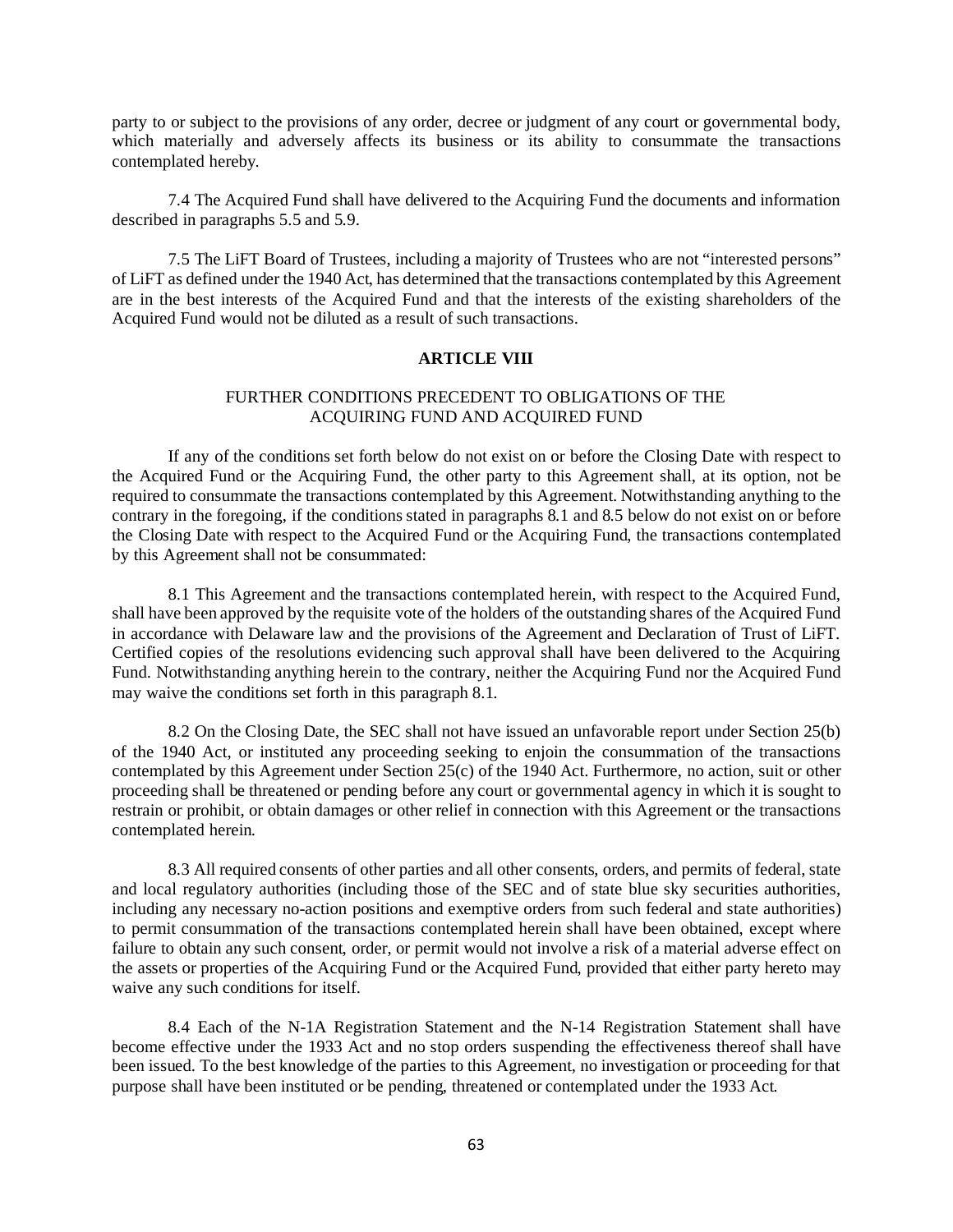8.5 LiFT and the IMST Trust shall have received the opinion of Morgan, Lewis & Bockius LLP dated as of the Closing Date and addressed to the IMST Trust and LiFT, in a form satisfactory to them, substantially to the effect that, based upon certain facts, qualifications, certifications, representations and assumptions, for federal income tax purposes:

(a) The Reorganization will constitute a "reorganization" within the meaning of Section 368(a)(1) of the Code, and each of the Acquiring Fund and the Acquired Fund will be a "party to a reorganization," within the meaning of Section 368(b) of the Code;

(b) No gain or loss will be recognized by the Acquired Fund upon the transfer of all the Acquired Assets to the Acquiring Fund solely in exchange for the Acquiring Fund Shares and the assumption by the Acquiring Fund of all the liabilities of the Acquired Fund, or upon the distribution of the Acquiring Fund Shares to the Acquired Fund Shareholders, except for (A) gain or loss that may be recognized on the transfer of "section 1256 contracts" as defined in Section 1256(b) of the Code, (B) gain that may be recognized on the transfer of stock in a "passive foreign investment company" as defined in Section 1297(a) of the Code, and (C) any other gain or loss that may be required to be recognized upon the transfer of an asset regardless of whether such transfer would otherwise be a non-recognition transaction under the Code;

(c) The tax basis in the hands of the Acquiring Fund of each Acquired Asset transferred from the Acquired Fund to the Acquiring Fund in the Reorganization will be the same as the tax basis of such Acquired Asset in the hands of the Acquired Fund immediately prior to the transfer thereof, increased by the amount of gain (or decreased by the amount of loss), if any, recognized by the Acquired Fund on the transfer;

(d) The holding period in the hands of the Acquiring Fund of each Acquired Asset transferred from the Acquired Fund to the Acquiring Fund in the Reorganization, other than Acquired Assets with respect to which gain or loss is required to be recognized, will include the Acquired Fund's holding period for such Acquired Asset (except where investment activities of the Acquiring Fund have the effect of reducing or eliminating the holding period with respect to an asset);

(e) No gain or loss will be recognized by the Acquiring Fund upon its receipt of all the Acquired Assets solely in exchange for Acquiring Fund Shares and the assumption by the Acquiring Fund of all the liabilities of the Acquired Fund as part of the Reorganization;

(f) No gain or loss will be recognized by the Acquired Fund Shareholders upon the exchange of their Acquired Fund Shares for Acquiring Fund Shares as part of the Reorganization;

(g) The aggregate tax basis of the Acquiring Fund Shares that each Acquired Fund Shareholder receives in the Reorganization will be the same as the aggregate tax basis of the Acquired Fund Shares exchanged therefor;

(h) Each Acquired Fund Shareholder's holding period for the Acquiring Fund Shares received in the Reorganization will include the Acquired Fund Shareholder's holding period for the Acquired Fund Shares exchanged therefor, provided that the Acquired Fund Shareholder held such Acquired Fund Shares as capital assets on the date of the exchange; and

(i) The taxable year of the Acquired Fund will not end as a result of the Reorganization.

Notwithstanding anything herein to the contrary, neither the Acquiring Fund nor the Acquired Fund may waive the conditions set forth in this paragraph 8.5.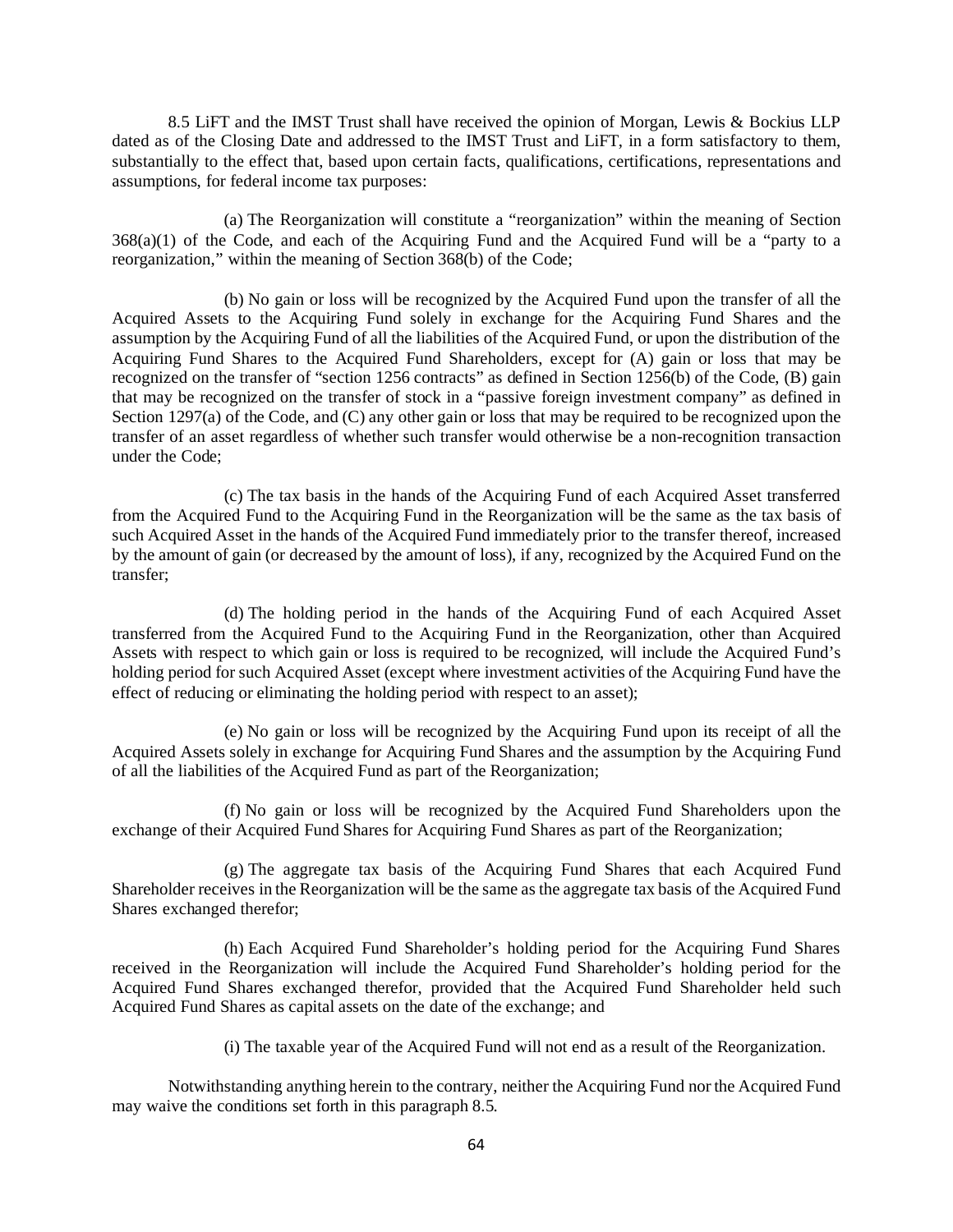#### **ARTICLE IX**

#### EXPENSES

9.1 Except as otherwise provided for herein, AXS (or any affiliate thereof), UMBFS (or any affiliate thereof) and MFAC (or any affiliate thereof) shall bear all expenses of the transactions contemplated by this Agreement (other than expenses, if any, of the shareholders) as set forth herein. Except as otherwise agreed by the parties in writing, UMBFS (or any affiliate thereof) and MFAC (or any affiliate thereof) shall bear the first \$25,000 of the total Reorganization Expenses as defined herein and AXS (or any affiliate thereof) shall bear all such expenses in excess of that amount. Such expenses include, without limitation: (a) expenses associated with the preparation and filing of the N-14 Registration Statement; (b) postage; (c) printing; (d) accounting fees; (e) audit and legal fees, including fees of the counsel to LiFT, counsel to the Independent Trustees of LiFT, counsel to the IMST Trust, and counsel to the Independent Trustees of the IMST Trust; (f) solicitation costs of the transactions; (g) service provider conversion fees; and (h) any costs associated with meetings of each Fund's Board of Trustees relating to the transactions contemplated herein ("Reorganization Expenses").

AXS (or any affiliate thereof), UMBFS (or any affiliate thereof) and MFAC (or any affiliate thereof)] shall remain so liable for their respective shares of the Reorganization Expenses, regardless of whether the transactions contemplated by this Agreement occur, and this Section 9.1 shall survive the Closing and any termination of this Agreement pursuant to paragraph 11.1. Notwithstanding the foregoing, expenses will in any event be paid by the party directly incurring such expenses if and to the extent that the payment by another person of such expenses would result in a failure by either the Acquired Fund or the Acquiring Fund to qualify for treatment as a RIC within the meaning of Section 851 of the Code or would prevent the Reorganization from qualifying as a reorganization within the meaning of Section 368(a) of the Code or otherwise result in the imposition of tax on either the Acquired Fund or the Acquiring Fund or on any of their respective shareholders.

9.2 At the Closing, AXS (or any affiliate thereof), UMBFS (or any affiliate thereof) and MFAC (or any affiliate thereof) shall pay the estimated Reorganization Expenses to be paid by it pursuant to paragraph 9.1, and any remaining balance shall be paid by AXS (or any affiliate thereof), UMBFS (or any affiliate thereof) and MFAC (or any affiliate thereof) within thirty (30) days after the Closing.

## **ARTICLE X**

#### ENTIRE AGREEMENT; SURVIVAL

10.1 The IMST Trust, on behalf of the Acquiring Fund, and LFT, on behalf of the Acquired Fund, agree that neither party has made to the other party any representation, warranty and/or covenant not set forth herein and that this Agreement constitutes the entire agreement between the parties.

10.2 The representations and warranties contained in this Agreement or in any document delivered pursuant to or in connection with this Agreement, including, without limitation, the indemnification obligations under Section 5.7, shall survive the consummation of the transactions contemplated hereunder. The covenants to be performed after the Closing Date, and the obligations of the Acquiring Fund, shall continue in effect beyond the consummation of the transactions contemplated hereunder.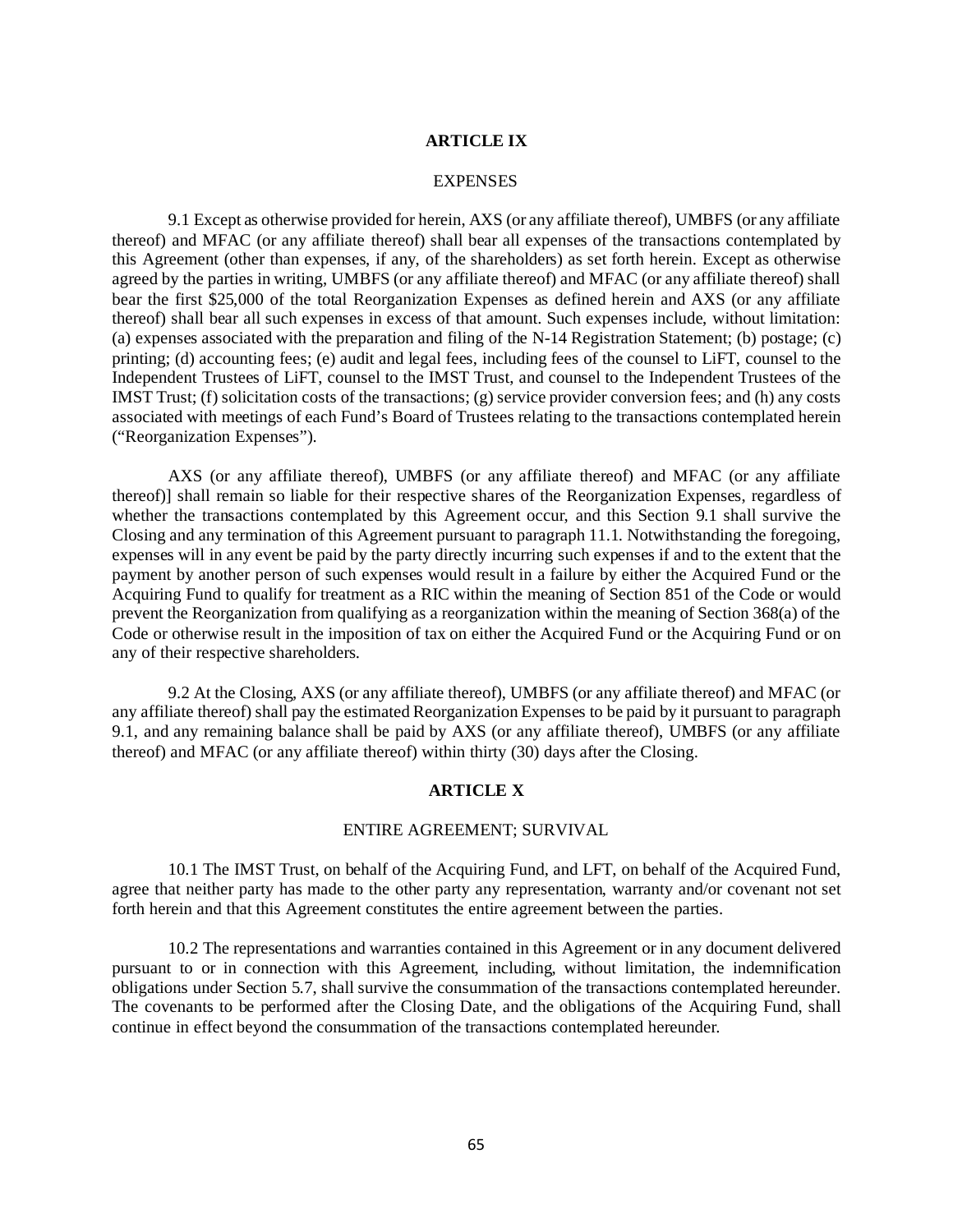## **ARTICLE XI**

#### **TERMINATION**

11.1 This Agreement may be terminated by the mutual agreement of the IMST Trust and LiFT. In addition, either the IMST Trust or LiFT may at its option terminate this Agreement at or prior to the Closing Date due to:

(a) a breach by the other of any representation, warranty, covenant or agreement contained herein to be performed at or prior to the Closing Date, if not cured within 30 days or, in the sole discretion of the non-breaching party's Board of Trustees, prior to the Closing Date;

(b) a condition herein expressed to be precedent to the obligations of the terminating party that has not been met and it reasonably appears to the terminating party's Board of Trustees that it will not or cannot be met; or

(c) a determination by the terminating party's Board of Trustees that the consummation of the transactions contemplated herein is not in the best interest of the party, and to give notice to the other party hereto.

11.2 In the event of any such termination, in the absence of willful default, there shall be no liability for damages on the part of the Acquiring Fund, the Acquired Fund, the IMST Trust, LiFT, or the respective Trustees or officers to the other party or its Trustees or officers, but paragraph 9.1 shall continue to apply.

# **ARTICLE XII**

#### AMENDMENTS

12.1 This Agreement may be amended, modified, or supplemented in such manner as may be mutually agreed upon in writing by the authorized officers of the Acquired Fund and the Acquiring Fund; provided, however, that following the meeting of the Acquired Fund's shareholders pursuant to paragraph 5.2 of this Agreement, no such amendment may have the effect of changing any provisions to the detriment of such shareholders.

## **ARTICLE XIII**

#### HEADINGS; COUNTERPARTS; GOVERNING LAW; ASSIGNMENT; LIMITATION OF LIABILITY

13.1 The Article and paragraph headings contained in this Agreement are for reference purposes only and shall not affect in any way the meaning or interpretation of this Agreement.

13.2 This Agreement may be executed in any number of counterparts, each of which shall be deemed an original.

13.3 This Agreement shall be governed by and construed in accordance with the laws of the State of Delaware, without giving effect to the conflicts of laws provisions thereof.

13.4 This Agreement shall bind and inure to the benefit of the parties hereto and their respective successors and assigns, but, except as provided in this paragraph, no assignment or transfer hereof or of any rights or obligations hereunder shall be made by any party without the written consent of the other party. Nothing herein expressed or implied is intended or shall be construed to confer upon or give any person,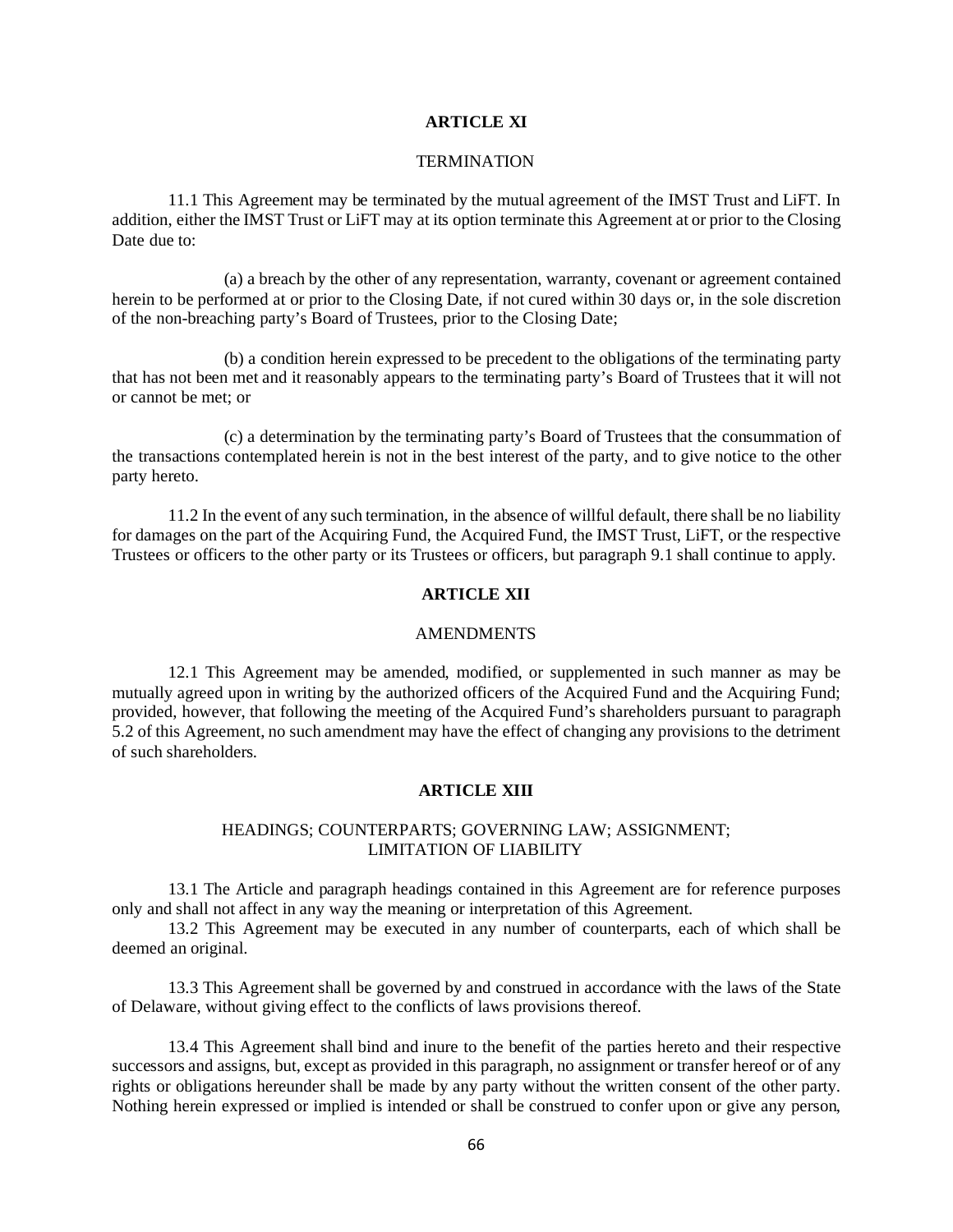firm, or corporation, other than the parties hereto and their respective successors and assigns, any rights or remedies under or by reason of this Agreement.

13.5 It is expressly agreed that the obligations of the Acquiring Fund hereunder shall not be binding upon any of the Trustees, shareholders, officers, agents, or employees of the IMST Trust personally, but shall bind only the trust property of the Acquiring Fund, as provided in the Amended and Restated Agreement and Declaration of Trust of the IMST Trust. The execution and delivery of this Agreement have been authorized by the Trustees of the IMST Trust on behalf of the Acquiring Fund and signed by authorized officers of the IMST Trust, acting as such. Such authorization by such Trustees and such execution and delivery by such officers shall not be deemed to have been made by any of them individually or to impose any liability on any of them personally, but shall bind only the trust property of the Acquiring Fund as provided in the IMST Trust's Amended and Restated Agreement and Declaration of Trust.

13.6 It is expressly agreed that the obligations of the Acquired Fund hereunder shall not be binding upon any of the Trustees, shareholders, officers, agents, or employees of LiFT personally, but shall bind only the trust property of the Acquired Fund, as provided in the Agreement and Declaration of Trust of LiFT. The execution and delivery of this Agreement have been authorized by the Trustees of LiFT on behalf of the Acquired Fund and signed by authorized officers of LiFT, acting as such. Such authorization by such Trustees and such execution and delivery by such officers shall not be deemed to have been made by any of them individually or to impose any liability on any of them personally, but shall bind only the trust property of the Acquired Fund as provided in LiFT's Agreement and Declaration of Trust.

13.7 Each of the IMST Trust, on behalf of the Acquiring Fund, and LiFT, on behalf of the Acquired Fund, specifically acknowledges and agrees that any liability under this Agreement with respect to the Acquiring Fund or Acquired Fund or in connection with the transactions contemplated herein with respect to the Acquiring Fund or Acquired Fund shall be discharged only out of the assets of the Acquiring Fund or Acquired Fund and that no other series of the IMST Trust or LiFT shall be liable with respect thereto.

# **ARTICLE XIV**

#### CONFIDENTIALITY

14.1 Each Fund agrees to treat confidentially and as proprietary information of the other Fund all records and other information, including any information relating to portfolio holdings, of such other Fund and not to use such records and information for any purpose other than the performance of its duties under this Agreement; provided, however, that after prior notification of and written approval by such other Fund (which approval shall not be withheld if the disclosing Fund would be exposed to civil or criminal contempt proceedings for failure to comply when requested to divulge such information by duly constituted authorities having proper jurisdiction, and which approval shall not be withheld unreasonably in any other circumstance), a Fund may disclose such records and/or information as so approved.

## **ARTICLE XV**

## COOPERATION AND EXCHANGE OF INFORMATION

15.1 LiFT and the IMST Trust will provide each other and their respective representatives with such cooperation, assistance and information as either of them reasonably may request of the other in filing any Tax returns, amended Tax returns or claims for Tax refunds, determining a liability for Taxes or a right to a refund of Taxes, requesting a closing agreement or similar relief from a taxing authority or participating in or conducting any audit or other proceeding in respect of Taxes, or in determining the financial reporting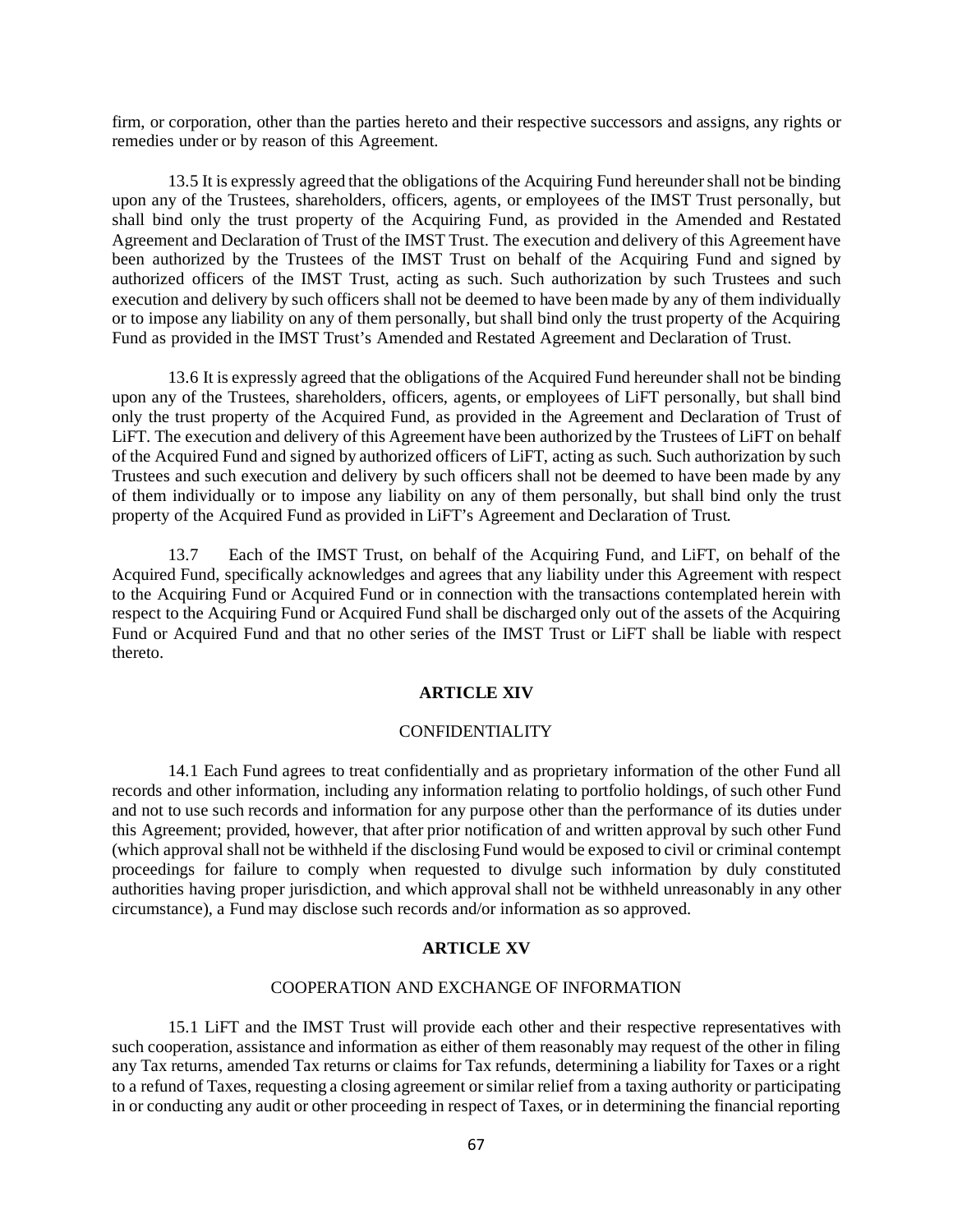of any Tax position. Each party or its respective agents will retain for a period of six (6) years following the Closing all returns, schedules and work papers and all material records or other documents relating to Tax matters and financial reporting of Tax positions of the Acquired Fund and Acquiring Fund for its taxable period first ending after the Closing and for prior taxable periods for which the party is required to retain records as of the Closing, provided that the Acquired Fund shall not be required to maintain any such documents that it has delivered to the Acquiring Fund.

15.2 Any reporting responsibility of the Acquired Fund is and shall remain the responsibility of the Acquired Fund, up to and including the date of the Closing, and such later date on which the Acquired Fund is terminated including, without limitation, responsibility for (i) preparing and filing any Tax returns relating to Tax periods ending on or prior to the date of the Closing (whether due before or after the Closing); and (ii) preparing and filing other documents with the SEC, any state securities commission, and any federal, state or local tax authorities or any other relevant regulatory authority, except as otherwise is mutually agreed by the parties.

*\*\*\*Signature Page Follows\*\*\**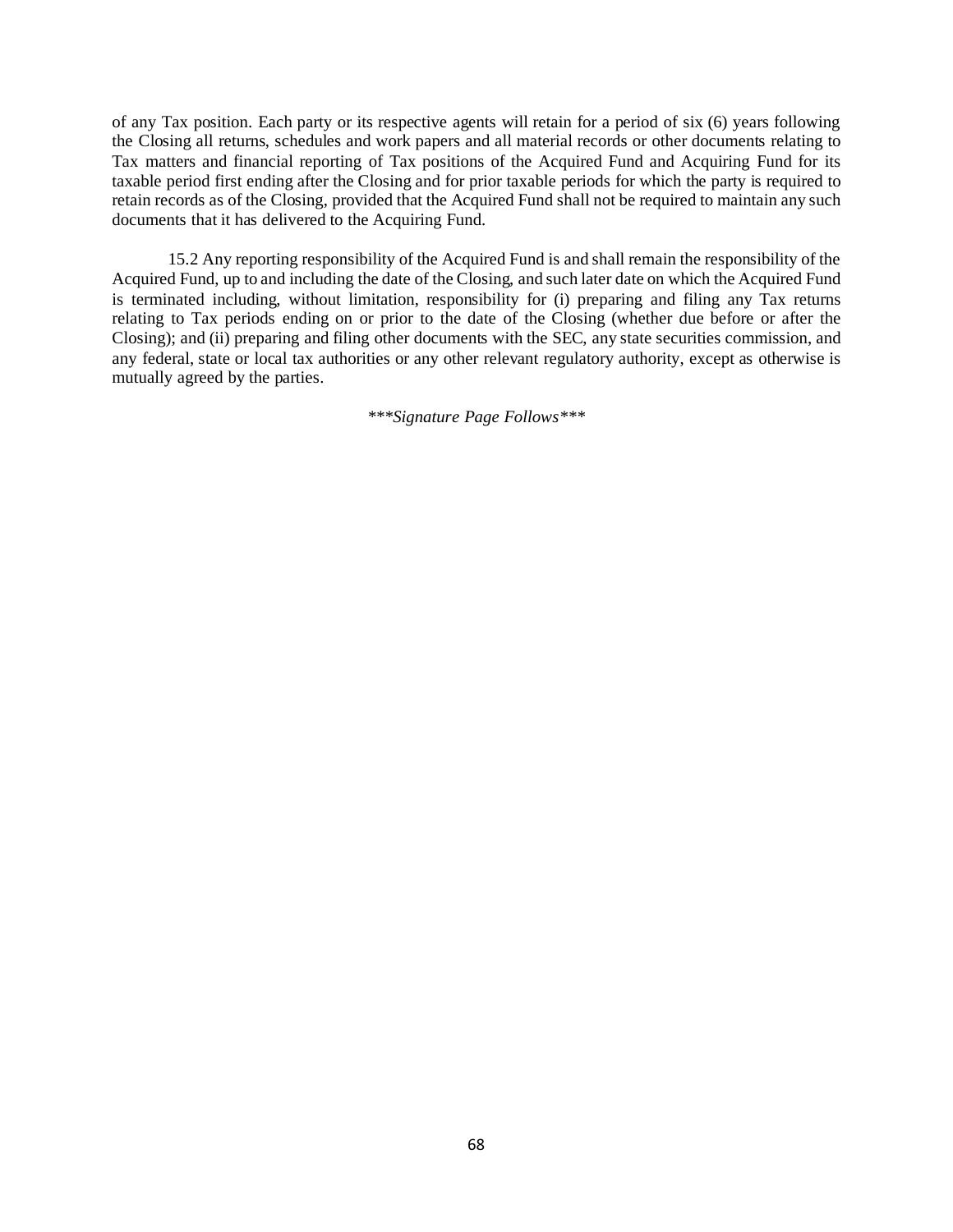IN WITNESS WHEREOF, the parties have duly executed this Agreement, all as of the date first written above.

# **LISTED FUNDS TRUST**

on behalf of the Acquired Fund

**AXS INVESTMENTS LLC** solely with respect to Article IX

## **INVESTMENT MANAGERS SERIES TRUST II** on behalf of the Acquiring Fund

By: By:

Name: Name:

Title: Title:

## **UMB FUND SERVICES, INC.**

solely with respect to Article IX

By: By:

Name: Name:

Title: Title:

# **MUTUAL FUND ADMINISTRATION, LLC**

solely with respect to Article IX

By:

Name:

Title: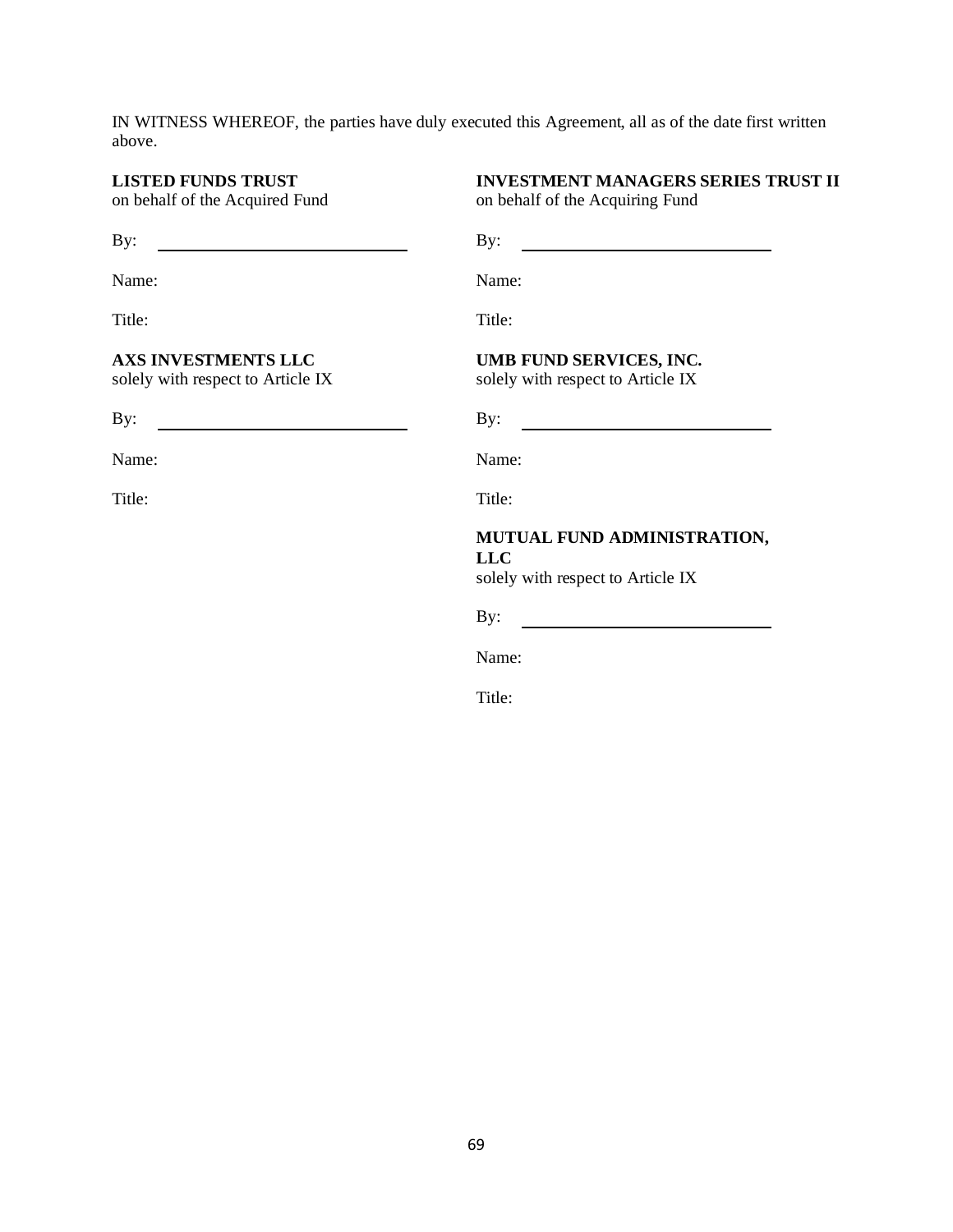### **EXHIBIT B**

#### **FINANCIAL HIGHLIGHTS OF THE TARGET FUND**

## **AAF FIRST PRIORITY CLO BOND ETF**

For a capital share outstanding throughout the period.

|                                                                | <b>Six Months</b><br><b>Ended January</b> |               |                                       |
|----------------------------------------------------------------|-------------------------------------------|---------------|---------------------------------------|
|                                                                | 31, 2022                                  |               | <b>Period Ended</b>                   |
| <b>Net Asset Value, Beginning of Period</b>                    | \$<br>(Unaudited)<br>25.08                | \$            | July 31, 2021 <sup>(1)</sup><br>25.00 |
| Income from investment operations:                             |                                           |               |                                       |
| Net investment income <sup>(2)</sup>                           | 0.12                                      |               | 0.25                                  |
| Net realized and unrealized gain on investments <sup>(6)</sup> | (0.06)                                    |               | 0.02                                  |
| Total from investment operations                               | 0.06                                      |               | 0.27                                  |
| Less distributions paid:                                       |                                           |               |                                       |
| From net investment income                                     | (0.12)                                    |               | (0.22)                                |
| From net realized gains                                        | $(0.00)^{(7)}$                            |               |                                       |
| Total distributions paid                                       | (0.12)                                    |               | (0.22)                                |
| <b>Capital share transactions:</b>                             |                                           |               |                                       |
| <b>Transaction</b> fees                                        |                                           |               | 0.03                                  |
| Total transaction fees                                         |                                           |               | 0.03                                  |
| <b>Net Asset Value, End of Period</b>                          | \$<br>25.02                               | \$            | 25.08                                 |
| Total return, at $NAV^{(3)(4)}$                                | 0.24%                                     |               | 1.21%                                 |
| Total return, at Market <sup>(3) (4)</sup>                     | 0.44%                                     |               | 0.98%                                 |
| <b>Supplemental Data and Ratios:</b>                           |                                           |               |                                       |
| Net assets, end of period (000's)                              | \$<br>10,007                              | $\mathcal{S}$ | 10,033                                |
| Ratio of expenses to average net assets $(5)$                  | 0.25%                                     |               | 0.25%                                 |
| Ratio of net investment income to average net assets $(5)$     | 0.92%                                     |               | 1.11%                                 |
| Portfolio turnover rate $(4)$                                  | 62%                                       |               | 34%                                   |

(1) The Fund commenced investment operations on September 8, 2020.

(2) Per share net investment income was calculated using average shares outstanding.

(3) Total return in the table represents the rate that the investor would have earned or lost on an investment in the Fund, assuming reinvestment of distributions.

(4) Not annualized for periods less than one year.

(5) Annualized for periods less than one year.

(6) Due to timing of capital share transactions, the per share amount of net realized and unrealized gain (loss) on investments varies from the amounts shown in the Statement of Operations.

(7) Amount is less than (0.005).